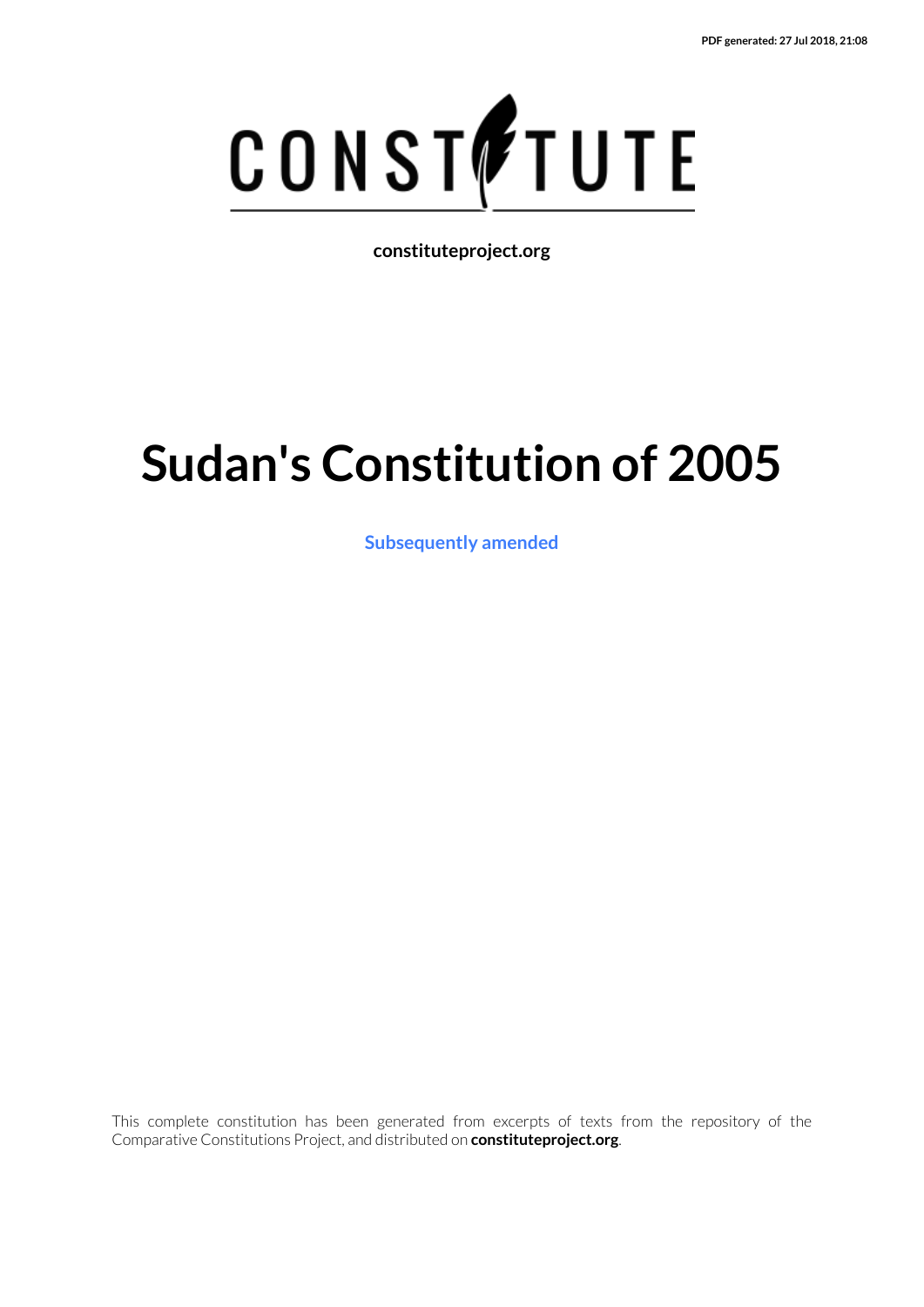# **Table of contents**

| PART ONE: THE STATE, THE CONSTITUTION AND GUIDING PRINCIPLES 10 |  |
|-----------------------------------------------------------------|--|
|                                                                 |  |
|                                                                 |  |
|                                                                 |  |
|                                                                 |  |
|                                                                 |  |
|                                                                 |  |
|                                                                 |  |
|                                                                 |  |
|                                                                 |  |
|                                                                 |  |
| CHAPTER II: GUIDING PRINCIPLES AND DIRECTIVES 13                |  |
|                                                                 |  |
|                                                                 |  |
|                                                                 |  |
|                                                                 |  |
|                                                                 |  |
|                                                                 |  |
|                                                                 |  |
|                                                                 |  |
|                                                                 |  |
|                                                                 |  |
|                                                                 |  |
|                                                                 |  |
|                                                                 |  |
|                                                                 |  |
|                                                                 |  |
| CHAPTER IV: THE DECENTRALIZED SYSTEM OF GOVERNANCE 16           |  |
|                                                                 |  |
|                                                                 |  |
|                                                                 |  |
|                                                                 |  |
|                                                                 |  |
|                                                                 |  |
|                                                                 |  |
|                                                                 |  |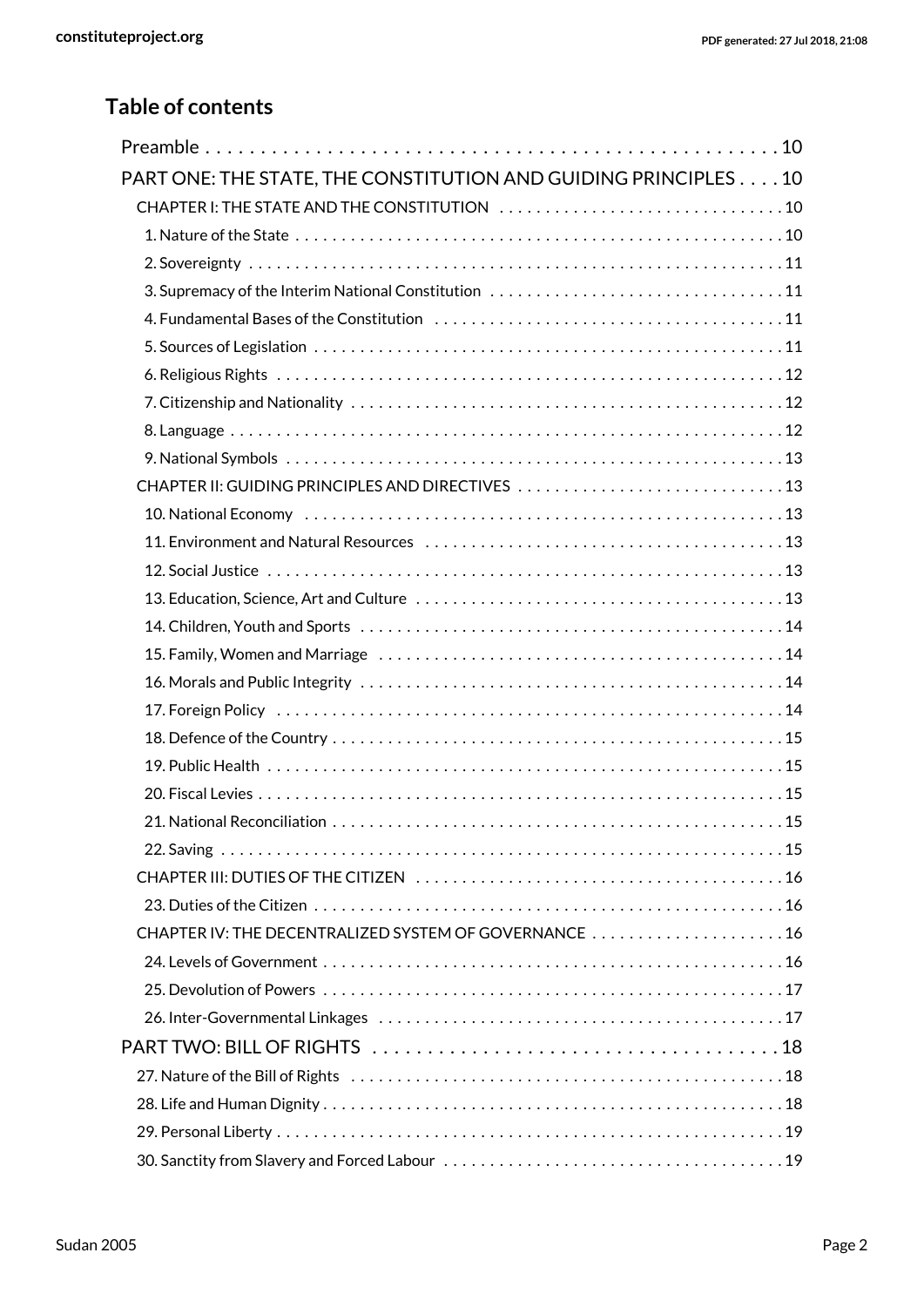| 31. Equality before the Law edge of the contract of the contract of the law edge of the contract of the contra |
|----------------------------------------------------------------------------------------------------------------|
|                                                                                                                |
|                                                                                                                |
|                                                                                                                |
|                                                                                                                |
|                                                                                                                |
|                                                                                                                |
|                                                                                                                |
|                                                                                                                |
|                                                                                                                |
|                                                                                                                |
|                                                                                                                |
|                                                                                                                |
|                                                                                                                |
|                                                                                                                |
|                                                                                                                |
|                                                                                                                |
|                                                                                                                |
|                                                                                                                |
|                                                                                                                |
|                                                                                                                |
|                                                                                                                |
|                                                                                                                |
|                                                                                                                |
|                                                                                                                |
|                                                                                                                |
|                                                                                                                |
|                                                                                                                |
|                                                                                                                |
| 57. Tenure of Office of the President of the Republic 24                                                       |
|                                                                                                                |
|                                                                                                                |
| 60. Immunity and Impeachment of the President and the First Vice President 25                                  |
| 61. Contesting Acts of the President or the Presidency 26                                                      |
|                                                                                                                |
|                                                                                                                |
|                                                                                                                |
| CHAPTER III: INTERIM PROVISIONS FOR THE PRESIDENCY OF THE REPUBLIC 27                                          |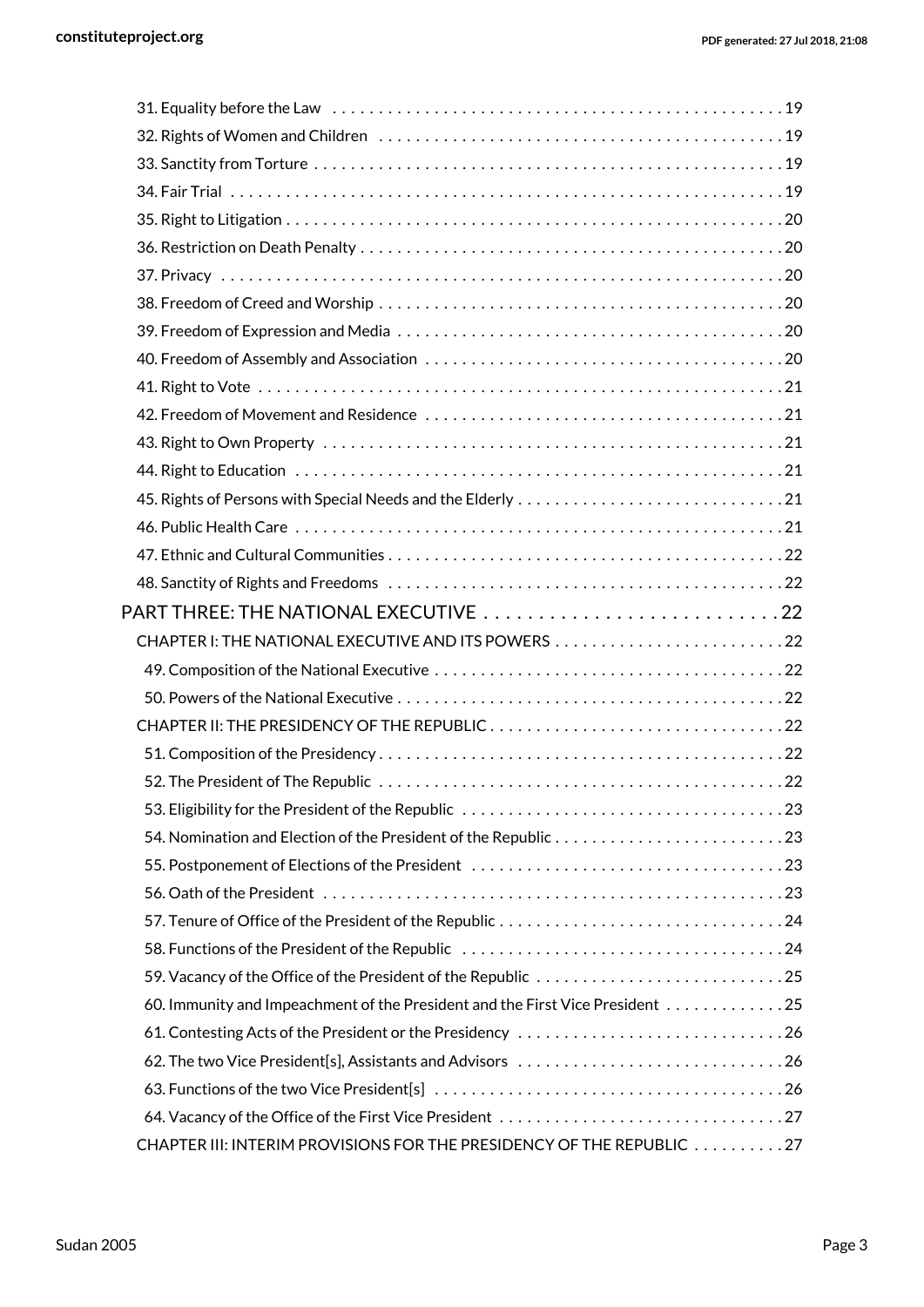| 67. Vacancy of the Office of the President after Elections 28                                |  |
|----------------------------------------------------------------------------------------------|--|
|                                                                                              |  |
| 69. Interim Provisions for Tenure of Office of the President and the First Vice President 28 |  |
|                                                                                              |  |
| 70. Composition and Competences of the National Council of Ministers 29                      |  |
|                                                                                              |  |
|                                                                                              |  |
|                                                                                              |  |
|                                                                                              |  |
|                                                                                              |  |
|                                                                                              |  |
| 77. Confidentiality of Deliberations of the National Council of Ministers 31                 |  |
|                                                                                              |  |
| CHAPTER V: THE GOVERNMENT OF NATIONAL UNITY 31                                               |  |
|                                                                                              |  |
|                                                                                              |  |
|                                                                                              |  |
| 82. Duties of the Government of National Unity 32                                            |  |
|                                                                                              |  |
| CHAPTER I: COMPOSITION AND FUNCTIONING OF THE NATIONAL LEGISLATURE 33                        |  |
|                                                                                              |  |
|                                                                                              |  |
|                                                                                              |  |
| 86. Eligibility for Membership of the National Legislature 33                                |  |
|                                                                                              |  |
|                                                                                              |  |
|                                                                                              |  |
|                                                                                              |  |
|                                                                                              |  |
| 92. Immunity of Members of the National Legislature 37                                       |  |
|                                                                                              |  |
|                                                                                              |  |
|                                                                                              |  |
|                                                                                              |  |
|                                                                                              |  |
|                                                                                              |  |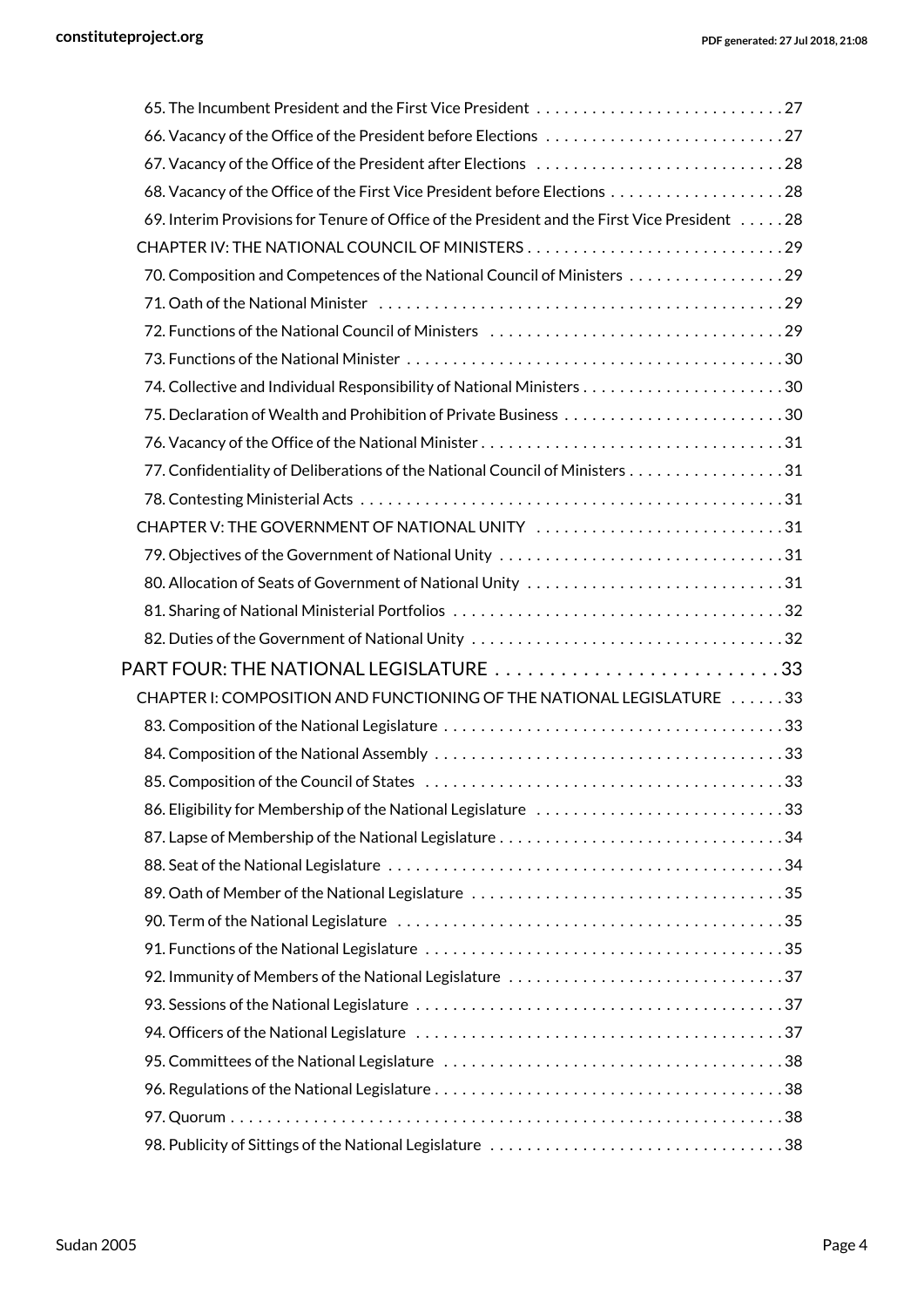| 100. Prerogative of Members of the National Legislature 38                                                     |  |
|----------------------------------------------------------------------------------------------------------------|--|
|                                                                                                                |  |
| 102. Addresses by the Two Vice Presidents and Statements by National Ministers and                             |  |
|                                                                                                                |  |
|                                                                                                                |  |
|                                                                                                                |  |
|                                                                                                                |  |
|                                                                                                                |  |
| 107. Procedures for Presentation and Consideration of Bills  40                                                |  |
|                                                                                                                |  |
|                                                                                                                |  |
|                                                                                                                |  |
|                                                                                                                |  |
|                                                                                                                |  |
|                                                                                                                |  |
|                                                                                                                |  |
|                                                                                                                |  |
|                                                                                                                |  |
| CHAPTER II: INTERIM PROVISIONS FOR THE NATIONAL LEGISLATURE 42                                                 |  |
|                                                                                                                |  |
|                                                                                                                |  |
| PART FIVE: THE NATIONAL JUDICIAL ORGANS $\,\dots\,\dots\,\dots\,\dots\,\dots\,\dots\,\dots\,43$                |  |
|                                                                                                                |  |
| 119. Establishment of the Constitutional Court (all content of the content of the Constitutional Court (all co |  |
| 120. Appointment of the President of the Constitutional Court and Vacancy of Office 43                         |  |
|                                                                                                                |  |
|                                                                                                                |  |
|                                                                                                                |  |
|                                                                                                                |  |
|                                                                                                                |  |
|                                                                                                                |  |
|                                                                                                                |  |
|                                                                                                                |  |
|                                                                                                                |  |
|                                                                                                                |  |
| 130. Appointment of Justices, Judges and their Terms and Conditions of Service 46                              |  |
|                                                                                                                |  |
|                                                                                                                |  |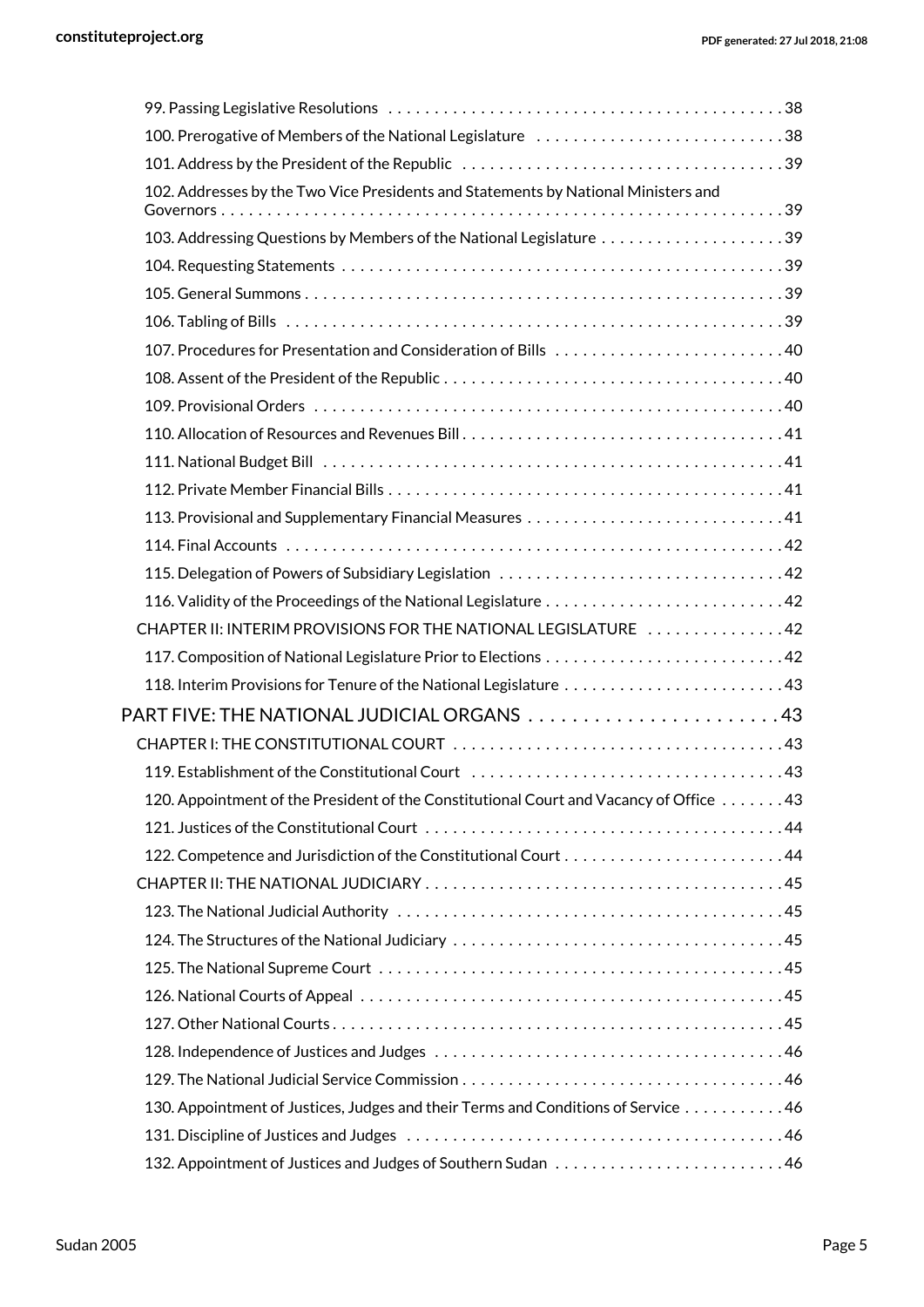| PART SIX: PUBLIC ATTORNEYS AND ADVOCACY 47                                            |
|---------------------------------------------------------------------------------------|
|                                                                                       |
|                                                                                       |
|                                                                                       |
|                                                                                       |
| 136. Guidelines for Inclusiveness in the National Civil Service  48                   |
|                                                                                       |
| 138. Interim Tasks of the National Civil Service Commission  48                       |
|                                                                                       |
| PART EIGHT: INDEPENDENT NATIONAL INSTITUTIONS AND                                     |
|                                                                                       |
|                                                                                       |
|                                                                                       |
|                                                                                       |
| PART NINE: ARMED FORCES, LAW ENFORCEMENT AGENCIES AND                                 |
|                                                                                       |
|                                                                                       |
|                                                                                       |
|                                                                                       |
| 146. Command and Control of Joint/Integrated Units and Coordination between the Armed |
|                                                                                       |
| CHAPTER II: THE LAW ENFORCEMENT AGENCIES 51                                           |
|                                                                                       |
|                                                                                       |
|                                                                                       |
|                                                                                       |
|                                                                                       |
| PART TEN: THE NATIONAL CAPITAL 53                                                     |
|                                                                                       |
|                                                                                       |
| 154. Respect for Human Rights in the National Capital 53                              |
| 155. Law Enforcement Agencies in the National Capital 53                              |
|                                                                                       |
|                                                                                       |
|                                                                                       |
| PART ELEVEN: GOVERNMENT OF SOUTHERN SUDAN54                                           |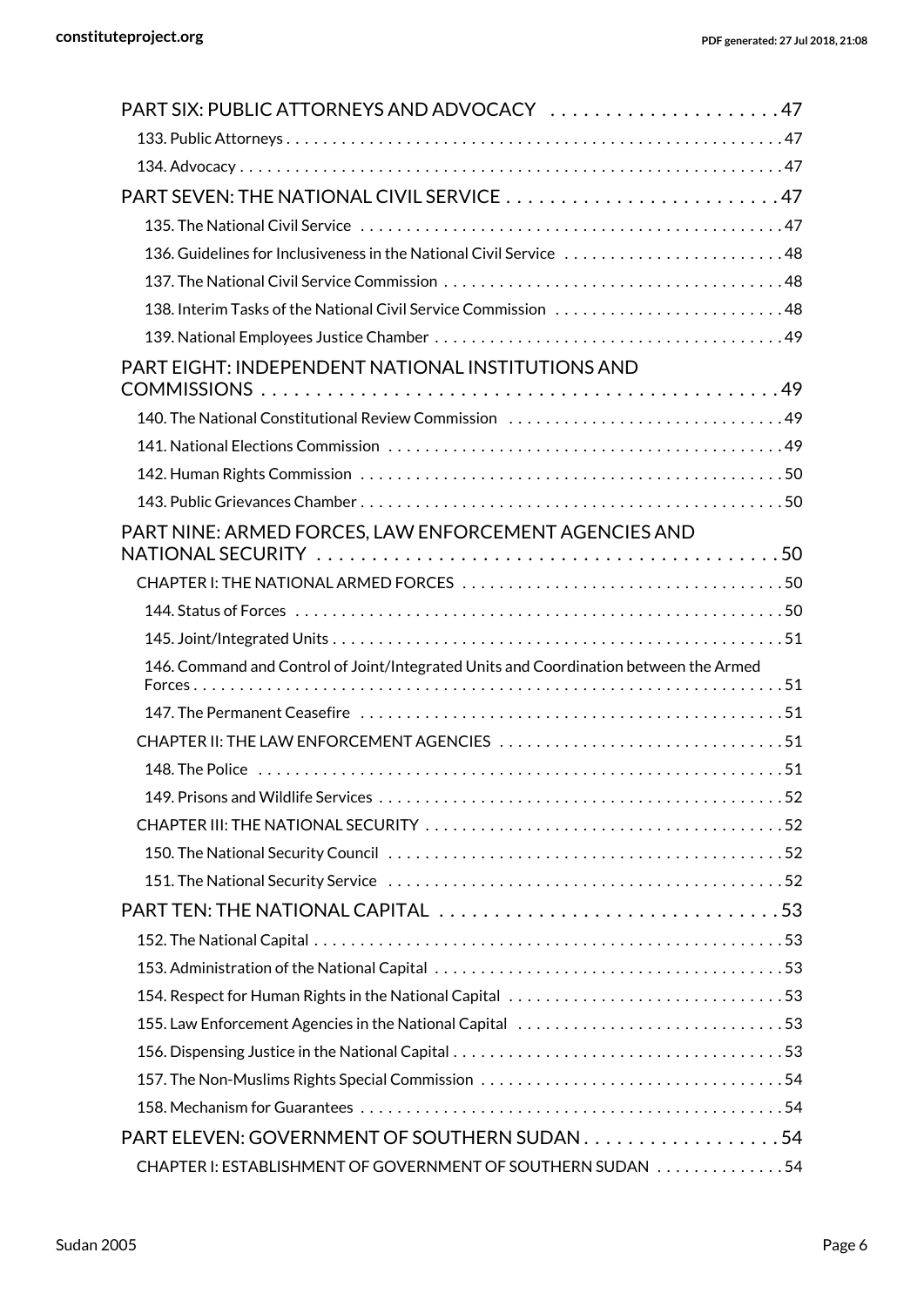| CHAPTER II: THE EXECUTIVE OF SOUTHERN SUDAN 55                                  |  |
|---------------------------------------------------------------------------------|--|
|                                                                                 |  |
| 164. The Vice President of the Government of Southern Sudan 55                  |  |
|                                                                                 |  |
|                                                                                 |  |
|                                                                                 |  |
|                                                                                 |  |
| CHAPTER III: THE LEGISLATURE OF SOUTHERN SUDAN 56                               |  |
| 169. Establishment of Southern Sudan Legislative Assembly 56                    |  |
|                                                                                 |  |
|                                                                                 |  |
| CHAPTER IV: THE JUDICIARY OF SOUTHERN SUDAN 57                                  |  |
| 172. The Structure of the Judiciary of Southern Sudan57                         |  |
|                                                                                 |  |
|                                                                                 |  |
|                                                                                 |  |
| CHAPTER V: INTERIM PROVISIONS FOR SOUTHERN SUDAN 58                             |  |
|                                                                                 |  |
|                                                                                 |  |
|                                                                                 |  |
|                                                                                 |  |
|                                                                                 |  |
|                                                                                 |  |
|                                                                                 |  |
|                                                                                 |  |
|                                                                                 |  |
|                                                                                 |  |
| PART THIRTEEN: FINANCE AND ECONOMIC MATTERS 63                                  |  |
| CHAPTER I: GUIDING PRINCIPLES FOR EQUITABLE SHARING OF RESOURCES AND            |  |
| 185. Guiding Principles for Equitable Sharing of Resources and Common Wealth 63 |  |
|                                                                                 |  |
|                                                                                 |  |
|                                                                                 |  |
|                                                                                 |  |
|                                                                                 |  |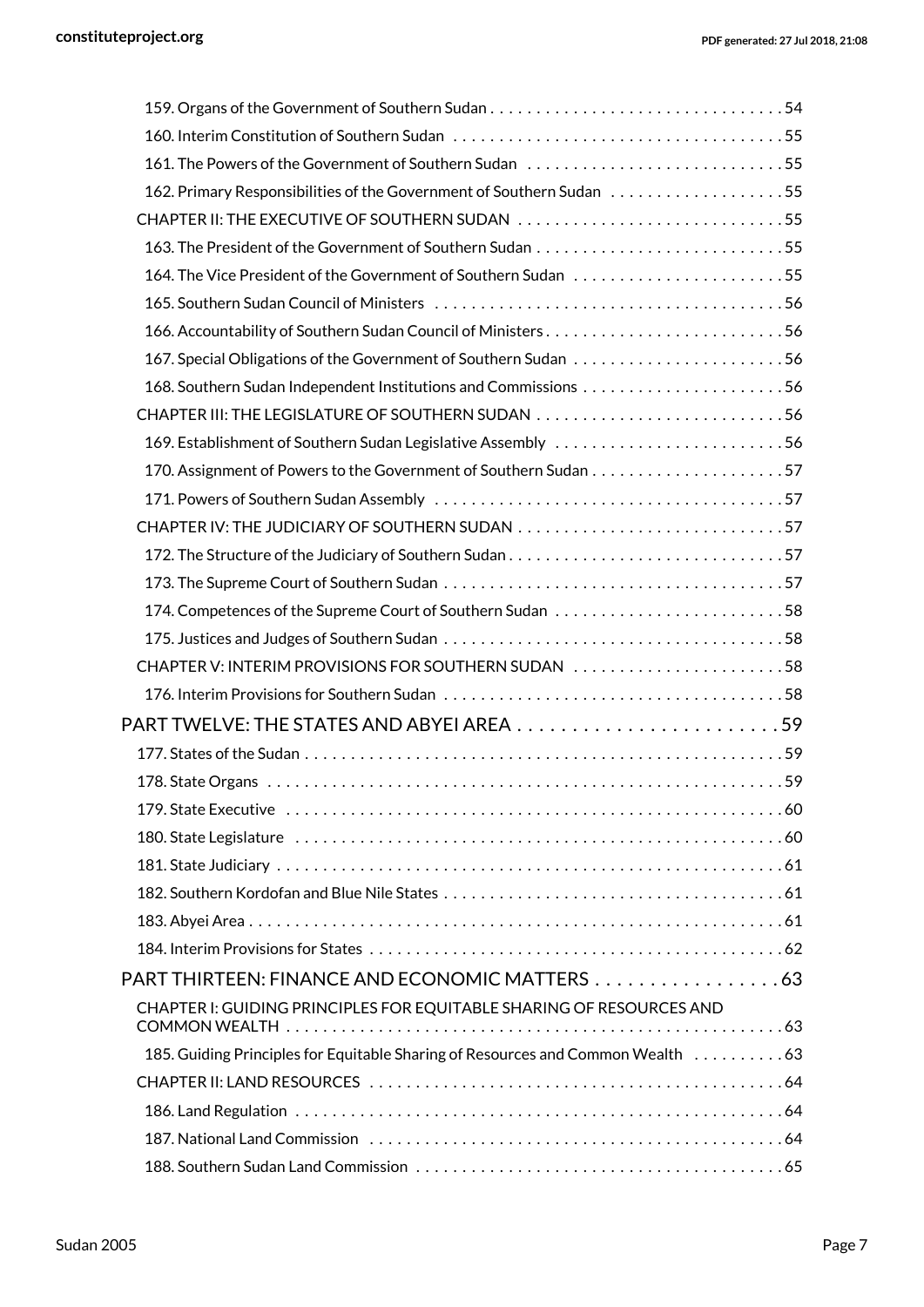| 189. Cooperation between National and Southern Sudan Land Commissions 65 |  |
|--------------------------------------------------------------------------|--|
| CHAPTER III: DEVELOPMENT AND MANAGEMENT OF THE PETROLEUM SECTOR 65       |  |
|                                                                          |  |
|                                                                          |  |
|                                                                          |  |
|                                                                          |  |
|                                                                          |  |
|                                                                          |  |
|                                                                          |  |
|                                                                          |  |
|                                                                          |  |
|                                                                          |  |
|                                                                          |  |
|                                                                          |  |
|                                                                          |  |
|                                                                          |  |
|                                                                          |  |
|                                                                          |  |
|                                                                          |  |
|                                                                          |  |
|                                                                          |  |
|                                                                          |  |
|                                                                          |  |
|                                                                          |  |
| CHAPTER IX: TRANSITIONAL PROVISIONS FOR FINANCE AND BANKING 75           |  |
|                                                                          |  |
|                                                                          |  |
|                                                                          |  |
| PART FOURTEEN: STATE OF EMERGENCY AND DECLARATION OF WAR 76              |  |
|                                                                          |  |
|                                                                          |  |
|                                                                          |  |
|                                                                          |  |
| PART FIFTEEN: CENSUS AND ELECTIONS 77                                    |  |
|                                                                          |  |
|                                                                          |  |
|                                                                          |  |
|                                                                          |  |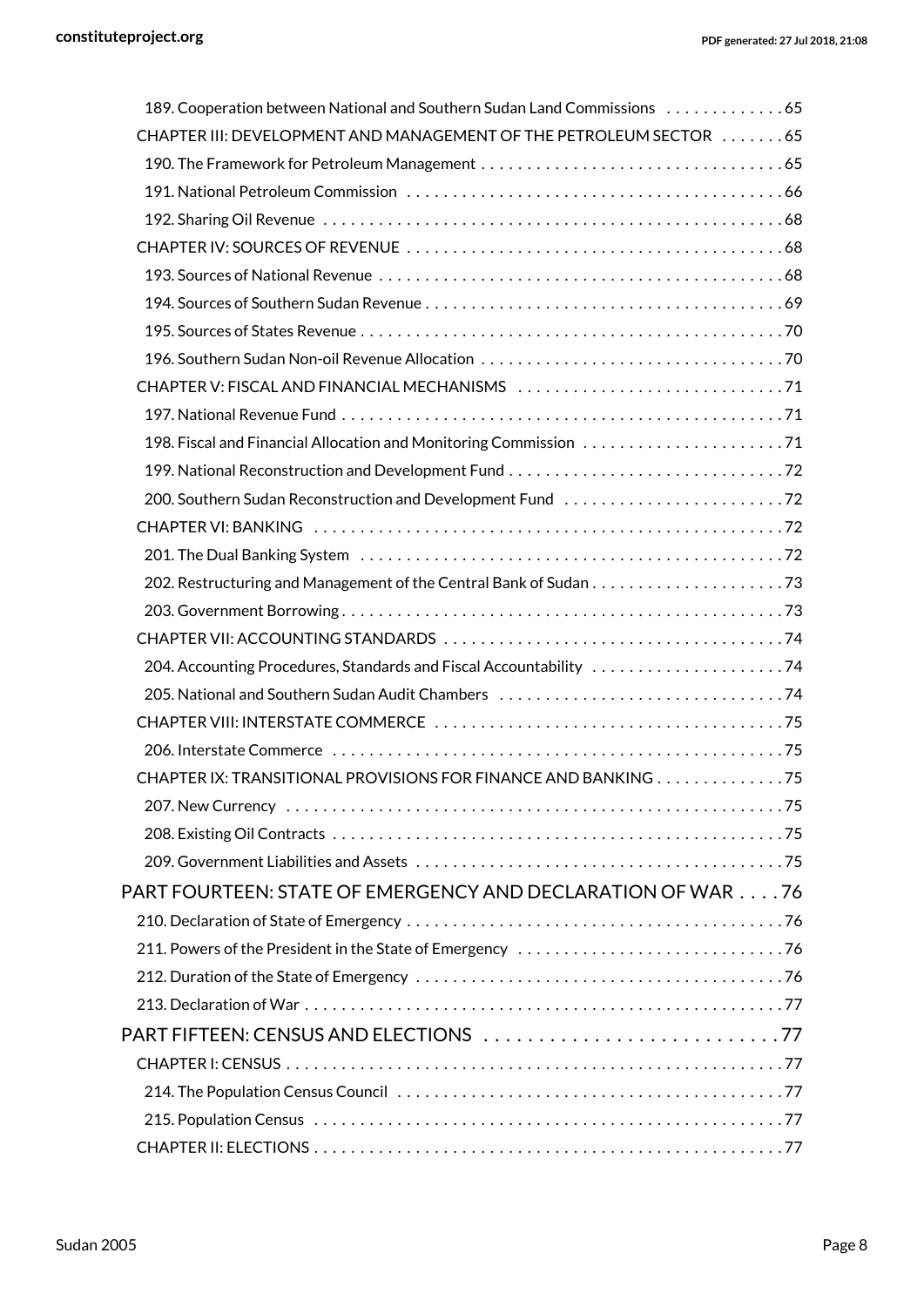| PART SIXTEEN: SOUTHERN SUDAN RIGHT TO SELF-DETERMINATION 78                                  |
|----------------------------------------------------------------------------------------------|
| 219. Affirmation of the Right to Self Determination by the People of Southern Sudan 78       |
| 220. Southern Sudan Referendum Commission (and all contained according to the solution of 18 |
|                                                                                              |
|                                                                                              |
|                                                                                              |
|                                                                                              |
|                                                                                              |
|                                                                                              |
|                                                                                              |
|                                                                                              |
|                                                                                              |
| SCHEDULE B: POWERS OF THE GOVERNMENT OF SOUTHERN SUDAN  82                                   |
|                                                                                              |
|                                                                                              |
|                                                                                              |
| SCHEDULE F: RESOLUTION OF CONFLICTS IN RESPECT OF CONCURRENT POWERS 89                       |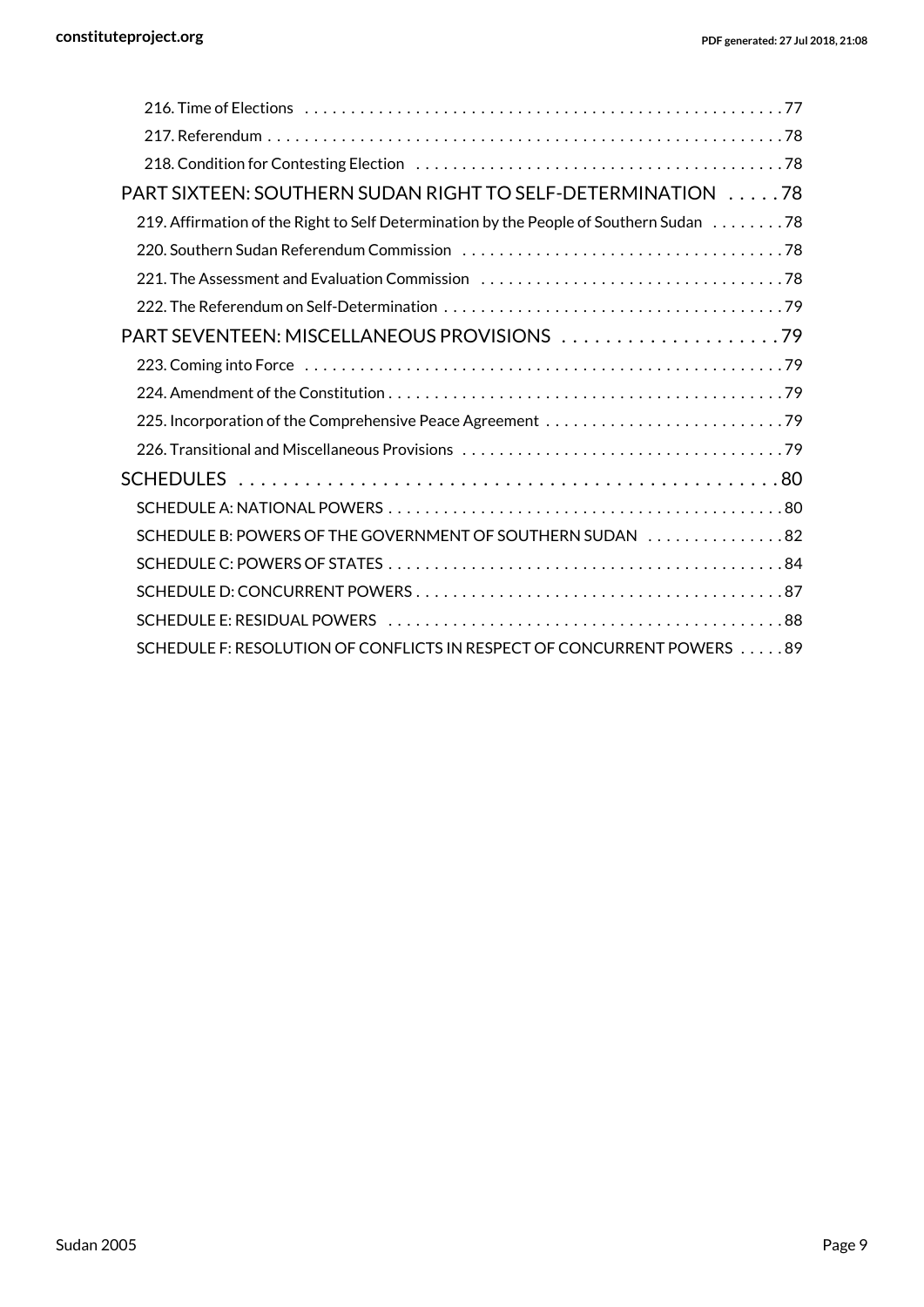• God or other deities • Reference to country's history

• Reference to country's history

• Human dignity • Motives for writing constitution

• Type of government envisioned

• Motives for writing constitution

• Motives for writing constitution

# <span id="page-9-0"></span>**Preamble**

We the people of the Sudan

Grateful to Almighty God who has bestowed upon us the wisdom and will to reach a Comprehensive Peace Agreement that has definitively put an end to the longest running conflict in Africa,

Having survived the tragic consequences that have characterized that debilitating conflict,

Mindful of religious, racial, ethnic and cultural diversity in the Sudan,

Committed to establish a decentralized democratic system of governance in which power shall be peacefully transferred and to uphold justice, equality, human dignity and equal rights and duties of men and women,

Further committed to gearing governance, in the coming phase of our political advancement, towards the enhancement of economic development, promotion of social harmony, deepening of religious tolerance and building trust and confidence in the society generally,

Committed to the Comprehensive Peace Agreement of January 2005, guided by the 1998 Constitution and the Sudanese constitutional experience since independence and other relevant experiences,

Cognizant of conferences and the initiative of inclusive popular dialogue and agreements of peace and national reconciliation, particularly the Cairo Agreement signed in June 2005, and prospects of other peace agreements to end conflicts in the country,

Do hereby adopt this Constitution as the supreme law by which the Republic of the Sudan shall be governed during the Interim Period; and we undertake to respect and protect it.

# <span id="page-9-1"></span>**PART ONE: THE STATE, THE CONSTITUTION AND GUIDING PRINCIPLES**

# <span id="page-9-2"></span>**CHAPTER I: THE STATE AND THE CONSTITUTION**

#### <span id="page-9-3"></span>**1. Nature of the State**

• Type of government envisioned

• Human dignity

- **1.** The Republic of the Sudan is an independent, sovereign State. It is a democratic, decentralized, multi-cultural, multi-racial, multi-ethnic, multi-religious, and multi-lingual country where such diversities co-exist.
- **2.** The State is committed to the respect and promotion of human dignity; and is founded on justice, equality and the advancement of human rights and fundamental freedoms.
- **3.** The Sudan is an all embracing homeland where religions and cultures are sources of strength, harmony and inspiration.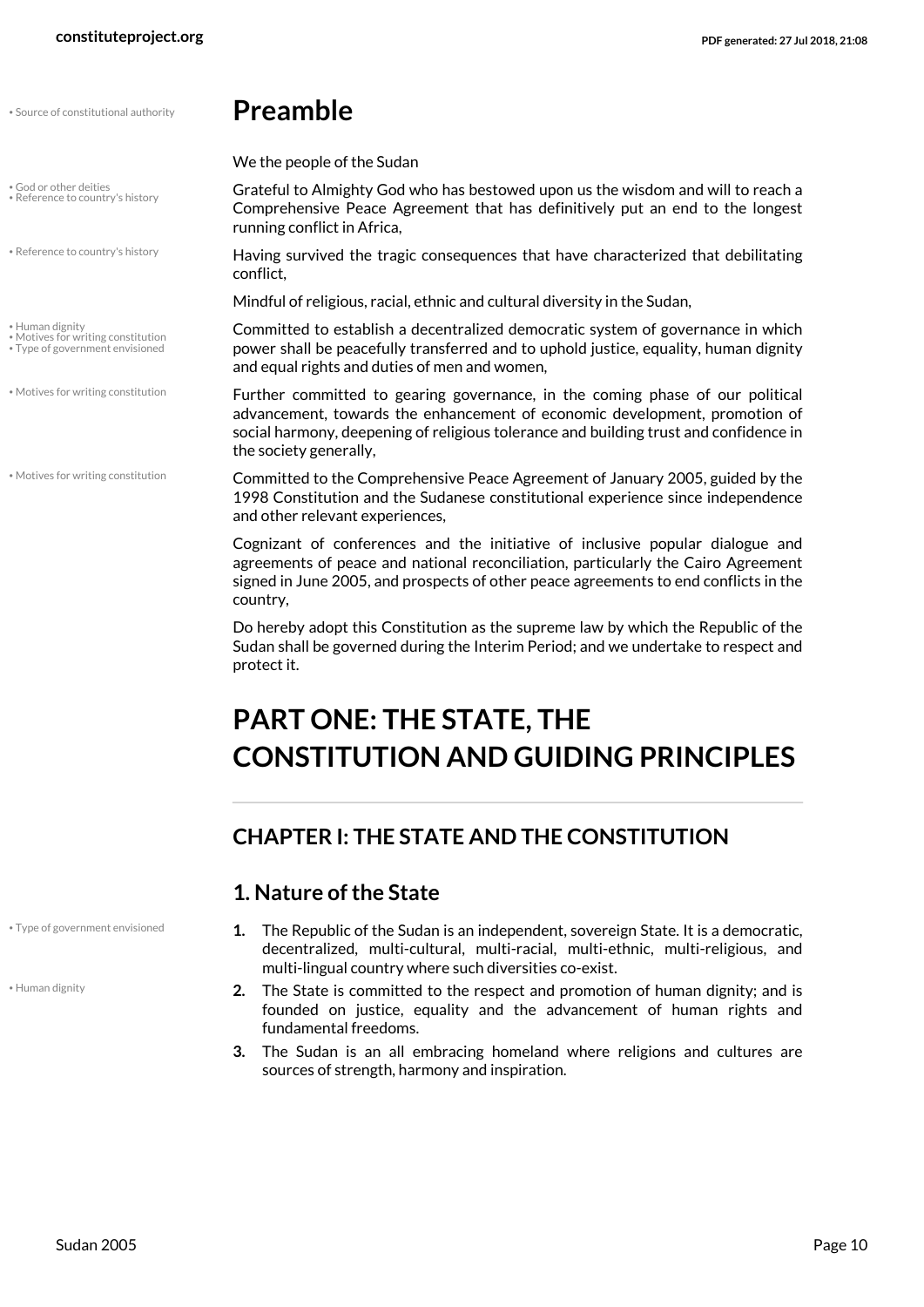# <span id="page-10-0"></span>**2. Sovereignty**

The sovereignty of the nation is vested in its people and shall be exercised in accordance with the provisions of this Constitution and the law, without prejudice to the autonomy of Southern Sudan and the states.

# <span id="page-10-1"></span>**3. Supremacy of the Interim National Constitution**

The Interim National Constitution shall be the supreme law of the land. The Interim Constitution of Southern Sudan, state constitutions and all laws shall comply with it.

# **4. Fundamental Bases of the Constitution**

This Constitution is predicated upon and guided by the following principles:-

- <span id="page-10-2"></span>**a.** the unity of the Sudan is based on the free will of its people, the rule of law, decentralized democratic governance, accountability, equality, respect and justice.
- **b.** religions, beliefs, traditions and customs are the source of moral strength and inspiration for the Sudanese people,
- **c.** the cultural and social diversity of the Sudanese people is the foundation of national cohesion and shall not be used for causing division,
- <span id="page-10-3"></span>**d.** the authority and powers of government emanate from the sovereign will of the people exercised by them through referenda and in free, direct and periodic elections conducted through universal adult suffrage, using secret ballot.

#### **5. Sources of Legislation**

- **1.** Nationally enacted legislation having effect only in respect of the Northern states of the Sudan shall have as its sources of legislation Islamic Sharia and the consensus of the people.
- **2.** Nationally enacted legislation applicable to Southern Sudan or states of Southern Sudan shall have as its sources of legislation popular consensus, the values and the customs of the people of the Sudan, including their traditions and religious beliefs, having regard to Sudan's diversity.
- **3.** Where national legislation is currently in operation or is to be enacted and its source is religion or custom, then a state, and subject to Article 26(a) herein in the case of Southern Sudan, the majority of whose residents do not practice such religion or customs may:
	- **a.** either introduce legislation so as to allow practices or establish institutions, in that state consistent with their religion or customs, or
	- **b.** refer the law to the Council of States to be approved by a two-thirds majority of all the representatives or initiate national legislation which will provide for such necessary alternative institutions as may be appropriate.
- Secret ballot • Legislative initiatives by citizens
- Restrictions on voting

Official religion • Status of religious law

• Official religion • Status of religious law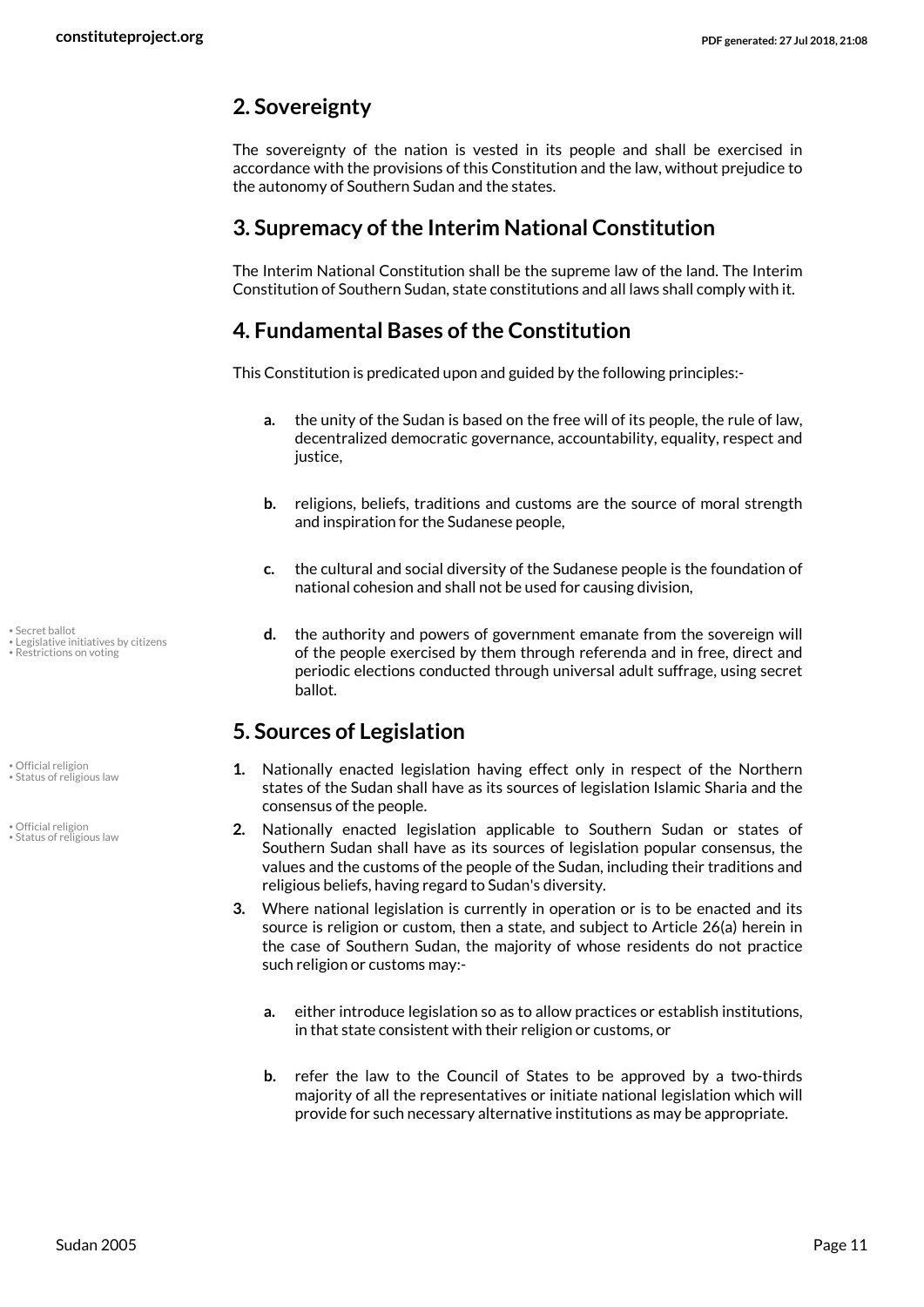#### • Freedom of religion **6. Religious Rights**

The State shall respect the following religious rights:-

- <span id="page-11-0"></span>**a.** worship or assemble in connection with any religion or belief and to establish and maintain places for these purposes,
- **b.** establish and maintain appropriate charitable or humanitarian institutions,
- **c.** acquire and possess movable and immovable property and make, acquire and use the necessary articles and materials related to the rites or customs of a religion or belief,
- **d.** write, issue and disseminate religious publications,
- **e.** teach religion or belief in places suitable for these purposes,
- **f.** solicit and receive voluntary financial and other contributions from individuals, private and public institutions,
- **g.** train, appoint, elect or designate by succession appropriate religious leaders called for by the requirements and standards of any religion or belief,
- **h.** observe days of rest, celebrate holidays and ceremonies in accordance with the precepts of religious beliefs,
- <span id="page-11-1"></span>**i.** communicate with individuals and communities in matters of religion and belief at national and international levels.

#### • Requirements for birthright citizenship **7. Citizenship and Nationality**

- **1.** Citizenship shall be the basis for equal rights and duties for all Sudanese.
- **2.** Every person born to a Sudanese mother or father shall have an inalienable right to enjoy Sudanese nationality and citizenship.
- **3.** The law shall regulate citizenship and naturalization; no naturalized Sudanese shall be deprived of his acquired citizenship except in accordance with the law.
- **4.** A Sudanese national may acquire the nationality of another country as shall be regulated by law.

#### <span id="page-11-2"></span>**8. Language**

- **1.** All indigenous languages of the Sudan are national languages and shall be respected, developed and promoted.
- . Official or national languages **2.** Arabic is a widely spoken national language in the Sudan.
	- **3.** Arabic, as a major language at the national level and English shall be the official working languages of the national government and the languages of instruction for higher education.
	- **4.** In addition to Arabic and English, the legislature of any sub-national level of government may adopt any other national language as an additional official working language at its level.

• Inalienable rights

• Conditions for revoking citizenship • Requirements for naturalization

• Official or national languages • Protection of language use

- 
- Official or national languages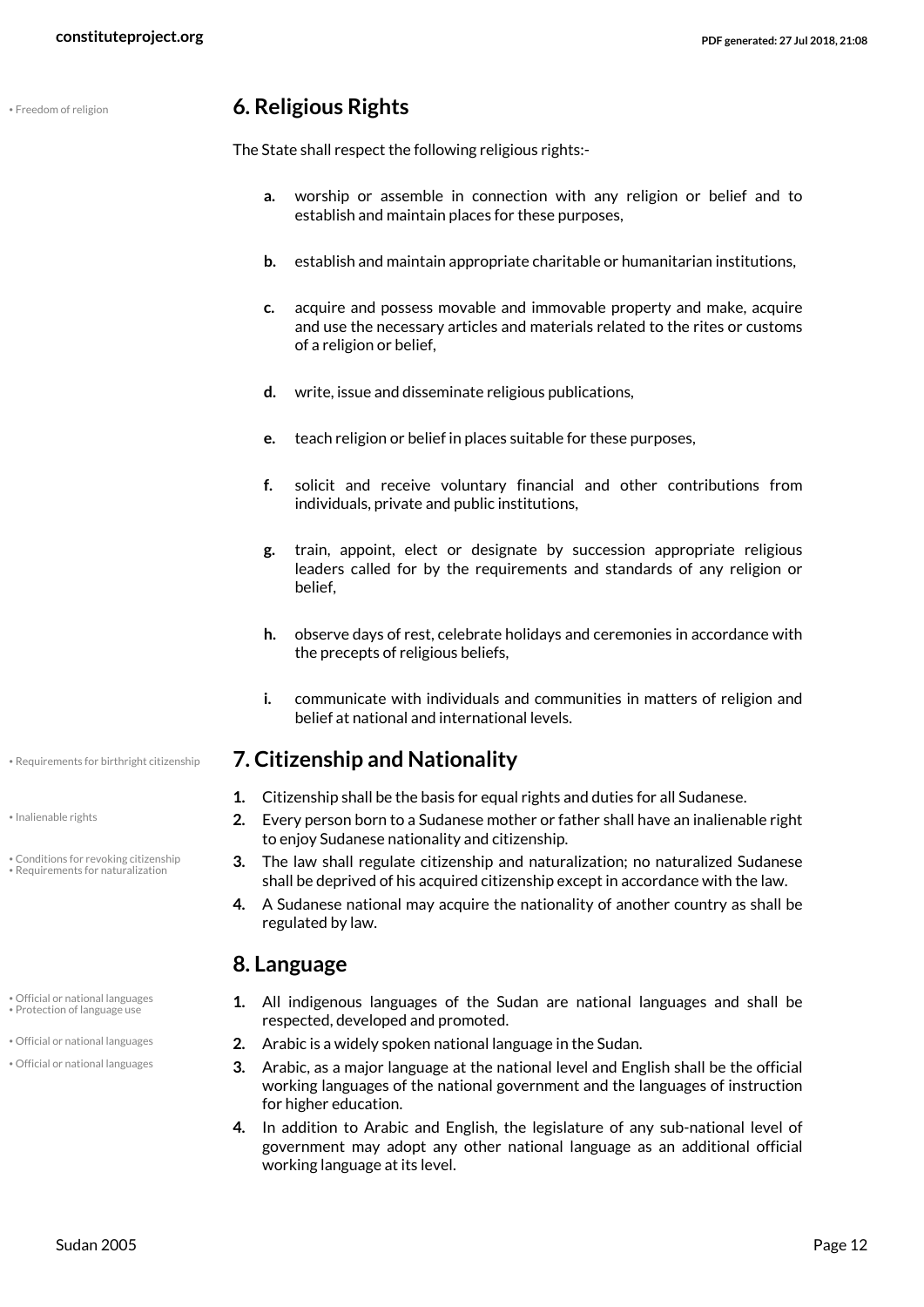<span id="page-12-0"></span>**5.** There shall be no discrimination against the use of either Arabic or English at any level of government or stage of education.

# • National anthem **9. National Symbols**

The law shall specify the national flag, national emblem, national anthem, public seal, medals, national festivals and commemorations of the State.

# <span id="page-12-1"></span>**CHAPTER II: GUIDING PRINCIPLES AND DIRECTIVES**

# <span id="page-12-2"></span>**10. National Economy**

- **1.** The overarching aims of economic development shall be eradication of poverty, attainment of the Millennium Development Goals, guaranteeing the equitable distribution of wealth, redressing imbalances of income and achieving a decent standard of life for all citizens.
- **2.** The State shall develop and manage the national economy in order to achieve prosperity through policies aimed at increasing production, creating an efficient and self reliant economy and encouraging free market and prohibition of monopoly.
- <span id="page-12-3"></span>**3.** The State shall enhance regional economic integration.

#### • Protection of environment **11. Environment and Natural Resources**

- **1.** The people of the Sudan shall have the right to a clean and diverse environment; the State and the citizens have the duty to preserve and promote the country's biodiversity.
- **2.** The State shall not pursue any policy, or take or permit any action, which may adversely affect the existence of any species of animal or vegetative life, their natural or adopted habitat.
- **3.** The State shall promote, through legislation, sustainable utilization of natural resources and best practices with respect to their management.

# <span id="page-12-4"></span>**12. Social Justice**

- **1.** The State shall develop policies and strategies to ensure social justice among all people of the Sudan, through ensuring means of livelihood and opportunities of employment. The State shall also encourage mutual assistance, self-help, co-operation and charity.
- **2.** No qualified person shall be denied access to a profession or employment on the basis of disability; persons with special needs and the elderly shall have the right to participate in social, vocational, creative or recreational activities.

# **13. Education, Science, Art and Culture**

- **1.**
- <span id="page-12-5"></span>**a.** The State shall promote education at all levels all over the Sudan and shall ensure free and compulsory education at the primary level and in illiteracy eradication programmes.
- **b.** Every person or group of persons shall have the right to establish and maintain private schools and other educational institutions at all levels in accordance with the conditions and standards provided by law.

• Mentions of social class • Right to reasonable standard of living

• National flag

• Right to competitive marketplace

• Right to work

• State support for the elderly • State support for the disabled

• Compulsory education • Free education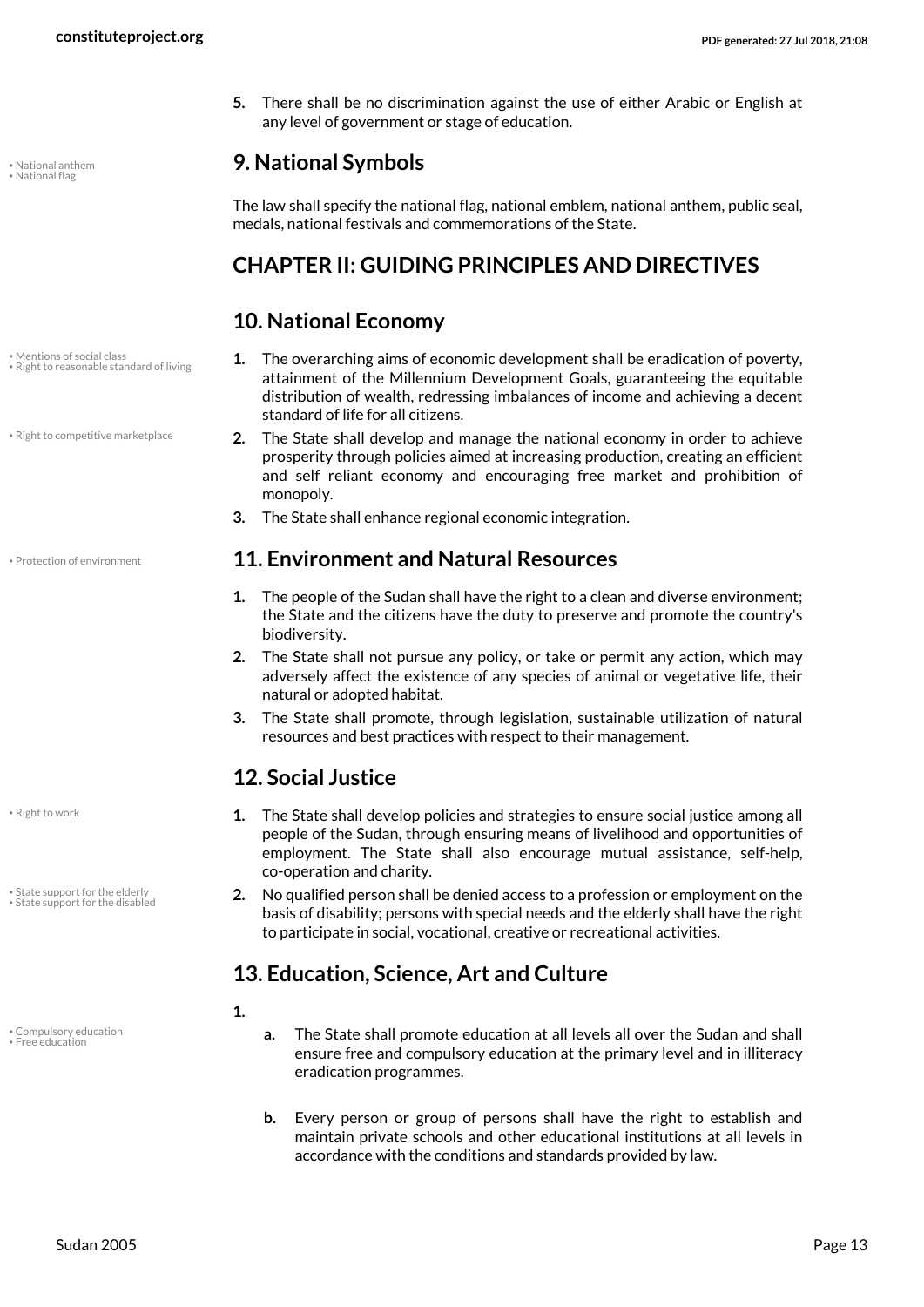- Reference to science
- Reference to art
- Right to culture
- Right to academic freedom • Reference to science
- Rights of children • State support for children

• Right to found a family • Right to marry

- 
- **2.** The State shall mobilize public, private and popular resources and capabilities for education and development of scientific research, especially Research and Development.
- **3.** The State shall encourage and promote craft and arts and foster their patronization by government institutions and citizens.
- **4.** The State shall recognize the cultural diversity of the country and shall encourage such diverse cultures to harmoniously flourish and find expression, through the media and education.
- **5.** The State shall protect Sudan's cultural heritage, monuments and places of national historic or religious importance, from destruction, desecration, unlawful removal or illegal export.
- **6.** The State shall guarantee academic freedom in institutions of higher education and shall protect the freedom of scientific research within the ethical parameters of research.

# <span id="page-13-0"></span>**14. Children, Youth and Sports**

- **1.** The State shall adopt policies and provide facilities for child and youth welfare and ensure that they develop morally and physically, and protect them from moral and physical abuse and abandonment.
- **2.** The State shall promote sports and empower the youth to develop their potentials.
- **3.** The State shall protect and support popular sports institutions and guarantee their independence.

# <span id="page-13-1"></span>**15. Family, Women and Marriage**

- **1.** The family is the natural and fundamental unit of the society and is entitled to the protection of the law; the right of man and woman to marry and to found a family shall be recognized, according to their respective family laws, and no marriage shall be entered into without the free and full consent of its parties.
- **2.** The State shall protect motherhood and women from injustice, promote gender equality and the role of women in family, and empower them in public life.

# <span id="page-13-2"></span>**16. Morals and Public Integrity**

- **1.** The State shall enact laws to protect the society from corruption[,] delinquency and social evils and steer the society as a whole towards virtuous social values consistent with religions and cultures of the Sudan.
- **2.** The State shall enact laws and establish institutions to eliminate corruption, inhibit abuse of power and ensure integrity in public life.

# <span id="page-13-3"></span>**17. Foreign Policy**

Foreign policy of the Sudan shall serve the national interest and shall be conducted independently and transparently with the view to achieving the following:-

**a.** promotion of international cooperation, specially within the United Nations family and other international and regional organizations, for the purposes of consolidating universal peace, respect for international law, treaty obligations and fostering a just world economic order,

• International organizations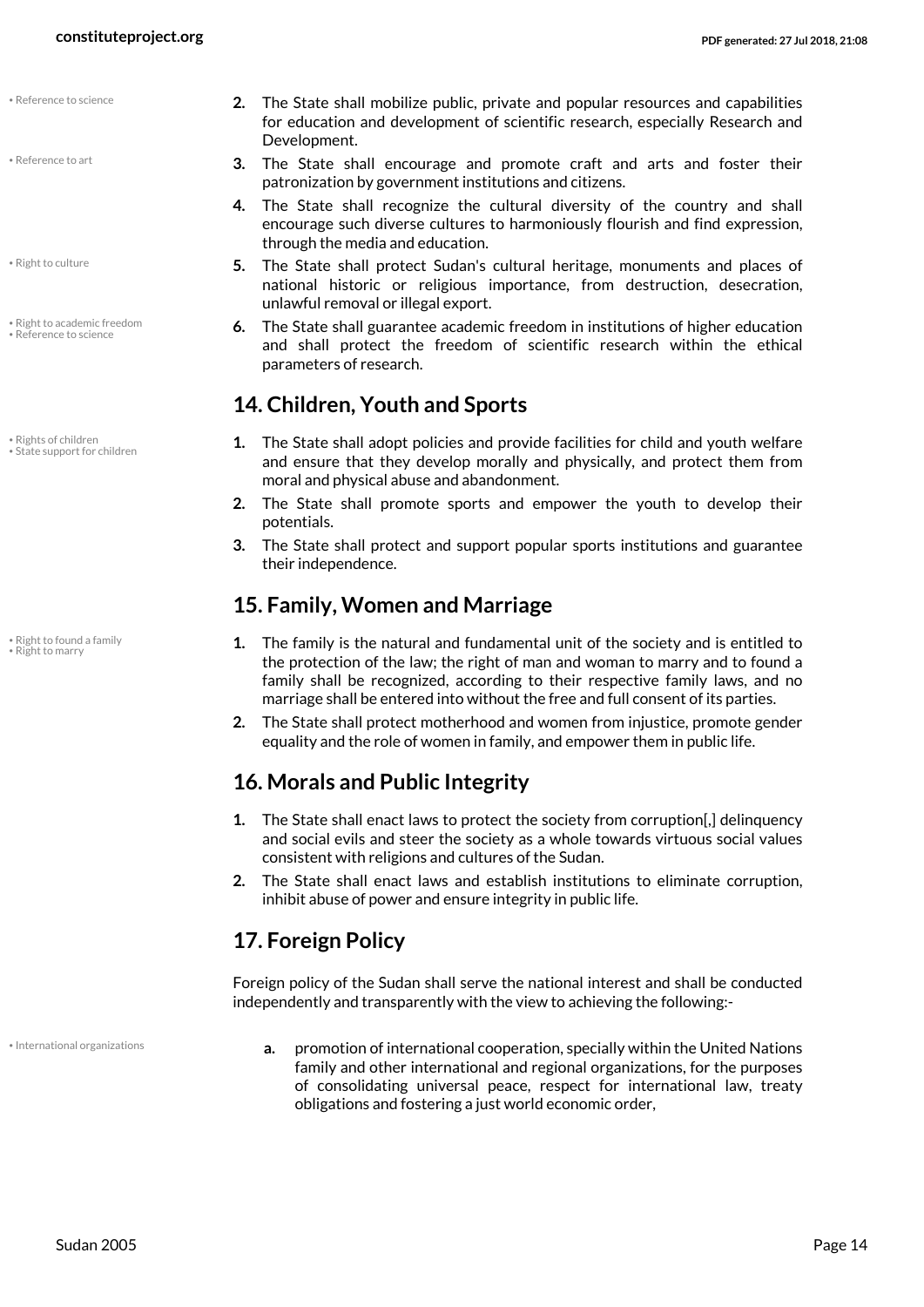**b.** achievement of African and Arab economic integration, each within the ongoing regional plans and fora as well as promoting African and Arab unity and Afro-Arab cooperation as foreseen in those plans, • Regional group(s) **c.** enhancement of respect for human rights and fundamental freedoms in regional and international fora, **d.** promotion of dialogue among civilizations and establishment of international order based on justice and common human destiny, **e.** enhancement of economic cooperation among countries of the South, **f.** non-interference in the affairs of other States, promotion of good-neighbourliness and mutual cooperation with all neighbours and maintaining amicable and balanced relations with other countries,

• Duty to pay taxes

#### **g.** combating international and trans-national organized crime and terrorism. • Terrorism

# <span id="page-14-0"></span>**18. Defence of the Country**

Defence of the Country is an honour and a duty of every citizen; the State shall care for the combatants, the afflicted in war, the families of martyrs and those missing in action.

#### • Right to health care **19. Public Health**

<span id="page-14-1"></span>The State shall promote public health and guarantee equal access and free primary health care to all citizens.

#### <span id="page-14-2"></span>**20. Fiscal Levies**

- **1.** No taxes, fees, tariffs or other fiscal dues, shall be levied save by law.
- <span id="page-14-3"></span>**2.** Zakat is a duty on Muslims; its collection, expenditure and administration shall be regulated in the Northern states by law.

#### • Truth and reconciliation commission **21. National Reconciliation**

The State shall initiate a comprehensive process of national reconciliation and healing that shall promote national harmony and peaceful co-existence among all Sudanese.

# <span id="page-14-4"></span>**22. Saving**

Unless this Constitution otherwise provides, or a duly enacted law guarantees the rights and liberties described in this Chapter, the provisions contained in this Chapter are not by themselves enforceable in a court of law; however, the principles expressed herein are basic to governance and the State is duty-bound to be guided by them, especially in making policies and laws.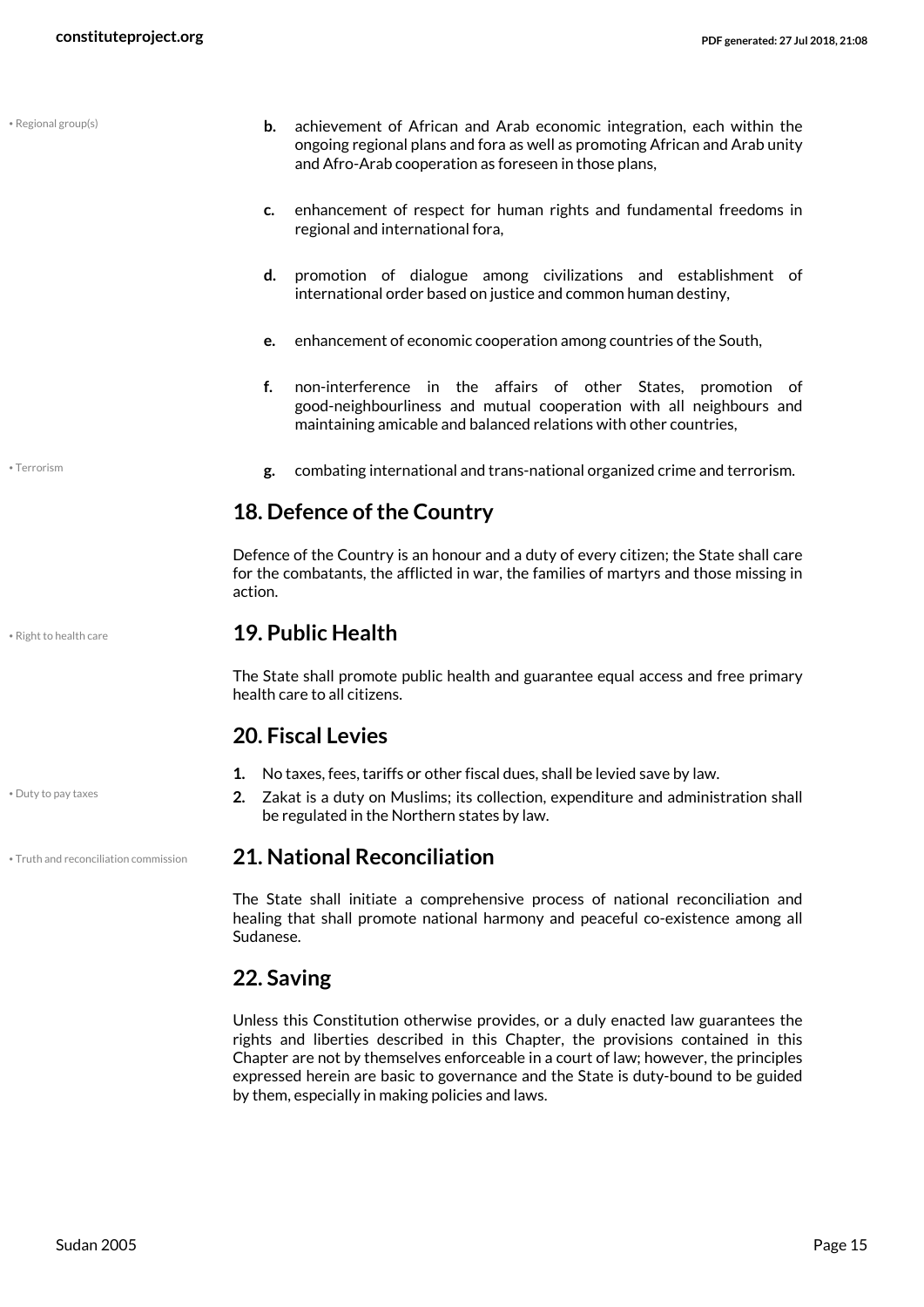<span id="page-15-0"></span>**CHAPTER III: DUTIES OF THE CITIZEN**

#### <span id="page-15-1"></span>**23. Duties of the Citizen**

- **1.** It shall be the duty of every Sudanese citizen to pledge allegiance to the Republic of the Sudan, abide by this Constitution, respect the institutions created hereunder and safeguard the territorial integrity of the country.
- **2.** In particular every citizen shall:
	- **a.** defend the country and respond to the call for national service within the terms of this Constitution and the law,
	- **b.** abhor violence, promote harmony, fraternity and tolerance among all people of the Sudan in order to transcend religious, regional, linguistic, and sectarian divisions,
	- **c.** preserve public funds and assets and respect legal and financial obligations towards the State,
	- **d.** avert and thwart corruption and sabotage,
	- **e.** participate fully in the development of the country,
	- **f.** take part in the general elections and referenda as stipulated in this Constitution and the law,
	- **g.** abide by law and co-operate with the appropriate agencies in the maintenance of law and order,
- Protection of environment **h.** preserve the natural environment,
	- **i.** generally, be guided and informed in his actions by the interests of the nation and the principles enshrined in this Constitution.

# <span id="page-15-2"></span>**CHAPTER IV: THE DECENTRALIZED SYSTEM OF GOVERNANCE**

#### **24. Levels of Government**

The Sudan is a decentralized State, with the following levels of government: -

- <span id="page-15-3"></span>**a.** The national level of government, which shall exercise authority with a view to protecting the national sovereignty and territorial integrity of the Sudan and promoting the welfare of its people,
- **b.** Southern Sudan level of government, which shall exercise authority in respect of the people and states in Southern Sudan,

• Duty to obey the constitution

• Duty to serve in the military

• Reference to fraternity/solidarity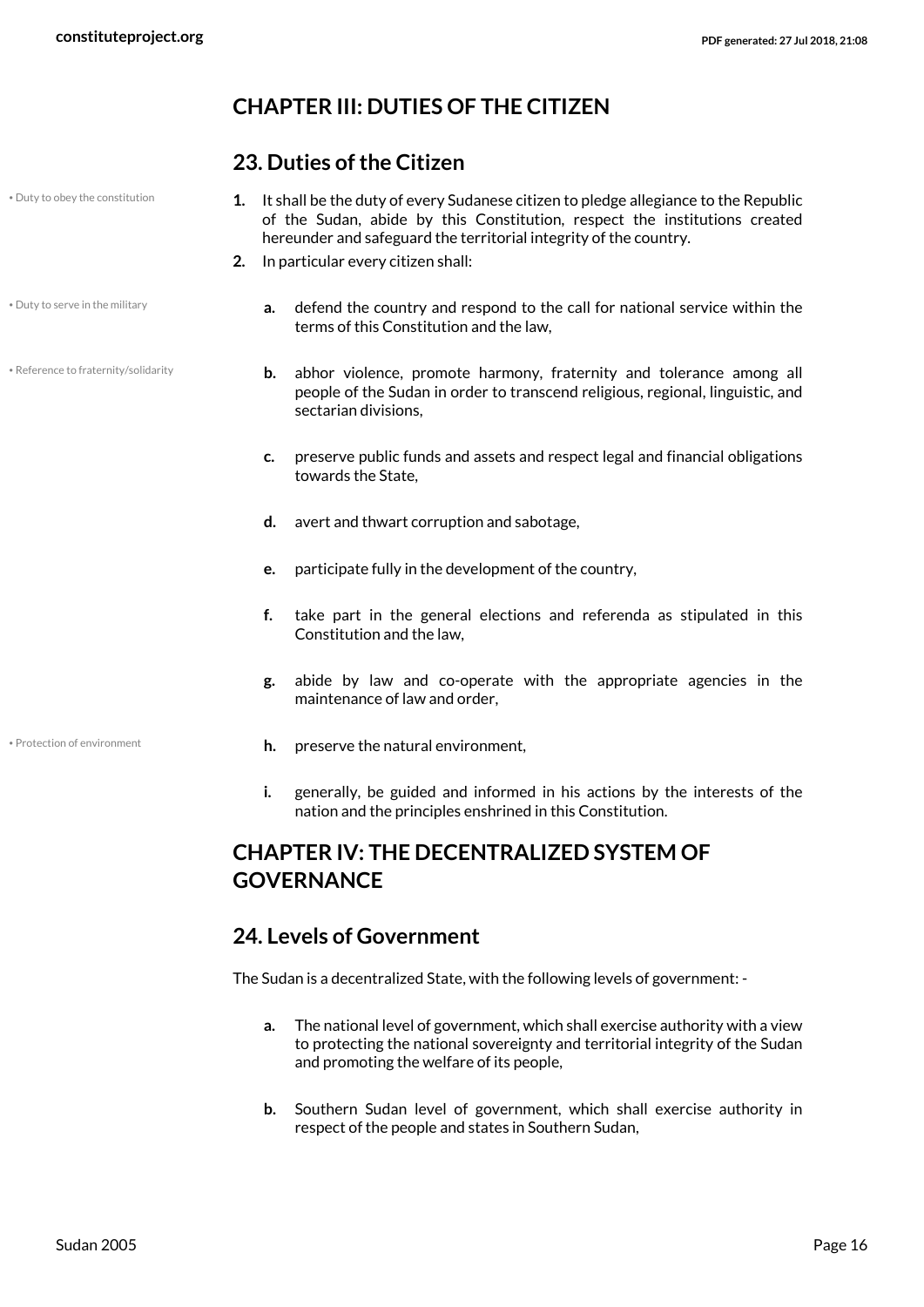• Subsidiary unit government

- **c.** The state level of government, which shall exercise authority at the states throughout the Sudan and render public services through the level closest to the people,
- <span id="page-16-0"></span>**d.** Local level of government, which shall be throughout the Sudan.

#### **25. Devolution of Powers**

The following principles shall guide the devolution and distribution of powers between all levels of government:-

- **a.** recognition of the autonomy of the Government of Southern Sudan and the states,
- **b.** affirmation of the need for norms and standards of governance and management at national, Southern Sudan and state levels, that reflect the unity of the country while asserting the diversity of the Sudanese people,
- **c.** acknowledgement of the role of the State in the promotion of the welfare of the people and protection of their human rights and fundamental freedoms,
- **d.** recognition of the need for the involvement and participation of all Sudanese people, particularly the people of Southern Sudan, at all levels of government as an expression of the national unity of the country,
- <span id="page-16-1"></span>**e.** pursuit of good governance through democracy, transparency, accountability and the rule of law at all levels of government to consolidate lasting peace.

#### **26. Inter-Governmental Linkages**

- **1.** In the administration of the decentralized system of the country, the following principles of inter-governmental linkages shall be respected:
	- **a.** the linkage between the national government and the states in Southern Sudan shall be through the government of Southern Sudan,
	- **b.** in their relationships with each other or with other government organs, all levels of government and particularly national, Southern Sudan and state governments shall observe the following:
		- **i.** respect each others' autonomy,
		- **ii.** collaborate in the task of governing and assist each other in fulfilling their respective constitutional obligations.
	- **c.** government organs at all levels shall perform their functions and exercise their powers so as:
		- **i.** not to encroach on the powers or functions of other levels,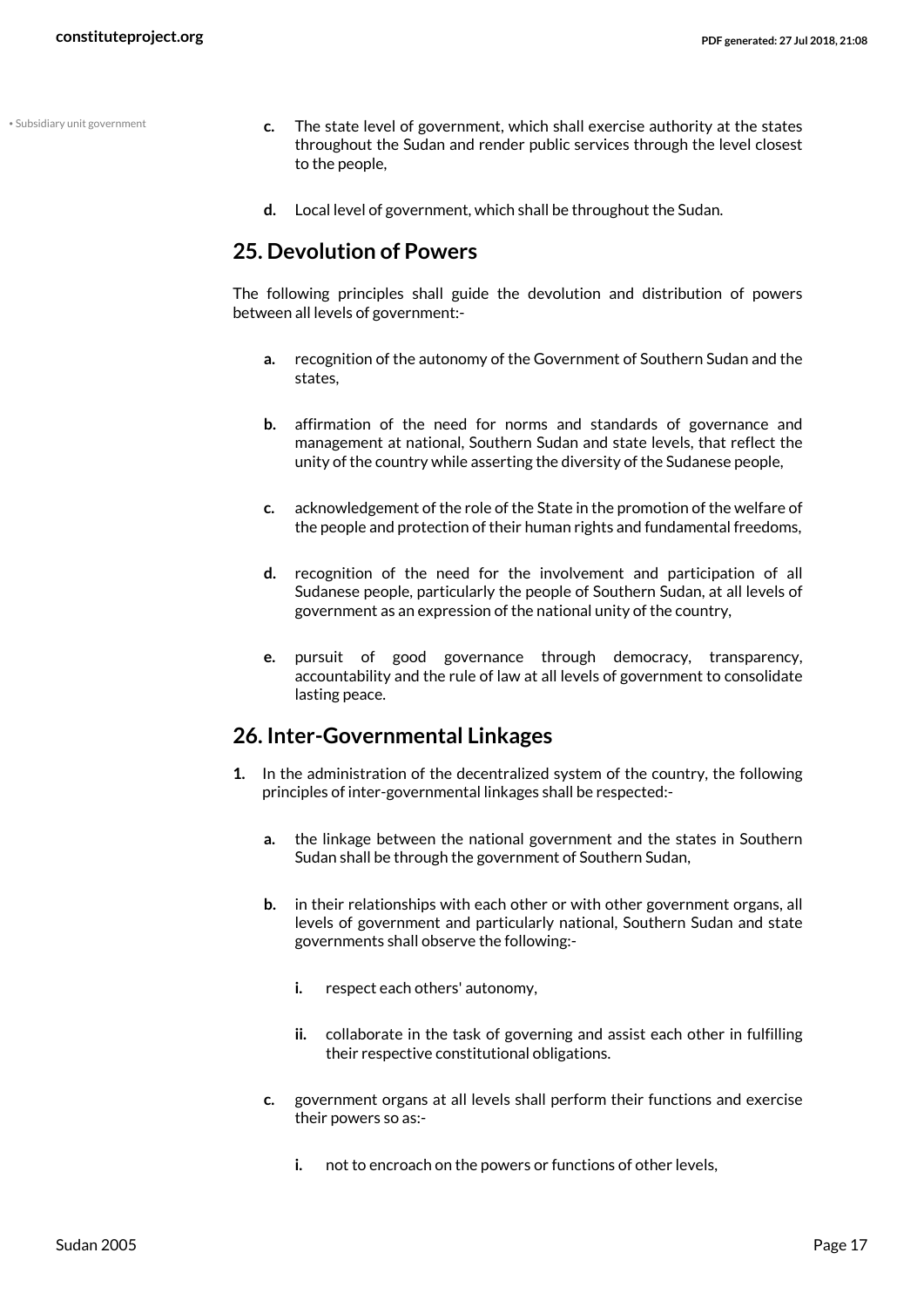- **ii.** not to assume powers or functions conferred upon any other level except as provided for by this Constitution,
- **iii.** to promote co-operation between all levels of government,
- **iv.** to promote open communication between all levels of government,
- **v.** to render assistance and support to other levels of government,
- **vi.** to advance good co-ordination of governmental functions,
- **vii.** to adhere to procedures of inter-governmental interaction,
- **viii.** to promote amicable settlement of disputes before attempting litigation,
- <span id="page-17-0"></span>**ix.** to respect the status and institutions of other levels of government.
- **d.** the harmonious and collaborative interaction of the different levels of government shall be within the context of national unity and for the achievement of a better quality of life for all[.]
- **2.** Any two or more states may agree on mechanisms or arrangements to enhance interstate co-ordination and co-operation.

# **PART TWO: BILL OF RIGHTS**

#### <span id="page-17-1"></span>**27. Nature of the Bill of Rights**

- **1.** The Bill of Rights is a covenant among the Sudanese people and between them and their governments at every level and a commitment to respect and promote human rights and fundamental freedoms enshrined in this Constitution; it is the cornerstone of social justice, equality and democracy in the Sudan.
- **2.** The State shall guarantee, protect and implement this Bill.
- **3.** All rights and freedoms enshrined in international human rights treaties, covenants and instruments ratified by the Republic of the Sudan shall be an integral part of this Bill.
- **4.** Legislation shall regulate the rights and freedoms enshrined in this Bill and shall not detract from or derogate any of these rights.

#### <span id="page-17-2"></span>**28. Life and Human Dignity**

Every human being has the inherent right to life, dignity and the integrity of his person, which shall be protected by law; no one shall arbitrarily be deprived of his life.

• International law • Legal status of treaties

• Human dignity<br>• Right to life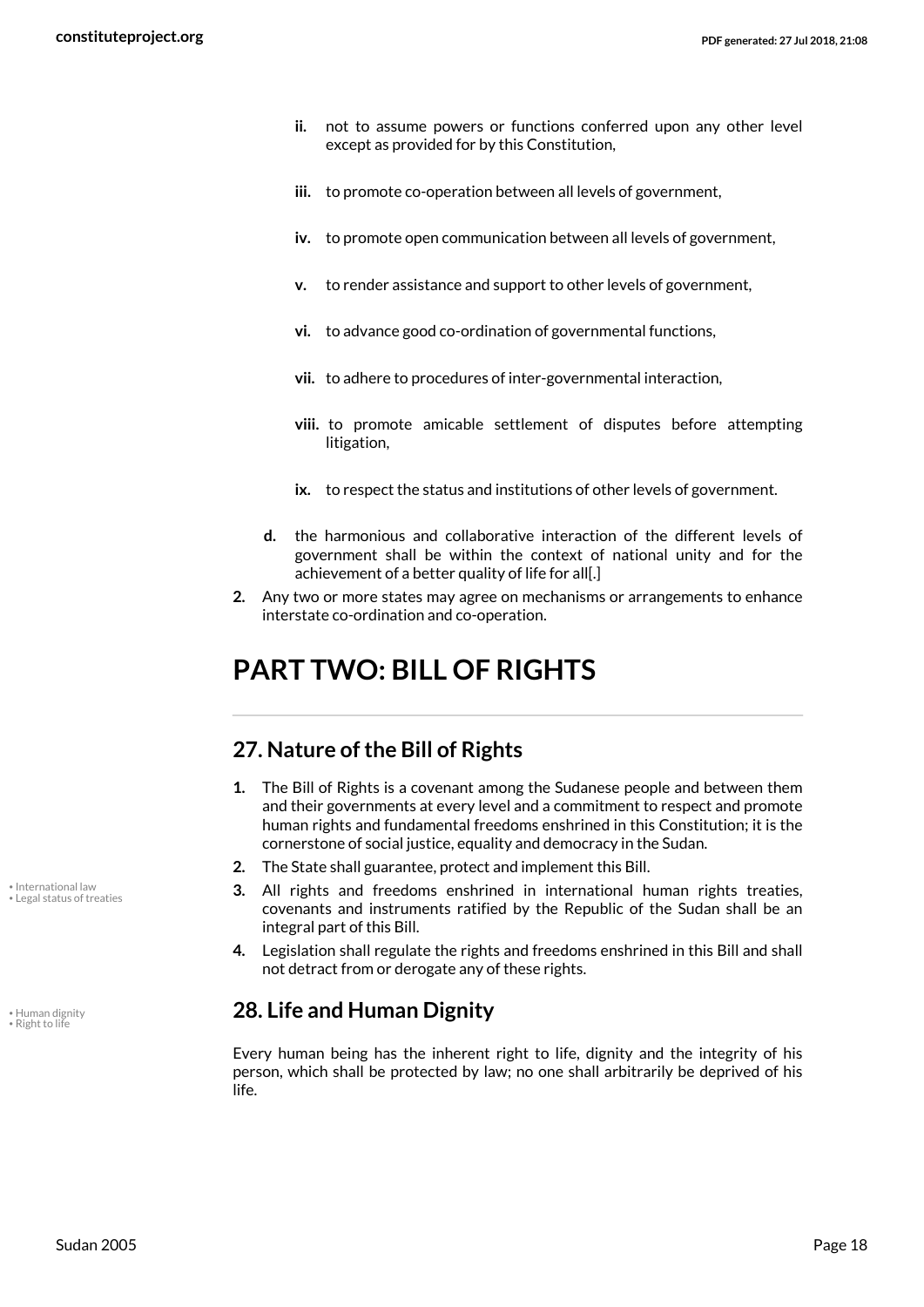# <span id="page-18-0"></span>**29. Personal Liberty**

Every person has the right to liberty and security of person; no person shall be subjected to arrest, detention, deprivation or restriction of his liberty except for reasons and in accordance with procedures prescribed by law.

• Prohibition of slavery **30. Sanctity from Slavery and Forced Labour**

- <span id="page-18-1"></span>**1.** Slavery and slave trade in every form is prohibited. No person shall be held in slavery or servitude.
- <span id="page-18-2"></span>**2.** No person shall be required to perform forced or compulsory labour except as a penalty upon conviction by a court of law.

# • General guarantee of equality **31. Equality before the Law**

All persons are equal before the law and are entitled without discrimination, as to race, colour, sex, language, religious creed, political opinion, or ethnic origin, to the equal protection of the law.

# <span id="page-18-3"></span>**32. Rights of Women and Children**

- **1.** The State shall guarantee equal right of men and women to the enjoyment of all civil, political, social, cultural and economic rights, including the right to equal pay for equal work and other related benefits.
- **2.** The State shall promote woman rights through affirmative action.
- **3.** The State shall combat harmful customs and traditions which undermine the dignity and the status of women.
- **4.** The State shall provide maternity and child care and medical care for pregnant women.
- <span id="page-18-4"></span>**5.** The State shall protect the rights of the child as provided in the international and regional conventions ratified by the Sudan.

# • Prohibition of cruel treatment **33. Sanctity from Torture**

<span id="page-18-5"></span>No person shall be subjected to torture or to cruel, inhuman or degrading treatment.

#### • Right to fair trial **34. Fair Trial**

- **1.** An accused is presumed to be innocent until his guilt is proved according to the law.
- **2.** Every person who is arrested shall be informed, at the time of arrest, of the reasons for his arrest and shall be promptly informed of any charges against him.
- **3.** In all civil and criminal proceedings, every person shall be entitled to a fair and public hearing by a competent, independent and impartial court of law as shall be regulated by law.
- **4.** No person shall be charged of any act or omission which did not constitute an offence at the time of its commission.
- **5.** In the determination of any criminal charge against any person, he shall be entitled to be tried in his presence, unless this becomes impossible, without undue delay.
- **6.** Any accused person has the right to defend himself in person or through a lawyer of his own choice and to have legal aid assigned to him by the State where he is unable to defend himself in serious offences.

- Equality regardless of gender<br>• Equality regardless of skin color
- Equality regardless of political party • Equality regardless of race
- Equality regardless of language
- Equality regardless of religion

• Right to equal pay for work

• State support for children

• Rights of children

• Prohibition of torture

• Presumption of innocence in trials

• Right to public trial

• Protection from ex post facto laws • Principle of no punishment without law

• Right to counsel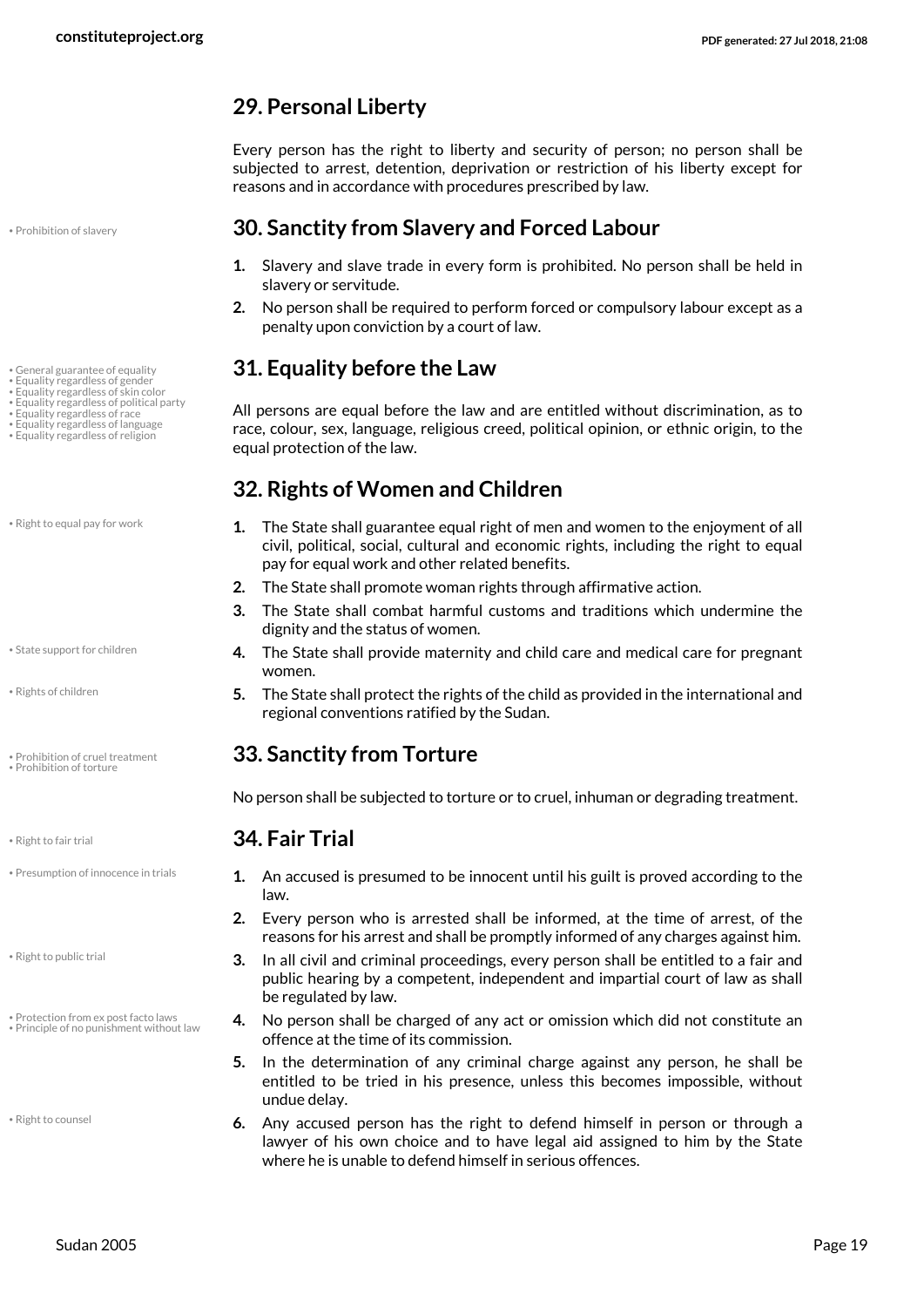# <span id="page-19-0"></span>**35. Right to Litigation**

The right to litigation shall be guaranteed for all persons; no person shall be denied the right to resort to justice.

# <span id="page-19-1"></span>**36. Restriction on Death Penalty**

- **1.** No death penalty shall be imposed, save as retribution, hudud or punishment for extremely serious offences in accordance with the law.
- **2.** The death penalty shall not be imposed on a person under the age of eighteen or a person who has attained the age of seventy except in cases of retribution or hudud.
- <span id="page-19-2"></span>**3.** No death penalty shall be executed upon a pregnant or lactating woman, save after two years of lactation.

#### • Right to privacy **37. Privacy**

The privacy of all persons shall be inviolable; no person shall be subjected to interference with his private life, family, home or correspondence, save in accordance with the law.

#### • Freedom of religion **38. Freedom of Creed and Worship**

<span id="page-19-3"></span>Every person shall have the right to the freedom of religious creed and worship, and to declare his religion or creed and manifest the same, by way of worship, education, practice or performance of rites or ceremonies, subject to requirements of law and public order; no person shall be coerced to adopt such faith, that he does not believe in, nor to practice rites or services to which he does not voluntarily consent to.

# • Freedom of expression **39. Freedom of Expression and Media**

- <span id="page-19-4"></span>**1.** Every citizen shall have an unrestricted right to the freedom of expression, reception of information, publication, and access to the press without prejudice to order, safety or public morals as determined by law.
- **2.** The State shall guarantee the freedom of the press and other media as shall be regulated by law in a democratic society.
- <span id="page-19-5"></span>**3.** All media shall abide by professional ethics, shall refrain from inciting religious, ethnic, racial or cultural hatred and shall not agitate for violence or war.

# • Freedom of assembly **40. Freedom of Assembly and Association**

- **1.** The right to peaceful assembly shall be guaranteed; every person shall have the right to freedom of association with others, including the right to form or join political parties, associations and trade or professional unions for the protection of his interests.
- **2.** The right to establish political parties, associations and trade unions shall be regulated by law as is necessary in a democratic society.
- **3.** No association shall function as a political party at the national level unless it has:
	- **a.** its membership open to all Sudanese irrespective of religion, ethnic origin or place of birth,

• Privileges for juveniles in criminal process

• Freedom of press

• Freedom of association

• Right to join trade unions • Right to form political parties

• Restrictions on political parties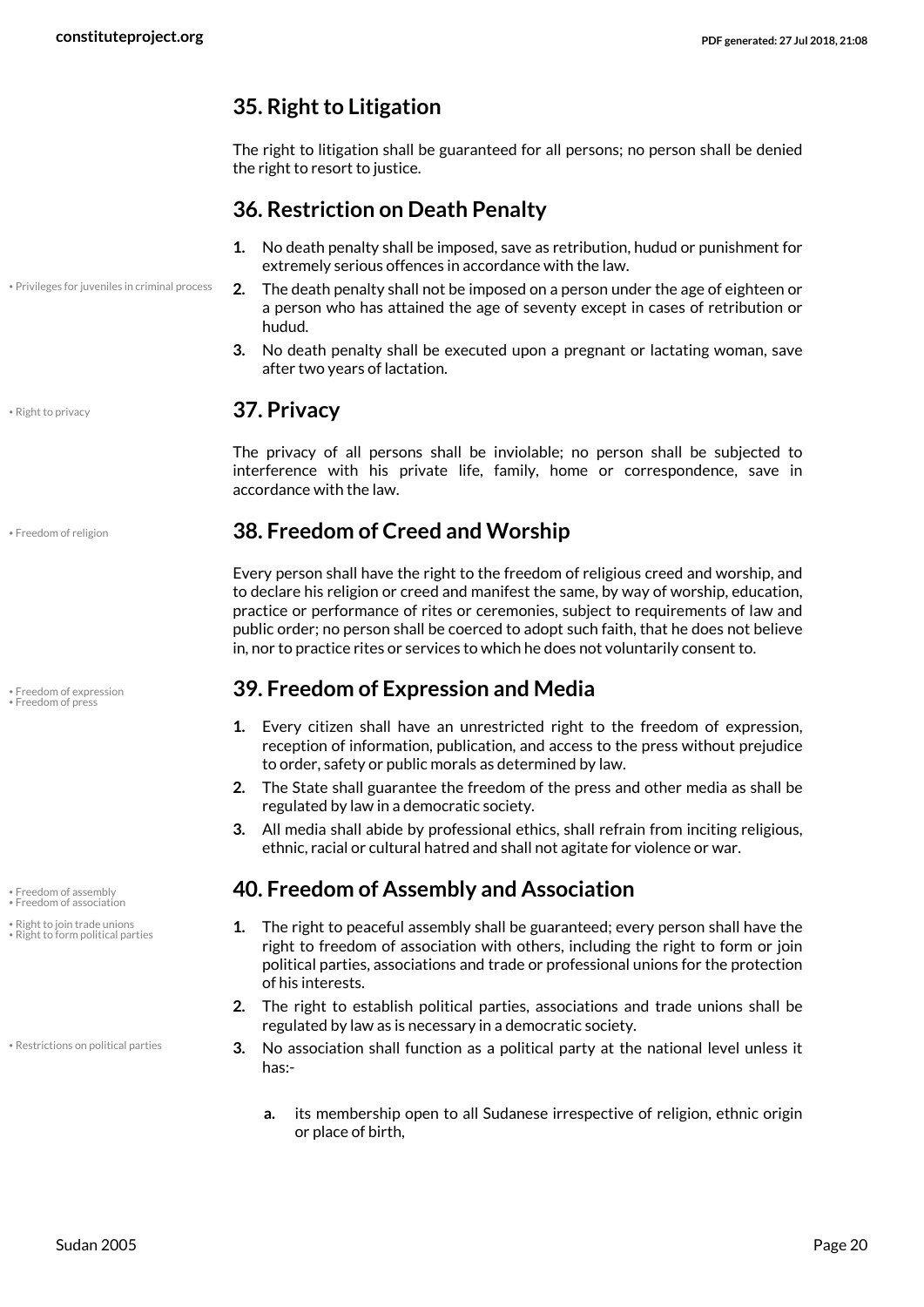- **b.** a programme that does not contradict the provisions of this Constitution,
- **c.** a democratically elected leadership and institutions,
- <span id="page-20-0"></span>**d.** disclosed and transparent sources of funding.

### • Restrictions on voting **41. Right to Vote**

- **1.** Every citizen shall have the right, without unreasonable restrictions, to take part in the conduct of public affairs, through voting.
- **2.** Every citizen shall have the right to stand for elections in periodic elections, which shall be by universal adult suffrage and shall be held by secret ballot, guaranteeing the free expression of the will of the electorate.

#### • Freedom of movement **42. Freedom of Movement and Residence**

- <span id="page-20-1"></span>**1.** Every citizen shall have the right to freedom of movement and the liberty to choose his residence except for reasons of public health and safety as shall be regulated by law.
- **2.** Every citizen shall have the right to leave the country and return thereto as shall be regulated by law.

#### • Right to own property **43. Right to Own Property**

- <span id="page-20-2"></span>**1.** Every citizen shall have the right to acquire or own property as regulated by law.
- **2.** No private property may be expropriated save by law in the public interest and in consideration for prompt and fair compensation.

# <span id="page-20-3"></span>**44. Right to Education**

- **1.** Education is a right for every citizen and the State shall provide access to education without discrimination as to religion, race, ethnicity, gender or disability.
- **2.** Primary education is compulsory and the State shall provide it free. Compulsory education

#### • Human dignity **45. Rights of Persons with Special Needs and the Elderly**

- <span id="page-20-4"></span>**1.** The State shall guarantee to persons with special needs the enjoyment of all the rights and freedoms set out in this Constitution; especially respect for their human dignity, access to suitable education, employment and full participation in society.
- **2.** The elderly shall have the right to the respect of their dignity. The State shall provide them with the necessary care and medical services as shall be regulated by law.

# • Right to health care **46. Public Health Care**

<span id="page-20-5"></span>The State shall promote public health, establish, rehabilitate, develop basic medical and diagnostic institutions, provide free primary health care and emergency services for all citizens.

• Secret ballot • Claim of universal suffrage

```
• Protection from expropriation
```
• Free education

• State support for the elderly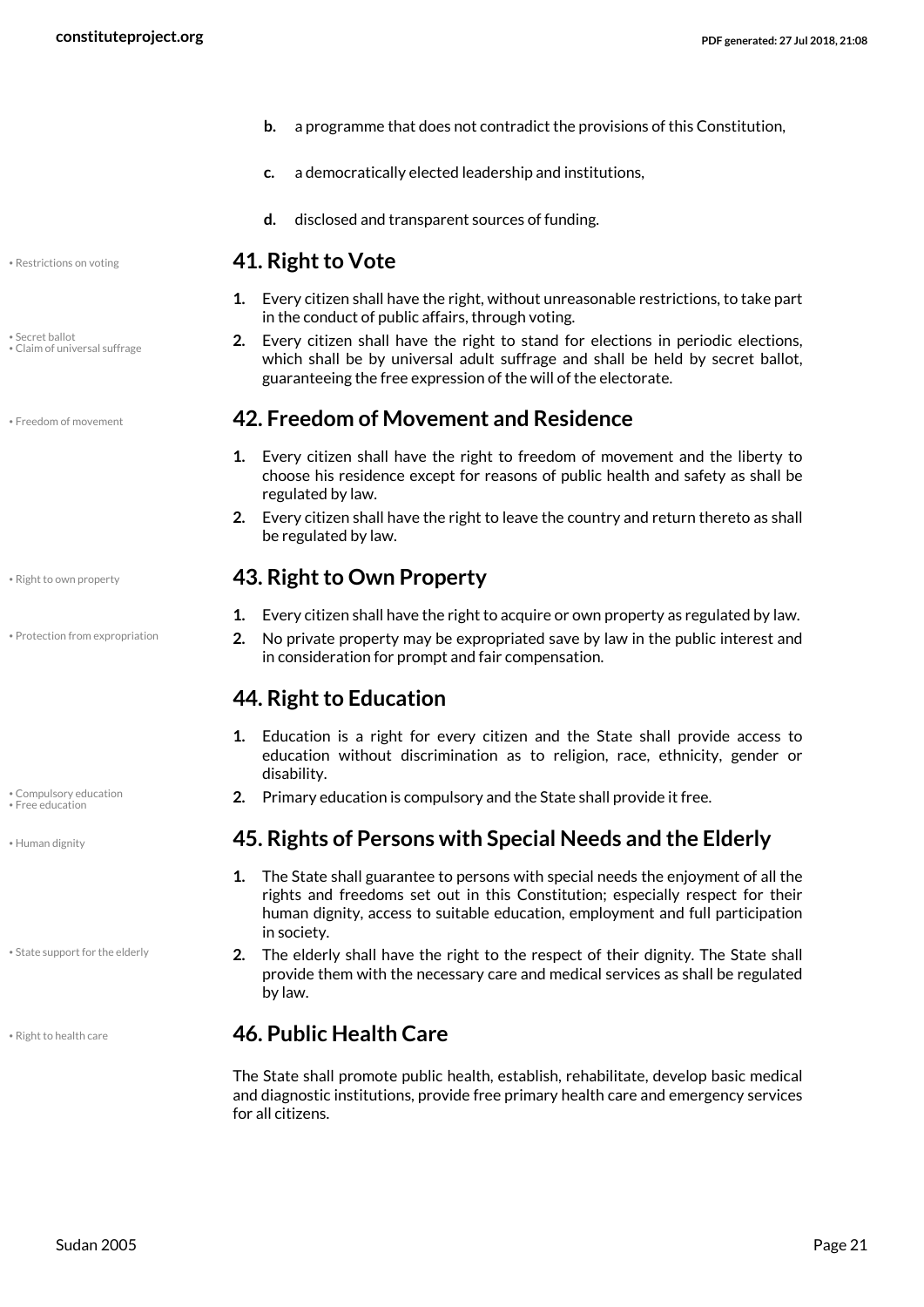# • Right to culture **47. Ethnic and Cultural Communities**

<span id="page-21-0"></span>Ethnic and cultural communities shall have the right to freely enjoy and develop their particular cultures; members of such communities shall have the right to practice their beliefs, use their languages, observe their religions and raise their children within the framework of their respective cultures and customs.

# <span id="page-21-1"></span>**48. Sanctity of Rights and Freedoms**

Subject to Article 211 herein, no derogation from the rights and freedoms enshrined in this Bill shall be made. The Bill of Rights shall be upheld, protected and applied by the Constitutional Court and other competent courts; the Human Rights Commission shall monitor its application in the State pursuant to Article 142 herein.

# <span id="page-21-2"></span>**PART THREE: THE NATIONAL EXECUTIVE**

# <span id="page-21-3"></span>**CHAPTER I: THE NATIONAL EXECUTIVE AND ITS POWERS**

• Name/structure of executive(s)

#### • Establishment of cabinet/ministers **49. Composition of the National Executive**

<span id="page-21-4"></span>The National Executive shall consist of the Presidency of the Republic and the National Council of Ministers.

#### <span id="page-21-5"></span>**50. Powers of the National Executive**

The National Executive shall exercise the executive powers in Schedules A and D, read together with Schedules E and F herein and the competences conferred upon it by this Constitution.

# <span id="page-21-6"></span>**CHAPTER II: THE PRESIDENCY OF THE REPUBLIC**

#### <span id="page-21-7"></span>**51. Composition of the Presidency**

- **1.** The Presidency of the Republic shall consist of the President of the Republic and two Vice President[s].
- **2.** There shall be partnership and collegial decision-making within the Presidency in order to safeguard stability in the country and implement the Comprehensive Peace Agreement.

#### • Head of state selection **52. The President of The Republic**

<span id="page-21-8"></span>There shall be a President for the Republic of the Sudan to be directly elected by the people in national elections according to the law and the regulations set by the National Elections Commission.

• Deputy executive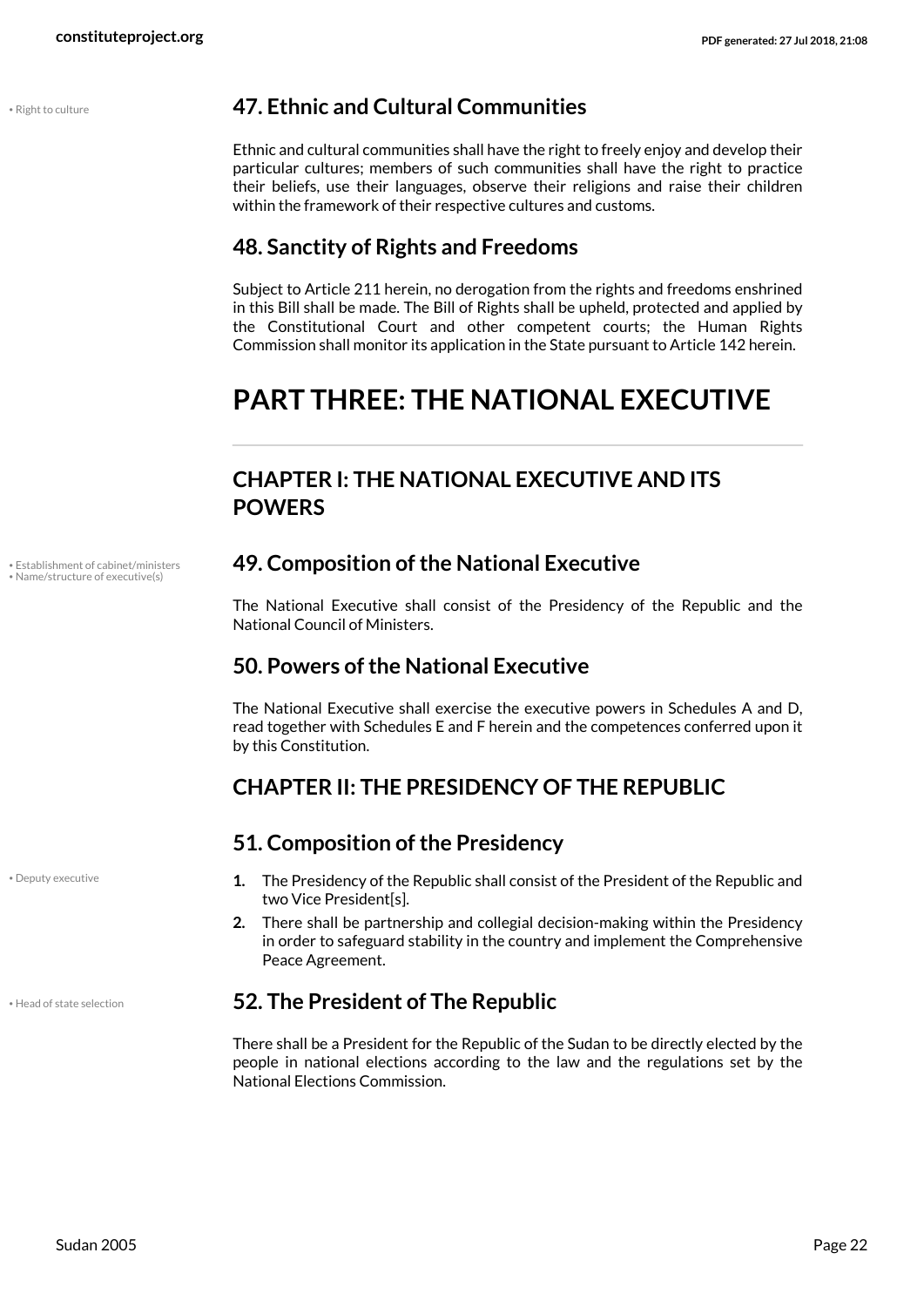#### • Eligibility for head of state **53. Eligibility for the President of the Republic**

A candidate for the office of the President of the Republic shall:-

- <span id="page-22-0"></span>**a.** be a Sudanese by birth,
- **b.** be of sound mind,
- Minimum age of head of state **be at least forty years of age,** 
	- **d.** be literate,
	- **e.** not have been convicted of an offence involving honesty or moral turpitude.

### <span id="page-22-1"></span>**54. Nomination and Election of the President of the Republic**

- **1.** Any eligible voter may nominate whoever he deems fit for the office of the President of the Republic; however, the Presidential candidate shall be seconded by a number of eligible voters as specified by law.
- **2.** The Presidential candidate who wins more than fifty percent of the total votes of the polling electorate shall be the President elect.
- **3.** Where the percentage mentioned in sub-Article (2) above is not attained, there shall be a run-off election between the two presidential candidates who have obtained the highest number of votes.

# <span id="page-22-2"></span>**55. Postponement of Elections of the President**

- **1.** Where election of the President of the Republic is not possible for any reason, as shall be decided by the National Elections Commission according to the election law, the National Elections Commission shall fix a new date for the elections as soon as practicable, but not later than sixty days from the scheduled election date.
- **2.** Pending the holding of the postponed elections, the incumbent President of the Republic shall continue as a caretaker President; and his tenure shall be extended until the President elect takes the oath of office.

#### • Oaths to abide by constitution **56. Oath of the President**

<span id="page-22-3"></span>To assume office, the President of the Republic elect shall take the following oath before the National Legislature:-

"I.......................swear by Almighty God, that as the President of the Republic of the Sudan, I shall be faithful and bear true allegiance to the Republic of the Sudan and shall diligently and honestly discharge my duties and responsibilities in a consultative manner to foster the welfare and development of the nation; that I shall obey, preserve and defend the Constitution and abide by the laws of the Republic; and shall protect the sovereignty of the country, promote its unity, consolidate the democratic decentralized system of government and preserve the integrity and dignity of the people of the Sudan; and God is my witness."

• Head of state selection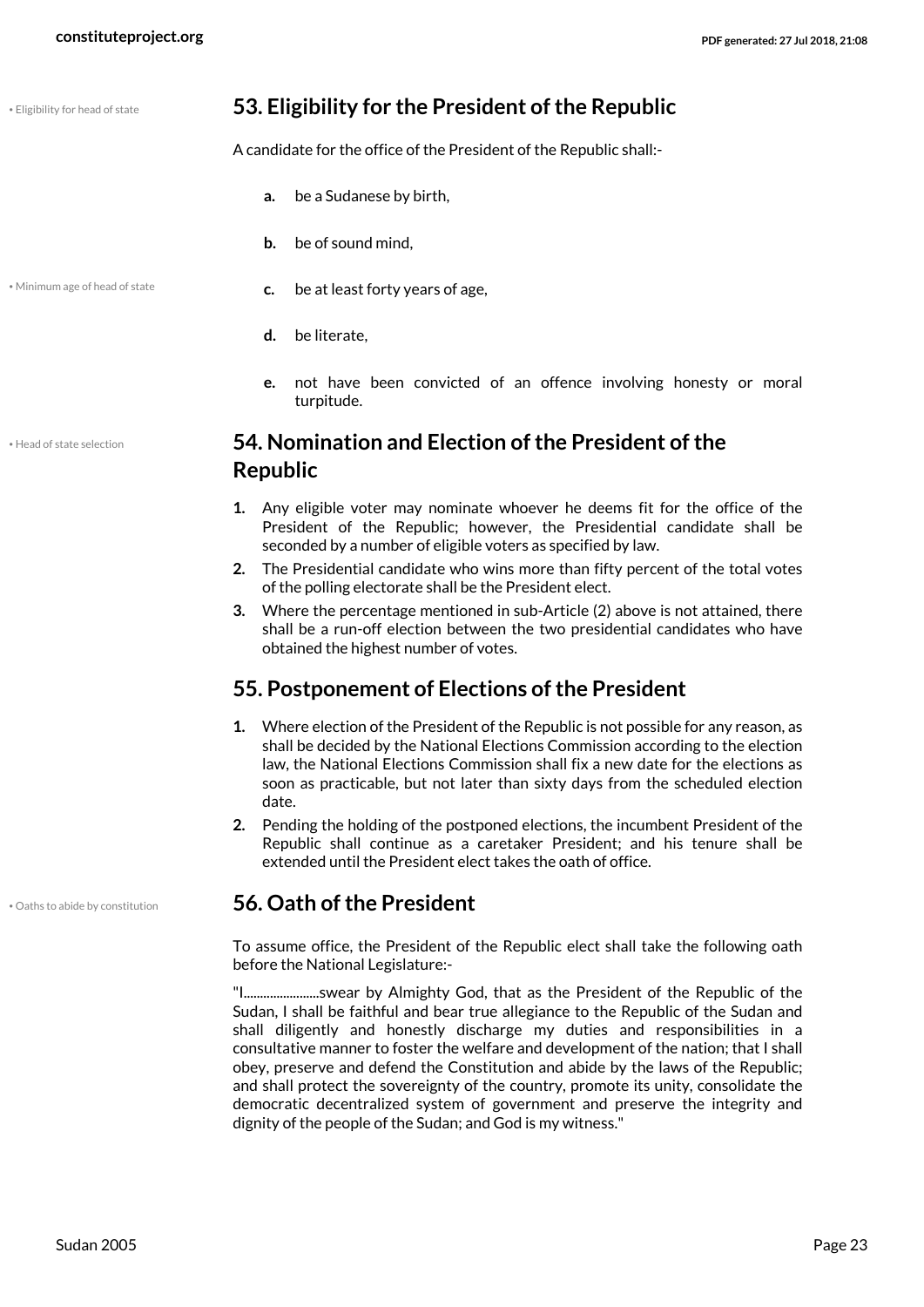<span id="page-23-1"></span><span id="page-23-0"></span>

| PDF generated: 27 Jul 2018, 21:08 |  |  |  |  |  |
|-----------------------------------|--|--|--|--|--|
|-----------------------------------|--|--|--|--|--|

| • Head of state term length<br>• Head of state term limits | 57. Tenure of Office of the President of the Republic                                                                                                                                                                                                                                                                                                                  |
|------------------------------------------------------------|------------------------------------------------------------------------------------------------------------------------------------------------------------------------------------------------------------------------------------------------------------------------------------------------------------------------------------------------------------------------|
|                                                            | The tenure of office of the President of the Republic shall be five years, commencing<br>from the date of assumption of office, and the same President may be re-elected for<br>one more term only.                                                                                                                                                                    |
| • Head of state powers                                     | 58. Functions of the President of the Republic                                                                                                                                                                                                                                                                                                                         |
|                                                            | 1.<br>The President of the Republic is the Head of the State and Government and<br>represents the will of the people and the authority of the State; he shall exercise<br>the powers vested in him by this Constitution and the Comprehensive Peace<br>Agreement and shall, without prejudice to the generality of the foregoing,<br>perform the following functions:- |
|                                                            | preserve the security of the country and protect its integrity,<br>a.                                                                                                                                                                                                                                                                                                  |
|                                                            | supervise the executive constitutional institutions and provide exemplary<br>b.<br>leadership in public affairs,                                                                                                                                                                                                                                                       |
|                                                            | appoint holders of constitutional and judicial posts in accordance with the<br>c.<br>provisions of this Constitution and the law,                                                                                                                                                                                                                                      |
|                                                            | preside over the National Council of Ministers,<br>d.                                                                                                                                                                                                                                                                                                                  |
|                                                            | summon, adjourn or prorogue the National Legislature,<br>e.                                                                                                                                                                                                                                                                                                            |
| . Power to declare/approve war                             | declare war in accordance with this Constitution and the law,<br>f.                                                                                                                                                                                                                                                                                                    |
| • Emergency provisions                                     | declare and terminate the state of emergency in accordance with the<br>g.<br>provisions of this Constitution and the law,                                                                                                                                                                                                                                              |
| • Constitution amendment procedure                         | initiate constitutional amendments and legislations and assent to laws,<br>h.                                                                                                                                                                                                                                                                                          |
| · Power to pardon                                          | approve death sentences, grant pardon, lift convictions and remit penalties<br>i.<br>according to this Constitution and the national law,                                                                                                                                                                                                                              |
| • Foreign affairs representative                           | represent the State in its foreign relations, appoint ambassadors of the<br>j.<br>State and accept credentials of foreign ambassadors,                                                                                                                                                                                                                                 |
| • International law<br>• Treaty ratification               | direct and supervise the foreign policy of the State and ratify treaties and<br>k.<br>international agreements with the approval of the National Legislature,                                                                                                                                                                                                          |
|                                                            | seek the opinion of the Constitutional Court on any matter in connection<br>I.<br>with the Constitution,                                                                                                                                                                                                                                                               |

**m.** any other functions as may be prescribed by this Constitution or the law.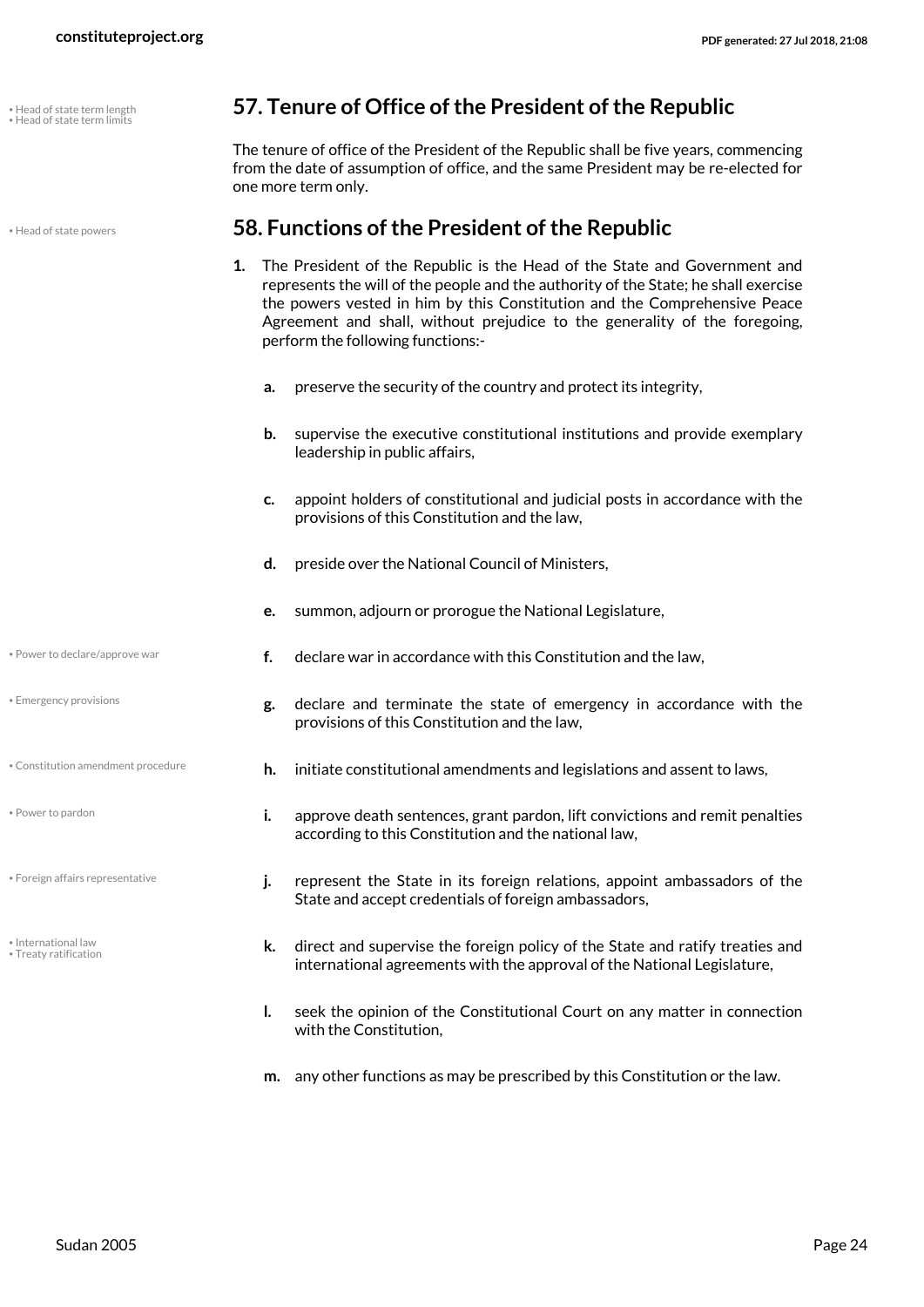- **2.** Notwithstanding sub-Article (1) above, the President of the Republic shall, in respect of the following matters, take decisions with the consent of the First Vice President:-
- **EXALGE A** Emergency provisions **a.** declaration and termination of a state of emergency,
- Power to declare/approve war **b.** declaration of war,
- Electoral commission
- Supreme court selection • Ordinary court selection
- **c.** appointments that the President of the Republic is required to make according to Appendix B1 of the Comprehensive Peace Agreement,
- <span id="page-24-0"></span>**d.** summoning, adjourning or proroguing the National Legislature.

#### **59. Vacancy of the Office of the President of the Republic**

The Office of the President of the Republic shall fall vacant in any of the following cases:-

- **a.** expiry of his tenure of office,
- **b.** death,

- Head of state removal
- 
- Head of state removal
- Head of state immunity
- 
- **c.** mental infirmity or physical incapacity as determined by a resolution of the National Legislature adopted by a three-quarters majority of all members,
- **d.** impeachment in accordance with the provisions of this Constitution, Head of state removal
	- **e.** submission of his resignation to the National Legislature.

#### <span id="page-24-1"></span>**60. Immunity and Impeachment of the President and the First Vice President**

- **1.** The President of the Republic and the First Vice President shall be immune from any legal proceedings and shall not be charged or sued in any court of law during their tenure of office.
- **2.** Notwithstanding sub-Article (1) above, and in case of high treason, gross violation of this Constitution or gross misconduct in relation to State affairs, the President or the First Vice President may be charged before the Constitutional Court upon a resolution passed by three quarters of all members of the National Legislature.
- **3.** In the event of conviction of the President of the Republic or the First Vice President, in accordance with sub-Article (2) above, he shall be deemed to have forfeited his office.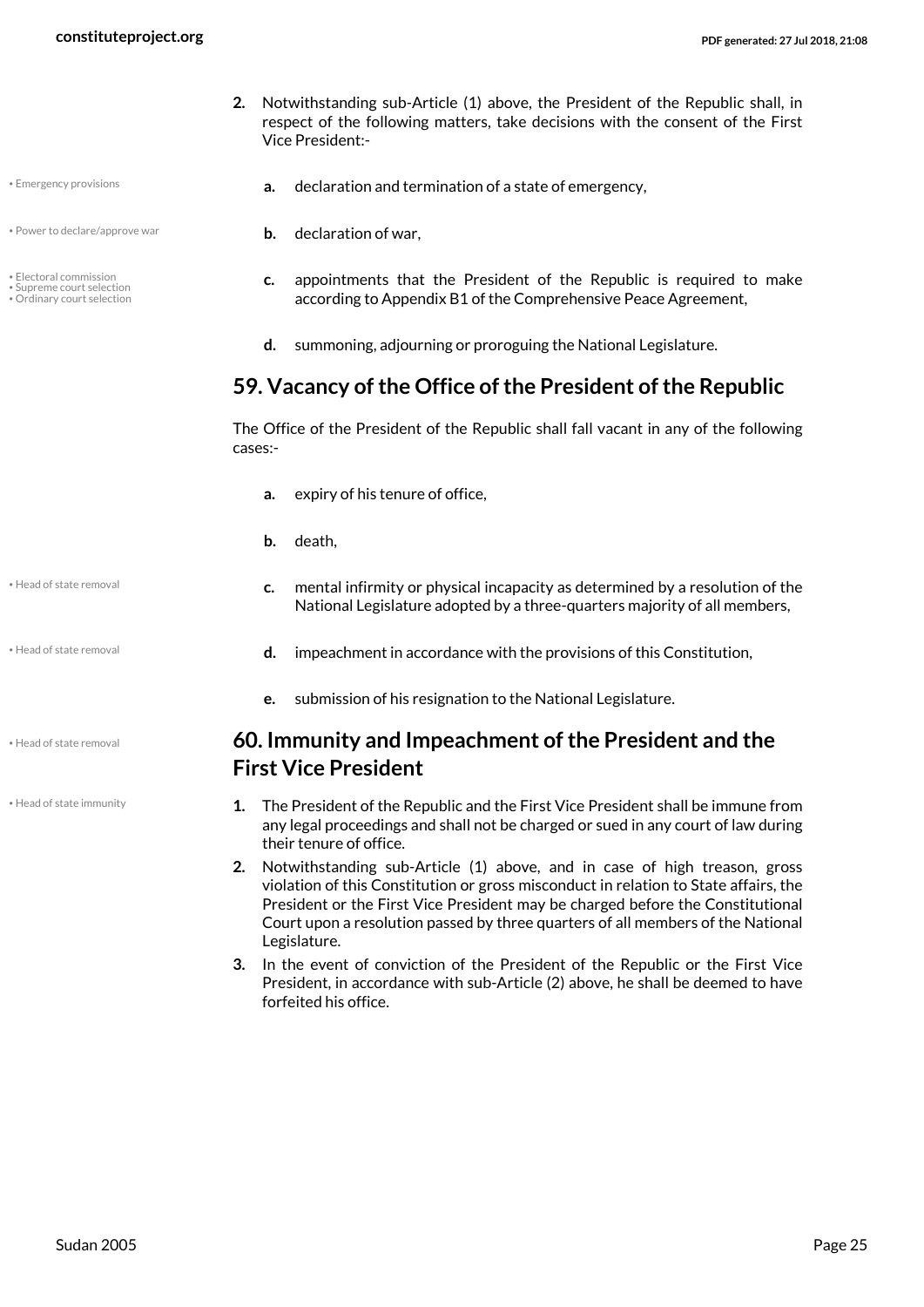# **61. Contesting Acts of the President or the Presidency**

Any person aggrieved by an act of the President of the Republic or the Presidency may contest such act:-

- <span id="page-25-0"></span>**a.** before the Constitutional Court, if the alleged act involves a violation of this Constitution, the Bill of Rights, the decentralized system of government, or the Comprehensive Peace Agreement,
- <span id="page-25-1"></span>**b.** before a competent court of law, if the allegation is based on other legal grounds.

#### • Deputy executive **62. The two Vice President[s], Assistants and Advisors**

- **1.** The elected President of the Republic shall appoint two Vice President[s], one from Southern Sudan and the other from Northern Sudan. If the elected President is from the North, the position of the First Vice President shall be filled by the person who has been elected to the post of President of Government of Southern Sudan, as the President's appointee to the said position. In the event that a person from the South wins the Presidential elections, the elected President shall appoint the First Vice President from the North upon the recommendation of the party that won the highest number of northern seats in the National Assembly.
- **2.** The two Vice Presidents shall satisfy the same conditions required for the office of the President of the Republic.
- **3.** The President of the Republic may appoint assistants and advisors and define their functions and seniorities.
- **4.** To assume their respective offices, the two Vice Presidents, assistants and advisors shall take before the President of the Republic the same oath taken by the President.

# • Deputy executive **63. Functions of the two Vice President[s]**

- <span id="page-25-2"></span>**1.** The First Vice President shall have the following functions:
	- **a.** act in the absence of the President of the Republic in accordance with the provisions of this Constitution,
	- **b.** membership of the National Council of Ministers,
	- **c.** membership of the National Security Council,
	- **d.** membership of the Presidential Council in the pre-election period,
	- **e.** chairmanship of the Presidential Council in the post election period in the event of the office of the President falling vacant,
	- **f.** any other function or duty that may be assigned to him by the President of the Republic.

• Oaths to abide by constitution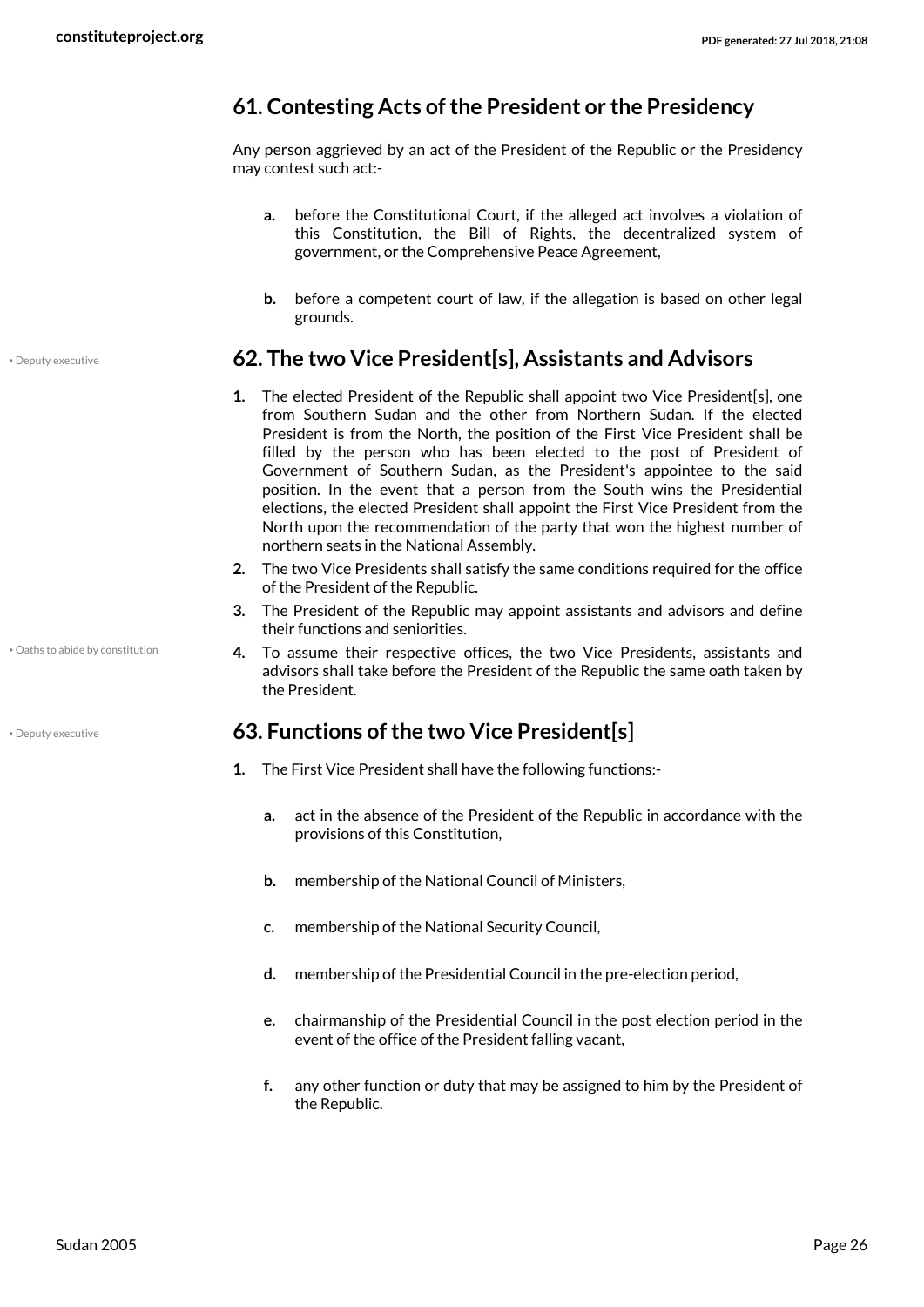- **2.** The [Second] Vice President shall have the following functions:
	- **a.** act in the absence of the President of the Republic and the First Vice President in accordance with the provisions of this Constitution,
	- **b.** membership of the National Council of Ministers,
	- **c.** membership of the Presidential Council and Commander-in-Chief of Sudan Armed Forces should the office of the President of the Republic fall vacant according to Articles 65 and 66 herein,
	- **d.** membership of the National Security Council,
	- **e.** any other function or duty that may be assigned to him by the President taking into account the hierarchy within the Presidency.

#### <span id="page-26-0"></span>**64. Vacancy of the Office of the First Vice President**

Should the office of the First Vice President fall vacant, the President of the Republic shall appoint a new First Vice President in accordance with this Constitution.

# <span id="page-26-1"></span>**CHAPTER III: INTERIM PROVISIONS FOR THE PRESIDENCY OF THE REPUBLIC**

#### **65. The Incumbent President and the First Vice President**

Prior to the elections that shall be held during the interim period:-

- Designation of commander in chief
- <span id="page-26-2"></span>**a.** the incumbent President of the Republic, or his successor, shall be the President and Commander-in-Chief of the Sudan Armed Forces in accordance with this Constitution,
- <span id="page-26-3"></span>**b.** the Chairman of the Sudan People's Liberation Movement, or his successor, shall be the First Vice President and shall at the same time be the President of Government of Southern Sudan and Commander-in-Chief of the Sudan People's Liberation Army in accordance with this constitution.

#### • Head of state replacement **66. Vacancy of the Office of the President before Elections**

Should the Office of the President of the Republic fall vacant before the elections:-

- **a.** the functions of the President of the Republic shall be assumed by a Presidential Council comprising the Speaker of the National Assembly and the two Vice Presidents,
- **b.** the Speaker of the National Assembly shall be chairperson to the Presidential Council,
- **c.** the Presidential Council shall take its decisions by consensus,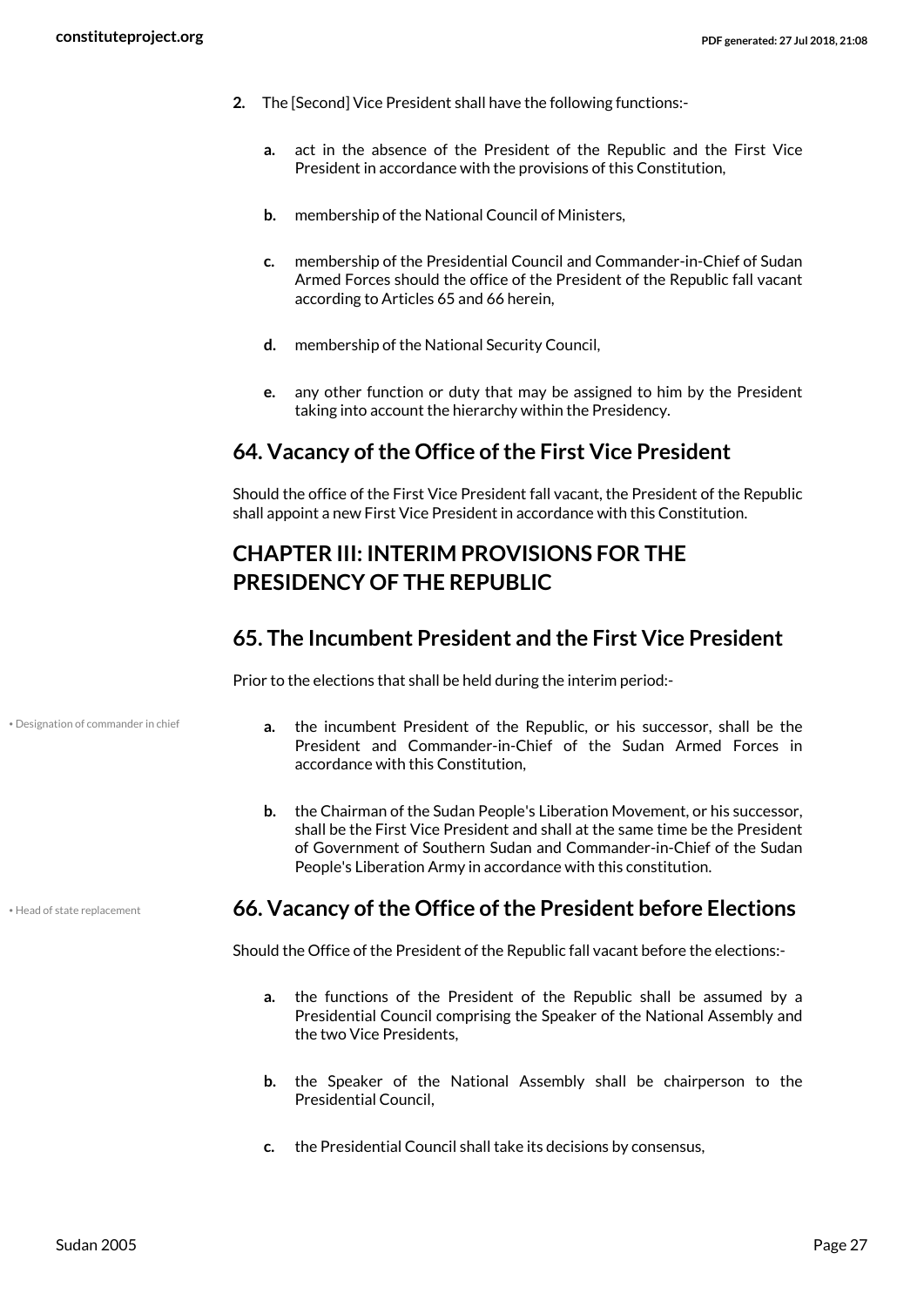- **d.** the Vice President shall be Commander-in-Chief of the Sudan Armed Forces,
- <span id="page-27-0"></span>**e.** notwithstanding Article 52 above or any other provision in this Constitution, the Office of the President shall be filled by the nominee of the National Congress Party within two weeks of the date of the occurrence of such vacancy.

#### • Head of state replacement **67. Vacancy of the Office of the President after Elections**

Should the office of the President of the Republic fall vacant after the elections:-

- **a.** the functions of the President of the Republic shall be assumed by the Presidential Council referred to in Article 66(a) above,
- **b.** the First Vice President shall be the chairperson of the Presidential Council,
- **c.** the Presidential Council shall take its decisions by consensus,
- **d.** the First Vice President or the Vice President, whoever of them is from the North, shall be the Commander-in-Chief of the Sudan Armed Forces,
- **e.** the Post of the President of the Republic shall be filled through elections that shall be conducted within sixty days in accordance with Article 52 of this Constitution.

# <span id="page-27-1"></span>**68. Vacancy of the Office of the First Vice President before Elections**

Should the office of the First Vice President fall vacant prior to elections, it shall be filled by the nominee of the Sudan People's Liberation Movement within two weeks of the occurrence of that vacancy.

# <span id="page-27-2"></span>**69. Interim Provisions for Tenure of Office of the President and the First Vice President**

- **1.** Should the outcome of the referendum on self-determination confirm unity, the President of the Republic and the First Vice President shall complete the tenure of their offices.
- **2.** In the event of a vote for secession by the people of Southern Sudan, the President of the Republic shall continue in office if he is from the North; however, if the President is from the South he shall be deemed to have resigned and the First Vice President shall assume the office of the President of the Republic to complete the tenure to the next elections.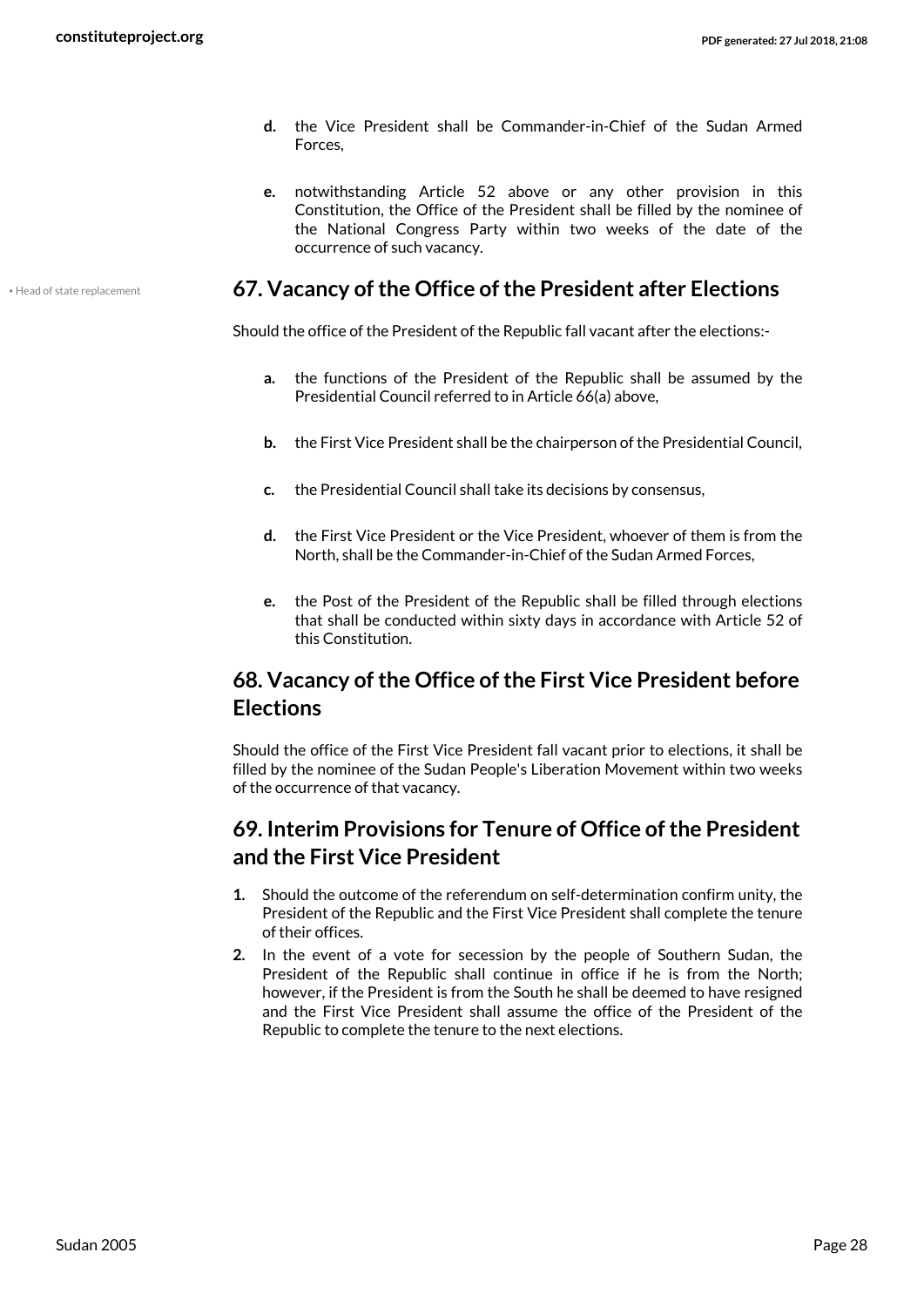# **CHAPTER IV: THE NATIONAL COUNCIL OF MINISTERS**

• Establishment of cabinet/ministers

• Cabinet selection

# <span id="page-28-1"></span><span id="page-28-0"></span>**70. Composition and Competences of the National Council of Ministers**

- **1.** The President of the Republic shall, after consultation within the Presidency, appoint the National Council of Ministers.
- **2.** The President of the Republic and the two Vice Presidents shall be members of the National Council of Ministers.
- **3.** Without prejudice to the powers vested in the President of the Republic and the Presidency under this Constitution, decisions of the Council of Ministers shall prevail over all other executive decisions.
- **4.** The National Council of Ministers shall be the national executive authority in the State in accordance with the provisions of this Constitution and the law; its decisions shall be adopted by consensus or by simple majority.
- **5.** There shall be national State ministers appointed by the President of the Republic, after consultation within the Presidency; they shall assist the national ministers and may act in their absence.
- <span id="page-28-2"></span>**6.** The national State ministers shall take the same oath of office of the national minister.

# • Oaths to abide by constitution **71. Oath of the National Minister**

The national minister shall, upon his appointment, assume the functions of his office by taking the following oath before the President of the Republic:-

"I ....................... having been appointed a national minister, do hereby swear by Almighty God that I will at all times be faithful to the Republic of the Sudan; that I will obey, respect, and uphold the Constitution and abide by all laws of the country, loyally defend its independence, promote its unity and the democratic decentralized system of government established by the Constitution, and to faithfully serve the people and the country to the best of my ability; and God is my witness."

# • Powers of cabinet **72. Functions of the National Council of Ministers**

The National Council of Ministers shall have the following functions:-

- <span id="page-28-3"></span>**a.** planning State policy,
- **b.** implementation of the Comprehensive Peace Agreement,
- **c.** initiation of national legislative bills, national budget, international treaties, bilateral and multilateral agreements,
- **d.** receiving reports about national ministerial performance for review and action,
- **e.** receiving reports on executive performance of states for purposes of information and coordination, provided that in case of the states of Southern Sudan, reports shall be received through the Government of Southern Sudan,

• Oaths to abide by constitution

• Budget bills • Initiation of general legislation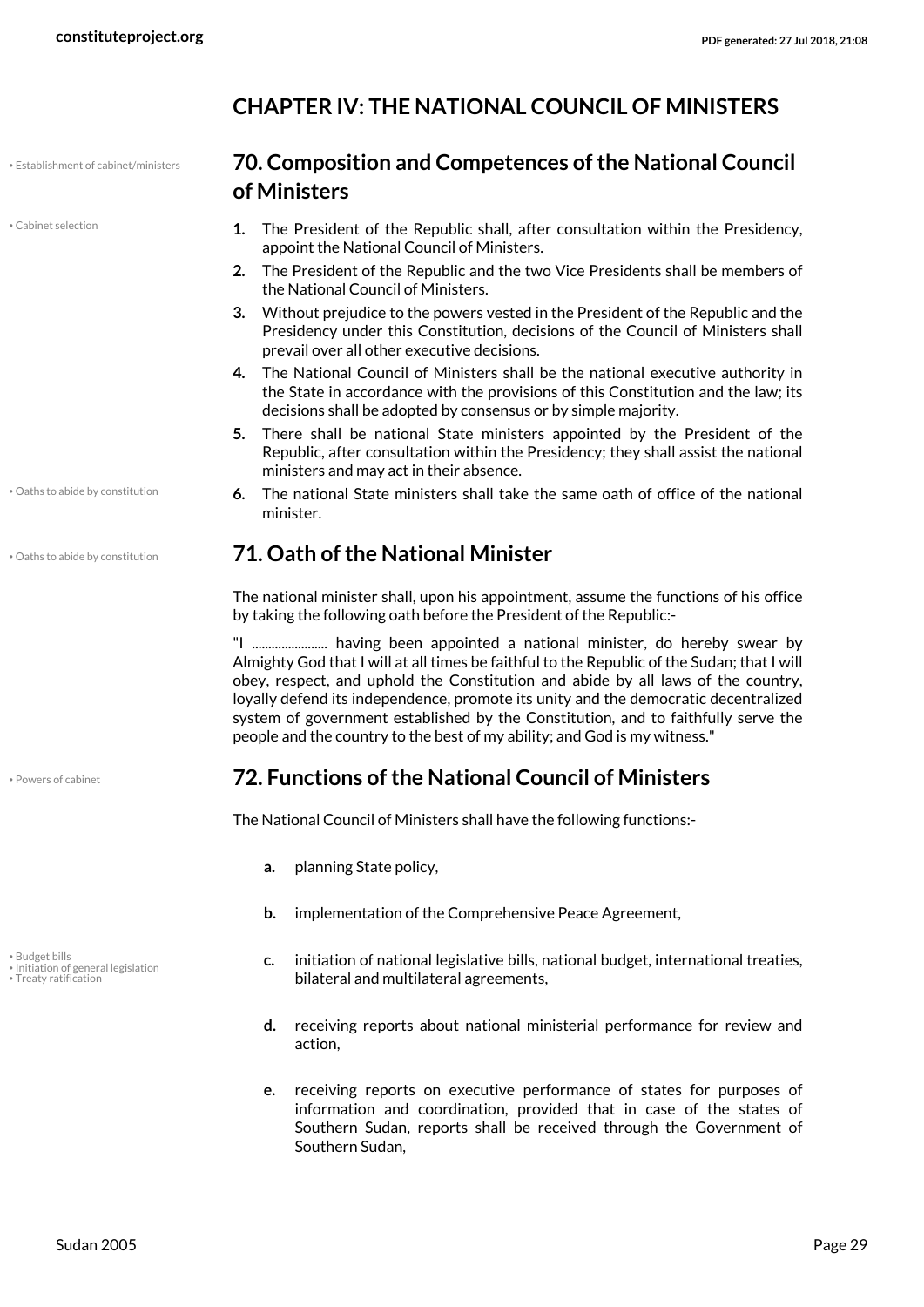- **f.** receiving reports on matters that are concurrent or residual and decides whether it is competent to exercise such power in accordance with Schedules E and F herein. If it so decides, it shall notify the other levels of government of its intention to exercise such power. In case any other level of government objects thereto, a committee shall be set up by the levels concerned to amicably resolve the matter before resorting to the Constitutional Court,
- <span id="page-29-0"></span>**g.** any other functions assigned thereto by the President of the Republic and the law.

# **73. Functions of the National Minister**

- **1.** The national minister shall be the head of his ministry, and his decisions shall prevail therein. However, the National Council of Ministers may review such decisions; the President of the Republic may suspend the decision of a national minister pending such review.
- **2.** The national minister and corresponding ministers of Government of Southern Sudan and states shall collaborate and establish relations among themselves in fulfilling their respective constitutional obligations.
- **3.** Perform any public or political role and provide leadership in public affairs to achieve the objectives of national policy.
- **4.** Any other functions or powers assigned by law or delegation.

# <span id="page-29-1"></span>**74. Collective and Individual Responsibility of National Ministers**

- **1.** The national minister shall be answerable to the President of the Republic, the National Council of Ministers and the National Assembly.
- **2.** The national ministers shall be collectively and individually responsible before the National Assembly for the performance of the National Council of Ministers.
- **3.** The national minister shall be bound by the decisions of the National Council of Ministers.

# <span id="page-29-2"></span>**75. Declaration of Wealth and Prohibition of Private Business**

- **1.** All executive and legislative constitutional office holders, Justices, and senior civil service officials shall, upon assumption of their offices, make confidential declarations of their assets and liabilities including those of their spouses and children in accordance with the law.
- **2.** The President of the Republic, the two Vice Presidents, assistants and advisors, the President of Government of Southern Sudan, national ministers, and other constitutional office holders shall, during their tenure of offices, neither practice any private profession, transact commercial business, nor receive compensation or accept employment of any kind from any source other than the National Government, the Government of Southern Sudan or a state government as the case may be.

• Legislative oversight of the executive

• Earnings disclosure requirement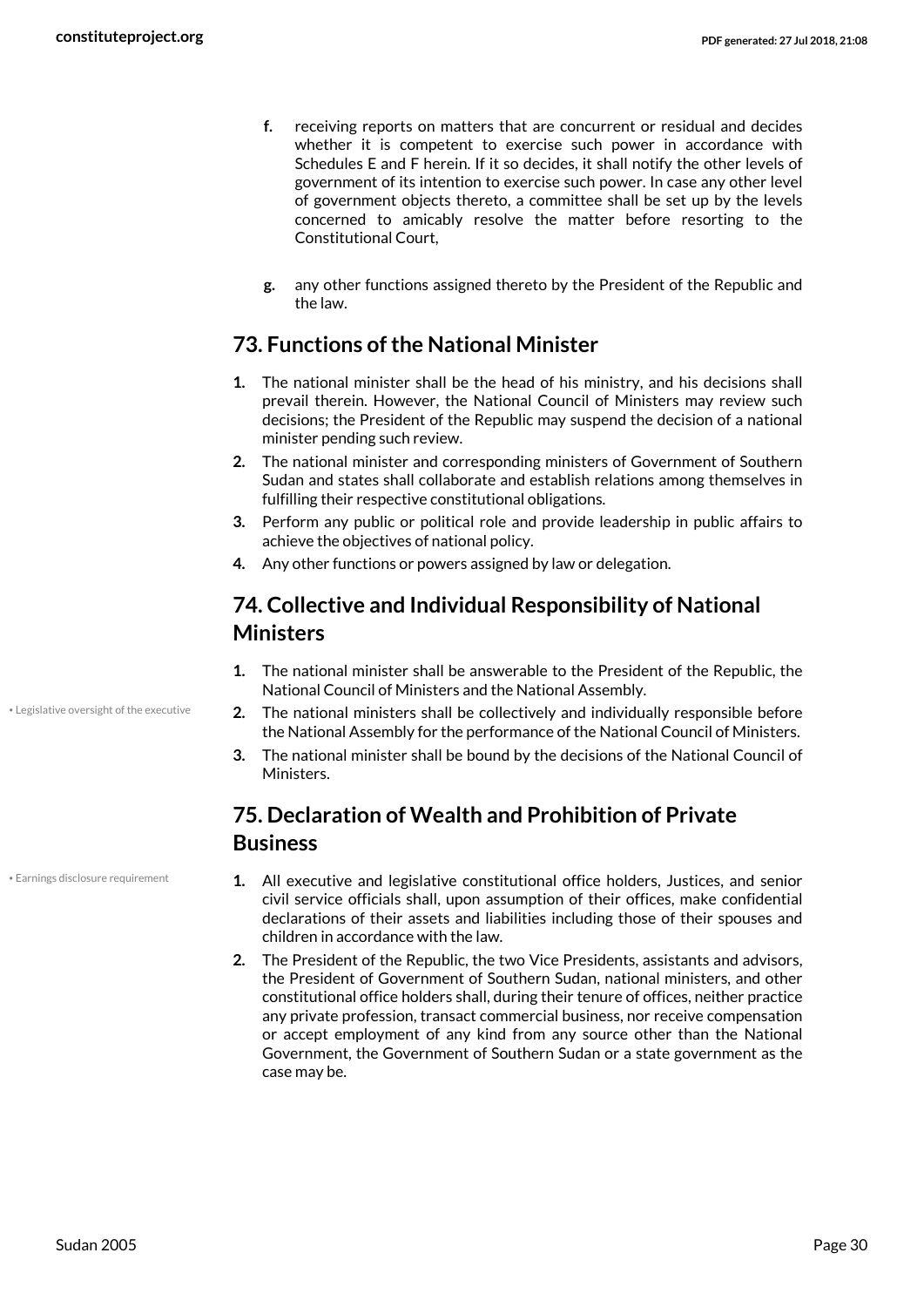# **76. Vacancy of the Office of the National Minister**

The office of the national minister shall fall vacant in any of the following cases:-

<span id="page-30-0"></span>**a.** acceptance of resignation by the President of the Republic,

• Cabinet removal

- **b.** relief from office by the President of the Republic after consultation within the Presidency,
- <span id="page-30-1"></span>**c.** death.

# **77. Confidentiality of Deliberations of the National Council of Ministers**

Deliberations of the National Council of Ministers shall be confidential; no minister shall disclose, communicate or reveal such deliberations save by permission of the Council of Ministers.

# **78. Contesting Ministerial Acts**

Any person aggrieved by an act of the National Council of Ministers or a national minister may contest such act:.

- <span id="page-30-2"></span>**a.** before the Constitutional Court, if the alleged act involves a violation of this Constitution, the Bill of Rights, the decentralized system of government, or the Comprehensive Peace Agreement,
- <span id="page-30-4"></span><span id="page-30-3"></span>**b.** before the competent authority or court of law if the allegation is based on other legal grounds.

# **CHAPTER V: THE GOVERNMENT OF NATIONAL UNITY**

#### **79. Objectives of the Government of National Unity**

Prior to the elections and notwithstanding Article 70(1) of this Constitution, the President of the Republic, in consultation with the First Vice President, shall form a Government of National Unity, which shall implement the Comprehensive Peace Agreement, reflecting the need for inclusiveness, the promotion of national unity and the protection of national sovereignty.

# **80. Allocation of Seats of Government of National Unity**

The seats of the Government of National Unity shall be allocated according to the seventy percent to thirty percent North/South ratio, as follows:-

- <span id="page-30-5"></span>**a.** the National Congress Party shall be represented by fifty-two percent (forty-nine percent for Northerners and three percent for Southerners),
- **b.** the Sudan People's Liberation Movement shall be represented by twenty-eight percent (twenty-one percent for Southerners and seven percent for Northerners),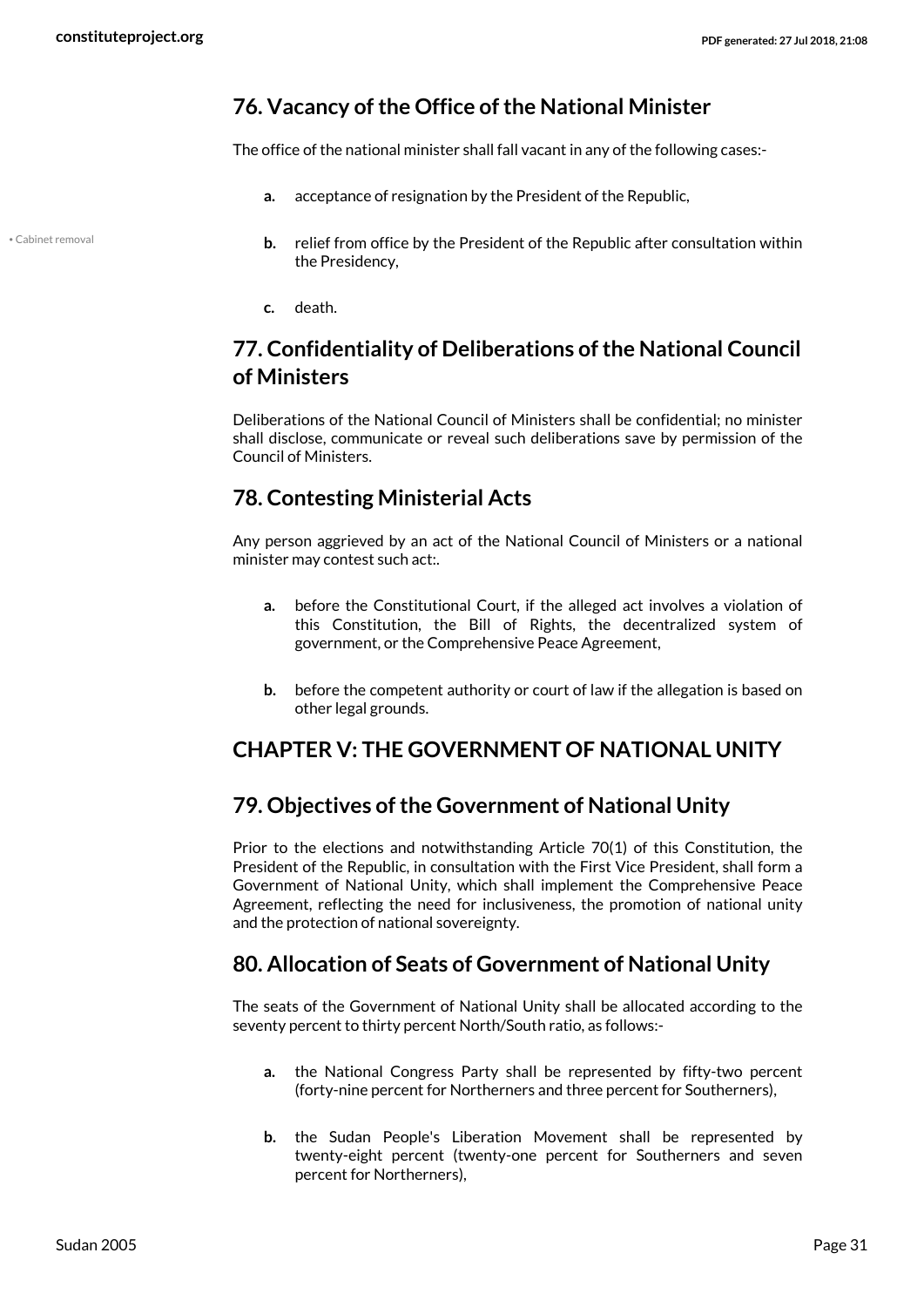- **c.** other Northern Political forces shall be represented by fourteen percent,
- <span id="page-31-0"></span>**d.** other Southern Political forces shall be represented by six percent.

#### **81. Sharing of National Ministerial Portfolios**

Portfolios in the National Council of Ministers, as clustered in Appendix (D) of the Comprehensive Peace Agreement, shall be shared equitably and qualitatively in accordance with the provisions of Article 80 above.

# **82. Duties of the Government of National Unity**

The Government of National Unity shall undertake the following duties:-

• Duty to obey the constitution

- <span id="page-31-1"></span>**a.** administration and functioning of the State and the formulation and implementation of national policies in accordance with the provisions of this Constitution,
- **b.** establishment of a decentralized democratic system of governance taking into account the cultural, ethnic, racial, religious, and linguistic diversity and gender equality,
- **c.** implementation of the Comprehensive Peace Agreement in a manner that makes the unity of the Sudan an attractive option especially to the people of Southern Sudan, and pave the way for the exercise of the right of self-determination according to Part Sixteen of this Constitution,
	- **d.** implementation of an information campaign throughout the Sudan in all national languages to popularize the Comprehensive Peace Agreement, foster national unity, reconciliation and mutual understanding,
	- **e.** taking all necessary measures to ensure that peace and stability prevail throughout the country,
	- **f.** devising a comprehensive solution that addresses economic and social problems, replacing conflict not just with peace, but also with social, political and economic justice and respect the fundamental freedoms and rights of the people of the Sudan,
	- **g.** formulation of a repatriation, relief, rehabilitation, resettlement, reconstruction and development plan to address the needs of the areas affected by the conflict and redress the imbalances in development and resource allocation.

• Provisions for wealth redistribution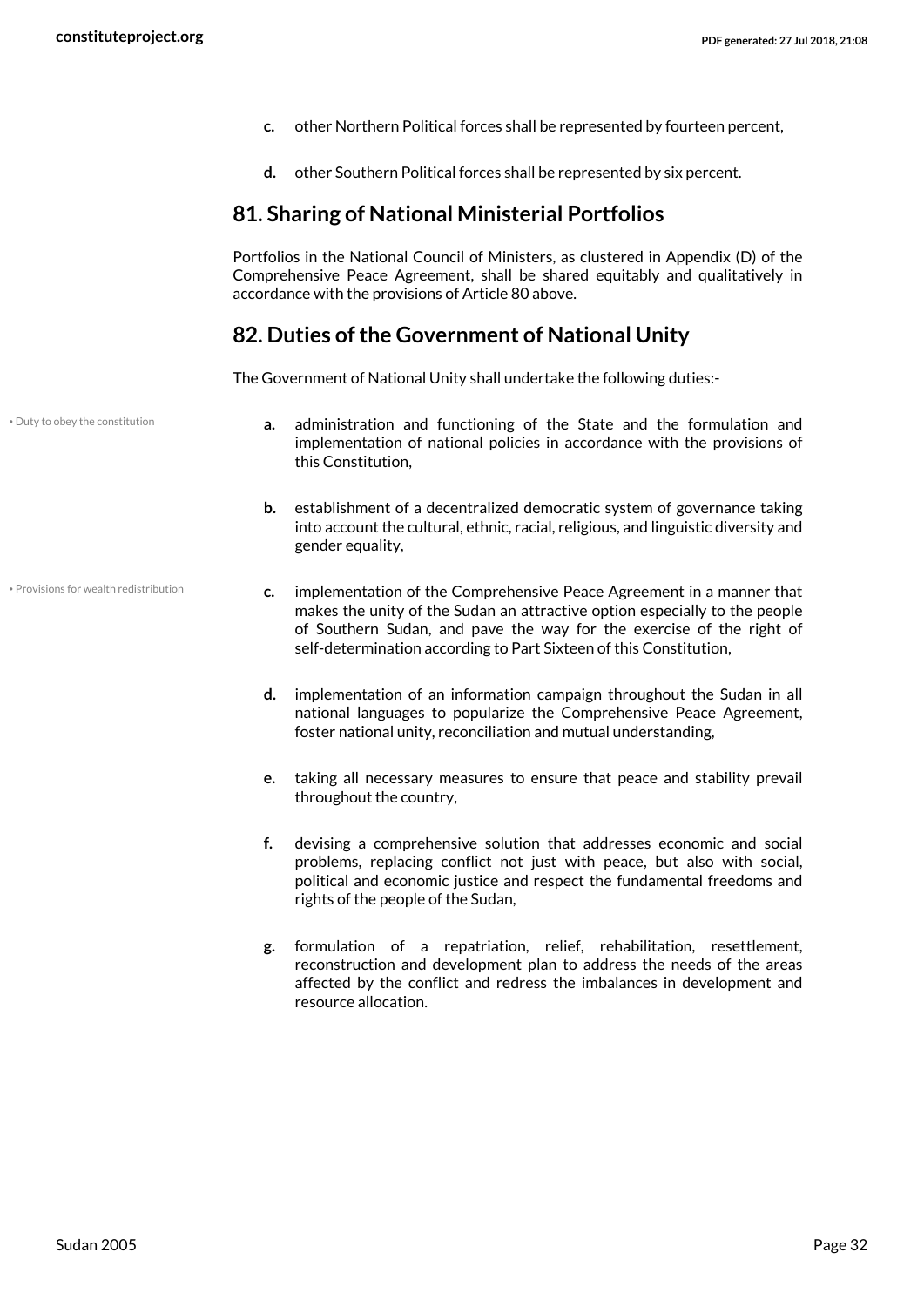# <span id="page-32-0"></span>**PART FOUR: THE NATIONAL LEGISLATURE**

# <span id="page-32-1"></span>**CHAPTER I: COMPOSITION AND FUNCTIONING OF THE NATIONAL LEGISLATURE**

#### • Structure of legislative chamber(s) **83. Composition of the National Legislature**

- <span id="page-32-2"></span>**1.** There shall be established a National Legislature composed of the following two chambers:
	- **a.** The National Assembly and
	- **b.** The Council of States.
- **2.** The National Legislature shall conduct its business as prescribed in this Constitution in joint sittings of the two Chambers, chaired by the Speaker of the National Assembly and deputized by the Speaker of the Council of States.
- **3.** Vote count shall be separate for each Chamber and governed by the quorum specified in this Constitution.
- **4.** Each Chamber shall sit separately to conduct its business as prescribed in this Constitution.
- **5.** The National Legislature, as well as each of its Chambers, shall make its own internal regulations.

# <span id="page-32-3"></span>**84. Composition of the National Assembly**

- **1.** The National Assembly shall be composed of members elected in free and fair elections.
- <span id="page-32-4"></span>**2.** The National Elections Law shall determine the number of members and composition of the National Assembly.

#### • Second chamber selection **85. Composition of the Council of States**

- **1.** The Council of States shall be composed of two representatives from each state, elected by the state legislature in accordance with the National Elections Law and regulations set forth by the National Elections Commission.
- **2.** Abyei Area shall have two observers at the Council of States, elected by Abyei Area Council.

# <span id="page-32-5"></span>**86. Eligibility for Membership of the National Legislature**

- **1.** The candidate for membership of either Chamber of the National Legislature shall:
	- **a.** be a Sudanese,
- Minimum age for first chamber<br>• Minimum age for graced chamber<br>• **b. be at least twenty-one years of age,** 
	- **c.** be of sound mind,

• First chamber selection

• Eligibility for first chamber • Eligibility for second chamber

• Minimum age for second chamber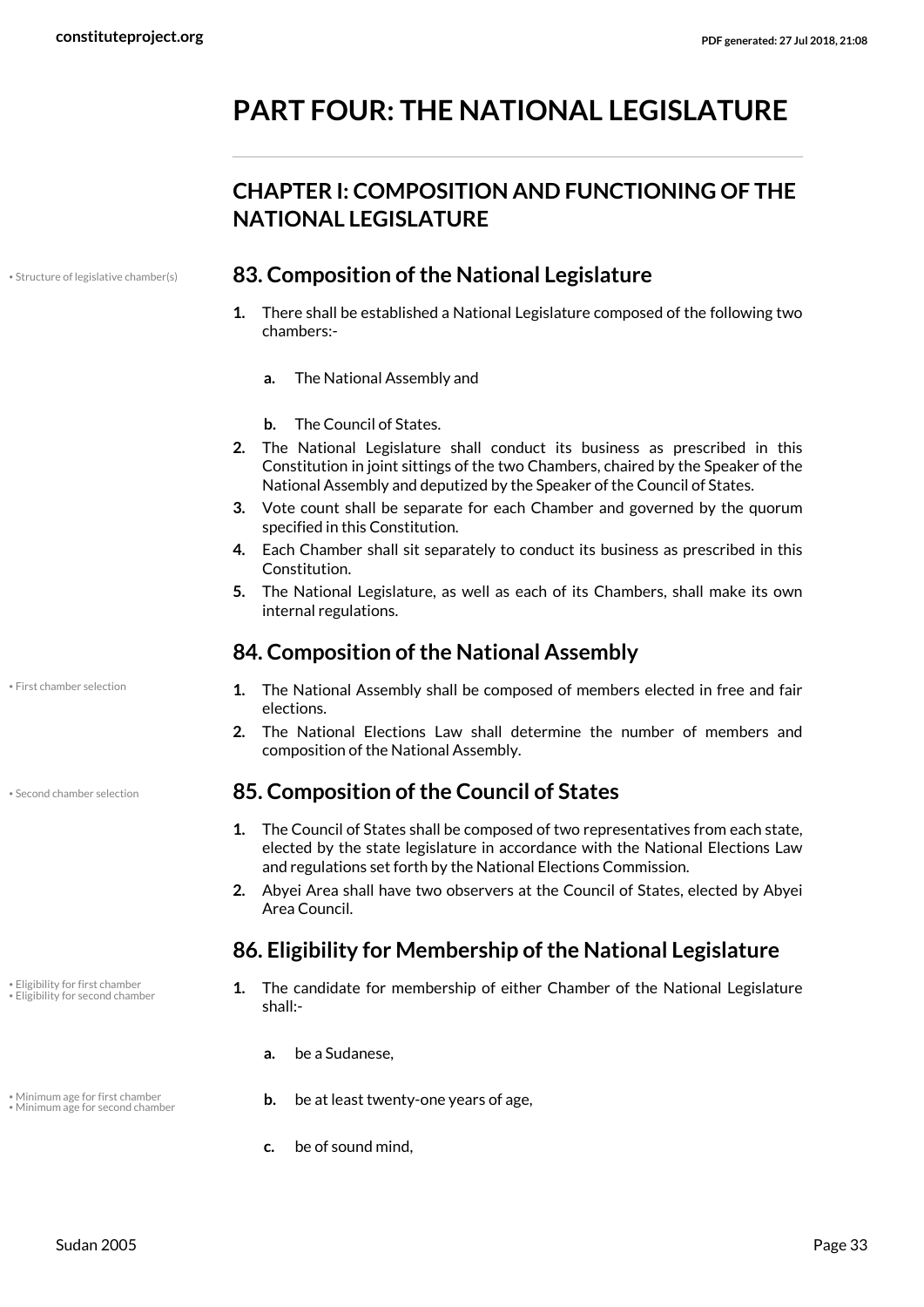- **d.** be literate,
- **e.** not have been convicted during the previous seven years of an offence involving honesty or moral turpitude.
- **2.** Membership of the National Assembly shall not be combined with representation at the Council of States.
- **3.** Members of Southern Sudan Assembly or Executive, Governors and members of state legislatures or executives, shall not be eligible for membership of the National Legislature while occupying any of the aforementioned positions.
- **4.** Representation at the Council of States shall not be combined with membership of the National Council of Ministers.

#### <span id="page-33-0"></span>**87. Lapse of Membership of the National Legislature**

- **1.** Membership of the National Legislature shall lapse by a resolution passed by the appropriate Chamber in any of the following cases:
	- **a.** mental infirmity or physical incapacity,
	- **b.** conviction for an offence involving honesty or moral turpitude,
	- **c.** absence from one full session of the appropriate Chamber without permission or acceptable excuse,
	- **d.** announcement of his written resignation in the appropriate Chamber,
	- **e.** change of political affiliation, identity or party on which he was elected to the National Assembly,
	- **f.** relief by the appropriate state legislature by a decision supported by two-thirds of its members in the case of representatives at the Council of States,
	- **g.** assumption of the office of minister in the Government of Southern Sudan, Governor or state minister,

<span id="page-33-1"></span>**h.** death.

**2.** Upon vacation of the seat of a member or representative, his successor shall be elected in the appropriate manner prescribed by this Constitution within a period of ninety days.

#### **88. Seat of the National Legislature**

- **1.** The National Legislature shall convene at the seat of the National Assembly. However, the two Speakers may agree, for exceptional reasons, to convene a sitting of the National Legislature elsewhere.
- **2.** The National Assembly shall convene at its seat in Omdurman; however its Speaker may exceptionally call it to convene elsewhere.

• Outside professions of legislators

• Eligibility for cabinet

• Removal of individual legislators

• Attendance by legislators

• Replacement of legislators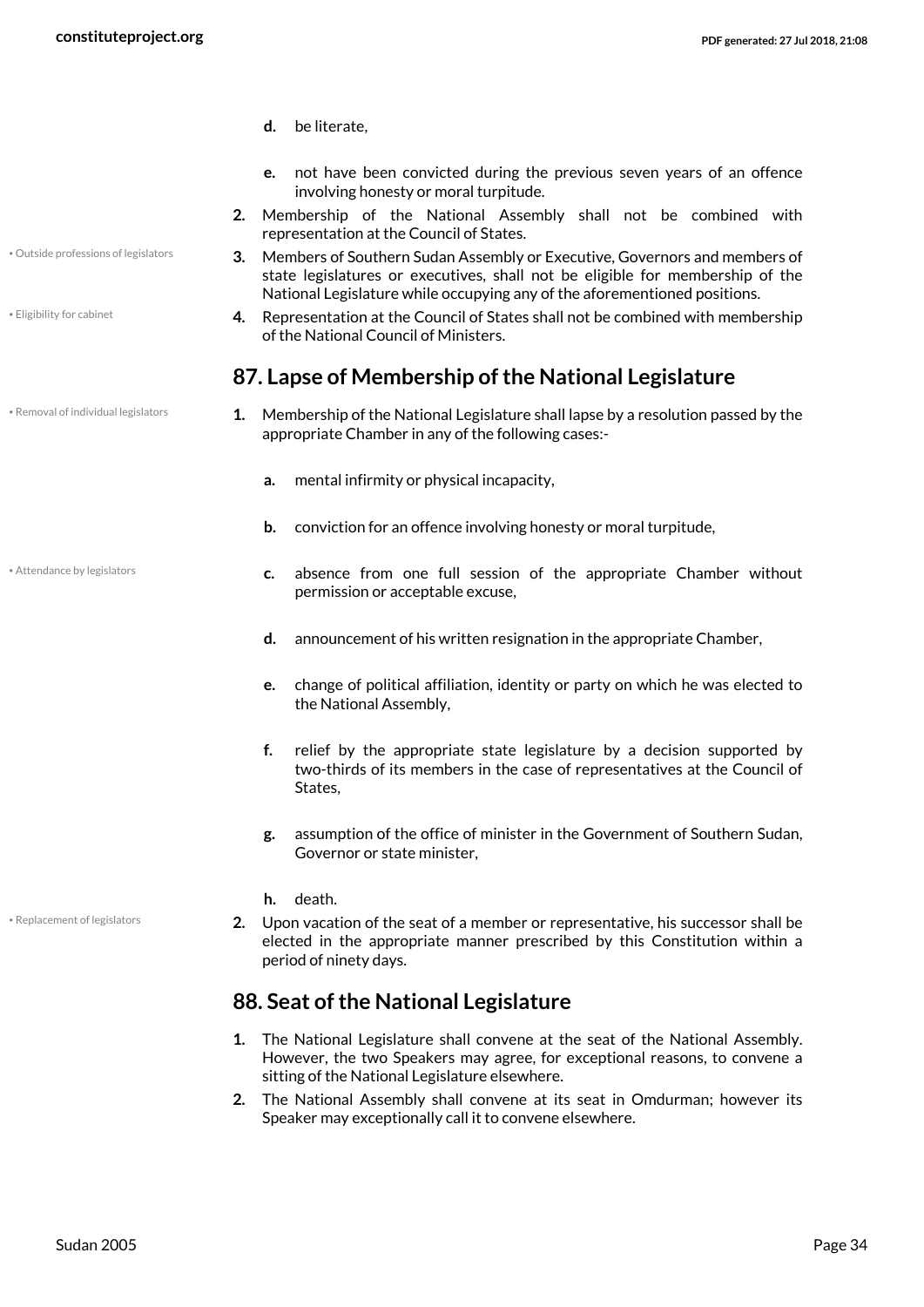**3.** The Council of States shall have its seat in Omdurman, however, it may also hold sessions in the Capital City of Southern Sudan or of any state, as may be decided by its Speaker or the majority of the representatives.

#### • Oaths to abide by constitution **89. Oath of Member of the National Legislature**

<span id="page-34-0"></span>To assume his functions, every member of the National Legislature shall take the following oath before the appropriate Chamber:

"I.....................having been elected as Member of the National Assembly/Representative at the Council of States, do hereby swear by Almighty God that I will bear faith and allegiance to the Republic of the Sudan and its people; that I will obey and, respect the Constitution of the country and abide by the law; and that I will faithfully and conscientiously discharge my duties as a member of the National Legislature and serve the people to the best of my ability; and God is my witness."

#### • Term length for first chamber **90. Term of the National Legislature**

<span id="page-34-1"></span>The term of each Chamber of the National Legislature shall be five years commencing from the date of its first sitting.

#### <span id="page-34-2"></span>**91. Functions of the National Legislature**

- **1.** The National Legislature represents the will of the people and shall foster national unity, exercise national legislative functions, oversee the National Executive, and promote the decentralized system of government.
- **2.** Without prejudice to the generality of sub-Article (1) above, the National Legislature shall convene for the following purposes to:
	- **a.** amend this Constitution and approve amendments affecting the Comprehensive Peace Agreement that are presented by its signatories in accordance with Article 224 of this Constitution,
	- **b.** discuss addresses by the President of the Republic,
	- **c.** authorize annual allocation of resources and revenues, in accordance with Article 110 of this Constitution,
	- **d.** reconsider a bill which has been rejected by the President of the Republic under Article 108(2) herein,
	- **e.** promulgate the Southern Sudan Referendum Act provided for in Article 220(1) herein,
- Power to declare/approve war **f.** approve declaration of war,
- **Example 2 confirm declaration of state of emergency or termination thereof,** *i* Emergency provisions
- **h.** impeach the President of the Republic or the First Vice President,
	- **i.** perform any other function determined by this Constitution or law.

• Term length of second chamber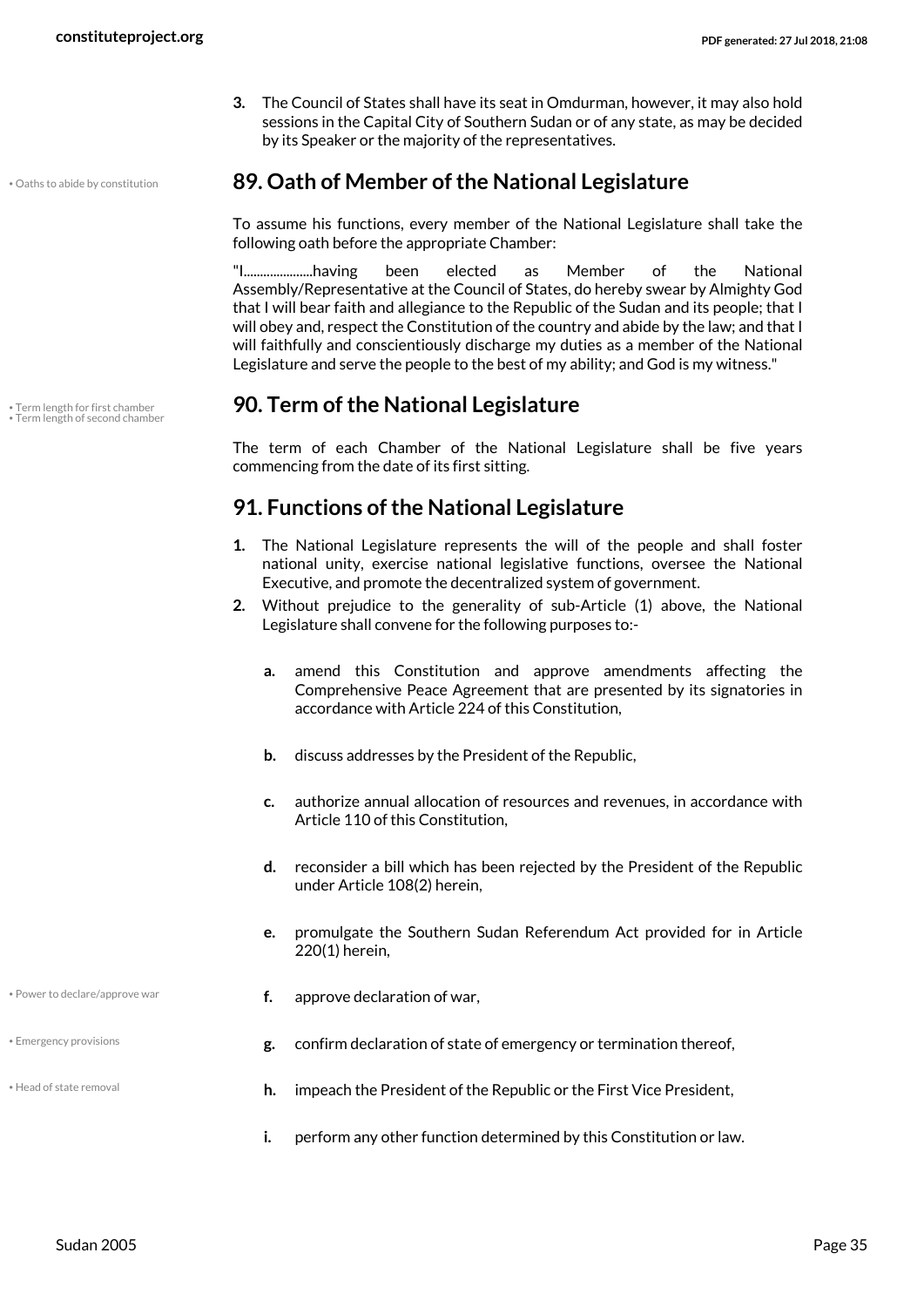#### **constituteproject.org PDF generated: 27 Jul 2018, 21:08**

- First chamber reserved policy areas
- 
- 
- Division of labor between chambers **3.** The National Assembly shall be competent to:.
	- **a.** assume legislation in all national powers, subject to sub-Article (5)(b),
	- **b.** approve plans, programmes and policies relating to the State and society,
- Budget bills **c.** approve the annual national budget,
- **Treaty ratification d.** ratify international treaties, conventions and agreements,
	- **e.** oversee the performance of the National Executive,
	- **f.** adopt resolutions on matters of public concern,
	- **g.** summon national ministers to present reports on the executive performance of the government in general or of specified ministries or particular activities,
	- **h.** interrogate, at will, national ministers about their performance or the performance of their ministries and may recommend to the President of the Republic, in a subsequent sitting, the removal of a national minister, if he is deemed to have lost the confidence of the National Assembly.
- Division of labor between chambers **4.** The Council of States shall be competent to:.
	- **a.** initiate legislations on the decentralized system of government and other issues of interest to the states and pass such legislations with two-thirds majority of all representatives,
	- **b.** issue resolutions and directives that may guide all levels of government in accordance with the provisions of Articles 24, 25 and 26 of this Constitution,
	- **c.** approve by two-thirds majority of all representatives, the appointment of the Justices of the Constitutional Court,
	- **d.** approve, by a two-thirds majority, national legislation referred to in Article 5(3)(a) of this Constitution or initiate national legislation which will provide for such necessary alternative institutions, according to Article 5(3)(b) of this Constitution, as appropriate,
	- **e.** supervise the National Reconstruction and Development Fund,
	- **f.** decide on objections by states referred to it by the National Petroleum Commission according to the provisions of Article 191(4)(d) of this Constitution,
	- **g.** request statements from national ministers concerned regarding effective implementation of the decentralized system and devolution of powers.

• Legislative oversight of the executive

• Legislative oversight of the executive

• Second chamber reserved policy areas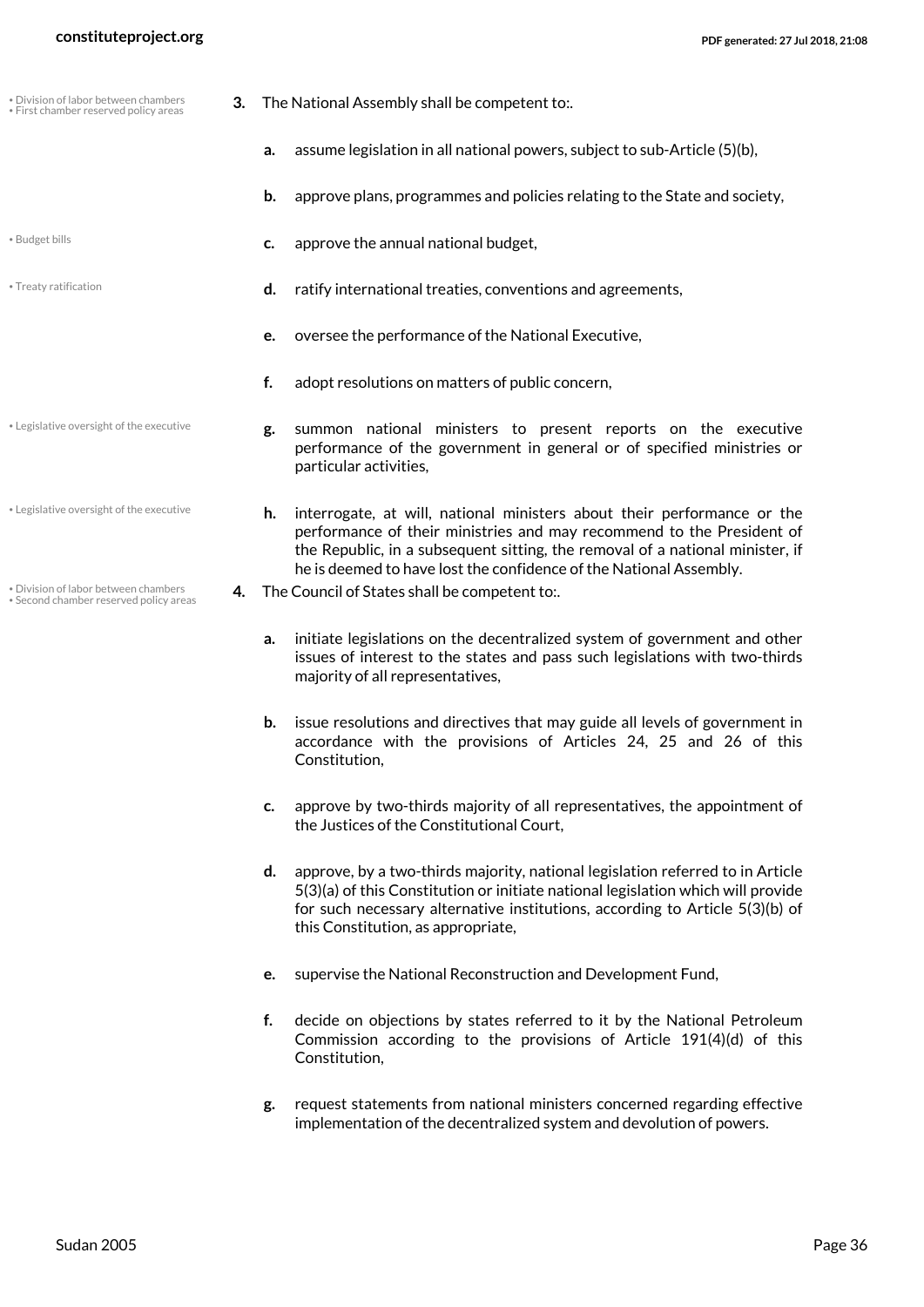- **5.** While sitting separately to transact business that falls within its competence, each Chamber shall observe the following rules:
	- **a.** any bill on a matter falling within the competence of either Chamber, shall be tabled in that Chamber,
	- **b.** a bill passed by the National Assembly shall be referred to a standing Inter-Chamber Committee for scrutiny and decision on whether it affects the interests of the states. Should the Committee decide that the bill affects the interest of the states, the bill shall be referred to the Council of States,
	- **c.** should the Council of States introduce any amendments in the referred bill, by a two thirds majority of the representatives or pass it as is, the bill shall be sent to the President of the Republic for his assent without being returned to the National Assembly,
	- **d.** no Chamber shall discuss any business of which the other Chamber is seized, until it is finally referred to it.

### • Immunity of legislators **92. Immunity of Members of the National Legislature**

- **1.** Except where he is caught in the act of crime, no criminal proceedings shall be initiated against a member of the National Legislature; neither shall any measure be taken against his person or belongings without permission from the Speaker of the appropriate Chamber.
- **2.** In case the member or representative is charged with a serious crime the appropriate Chamber may waive the immunity of the accused member or representative.

#### • Length of legislative sessions **93. Sessions of the National Legislature**

- **1.** Each Chamber of the National Legislature shall hold its first sitting upon convocation by the President of the Republic within thirty days following the official declaration of the results of the elections. The first sitting shall be chaired by the eldest of the members/representatives present.
- **2.** Without prejudice to Article 58(2)(d), each Chamber shall determine the commencement and closure dates of its sessions.
- **3.** Either Chamber may convene an emergency or extraordinary session on the request of half of its members or representatives or upon call from the President of the Republic.

#### **94. Officers of the National Legislature**

- **1.** Each Chamber shall have a Speaker and Deputy Speakers to be elected from among its members at the first sitting.
- **2.** The Speaker shall preside over sittings of his Chamber, control order and supervise the administrative affairs thereof. He shall represent the Chamber inside and outside the Sudan.
- **3.** Each Chamber of the National Legislature shall elect its leaders, chairpersons and members of the specialized committees and any other committee as may be determined by the internal regulations.

• Extraordinary legislative sessions

• Leader of first chamber • Leader of second chamber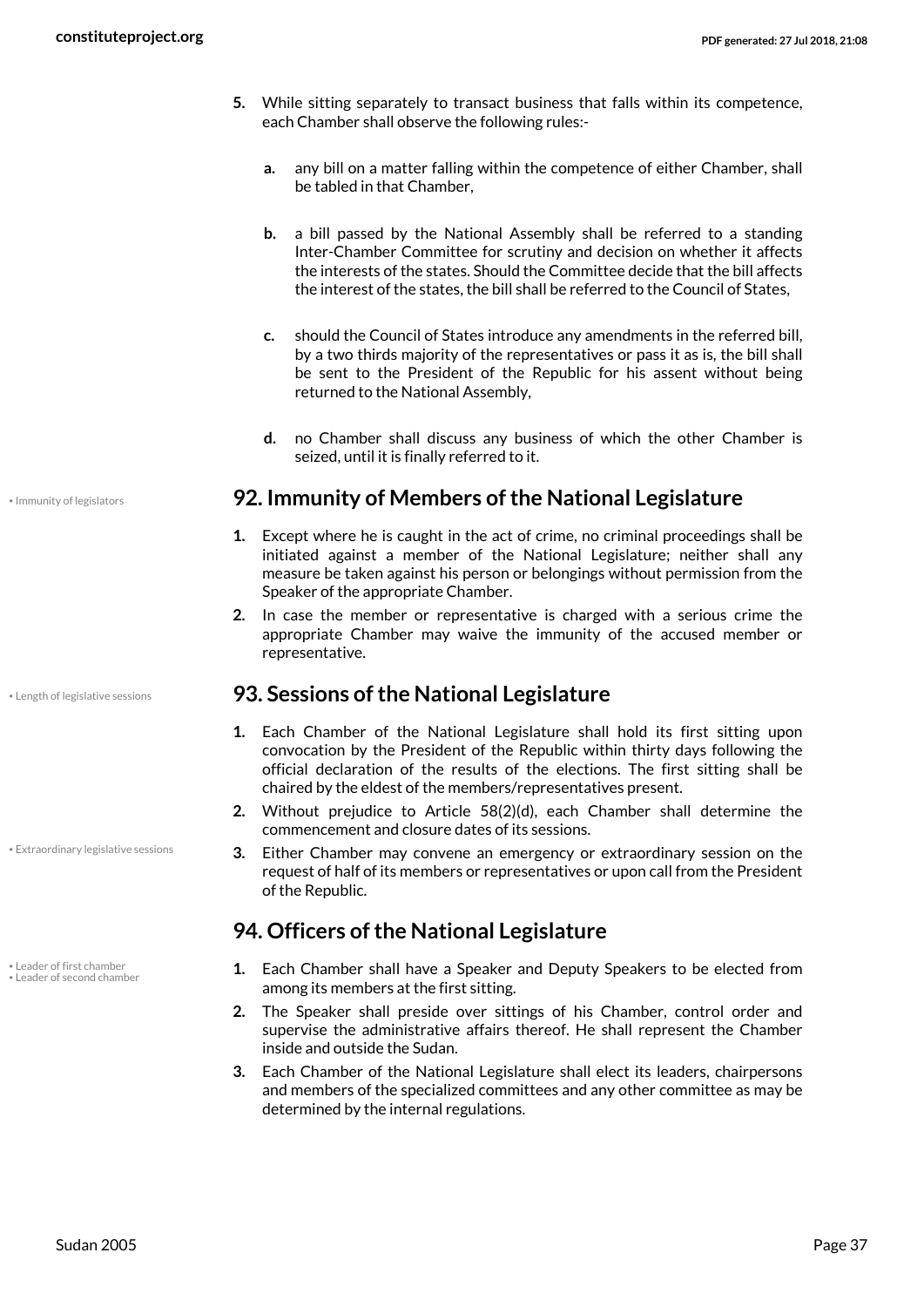- **4.** The Speaker shall, upon approval of his Chamber, appoint a Secretary General for the Chamber; who shall not be a member or a representative. The Secretary General shall be responsible for preparing the sessions of the Chamber and running its administrative affairs under the supervision of the Speaker.
- **5.** The National Assembly may consider broad inclusiveness in the apportionment of its positions.

#### • Legislative committees **95. Committees of the National Legislature**

- **1.** Each Chamber, in accordance with its internal regulations, shall have standing specialized committees and ad hoc committees.
- **2.** The two Chambers may form inter-chamber standing or ad hoc committees for specific matters that are of concern to the two Chambers.

#### **96. Regulations of the National Legislature**

- **1.** Each Chamber of the National Legislature shall, on the initiative of its Speaker, make regulations for the conduct of its business.
- **2.** The National Legislature shall make internal regulations on the initiative of the Speakers of the two Chambers.

#### • Quorum for legislative sessions **97. Quorum**

- **1.** The ordinary quorum for the sittings of the National Assembly shall be more than half of the members; however, internal regulations may provide for a reduced quorum that may not apply for the final presentation of bills.
- **2.** The quorum for the sittings of the Council of States shall be more than half of the representatives.

#### **98. Publicity of Sittings of the National Legislature**

The sittings of the National Legislature and either of the two Chambers shall be open to the public; their proceedings shall be published and may also be broadcast. However, the National Legislature or either Chamber, may decide according to its internal regulations that certain deliberations take place in camera.

# **99. Passing Legislative Resolutions**

Resolutions of the National Legislature and either Chamber shall, whenever possible, be taken by unanimity or consensus. Alternatively, resolutions shall be passed by simple majority of those present, save in cases where this Constitution provides otherwise.

# **100. Prerogative of Members of the National Legislature**

Members of the National Legislature shall freely and responsibly express their opinions, subject only to the provisions of the regulations of the appropriate Chamber. No legal proceedings shall be initiated against any member, nor shall he be accountable before any court of law only by reason of views or opinions that he may have expressed in the course of performing his duties.

• Public or private sessions<br>• Publication of deliberations

• Secrecy of legislative votes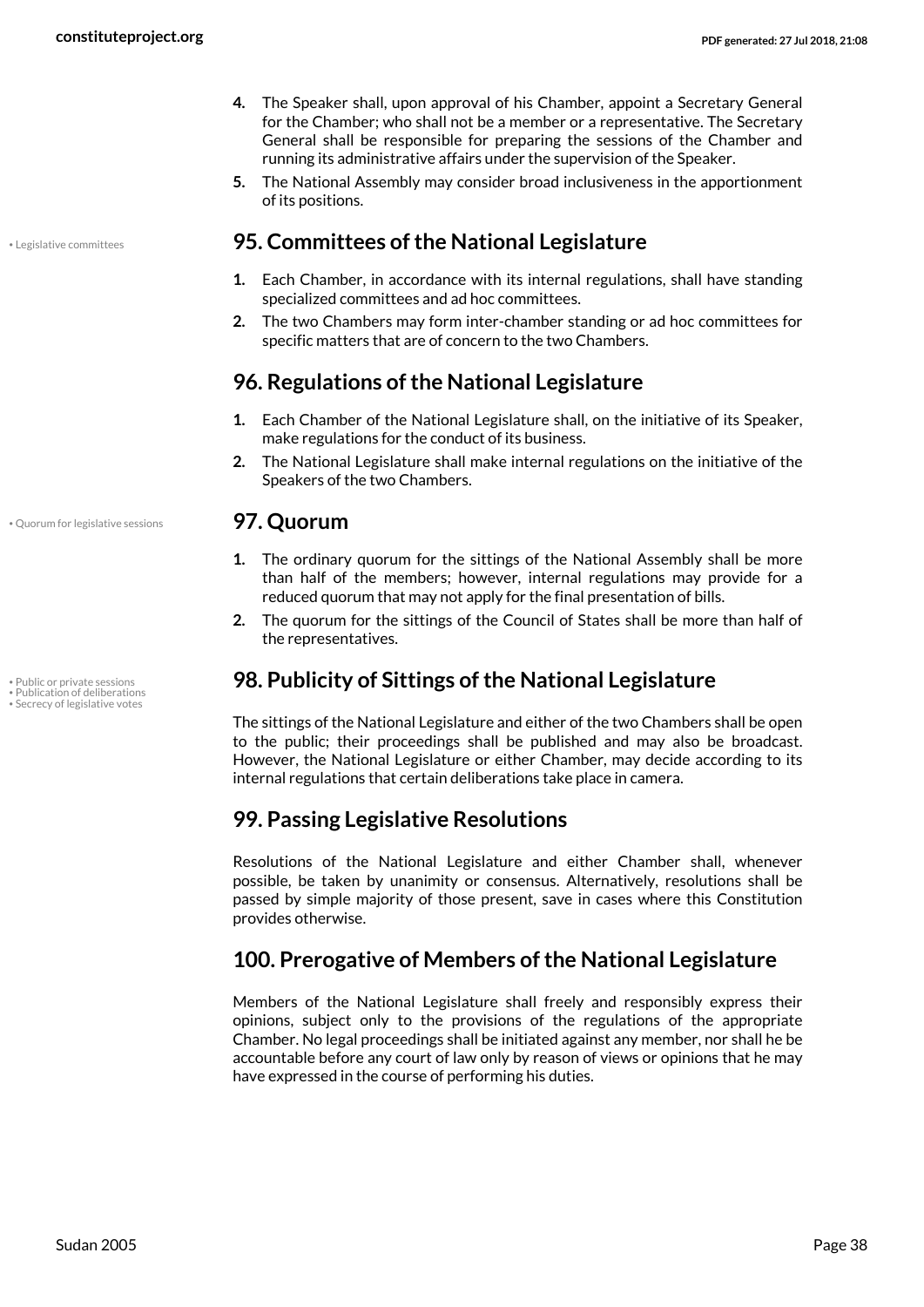# **101. Address by the President of the Republic**

The President of the Republic may personally or by a message address the National Legislature or any of its Chambers. The National Legislature shall accord priority to such request over any other business. The President of the Republic may also request the opinion of the National Legislature on any subject.

# **102. Addresses by the Two Vice Presidents and Statements by National Ministers and Governors**

- **1.** Any of the two Vice President of the Republic or the President of the Government of Southern Sudan may request to address either Chamber of the National Legislature. The concerned Chamber shall provide an opportunity for hearing such address as promptly as possible.
- **2.** A national minister may request to deliver a statement before either Chamber of the National Legislature, whereas a Governor may request to make a statement before the Council of States.

# **103. Addressing Questions by Members of the National Legislature**

Members of the National Legislature may, in either Chamber, within the competence of that Chamber and subject to its regulations, address questions to a national minister on any subject relating to his duties; the said minister shall provide the appropriate Chamber with a prompt reply.

#### • Legislative oversight of the executive **104. Requesting Statements**

Subject to the regulations of the concerned Chamber, either Chamber of the National Legislature or any of its committees may request a national minister to deliver a statement on any matter of concern.

# **105. General Summons**

- **1.** The National Assembly or any of its committees may summon any public official or any person, other than the President of the Republic and the two Vice President to testify before it, give opinion to the Assembly or any of its committees.
- **2.** Inquiry on any matter that falls within the direct responsibility of the National Executive may only be made after notifying the President of the Republic.

# **106. Tabling of Bills**

- **1.** The President of the Republic, the Presidency, the National Council of Ministers, a national minister or a committee of the National Legislature may table a bill before either Chamber of the National Legislature subject to their respective competences.
- **2.** A member of the National Legislature may table a private bill before the Chamber to which he belongs on a matter that falls within the competence of that Chamber.
- **3.** A private member bill shall not be tabled before the appropriate Chamber save after being referred to the concerned committee to determine whether it involves an issue of important public interest.

• Legislative oversight of the executive

• Initiation of general legislation

• Initiation of general legislation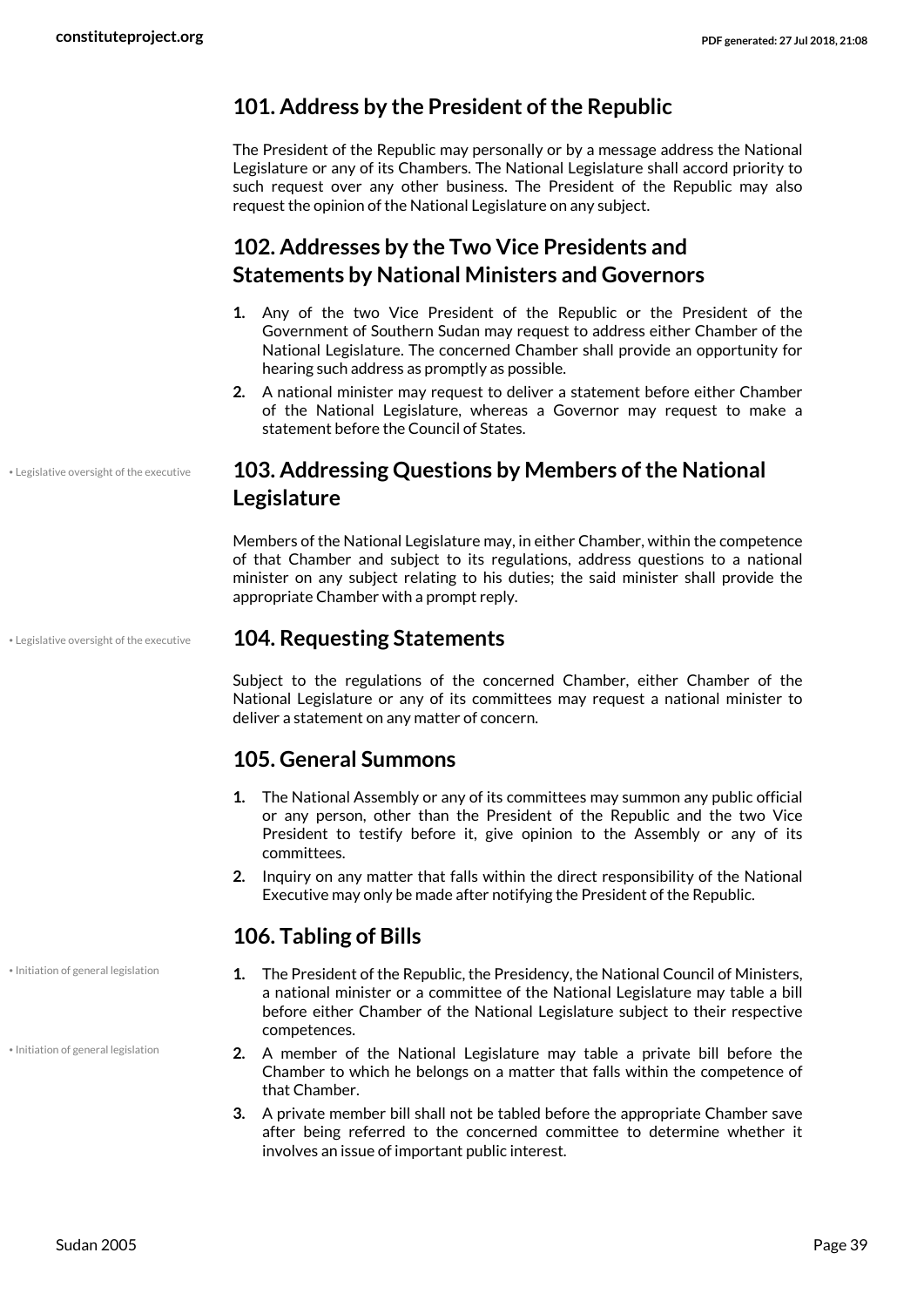## **107. Procedures for Presentation and Consideration of Bills**

- **1.** Bills presented to either Chamber of the National Legislature shall be submitted for the first reading by being cited by title and thereby deemed to be tabled with the appropriate Chamber. The bill shall then be submitted for a second reading for general deliberation and approval in principle. Should the bill be passed in the second reading, there shall be a third reading for deliberation in detail and introduction of, and decision upon, any amendment. The bill shall then be submitted in its final form for the final reading, at which stage the text of the bill shall not be subject to further discussion and shall be passed section by section and then passed as a whole.
- **2.** After the first reading, the Speaker shall refer the bill to the appropriate committee which shall make a general evaluation report for the purpose of the second reading. The committee shall also present a report on the amendments that the committee might or might not have endorsed in the third reading; the Speaker may also refer the bill once again to the appropriate committee to prepare a report on the final drafting in preparation for the final reading.
- **3.** The Speaker or the appropriate committee, may seek expert opinion on the viability and rationale of the bill; an interested body may also be invited to present views on the impact and propriety of the bill.
- **4.** The Chamber may[,] by a special resolution, decide on any bill as a general committee or by summary proceedings.

### • Approval of general legislation **108. Assent of the President of the Republic**

- **1.** Any bill approved by the National Legislature shall not become law unless the President of the Republic assents to it and signs it into law. If the President withholds assent for thirty days without giving reasons, the bill shall be deemed to have been so signed.
- **2.** Should the President of the Republic withhold assent to the bill and give reasons within the aforementioned thirty days, the bill shall be re-introduced to the National Legislature to consider the observations of the President of the Republic.
- **3.** The bill shall become law if the National Legislature again passes it by a two-thirds majority of all the members and representatives of the two Chambers; the assent of the President of the Republic shall not be required for that bill to come into force.

#### • Head of state decree power **109. Provisional Orders**

- **1.** Should the National Legislature not be in session, the President of the Republic may, on an urgent matter, issue a provisional order having the force of law; however, such provisional order shall be submitted to the appropriate Chamber of the National Legislature as soon as it is convened. Where the National Legislature ratifies the provisional order as it is, it shall be promulgated as law, but where the same is rejected by either Chamber or where the parliamentary session ends without it being ratified, the provisional order shall lapse with no retrospective effect.
- **2.** Notwithstanding sub-Article (1) above, the President of the Republic shall not make any provisional order on matters affecting the Comprehensive Peace Agreement, the Bill of Rights, the decentralized system of government, general elections, annual allocation of resources and financial revenues, penal legislations, international conventions or agreements altering the borders of the State.

• Veto override procedure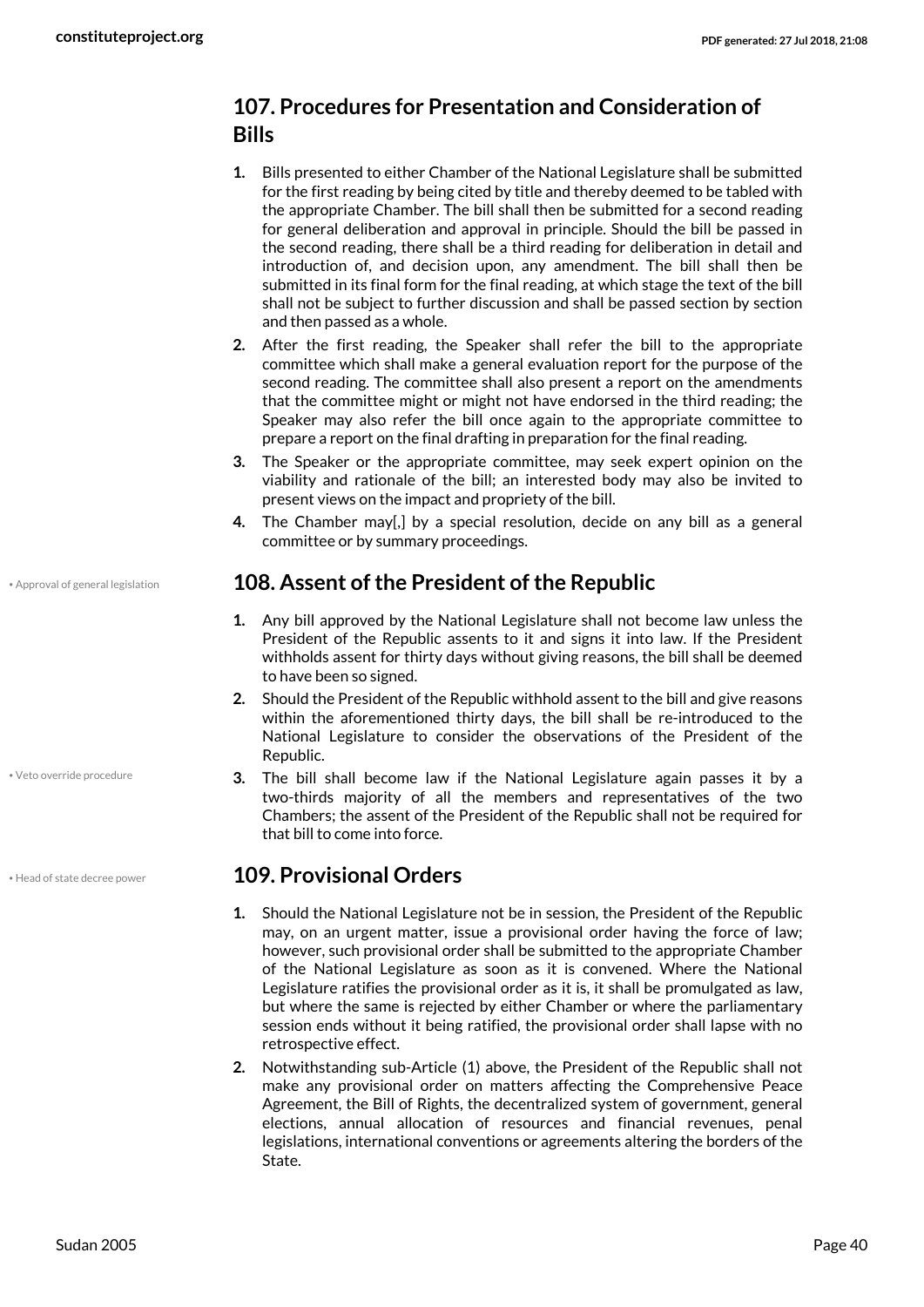- **3.** Every law which was repealed or amended pursuant to a provisional order that later lapsed, shall revive into force as it is, starting from the date when the provisional order lapsed.
- **4.** The National Assembly may delegate to the President of the Republic the power to ratify international conventions and agreements while the National Assembly is not in session; however, such ratified conventions or agreements shall not be subject to subsequent ratification by the National Assembly and shall be deposited before the National Assembly as soon as it is convened.

# **110. Allocation of Resources and Revenues Bill**

The President of the Republic shall cause to be presented to the National Legislature, before the beginning of the financial year, a bill of the allocation of resources and revenues in accordance with the provisions of this Constitution. The National Legislature shall convene to approve that bill.

#### • Budget bills **111. National Budget Bill**

- **1.** The President of the Republic shall cause to be presented to the National Assembly before the beginning of the financial year the bill on the general budget of the State, including a general evaluation of the economic and financial situation of the country, detailed estimates of proposed revenues and expenditure for the forthcoming year compared to those of the previous financial year, a statement of the general budget, any reserve funds, transfers thereto or allocations therefrom, explanations of any special budgets or financial estimates, policies or measures to be taken by the State in the financial and economic affairs within the framework of the general budget.
- **2.** The President of the Republic shall cause to be submitted to the National Assembly proposals of total expenditure entered into the budget as an appropriation bill and proposals for taxes, fees and other levies as well as borrowing, investment or State saving bonds as financial bills.
- **3.** The National Assembly shall adopt the general budget bill, chapter by chapter including schedules, and it shall adopt the total appropriation bill. Where the law is passed, detailed estimates as specified in the general budget shall not be exceeded save by a supplementary law. Surplus funds over revenue estimates and funds out of the legal reserve shall not also be spent save by a supplementary appropriation law.

# **112. Private Member Financial Bills**

No member of the National Assembly shall, outside the context of the deliberations of the draft general budget, present any private financial bill that entails abolition, remittance or alteration of any tax, fee or other public revenue source or appropriation or levy upon public funds other than service fees or pecuniary penalties.

# **113. Provisional and Supplementary Financial Measures**

**1.** Notwithstanding the provisions of Article 109(2) above, the President of the Republic may wherever he deems it appropriate for public interests, make a presidential order having the force of law, providing that the imposition of any tax, or fee or the amendment thereof shall come into force, pending submission of a bill requiring the same to the National Assembly. When that financial bill is adopted or rejected, the force of the presidential order shall cease without the rejection or amendment of the bill having retrospective effect.

• Finance bills • Spending bills • Tax bills

• Tax bills

Sudan 2005 Page 41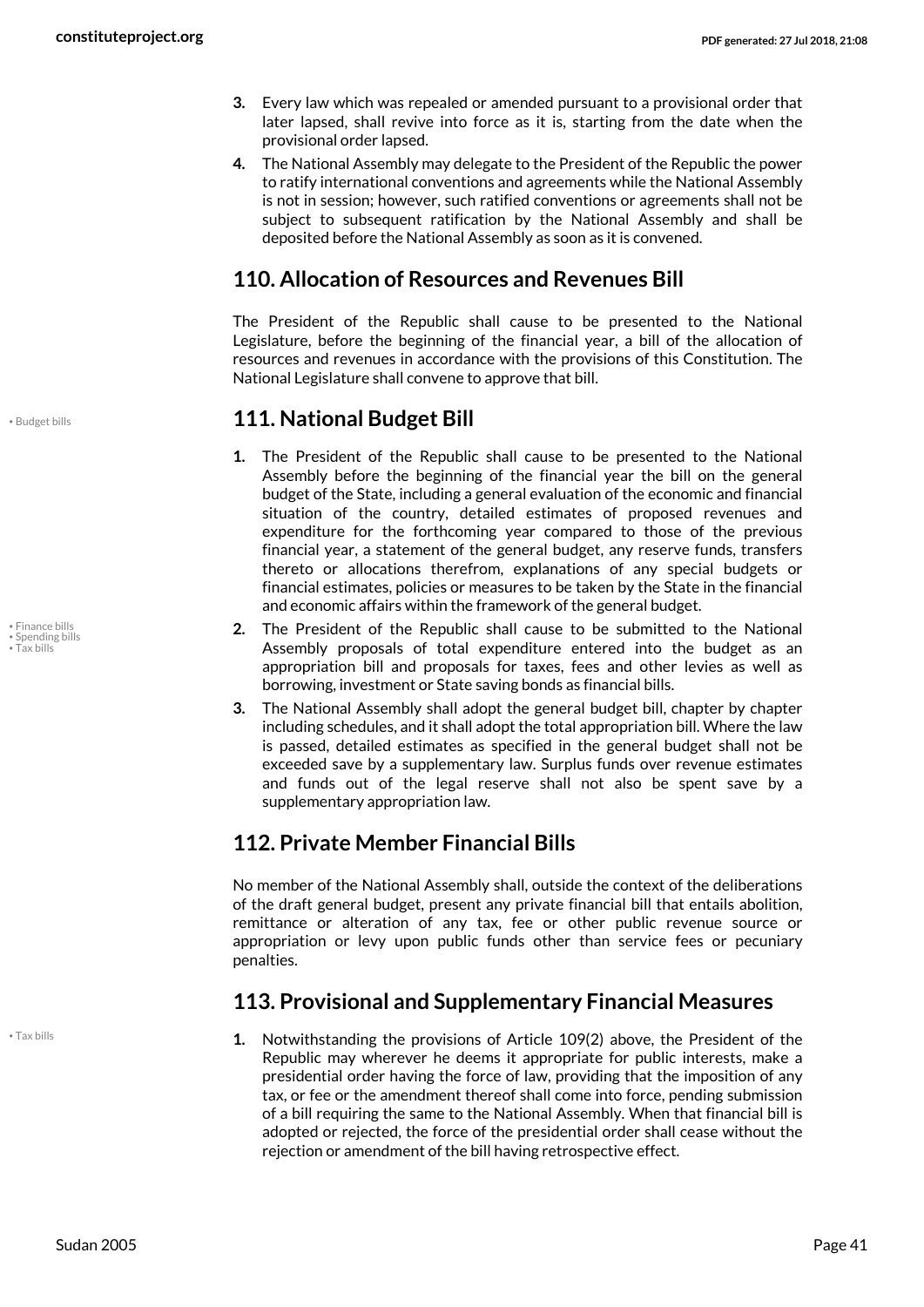• Budget bills

- **2.** Where the procedure of adopting the general budget and the appropriation bill is delayed beyond the beginning of the financial year, expenditure shall continue pending adoption of the general budget, in accordance with the estimates approved for the previous year, as if the same has been appropriated by law for the new year.
- **3.** Whenever new circumstances occur or a matter of public concern proves not to have been satisfactorily addressed by the general budget, the President may during the financial year cause to be submitted a financial bill, a supplementary appropriation or an allocation out of the reserve funds, to which shall apply the same provisions set out in respect of the general budget bill.

# **114. Final Accounts**

The President of the Republic shall cause to be presented to the National Assembly during the six months following the end of the financial year, final accounts for all revenues and expenditure as are set forth in that year, as well as expenditure withdrawn from the reserve funds; the Auditor General shall present his report on such accounts to the National Assembly.

# **115. Delegation of Powers of Subsidiary Legislation**

The National Legislature or any of its Chambers may, by law, delegate to the President of the Republic, the National Council of Ministers or any public body, the power to make any subsidiary regulations, rules, orders or any other subsidiary instrument having the force of law; provided that such subsidiary legislation shall be tabled before the concerned Chamber and be subject to adoption or amendment by a resolution of that Chamber in accordance with the provisions of its regulations.

# **116. Validity of the Proceedings of the National Legislature**

No court or other authority shall call into question the validity of any proceedings of the National Legislature or any of its Chambers on the basis of violation of its internal regulations. A certificate duly signed by the appropriate Speaker shall be deemed to be conclusive evidence of the validity of the said proceedings.

# **CHAPTER II: INTERIM PROVISIONS FOR THE NATIONAL LEGISLATURE**

• First chamber representation quotas **117. Composition of National Legislature Prior to Elections**

- **1.** Pending elections, the National Assembly shall be composed of four hundred and fifty members who shall be appointed by the President of the Republic in consultation with the First Vice President, according to the seventy percent and thirty percent north/south ratio, as follows:
	- **a.** The National Congress Party shall be represented by fifty-two percent (forty-nine percent for Northerners and three percent for Southerners),
	- **b.** Sudan People's Liberation Movement shall be represented by twenty-eight percent (twenty-one percent for Southerners and seven percent for Northerners),
	- **c.** Other Northern political forces shall be represented by fourteen percent,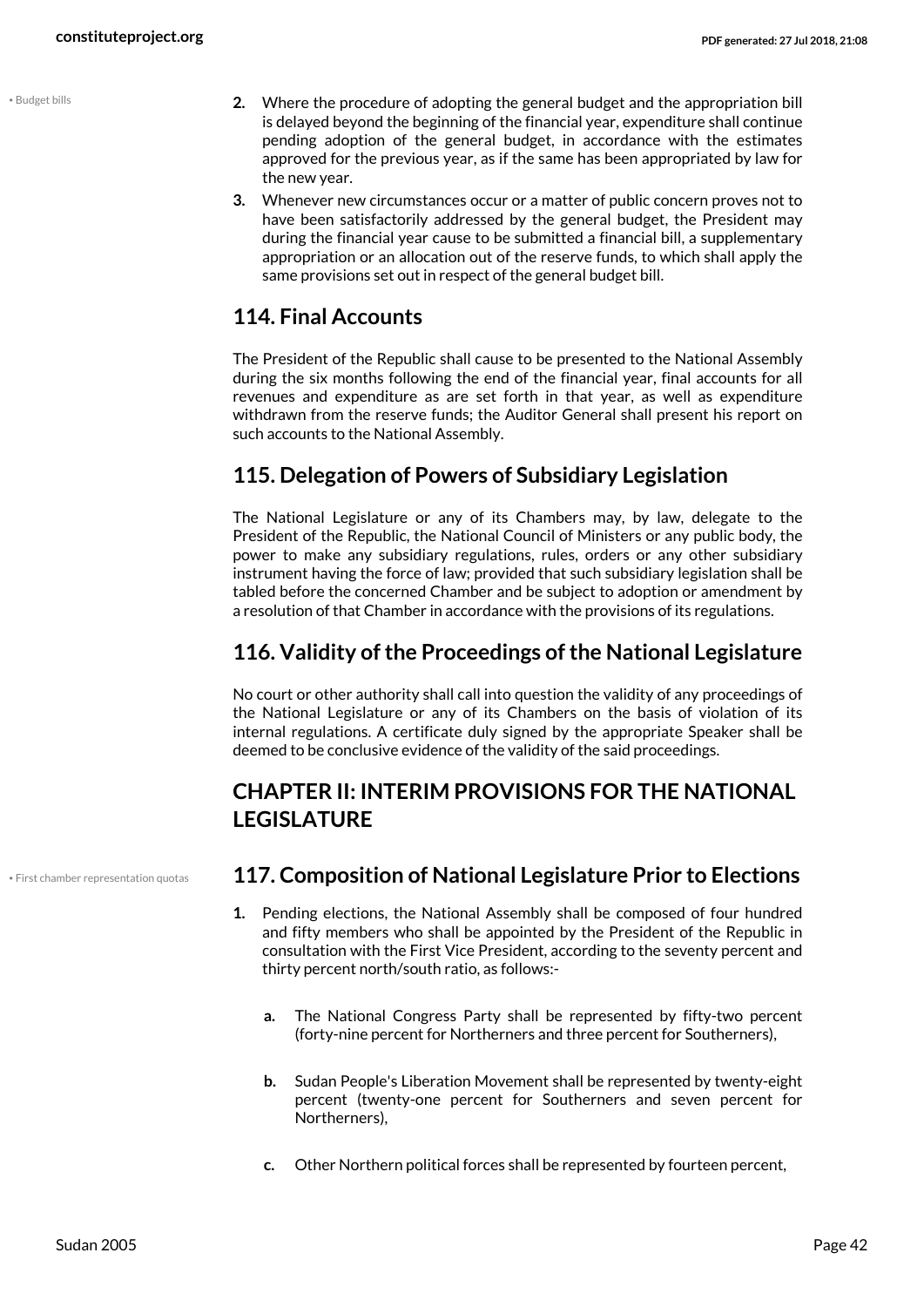- **d.** Other Southern political forces shall be represented by six percent.
- **2.** Until the elections are held, the representatives of states at the Council of States and observers of Abyei Area shall be appointed by the President of the Republic after consultation within the Presidency and, in the case of Southern Sudan, on the recommendation of the President of Government of Southern Sudan after consultation with state institutions.

# **118. Interim Provisions for Tenure of the National Legislature**

- **1.** Should the outcome of the referendum on self-determination confirm unity, the National Legislature shall complete its tenure in accordance with the provisions of this Constitution.
- **2.** In the event of a vote for secession by the people of Southern Sudan, the seats of the members and representatives of Southern Sudan in the National Legislature shall be deemed to have fallen vacant and the National Legislature, being so reconstituted, shall complete its tenure to the next elections.

# **PART FIVE: THE NATIONAL JUDICIAL ORGANS**

# • Establishment of constitutional court **CHAPTER I: THE CONSTITUTIONAL COURT**

#### **119. Establishment of the Constitutional Court**

- **1.** There shall be established in accordance with the provisions of this Constitution a Constitutional Court of nine Justices of proven competence, integrity, credibility and impartiality.
- **2.** The Constitutional Court shall be independent and separate from the National Judiciary; the law shall determine the rules of procedure thereof.
- **3.** Subject to Article 121 herein, the President and Justices of the Constitutional Court shall be appointed for a term of seven years, subject to renewal. Their emoluments shall be determined by law.
- **4.** The Justices of the Constitutional Court shall perform their functions and apply the law without interference, fear or favour.

# **120. Appointment of the President of the Constitutional Court and Vacancy of Office**

- **1.** The President of the Constitutional Court shall be appointed by the President of the Republic with the consent of the First Vice President, from justices approved according to Article 121(1) herein. He shall be answerable to the Presidency.
- **2.** The office of the President of the Constitutional Court shall fall vacant upon death, resignation or removal.
- **3.** The President of the Constitutional Court shall not be removed from office except for incapacity or conduct incompatible with his status and only upon a decision by the President of the Republic approved by two-thirds of all representatives at the Council of States.

• Constitutional court term length

• Constitutional court selection

• Constitutional court removal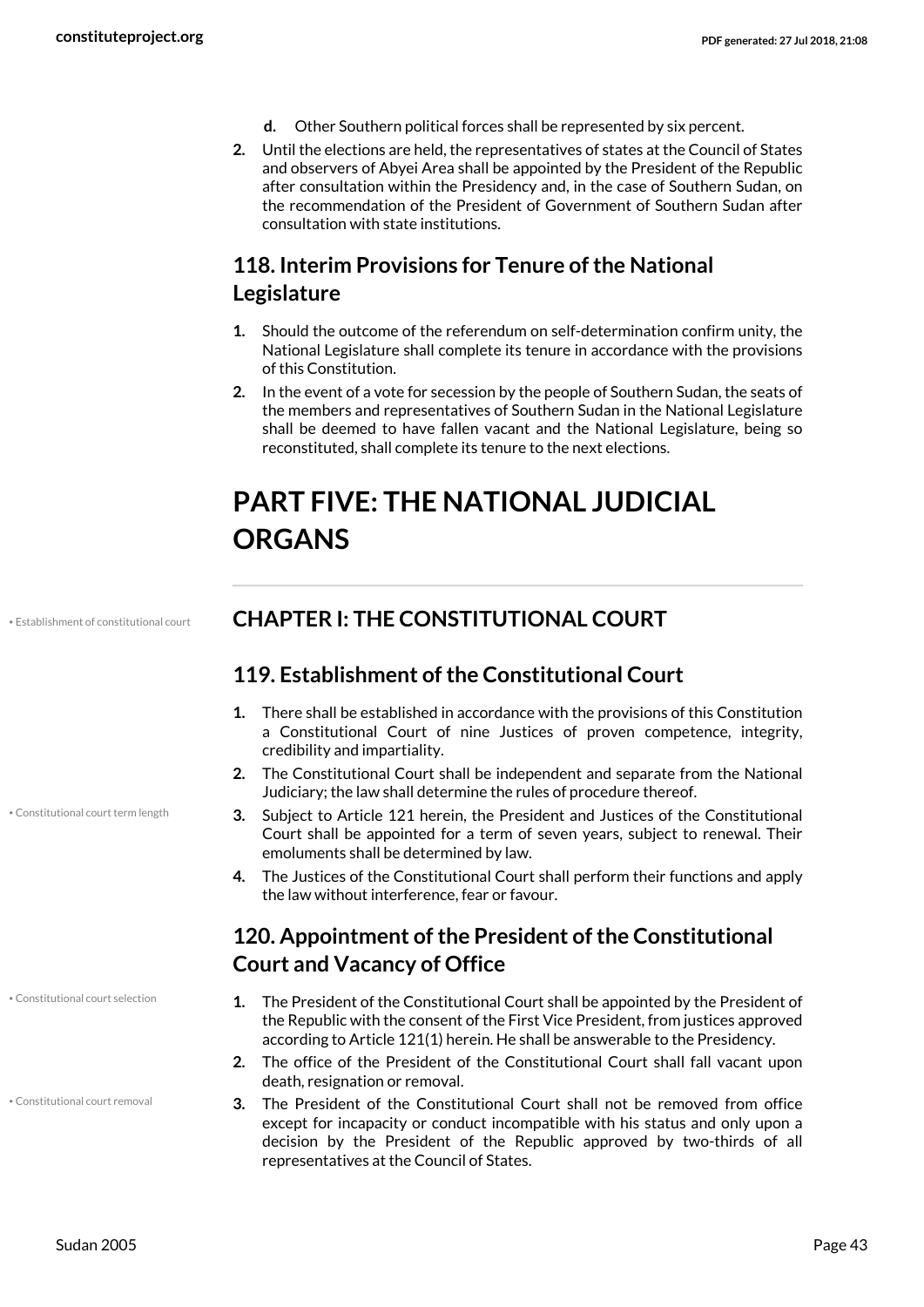• Constitutional court selection

• Constitutional court removal

• Constitutional court powers • Constitutional interpretation

- **121. Justices of the Constitutional Court**
- **1.** All Justices of the Constitutional Court shall be appointed by the President of the Republic in accordance with Article 58 (2) (c) herein and upon the recommendation of the National Judicial Service Commission and subject to approval by a two-thirds majority of all the representatives at the Council of **States**
- **2.** Southern Sudan shall be adequately represented in the Constitutional Court.
- **3.** A Justice of the Constitutional Court may only be removed upon an order of the President of the Republic on the recommendation of the President of the Constitutional Court and approved by a two-thirds majority of the representatives of the Council of States.

# **122. Competence and Jurisdiction of the Constitutional Court**

- **1.** The Constitutional Court shall be the custodian of this Constitution, the constitutions of southern Sudan and the states; its decisions shall be final and binding, it shall:
	- **a.** interpret constitutional or legal provisions at the instance of the President of the Republic, the National Government, the Government of Southern Sudan, any state government, the National Assembly or the Council of States,
	- **b.** have original jurisdiction to decide disputes that arise under this Constitution and the Constitutions of Northern states at the instance of government, juridical entities or individuals,
	- **c.** decide on appeals against the decisions of Southern Sudan Supreme Court on the Interim Constitution of Southern Sudan and the Constitutions of Southern Sudan states,
	- **d.** protect human rights and fundamental freedoms,
	- **e.** adjudicate on the constitutionality of laws or provisions in accordance with this Constitution, the Interim Constitution of Southern Sudan or the relevant state constitutions,
	- **f.** adjudicate on constitutional disputes between levels and organs of government, in respect of areas of exclusive, concurrent or residual competence.
- **2.** The Constitutional Court shall have criminal jurisdiction over the President of the Republic and the First Vice President in accordance with Article 60(2) herein, it shall also have criminal jurisdiction over the Vice President, the Speakers of the National Legislature and the Justices of the National Supreme Court and Southern Sudan Supreme Court.

• Constitutionality of legislation

• Constitutionality of legislation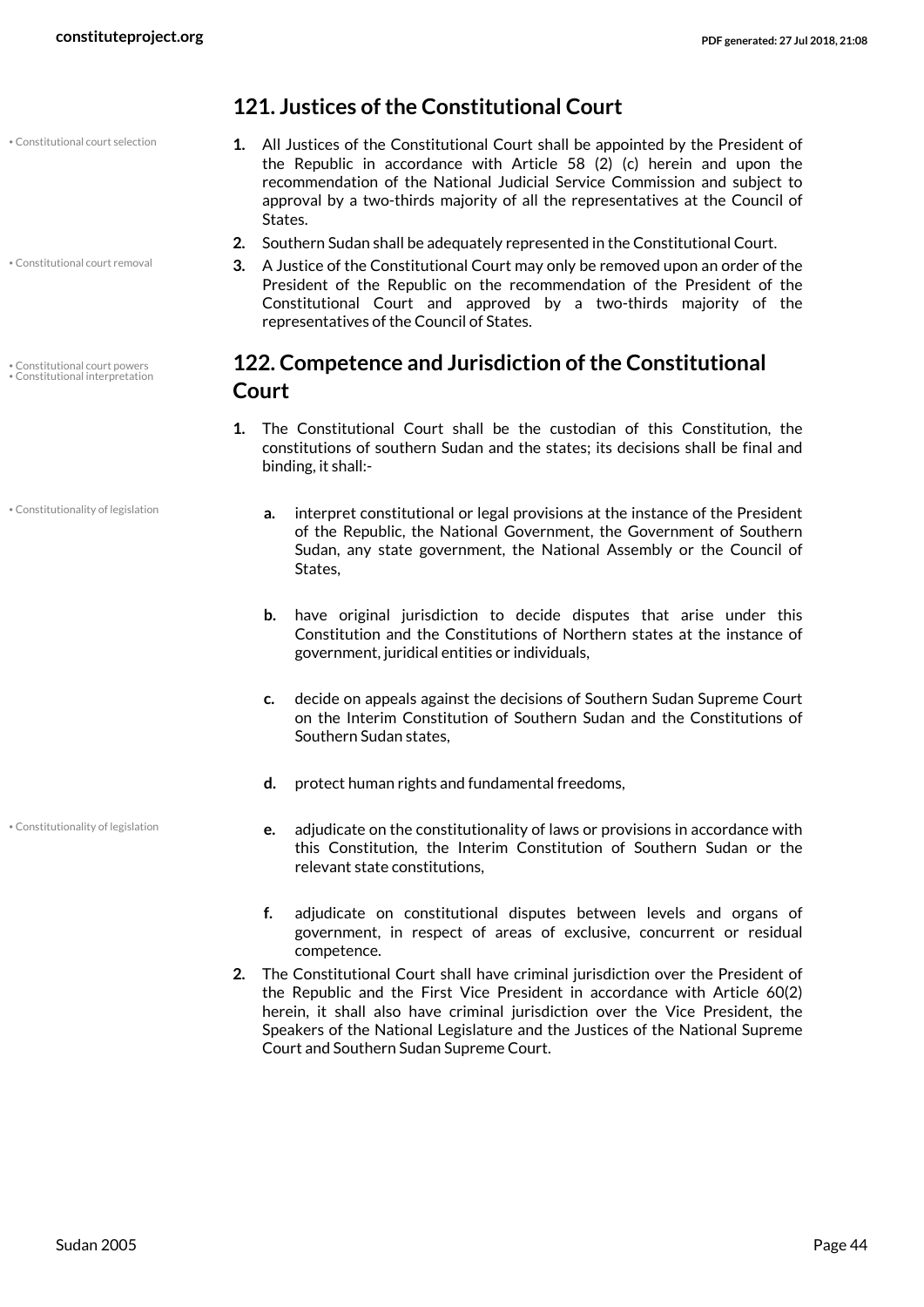### **CHAPTER II: THE NATIONAL JUDICIARY**

### **123. The National Judicial Authority**

- **1.** The National judicial authority in the Republic of the Sudan shall be vested in the National Judiciary.
- **2.** The National Judiciary shall be independent of the Legislature and the Executive, with the necessary financial and administrative independence.
- **3.** The National Judiciary shall have judicial competence to adjudicate on disputes and render judgments in accordance with the law.
- **4.** The Chief Justice of the Republic of the Sudan, who is the head of the National Judiciary and the President of the National Supreme Court, shall be answerable to the President of the Republic for the administration of the National Judiciary.
- **5.** All organs and institutions of the State shall execute the judgments and orders of the courts.

#### • Structure of the courts **124. The Structures of the National Judiciary**

The National Judiciary shall be structured as follows:.

- **a.** The National Supreme Court,
- **b.** National Courts of Appeal,
- **c.** Other national courts.

#### • Supreme court powers **125. The National Supreme Court**

- **1.** The National Supreme Court shall:.
	- **a.** be a court of cassation and review in respect of any criminal, civil matters arising out of, or under national laws, or personal matters,
	- **b.** have criminal jurisdiction over the Justices of the Constitutional Court,
	- **c.** review death sentences imposed by any court in respect to matters arising out of, or under national laws,
	- **d.** have such other jurisdiction as determined by this Constitution and the law.
- **2.** The Chief Justice of the Republic of the Sudan may establish panels for the purposes of considering and deciding on matters requiring special expertise, including commercial, personal or labour matters.

#### • Structure of the courts **126. National Courts of Appeal**

The number, competences and procedures of National Courts of Appeal shall be determined by the law.

#### • Structure of the courts **127. Other National Courts**

• Judicial independence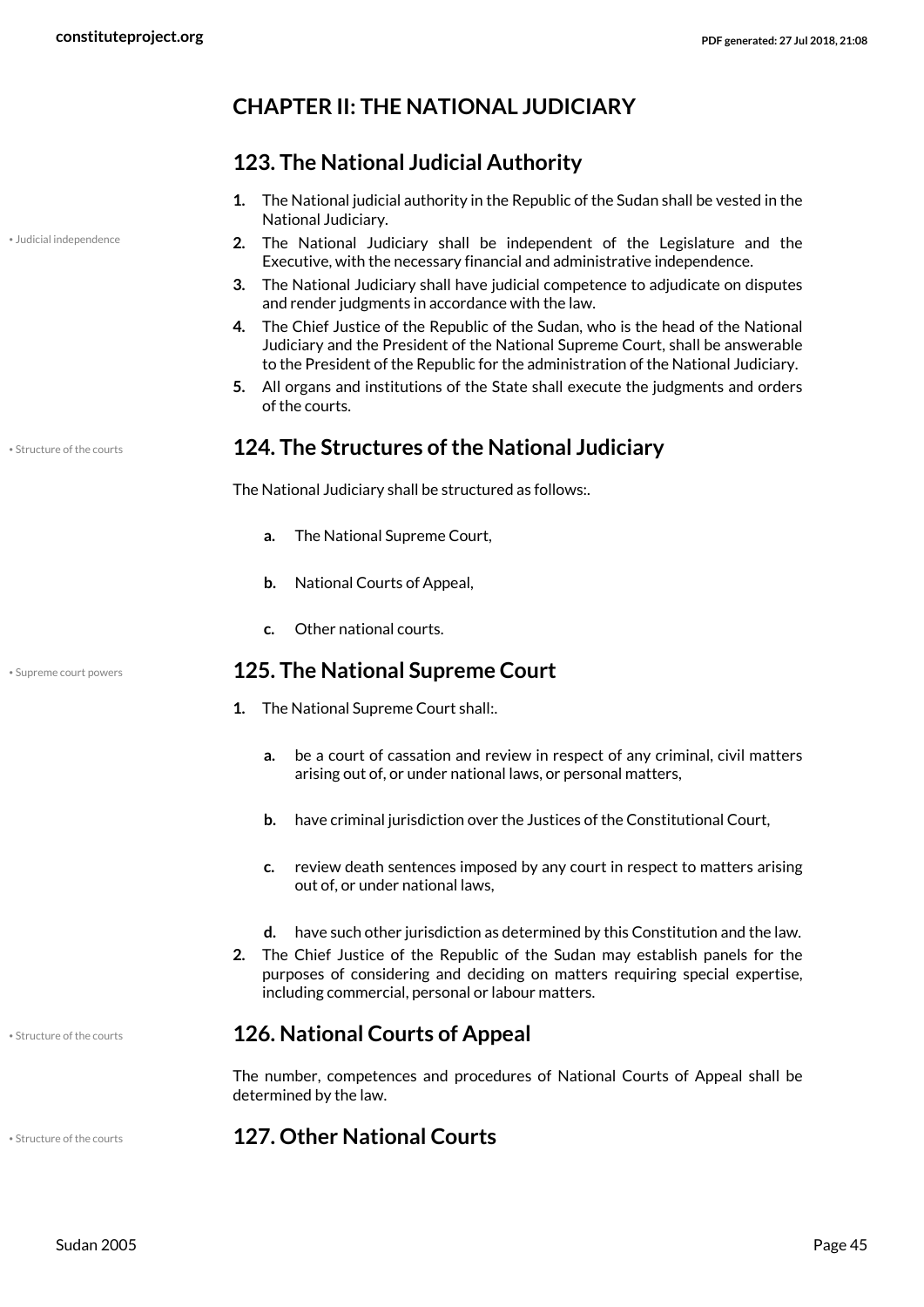Other national courts shall be established by law as deemed necessary.

#### **128. Independence of Justices and Judges**

- **1.** All Justices and Judges shall be independent and shall perform their functions without influence.
- **2.** Justices and Judges shall uphold the Constitution and the rule of law and shall administer justice diligently, impartially and without fear or favour.
- **3.** Tenure of office of Justices and Judges shall not be affected by their judgements.

#### • Establishment of judicial council **129. The National Judicial Service Commission**

- **1.** The President of the Republic, after consultation within the Presidency, shall establish a commission to be known as the National Judicial Service Commission to undertake the overall management of the National Judiciary; its composition and functions shall be prescribed by law.
- **2.** The Chief Justice of the Republic of the Sudan, as the head of the National Judiciary, shall chair the National Judicial Service Commission.
- **3.** The National Judicial Service Commission shall regulate the relations between judiciaries at the National, Southern Sudan and states level. In the case of Southern Sudan, the regulation shall be made in consultation with the President of the Supreme Court of Southern Sudan.

#### **130. Appointment of Justices, Judges and their Terms and Conditions of Service**

- **1.** Having regard to competence, integrity and credibility, the Chief Justice of the Republic of the Sudan, his deputies, Justices and Judges shall be appointed by the President of the Republic in accordance with Article 58(2)(c) herein, where applicable, and upon the recommendation of the National Judicial Service Commission.
- **2.** The law shall determine the terms of service, discipline and immunities of Justices and Judges.
- **3.** Southern Sudan shall be adequately represented in the National Supreme Court and other national courts that are situated in the National Capital.

# **131. Discipline of Justices and Judges**

- **1.** Discipline of Justices and Judges shall be exercised by the Chief Justice in accordance with the law.
- **2.** Justices and Judges may only be removed by an order of the President of the Republic for gross misconduct, incompetence and incapacity in accordance with the law and upon recommendation of the Chief Justice and with approval of the National Judicial Service Commission.

# **132. Appointment of Justices and Judges of Southern Sudan**

The President of Government of Southern Sudan shall, within one week after the adoption of the Interim Constitution of Southern Sudan, appoint, without prejudice to Article 130(1) herein, the President and Justices of Southern Sudan Supreme Court, Judges of Courts of Appeal and other courts having regard to competence, integrity, credibility and impartiality as shall be determined by that Constitution and the law.

Supreme court selection

• Establishment of judicial council • Ordinary court selection

• Supreme court term length • Supreme court term limits

• Supreme/ordinary court judge removal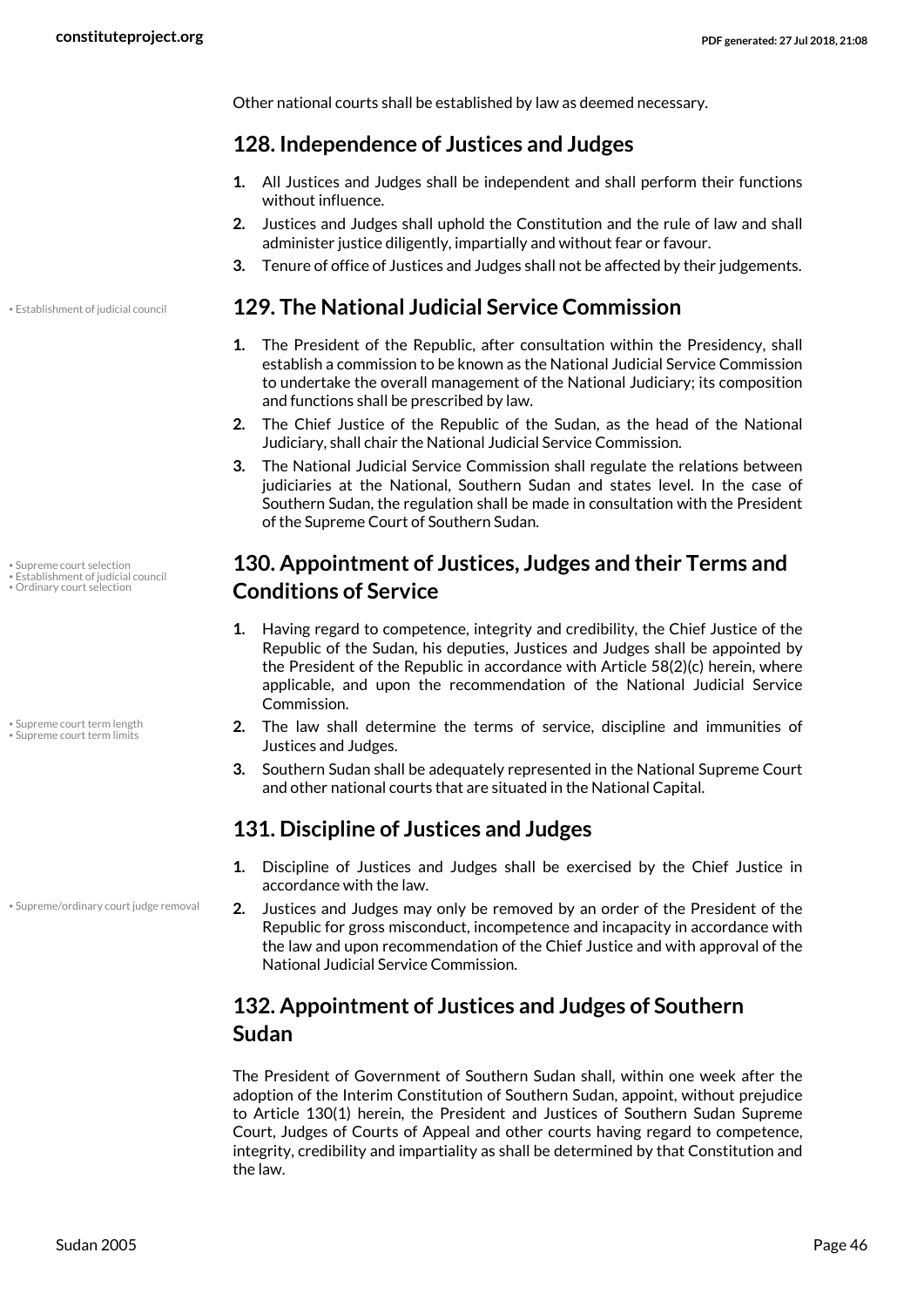# **PART SIX: PUBLIC ATTORNEYS AND ADVOCACY**

# **133. Public Attorneys**

- **1.** The public attorneys and the State legal advisors shall be under the National Minister of Justice to advise the State, represent it in public prosecution, litigation and adjudication, and conduct pre-trial proceedings. They shall recommend law reform, strive to protect public and private rights, advise on legal matters and render legal aid.
- **2.** The National Minister of Justice is the chief legal advisor of the National Government, he shall be the prosecuting authority at the national level and at the northern states and may perform any such other functions of legal character as may be prescribed by law.
- **3.** The State legal advisors shall perform their duties faithfully and impartially according to this Constitution and the law.
- **4.** Functions, immunities, emoluments, terms and conditions of service of the State legal advisors shall be prescribed by law.
- **5.** In the interest of justice and effectiveness in the execution of their legal duties, the National Ministry of Justice and the Ministry of Legal Affairs and Constitutional Development of Southern Sudan shall co-ordinate, co-operate and assist each other in the fulfillment of their functions and may to this end, establish the necessary mechanisms and channels of implementation.

# **134. Advocacy**

- **1.** Advocacy is an independent private profession and shall be regulated by law.
- **2.** Advocacy shall promote, protect and advance the fundamental rights of citizens. Advocates shall serve to prevent injustice, defend the legal rights and interests of their clients, seek conciliation between adversaries and may render legal aid for the needy according to law.

# **PART SEVEN: THE NATIONAL CIVIL SERVICE**

# **Principles and Guidelines for the National Civil Service Employees**

# **135. The National Civil Service**

- **1.** The National Civil Service shall consist of all employees at the national level of government who shall impartially carry out the functions assigned to them according to law.
- **2.** The law shall determine terms and conditions of service, duties and rights of employees of the National Civil Service.

• Attorney general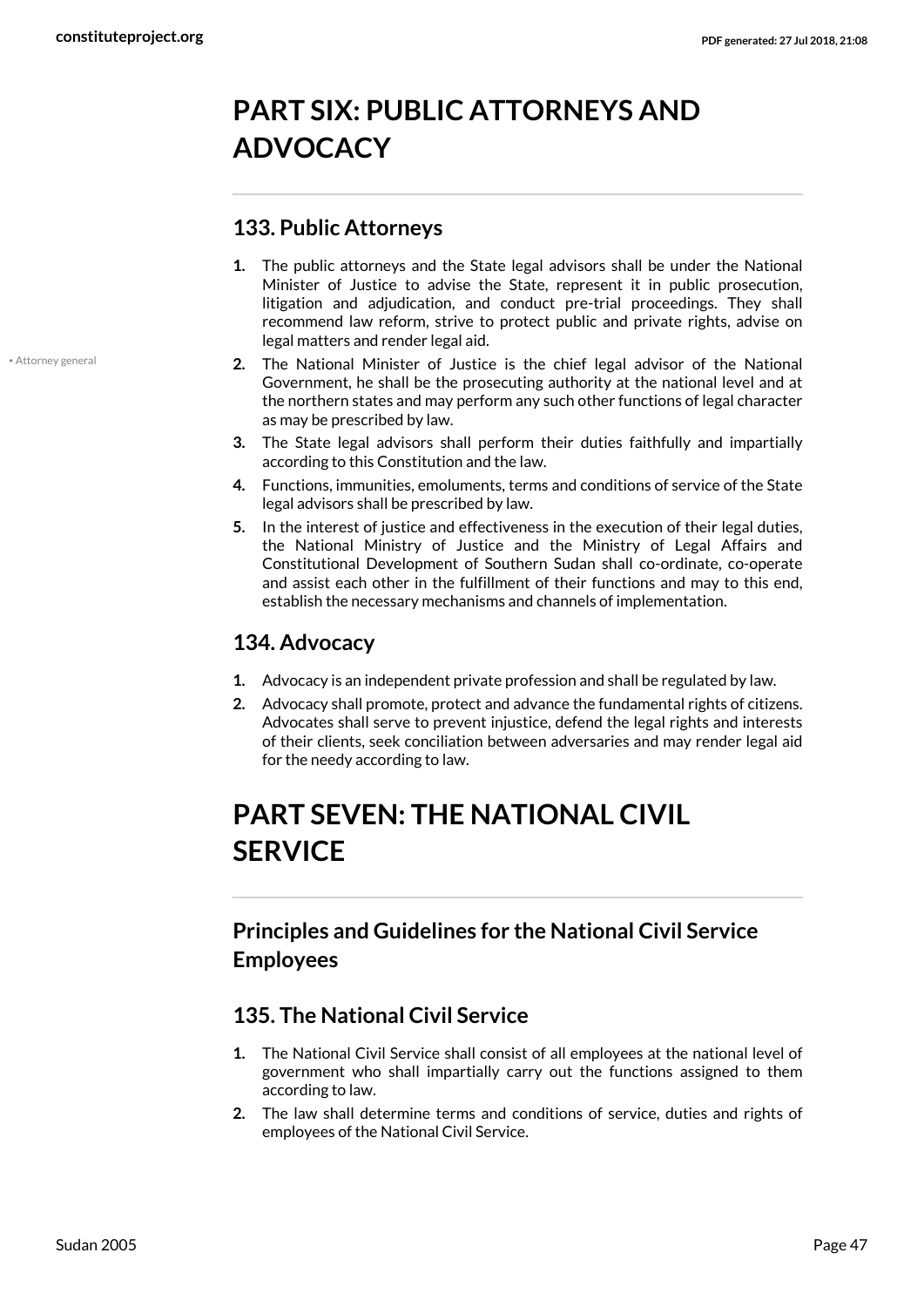• Civil service recruitment

#### **136. Guidelines for Inclusiveness in the National Civil Service**

The National Civil Service, notably at the senior and middle-levels, shall be representative of the people of the Sudan; to ensure this, the following principles and guidelines shall be recognized and observed:-

- **a.** imbalances and disadvantages in recruitment shall be redressed,
- **b.** merit is important and training is necessary,
- **c.** no level of government shall discriminate against any qualified Sudanese citizen on the basis of religion, ethnicity, region or gender,
- **d.** fair competition for jobs,
- **e.** application of affirmative action and job training to achieve targets for equitable representation within a specified time frame,
- **f.** creation of additional training opportunities for conflict-affected people.

#### **137. The National Civil Service Commission**

- **1.** A National Civil Service Commission shall be established and shall be composed of persons of proven competence, experience, integrity and impartiality.
- **2.** The National Civil Service Commission shall advise the national government in the formulation and execution of policies related to public service employment and employees.
- **3.** The National Civil Service Commission shall address imbalances in the National Civil Service in order to create a sense of national belonging.

# **138. Interim Tasks of the National Civil Service Commission**

The National Civil Service Commission shall have the following tasks:-

- **a.** formulation of policies for training and recruitment into the national civil service, targeting between twenty to thirty percent of the positions to be confirmed upon the outcome of the census referred to herein for people of Southern Sudan who qualify,
- **b.** ensuring that not less than twenty percent of the middle and upper level positions in the national civil service, including the positions of undersecretaries, are filled with qualified persons from Southern Sudan within the first three years of the Interim Period and achieving twenty five percent in five years and the final target figure referred to in sub-Article (a) above, within six years,
- **c.** reviewing, after the first three years of the Interim Period, the progress made in implementing the formulated policies and setting new goals and targets as necessary, taking into account the census results.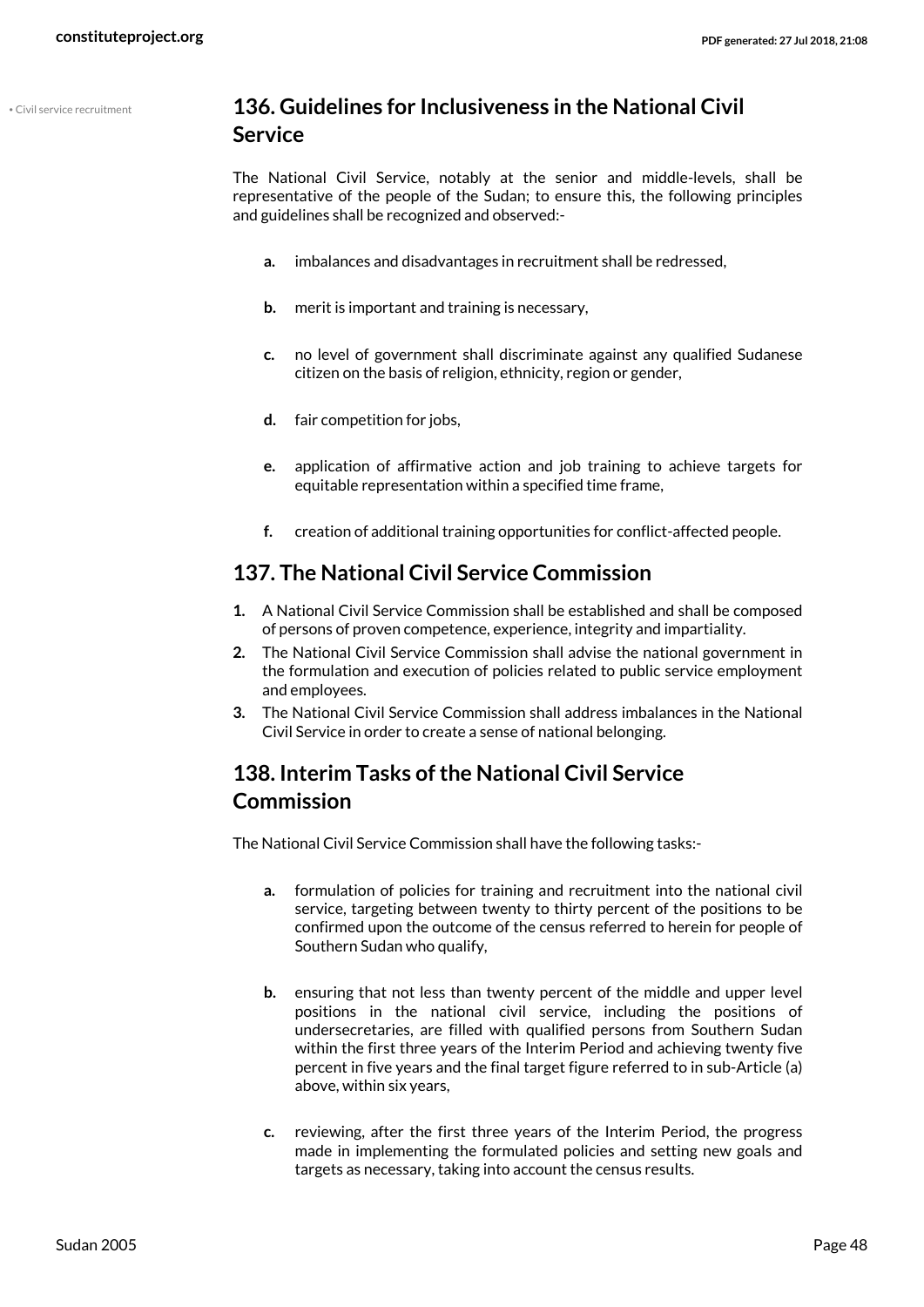# **139. National Employees Justice Chamber**

- **1.** There shall be established by law a National Employees Justice Chamber and shall be composed of chairperson and members of proven competence, experience, integrity and impartiality.
- **2.** The National Employees Justice Chamber shall, without prejudice to the right of resorting to courts, be competent to consider and determine grievances by national public service employees.
- **3.** The supervision over the Chamber and appointment of its chairperson shall be made by the President of the Republic.

# **PART EIGHT: INDEPENDENT NATIONAL INSTITUTIONS AND COMMISSIONS**

# **140. The National Constitutional Review Commission**

- **1.** The National Constitutional Review Commission shall continue to perform its functions as prescribed by the Comprehensive Peace Agreement.
- **2.** The Presidency may review the composition and functions of the National Constitutional Review Commission.

### • Electoral commission **141. National Elections Commission**

- **1.** There shall be established, within one month after the adoption of the National Elections Law, a National Elections Commission composed of nine independent, competent, non-partisan, impartial and representative personalities to be selected and appointed by the President of the Republic in accordance with Article 58(2)(c) herein.
- **2.** The National Elections Commission shall be the only body to assume the following functions:
	- **a.** prepare the general electoral roll and pursue its annual revision,
	- **b.** organize and supervise, in accordance with the law, the elections for the President of the Republic, the President of Government of Southern Sudan, Governors, the National Legislature, Southern Sudan Assembly and state legislatures in accordance with the law,
	- **c.** organize and supervise any referendum in accordance with this Constitution without prejudice to Articles 183(3) and 220(2) herein,
	- **d.** perform any other relevant electoral functions as may be prescribed by law.
- **3.** The National Elections Law shall specify general rules and procedures to govern elections as well as functions and terms and conditions of service of the National Elections Commission.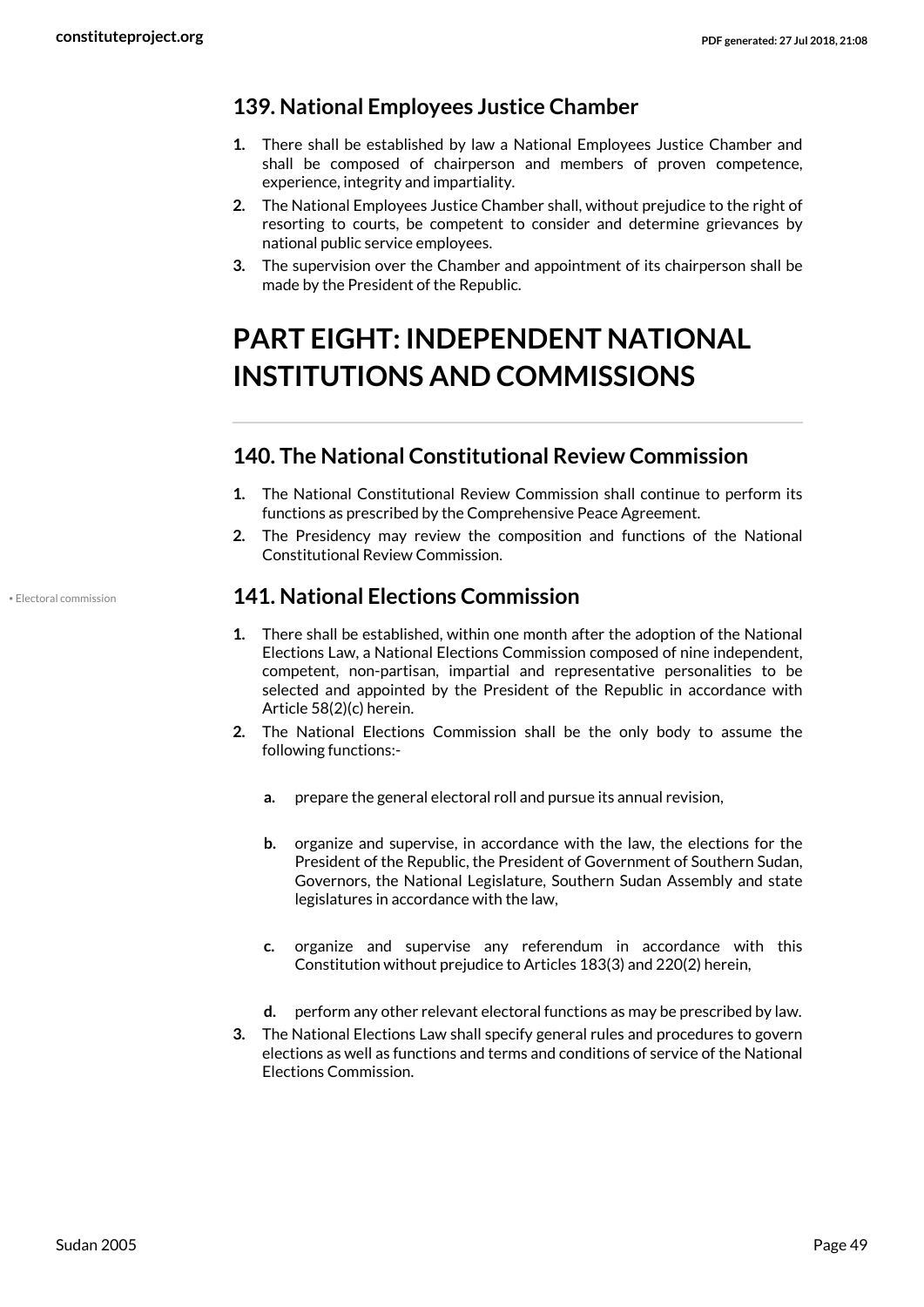|  | Human rights commission |
|--|-------------------------|
|  |                         |

#### • Human rights commission **142. Human Rights Commission**

- **1.** The President of the Republic shall, after consultation within the Presidency, establish an independent Human Rights Commission consisting of fifteen independent, competent nonpartisan and impartial members. Their appointment shall be representative. It shall be independent in decision making.
- **2.** Representative of relevant government organs shall take part in the deliberations of the Commission in advisory capacity.
- **3.** The Human Rights Commission shall monitor the application of the rights and freedoms provided for in the Bill of Rights and shall receive complaints on violations thereof.
- **4.** The Human Rights Commission may express opinion or present advice to State organs on any issue related to human rights.
- **5.** The law shall specify the functions, powers, procedures, terms and conditions of service of the Commission.

#### • Ombudsman **143. Public Grievances Chamber**

- **1.** There shall be established an independent body, to be known as the Public Grievances Chamber. Its chairperson and members shall be nominated by the President of the Republic from among persons of competence and integrity and approved by the National Assembly. The Chamber shall be responsible to the President of the Republic and the National Assembly.
- **2.** Without prejudice to the jurisdiction of courts of law, the Chamber shall investigate complaints relating to injustice sustained by citizens in consequence of maladministration in the national institutions. The Chamber shall not investigate matters where the complainant or the aggrieved person has the right of recourse or appeal to courts of law or tribunal or to a remedy by the same.
- **3.** The Chamber shall make recommendations or propose remedies to the Presidency. The Chamber may on its own motion recommend to the Presidency or the National Assembly any measures it deems fit to ensure efficiency, justice or probity in the performance of the national governmental institutions in coordination with the various State organs.
- **4.** The law shall regulate the functions, procedures, terms and conditions of service of the members and employees of the Chamber.

# **PART NINE: ARMED FORCES, LAW ENFORCEMENT AGENCIES AND NATIONAL SECURITY**

#### **CHAPTER I: THE NATIONAL ARMED FORCES**

#### **144. Status of Forces**

**1.** The Sudan Armed Forces and the Sudan People's Liberation Army shall remain separate, regular, professional and non-partisan armed forces and shall be treated equally as the Sudan National Armed Forces.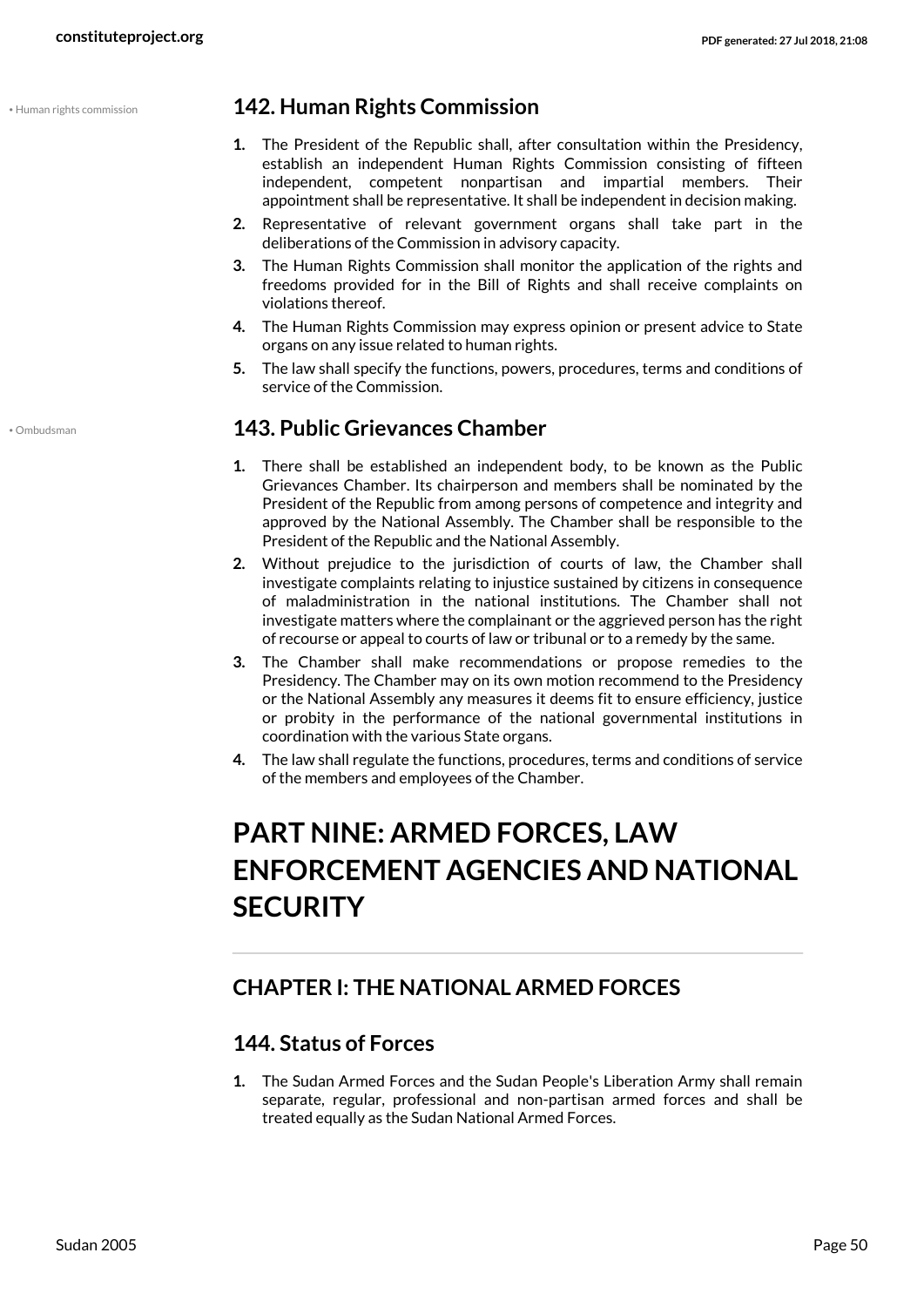- **2.** The mission of the Sudan National Armed Forces is to defend the sovereignty and secure the territorial integrity of the country and participate in its reconstruction and assist in addressing national disasters in accordance with this Constitution. The law shall stipulate the conditions in which the civil authority may resort to the engagement of the armed forces in missions of non-military nature.
- **3.** The Sudan National Armed Forces and the Joint/Integrated Units shall defend the constitutional order, respect the rule of law, the civilian government, democracy, basic human rights and the will of the people; they shall undertake the responsibility of the defence of the country against external and internal threats in their respective areas of deployment and shall be involved in addressing constitutionally specified emergencies.
- **4.** The military service, military courts and military legal services shall be regulated by law for the Sudan Armed Forces, the Sudan People's Liberation Army and the Joint/Integrated Units.

# **145. Joint/Integrated Units**

- **1.** There shall be formed Joint/Integrated Units consisting of equal numbers, from the Sudan Armed Forces and the Sudan People's Liberation Army. The Joint/Integrated Units shall constitute a nucleus of the post-referendum army of the Sudan, should the result of the referendum confirm unity; otherwise they would be dissolved and the component parts integrated into their respective forces.
- **2.** Character, functions, size and deployment of the Joint/Integrated Units shall be governed by the Comprehensive Peace Agreement.

# **146. Command and Control of Joint/Integrated Units and Coordination between the Armed Forces**

- **1.** The Joint Defence Board, that shall be established in accordance with the Comprehensive Peace Agreement, shall assume command and control of the Joint/Integrated Units.
- **2.** Coordination between the Sudan Armed Forces and the Sudan People's Liberation Army shall be the function of the Joint Defence Board.

# **147. The Permanent Ceasefire**

- **1.** The permanent ceasefire, provided for in the Comprehensive Peace Agreement, shall be fully enforced.
- **2.** The permanent ceasefire shall be internationally monitored and fully respected by all Sudanese.

# **CHAPTER II: THE LAW ENFORCEMENT AGENCIES**

# **148. The Police**

**1.** The Police is a regular service force whose mission is to maintain law and order; its service shall be open to all Sudanese to reflect the diversity and multiplicity of the Sudanese society; it shall discharge its duties with impartiality and integrity in compliance with the law and the nationally and internationally accepted standards.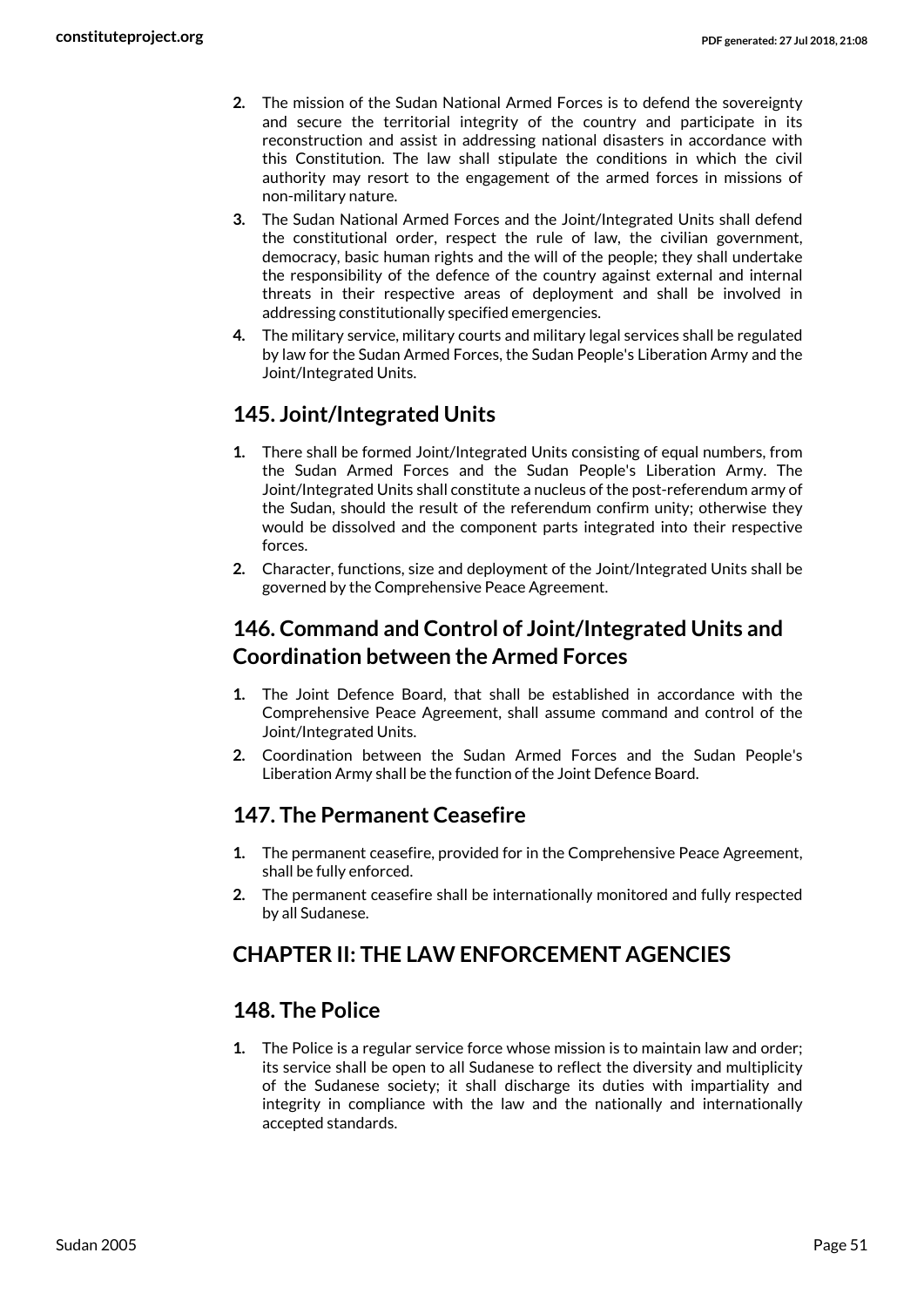- **2.** The Police shall be decentralized in accordance with the Comprehensive Peace Agreement as follows:.
	- **a.** The national level, the powers and functions of which shall be prescribed by law in accordance with this Constitution,
	- **b.** The southern Sudan level, the powers and functions of which shall be prescribed by the Interim Constitution of Southern Sudan and the law,
	- **c.** The state level, the powers and functions of which shall be prescribed by state constitution and the law[.]
- **3.** The police at national, southern Sudan and state levels, shall co-ordinate, co-operate and assist each other in the discharge of their functions, and to that end, shall recommend, through their respective authorities to the Presidency the establishment of these necessary mechanisms.

#### **149. Prisons and Wildlife Services**

- **1.**
- **a.** There shall be established at the National, Southern Sudan and state levels, prison services whose functions, terms and conditions of service shall be prescribed by law,
- **b.** Prisons are correctional and rehabilitative institutions; treatment that is cruel, inhuman, degrading of the prisoners' dignity, or that may expose their health to danger shall be prohibited and punishable by law.
- **2.** Pursuant to Article 11(2) of this Constitution, there shall be established at the National, Southern Sudan and state levels, wildlife protection service whose functions and terms and conditions of services shall be prescribed by law.

# **CHAPTER III: THE NATIONAL SECURITY**

# **150. The National Security Council**

- **1.** There shall be at the national level a National Security Council, the composition and functions of which shall be determined by a National Security Act.
- **2.** The National Security Council shall define the national security strategy based on the analysis of all threats to security of the Sudan.
- **3.** There shall be established security committees at the Government of Southern Sudan and state levels; their composition and functions shall be prescribed by the National Security Act.

# **151. The National Security Service**

- **1.** There shall be established a National Security Service that shall be charged with the external and internal security of the country; its mission, mandate, functions, terms and conditions of service shall be prescribed by the National Security Act.
- **2.** The National Security Service shall be representative of the people of the Sudan; Southern Sudan shall, in particular, be equitably represented therein.
- **3.** The National Security Service shall be professional and its mandate shall focus on information gathering, analysis and advice to the appropriate authorities.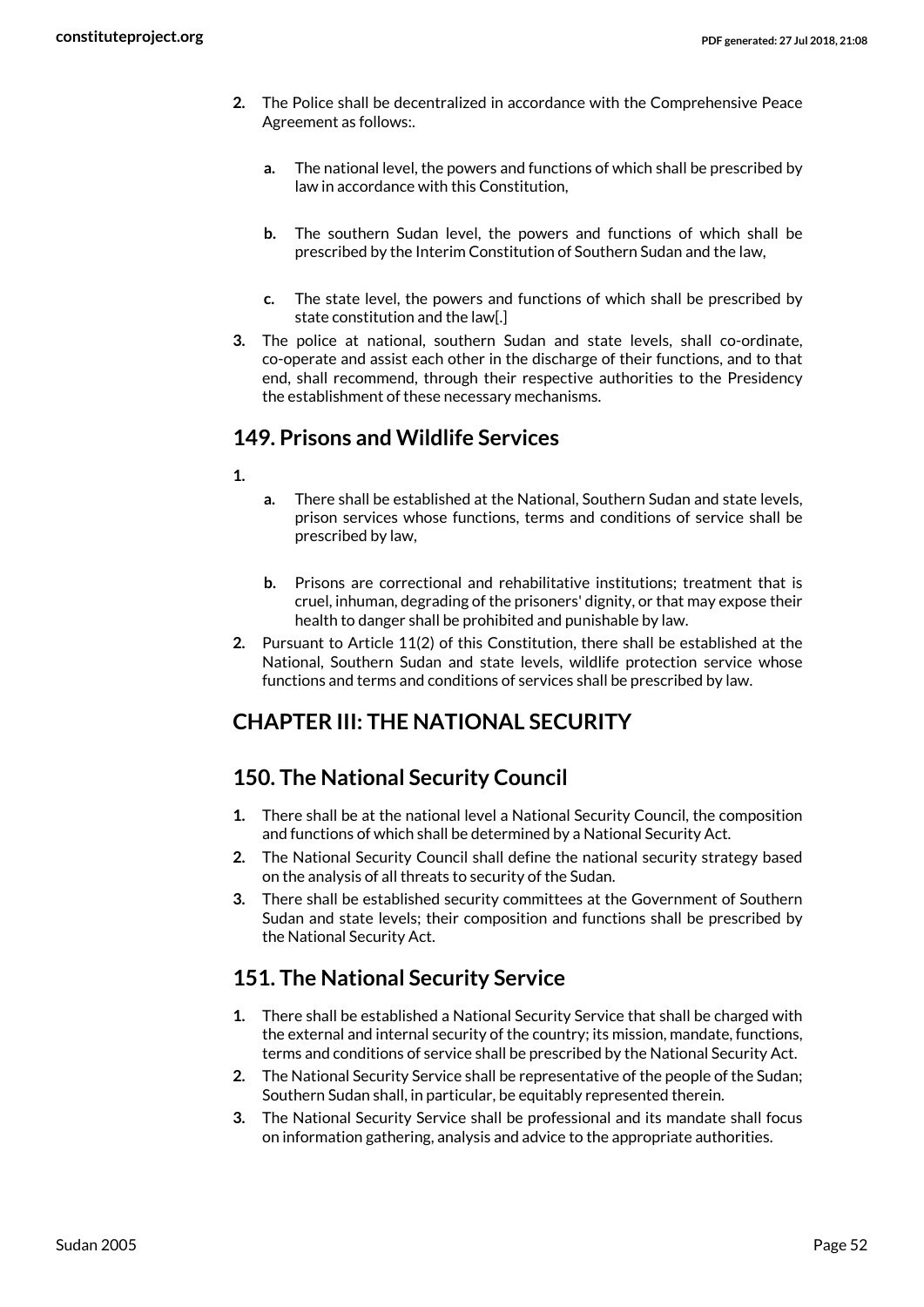- **4.** There shall be established National Security Service offices throughout the Sudan.
- **5.** The National Security Service shall be under the supervision of the Presidency.

# **PART TEN: THE NATIONAL CAPITAL**

#### • National capital **152. The National Capital**

Khartoum shall be the National Capital of the Republic of the Sudan, and shall be a symbol of national unity that reflects the diversity of the country.

#### **153. Administration of the National Capital**

- **1.** The administration of the National Capital shall be representative. The parties signatory to the Comprehensive Peace Agreement shall be adequately represented therein.
- **2.** The adequate representation shall be determined by the Presidency in consultation with the Governor of Khartoum.

#### **154. Respect for Human Rights in the National Capital**

Human rights and fundamental freedoms as specified in this Constitution, including respect for all religions, beliefs and customs, being of particular significance in the National Capital, which symbolizes national unity, shall be guaranteed and enforced in the National Capital.

#### **155. Law Enforcement Agencies in the National Capital**

Law enforcement agencies of the National Capital shall be representative of the population of the Sudan and shall be adequately trained and made sensitive to the cultural religious and social diversity in the Sudan.

# **156. Dispensing Justice in the National Capital**

Without prejudice to the competence of any national institution to promulgate laws judges and law enforcement agencies shall, in dispensing justice and enforcing law in the National Capital, be guided by the following:-

- **a.** tolerance shall be on the basis of peaceful coexistence between the Sudanese people of different cultures, religions and traditions,
- **b.** behaviour based on cultural practices and traditions, which does not disturb public order, is not disdainful of other traditions and not in violation of the law, shall be deemed in the eyes of the law as an exercise of personal freedoms,

**c.** personal privacy is inviolable and evidence obtained in violation of such privacy shall not be admissible in the court of law, • Regulation of evidence collection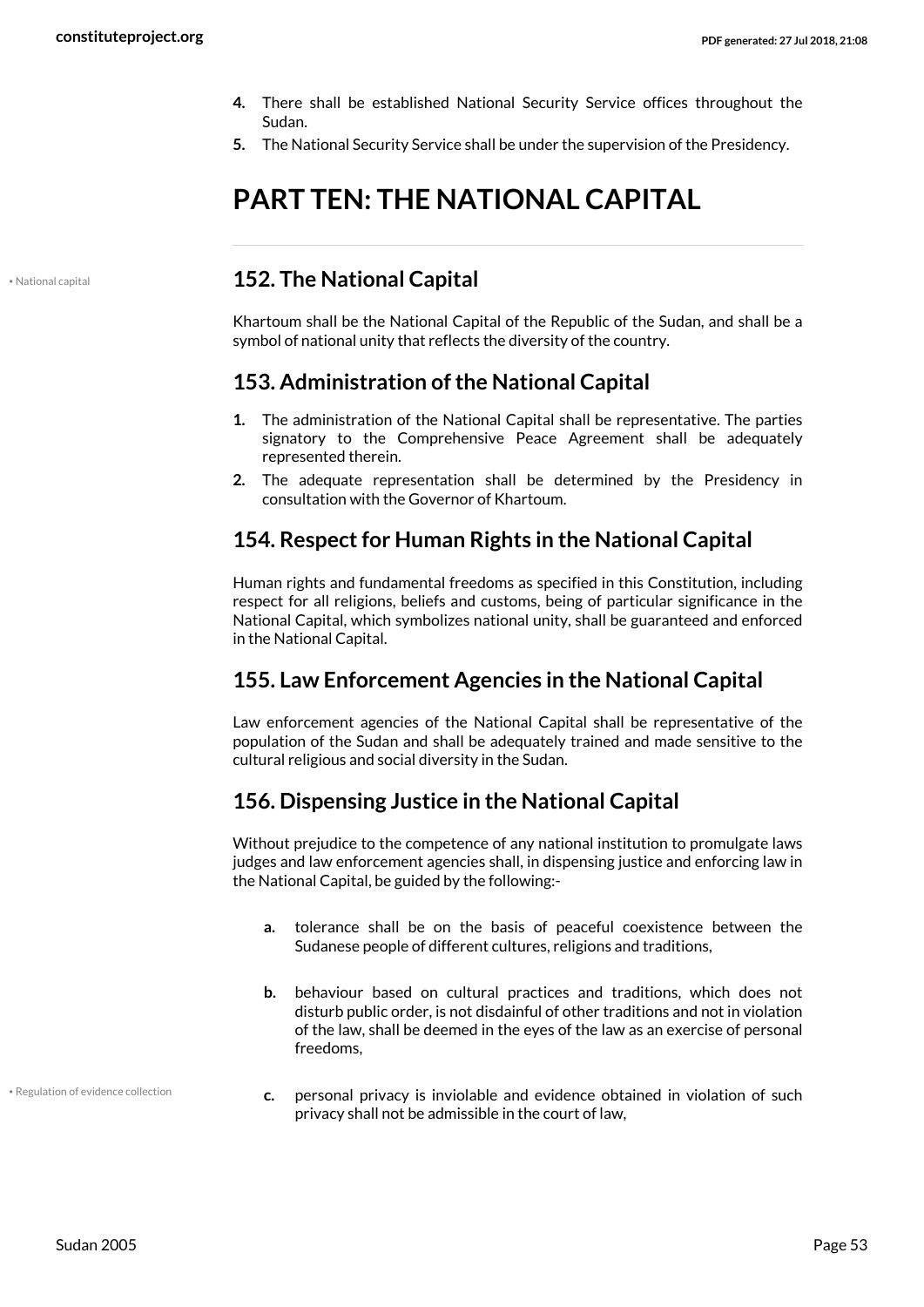- **d.** the judicial discretion of courts to impose penalties on non-Muslims shall observe the long-established Sharia principle that non-Muslims are not subject to prescribed penalties and therefore remitted penalties shall apply,
- **e.** leniency and granting the accused the benefit of the doubt are legal principles of universal application and required by the circumstances of the Sudan.

#### **157. The Non-Muslims Rights Special Commission**

- **1.** The Presidency shall establish in the National Capital a special commission for the rights of Non-Muslims which shall have the following functions:
	- **a.** to ensure that the rights of Non-Muslims are protected in accordance with the general principles provided for under Articles 154 and 156 of this Constitution,
	- **b.** ensure that Non-Muslims are not adversely affected by the application of the Sharia law in the National Capital.
- **2.** The special commission shall submit its observations and recommendations to the Presidency.

#### **158. Mechanism for Guarantees**

A system shall be established to guarantee the implementation of Article 156 above, which includes:-

- **a.** judicial circulars to guide the courts as to how to observe the foregoing principles,
- **b.** establishment of specialized courts to conduct trials in accordance with the principles referred to above,
- **c.** establishment of specialized public attorneys to conduct investigations and pre-trial proceedings in accordance with the principles referred to above.

# **PART ELEVEN: GOVERNMENT OF SOUTHERN SUDAN**

# **CHAPTER I: ESTABLISHMENT OF GOVERNMENT OF SOUTHERN SUDAN**

#### **159. Organs of the Government of Southern Sudan**

There shall be established in southern Sudan, as per its boundaries of January 1st, 1956, a government to be known as the Government of Southern Sudan which shall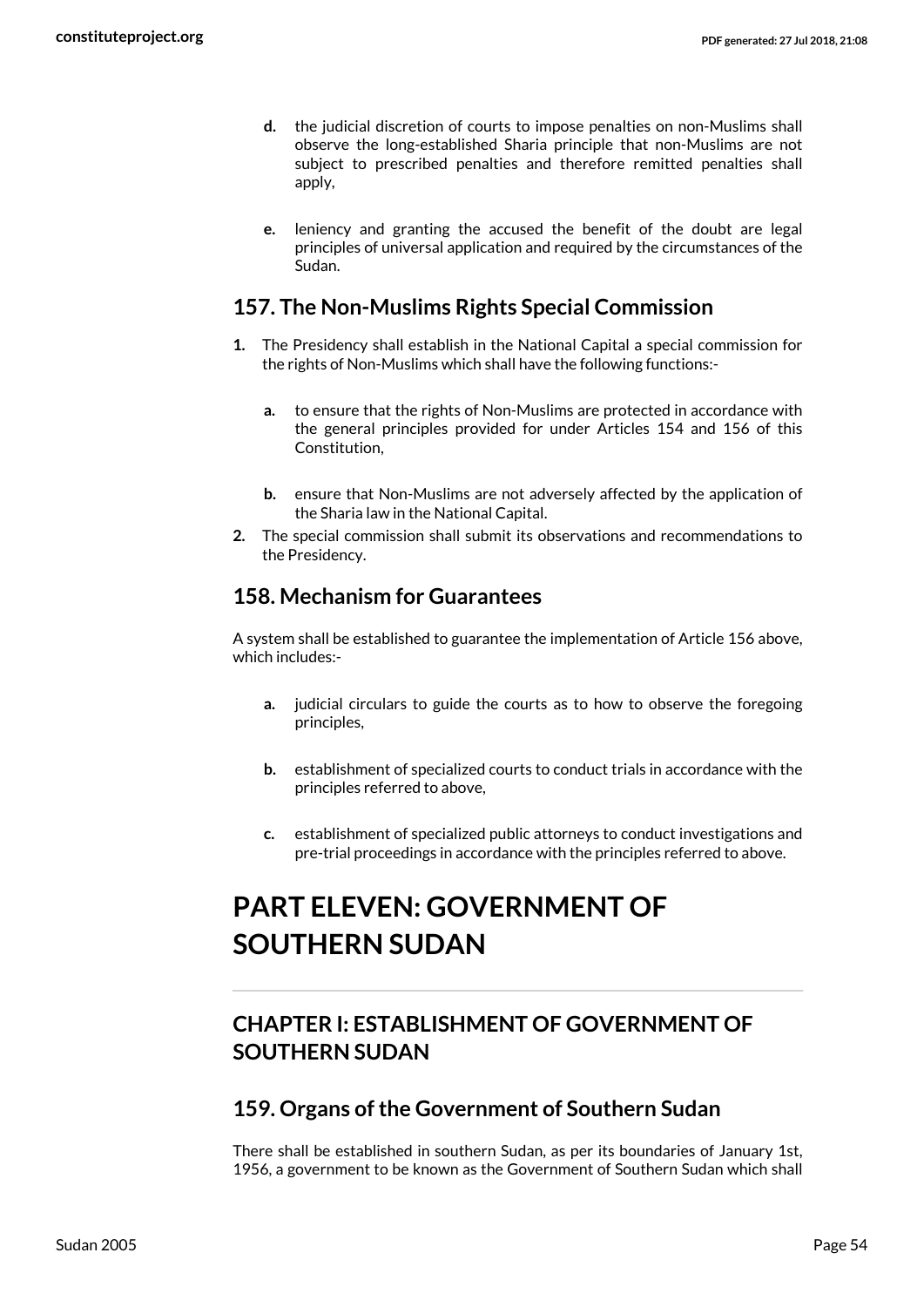have legislative, executive and judicial organs.

#### **160. Interim Constitution of Southern Sudan**

- **1.** The Government of Southern Sudan shall function in accordance with the Interim Constitution of Southern Sudan, which shall be drafted by an inclusive Drafting Committee and adopted by a transitional Southern Sudan Assembly by a two-thirds majority of all members. The Interim Constitution of Southern Sudan shall conform to this Constitution.
- **2.** The Southern Sudan Assembly may amend the Interim Constitution of Southern Sudan by a two-thirds majority vote of all members.

#### **161. The Powers of the Government of Southern Sudan**

The powers of Government of Southern Sudan shall be as set forth in Schedules B and C, read together with Schedules E and F of this Constitution, the Interim Constitution of Southern Sudan, and the Comprehensive Peace Agreement.

# **162. Primary Responsibilities of the Government of Southern Sudan**

The primary responsibilities of the Government of Southern Sudan shall be to promote good governance, development and justice, exercise authority in respect of southern Sudan and the states of southern Sudan, act as the link between the National Government and the states of southern Sudan and to ensure the protection of rights and interests of the people of southern Sudan.

#### **CHAPTER II: THE EXECUTIVE OF SOUTHERN SUDAN**

#### **163. The President of the Government of Southern Sudan**

- **1.** The President of the Government of Southern Sudan shall be elected directly by the people of southern Sudan, according to the Interim Constitution of Southern Sudan. Such elections shall be in accordance with the provisions set forth by the National Elections Commission.
- **2.** The tenure of office of the President of the Government of Southern Sudan shall be five years commencing from the date of assumption of office; he may be re-elected for one additional term only.
- **3.** Should the post of the President of the Government of Southern Sudan fall vacant, pending the elections within sixty days, and swearing in of the President elect, the functions of the President of the Government of Southern Sudan shall be assumed by the Vice President of the Government of Southern Sudan.

# **164. The Vice President of the Government of Southern Sudan**

The Vice President of the Government of Southern Sudan shall be appointed in accordance with the provisions of the Interim Constitution of Southern Sudan.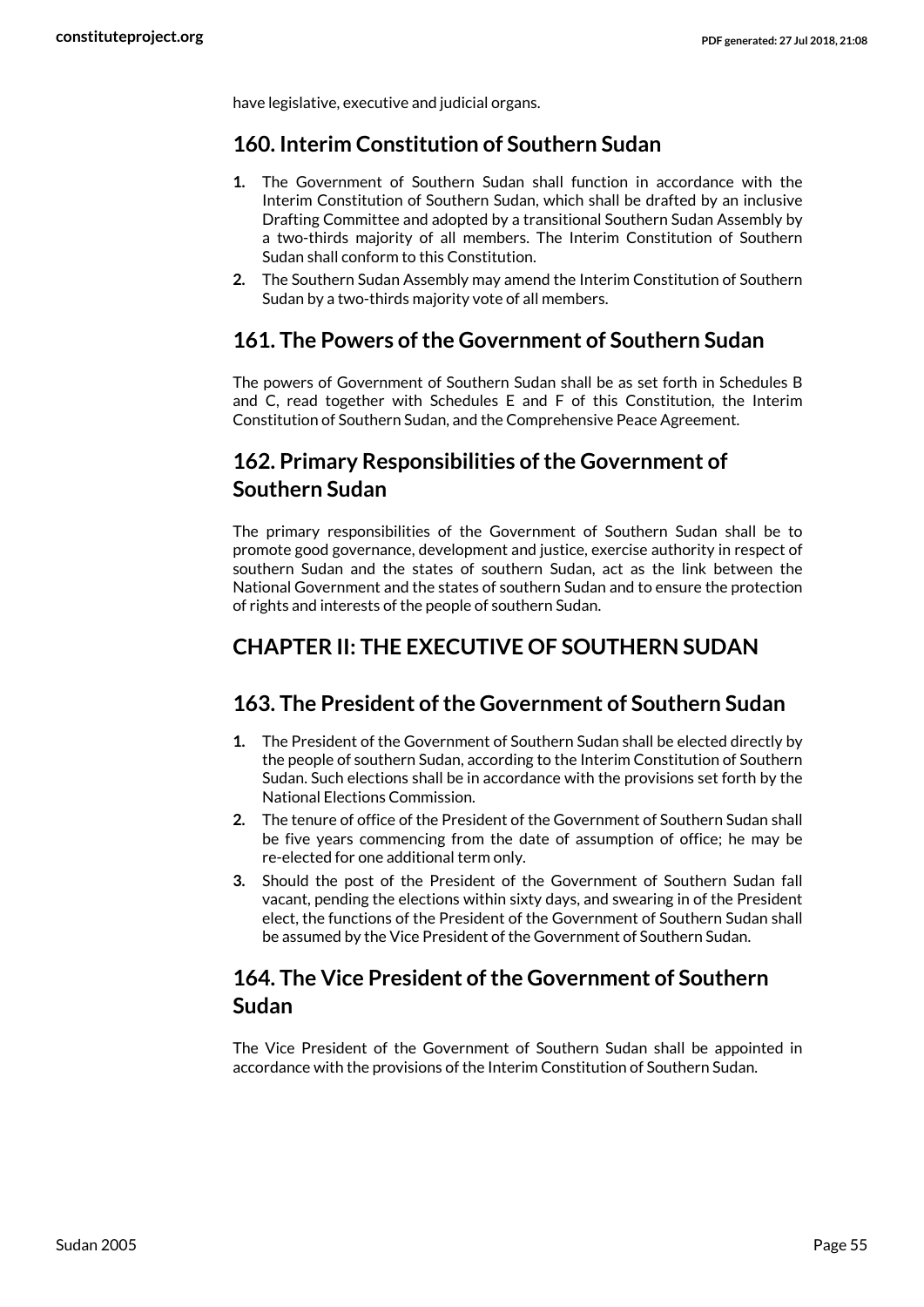# **165. Southern Sudan Council of Ministers**

- **1.** There shall be established a Southern Sudan Council of Ministers to be appointed by the President of Government of Southern Sudan, in consultation with the Vice President and approved by Southern Sudan Assembly. The Government of Southern Sudan shall be established with due regard to the need for inclusiveness in recognition of ethnic, religious diversity and gender.
- **2.** The President and Vice President of the Government of Southern Sudan shall be members of Southern Sudan Council of Ministers.

# **166. Accountability of Southern Sudan Council of Ministers**

Southern Sudan Council of Ministers shall be accountable to the President of the Government of Southern Sudan and the Southern Sudan Assembly, in the performance of its functions, and may be removed by a motion supported by a two-thirds of all members of the Southern Sudan Assembly.

# **167. Special Obligations of the Government of Southern Sudan**

The Government of Southern Sudan shall discharge its duties and exercise its powers as set forth in this Constitution, the Interim Constitution of Southern Sudan, the Comprehensive Peace Agreement and any other agreement relating to the development and reconstruction of Southern Sudan.

# **168. Southern Sudan Independent Institutions and Commissions**

- **1.** The Government of Southern Sudan shall establish such independent institutions as provided for by the Comprehensive Peace Agreement, this Constitution and the Interim Constitution of Southern Sudan. It shall be empowered to establish such other commissions and institutions compatible with its powers as it deems necessary to promote the welfare of its people, good governance and justice.
- **2.** Without prejudice to the generality of sub-Article (1) above, there shall be established at Southern Sudan level, a Southern Sudan Civil Service Commission, Public Grievances and Restitution Board and Employees Justice Chamber; their functions and terms of service shall be regulated by law.

# **CHAPTER III: THE LEGISLATURE OF SOUTHERN SUDAN**

# **169. Establishment of Southern Sudan Legislative Assembly**

- **1.** There shall be established the Southern Sudan Legislative Assembly in accordance with the Interim Constitution of Southern Sudan.
- **2.** Prior to elections, there shall be constituted, in accordance with Article 176(4) herein, a transitional Southern Sudan Legislative Assembly to adopt the Interim Constitution of Southern Sudan; it shall thereafter be reconstituted into the Southern Sudan Legislative Assembly.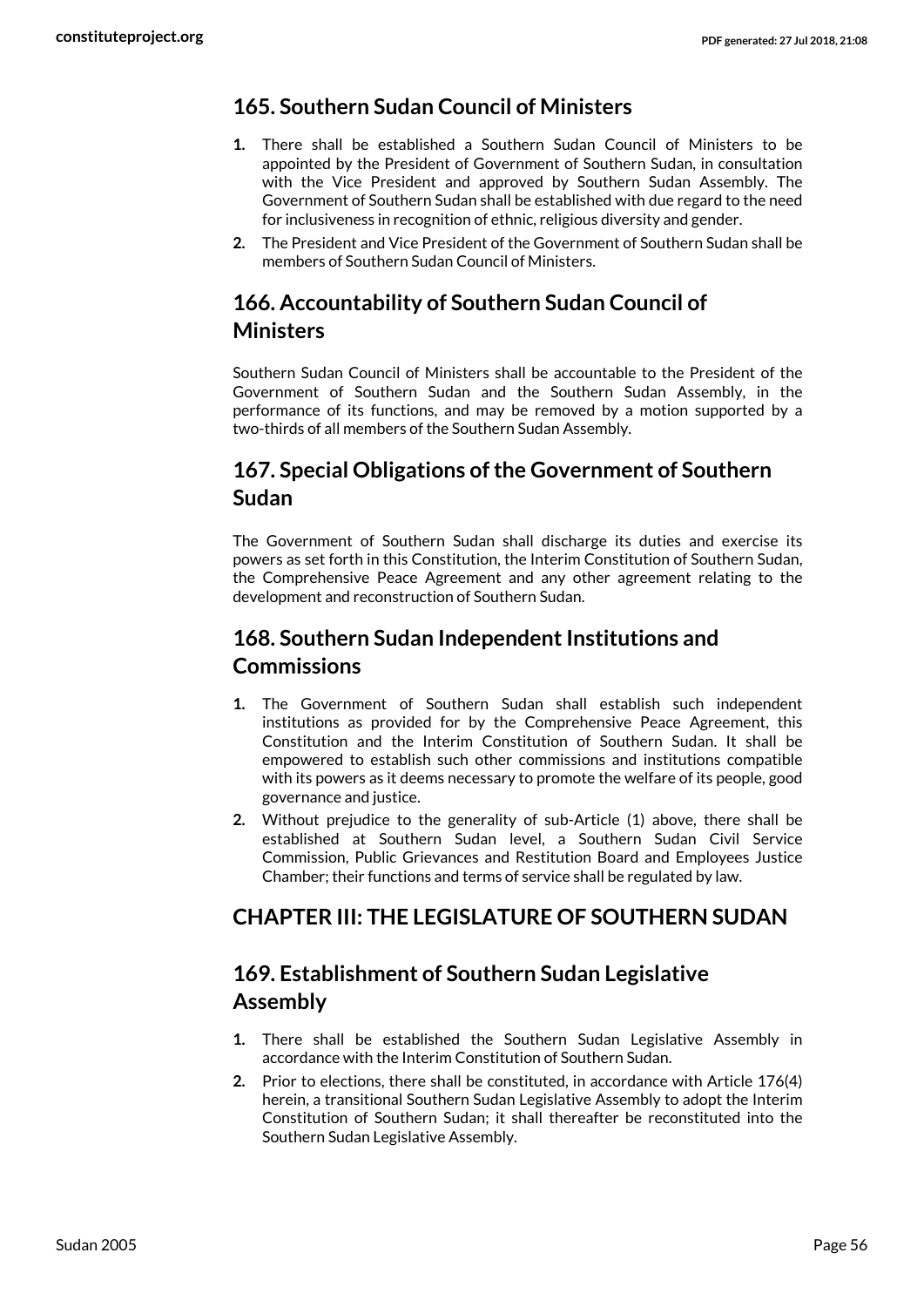# **170. Assignment of Powers to the Government of Southern Sudan**

When enacting the Interim Constitution of Southern Sudan, the transitional Southern Sudan Legislative Assembly shall assign to the Government of Southern Sudan such powers as set forth in Schedules B and D, read together with Schedules E and F herein.

# **171. Powers of Southern Sudan Assembly**

- **1.** Apart from applicable national legislation on matters that fall within the sole authority of the National Government as set forth in Schedule (A), legislative authority in Southern Sudan shall be vested in Southern Sudan Legislative Assembly.
- **2.** The Southern Sudan Legislative Assembly shall determine its rules of procedure, elect its Speaker, Deputy Speaker and other officers as shall be provided for by the Interim Constitution of Southern Sudan.

# **CHAPTER IV: THE JUDICIARY OF SOUTHERN SUDAN**

# **172. The Structure of the Judiciary of Southern Sudan**

- **1.** Judicial competence in southern Sudan shall be vested in an independent institution to be known as the Judiciary of Southern Sudan.
- **2.** The Judiciary of southern Sudan shall be independent of the executive and the legislature.
- **3.** The Judiciary of Southern Sudan shall be structured as follows:
	- **a.** The Supreme Court of Southern Sudan,
	- **b.** Courts of Appeal,
	- **c.** Other courts or tribunals as deemed necessary to be established in accordance with the Interim Constitution of Southern Sudan and the law.

# **173. The Supreme Court of Southern Sudan**

- **1.** The Interim Constitution of Southern Sudan shall provide for the establishment of the Supreme Court of Southern Sudan which shall be the highest judicial institution in Southern Sudan.
- **2.** Appeals may be submitted from Southern Sudan courts, state courts or other courts to the Supreme Court of Southern Sudan on matters brought under or relating to national, Southern Sudan and state laws as may be determined by the Interim Constitution of Southern Sudan and the law.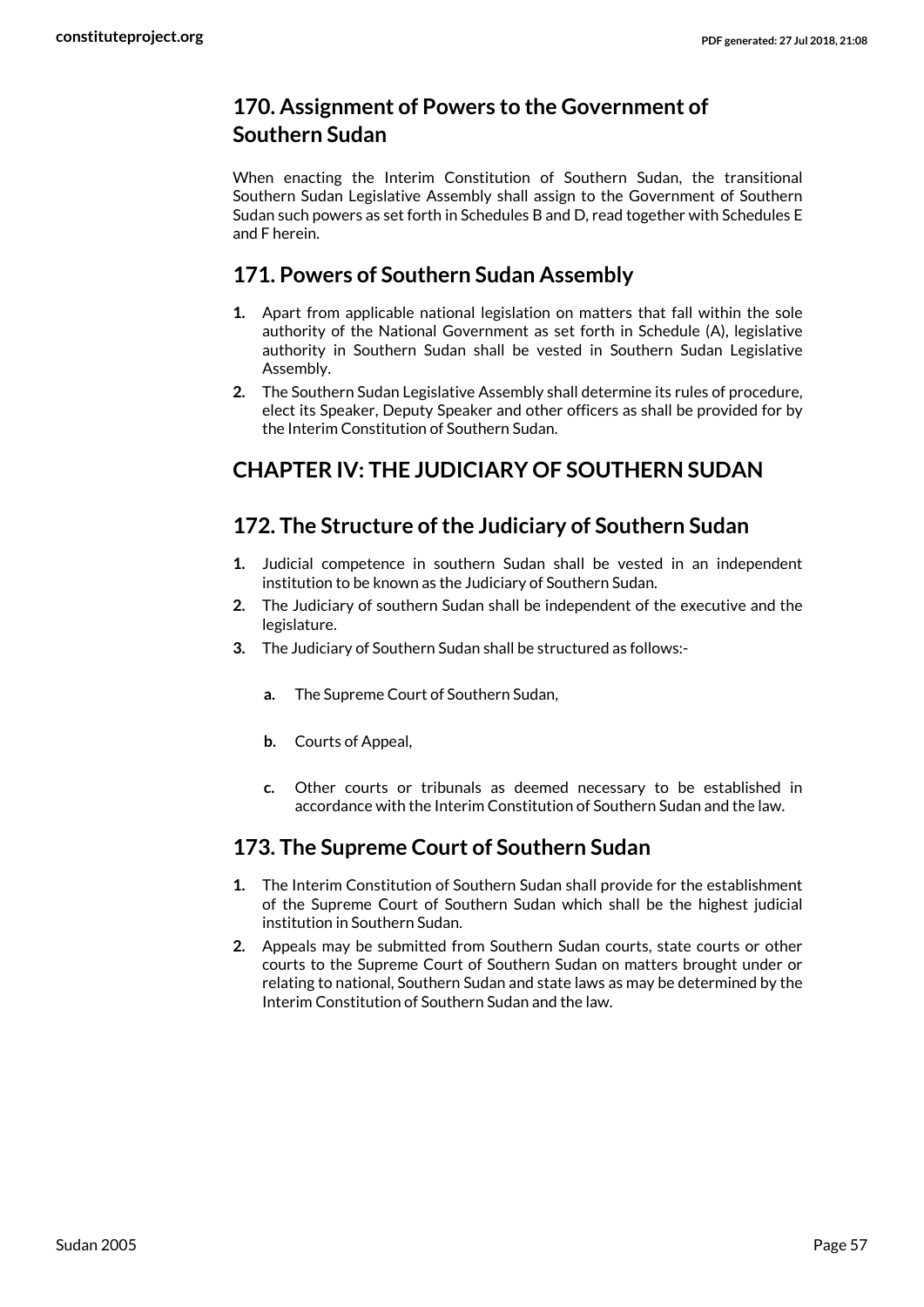# **174. Competences of the Supreme Court of Southern Sudan**

The Supreme Court of Southern Sudan shall:-

- **a.** be the court of final judicial instance in respect of any litigation or prosecution under Southern Sudan or state law, including statutory and customary law, save that any decisions arising under national laws shall be subject to review and decision by the National Supreme Court,
- **b.** have original jurisdiction to decide on disputes that arise under the Interim Constitution of Southern Sudan and the Constitutions of Southern Sudan states at the instance of individuals, juridical entities or government,
- **c.** adjudicate on the constitutionality of laws and set aside or strike down laws or provisions of laws that contradict the Interim Constitution of Southern Sudan or the constitutions of Southern Sudan states,
- **d.** be a court of review and cassation in respect of any criminal or civil matter arising out of or under Southern Sudan laws,
- **e.** have criminal jurisdiction over the President and Vice President of the Government of Southern Sudan and the Speaker of Southern Sudan Legislative Assembly,
- **f.** review death sentences imposed by Southern Sudan courts in respect of matters arising out of or under Southern Sudan laws,
- **g.** have such other jurisdiction as shall be determined by the Interim Constitution of Southern Sudan, the Comprehensive Peace Agreement or the law.

#### **175. Justices and Judges of Southern Sudan**

- **1.** Justices and Judges of Southern Sudan are independent and shall perform their functions without interference, administer justice and apply the law without fear or favour. The provisions of the Interim Constitution of Southern Sudan and the law shall protect their independence.
- **2.** Southern Sudan Legislative Assembly shall provide for appointments, terms and conditions of service and dismissal of Southern Sudan appointed Justices and Judges.

# **CHAPTER V: INTERIM PROVISIONS FOR SOUTHERN SUDAN**

#### **176. Interim Provisions for Southern Sudan**

Prior to elections the following arrangements shall apply:-

**1.** The Chairman of the Sudan People's Liberation Movement, or his successor, shall be the President of Government of Southern Sudan and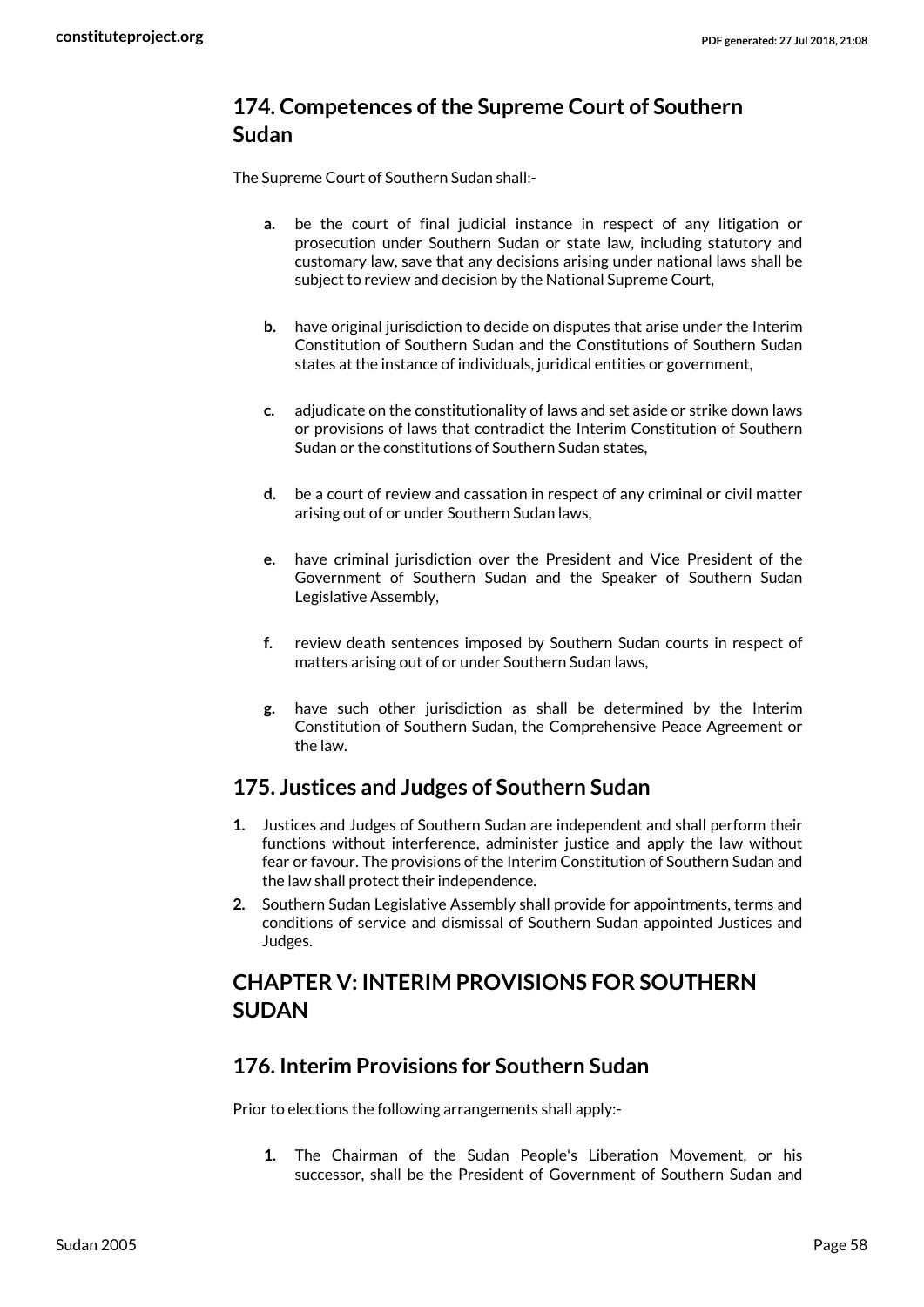Commander-in-Chief of the Sudan People's Liberation Army.

- **2.** Should the office of the President of Government of Southern Sudan fall vacant, not withstanding Article 163(3) above, the office shall be filled, within two weeks, by the nominee of the Sudan People's Liberation Movement.
- **3.** Representation in the Government of Southern Sudan shall be as follows:
	- **a.** the Sudan People's Liberation Movement shall be represented by seventy percent,
	- **b.** the National Congress Party shall be represented by fifteen percent,
	- **c.** the other Southern Sudan political forces shall be represented by fifteen percent.
- **4.** The transitional Southern Sudan Assembly shall be an inclusive Constituent Legislature composed of one hundred and seventy members appointed by the President of the Government of Southern Sudan after broad consultation with the relevant political forces in accordance with the following:
	- **a.** seventy percent representing the Sudan People's Liberation Movement,
	- **b.** fifteen percent representing the National Congress Party,
	- **c.** fifteen percent representing the other southern Sudan political forces.

# **PART TWELVE: THE STATES AND ABYEI AREA**

#### • Subsidiary unit government **177. States of the Sudan**

- **1.** The Republic of the Sudan shall be decentralized and composed of states.
- **2.** The National Legislature shall determine the number of states as well as their names, capitals and geographical boundaries; provided that such legislation shall be issued and amended in accordance with the provisions of Article 91(4)(a) herein. However, the January 1st, 1956 boundary between the North and the South shall be inviolable subject to Article 183(4) of this Constitution.

#### **178. State Organs**

**1.** There shall be legislative, executive and judicial organs at state level which shall function in accordance with this Constitution, the relevant state constitution and, in respect of the states of Southern Sudan, also in accordance with the Interim Constitution of Southern Sudan.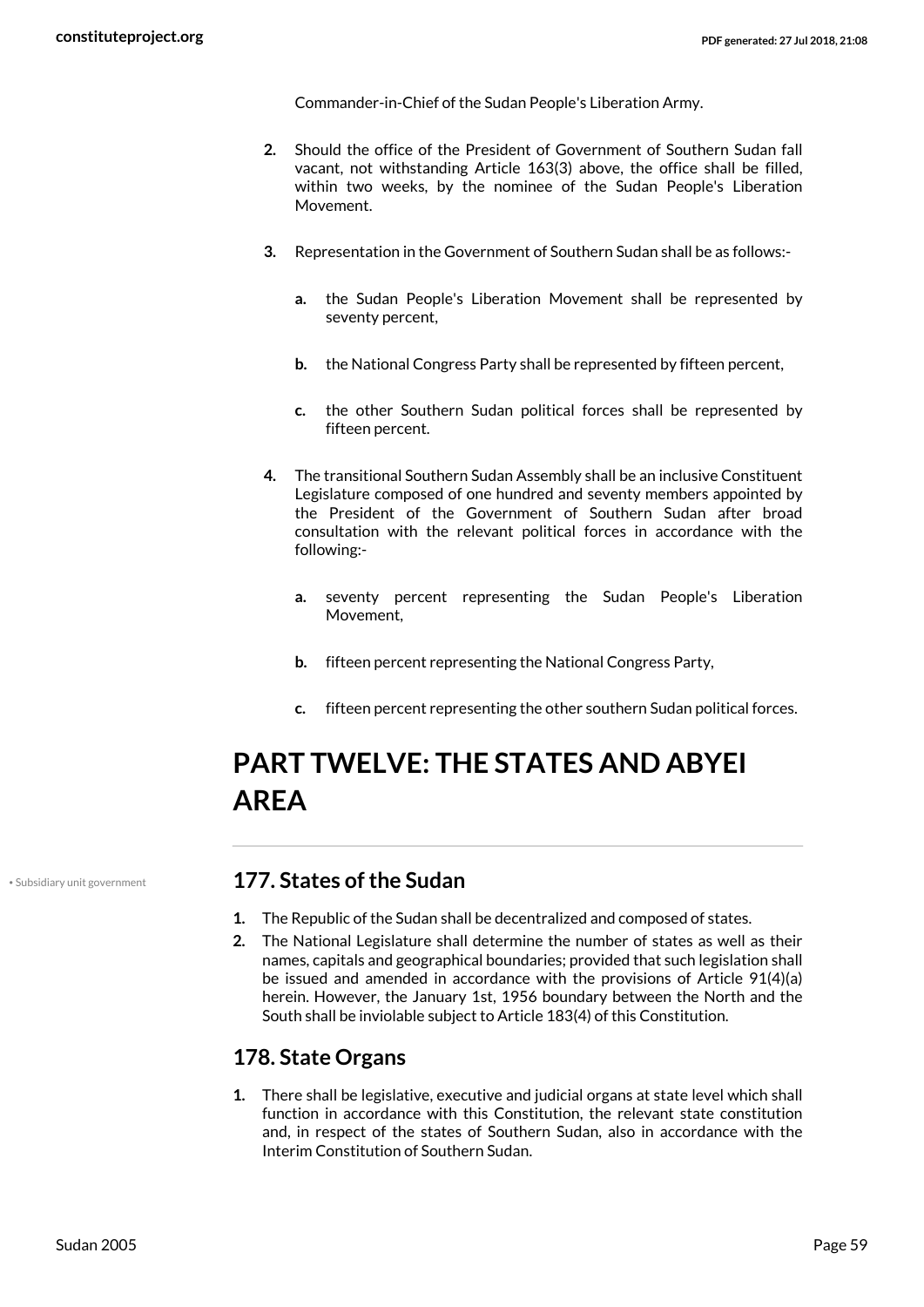**2.** The state shall promote and empower local government. Organization of the local government and elections to its respective institutions shall be conducted in accordance with the relevant state constitution.

#### • Subsidiary unit government **179. State Executive**

- **1.** The state executive shall be headed by a Governor elected by the people in the state, in compliance with the procedures prescribed by the National Elections Commission and in accordance with this Constitution, the Interim Constitution of Southern Sudan where applicable, the relevant state constitution and the law.
- **2.**
- **a.** The state legislature may, in accordance with the state constitution, pass, by three quarters majority of all its members, a vote of no-confidence in the Governor,
- **b.** Should the state legislature pass a vote of no-confidence as stated in sub-Article (a) above, the President of the Republic shall call the state electorate for snap elections of the Governor to be conducted within sixty days. If the concerned state is a Southern Sudan state, the President of the Republic shall act upon a request that shall be made by the President of the Government of Southern Sudan,
- **c.** The Governor elected in the snap elections shall serve for the remainder of the original tenure,
- **d.** Should the Governor who was subjected to the vote of no-confidence be re-elected, the state legislature shall be deemed to have been dissolved. A new state legislature shall be elected within three months to complete the tenure of the dissolved legislature,
- **e.** A vote of no-confidence in the Governor shall not be passed before he spends twelve months in office.
- **3.** The state council of ministers shall be appointed by the Governor in accordance with the state constitution.
- **4.** The state ministers shall be individually and collectively accountable to the Governor and the state legislature in the performance of their functions; a state minister shall be removed by the Governor or on a motion supported by two-thirds of all the members of the state legislature.
- **5.** The Governor shall, together with the state council of ministers appointed by him, exercise the executive powers of the state which shall be in respect of the functional areas in Schedules C and D read together with Schedules E and F herein and such other executive competences as are conferred upon the state by this Constitution, the Interim Constitution of Southern Sudan and the state constitution.

#### • Subsidiary unit government **180. State Legislature**

- **1.** The state shall have a state legislature composed of members elected in accordance with the state constitution and the law and as set forth by the National Elections Commission.
- **2.** The state legislature shall prepare and adopt the state interim constitution provided that it shall be in conformity with this Constitution, the Interim Constitution of Southern Sudan where applicable and the Comprehensive Peace Agreement.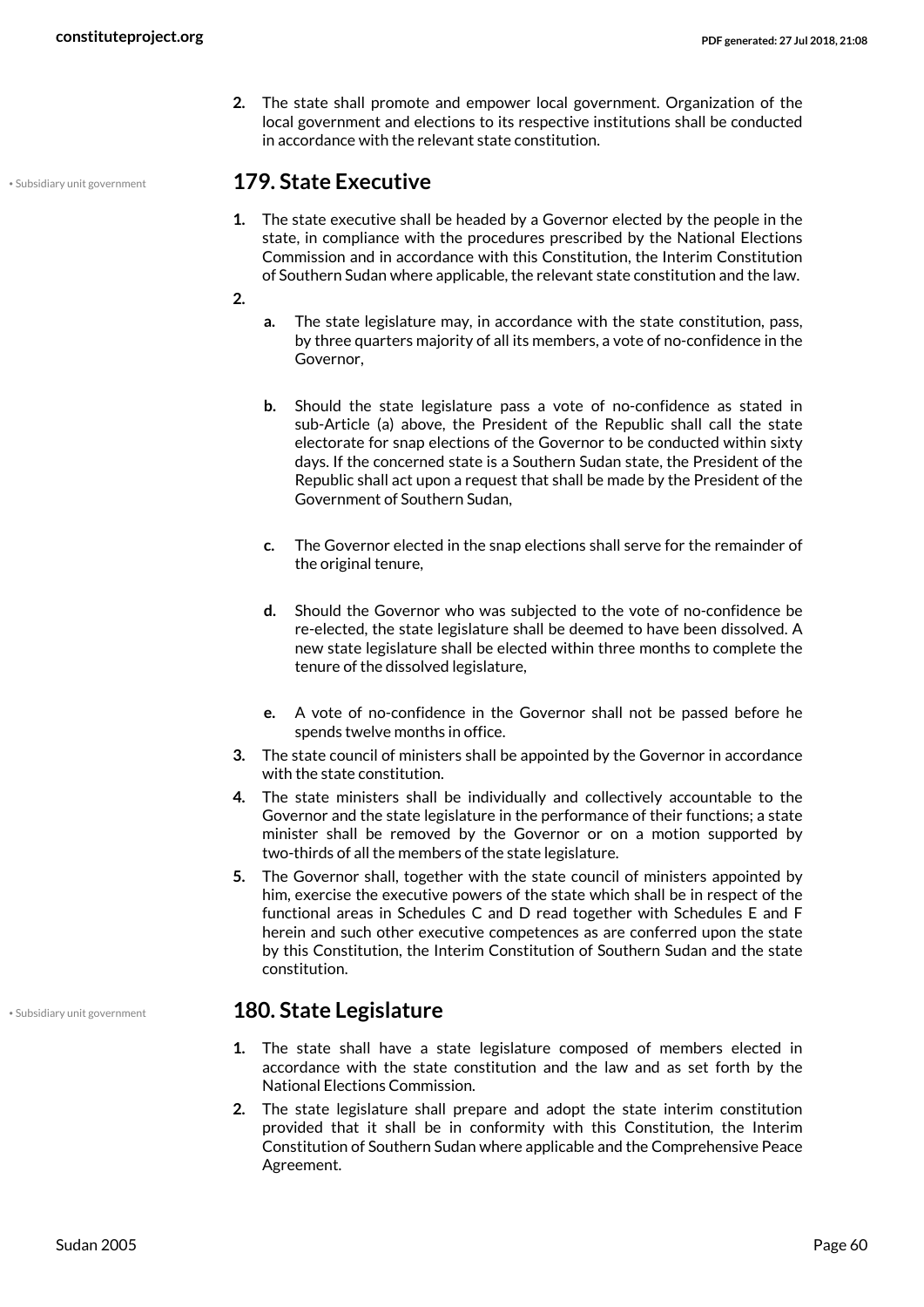- **3.** The state legislature shall have law-making competence in respect of the functional areas listed in Schedules C and D read together with Schedules E and F herein.
- **4.** The state legislature shall decide its own rules of procedure, appoint its committees and elect its speaker and other officers.
- **5.** Governors and members of state councils of ministers and legislatures shall have immunities as are provided for by law.

#### • Subsidiary unit government **181. State Judiciary**

- **1.** The state constitution shall provide for the establishment of such state courts by the state judiciary as necessary.
- **2.** State courts shall have civil and criminal jurisdiction in respect of state, Southern Sudan, and national laws, save that a right of appeal shall lie as provided in this Constitution, the Interim Constitution of Southern Sudan whenever applicable, however, national legislation shall determine the civil and criminal procedures in respect of litigation or prosecution under National laws in accordance with this Constitution.
- **3.** State legislations shall provide for:
	- **a.** the appointment and dismissal of lay magistrates,
	- **b.** guarantees for the independence and impartiality of state judiciary and ensure that Judges are not subjected to any interference.
- **4.** The structures and powers of the courts of the states of Southern Sudan shall be subject to the provisions of this Constitution and the Interim Constitution of Southern Sudan and the constitution of the state concerned.

#### **182. Southern Kordofan and Blue Nile States**

- **1.** Without prejudice to any of the provisions of this Constitution, the Agreement on the Resolution of the Conflict in Southern Kordofan and Blue Nile States shall apply with respect to those two states.
- **2.** Agreement on the Resolution of the Conflict in Southern Kordofan and Blue Nile States shall be subject to popular consultation by the people of the two states through their respective democratically elected legislatures in accordance with the provisions stated therein.

#### **183. Abyei Area**

- **1.** Without prejudice to any of the provisions of this Constitution and the Comprehensive Peace Agreement, the Protocol on the Resolution of the Conflict in Abyei Area shall apply with respect to Abyei Area.
- **2.** Abyei Area shall be accorded special administrative status under the Presidency, in which residents of Abyei Area shall be citizens of both Southern Kordofan and Bahr el Ghazal.
- **3.** Simultaneously with the referendum for Southern Sudan, the residents of Abyei Area shall vote in a separate referendum, which shall present the residents of Abyei Area, irrespective of the results of the Southern Sudan Referendum, with the following choices:
	- **a.** that Abyei Area retain its special administrative status in the north,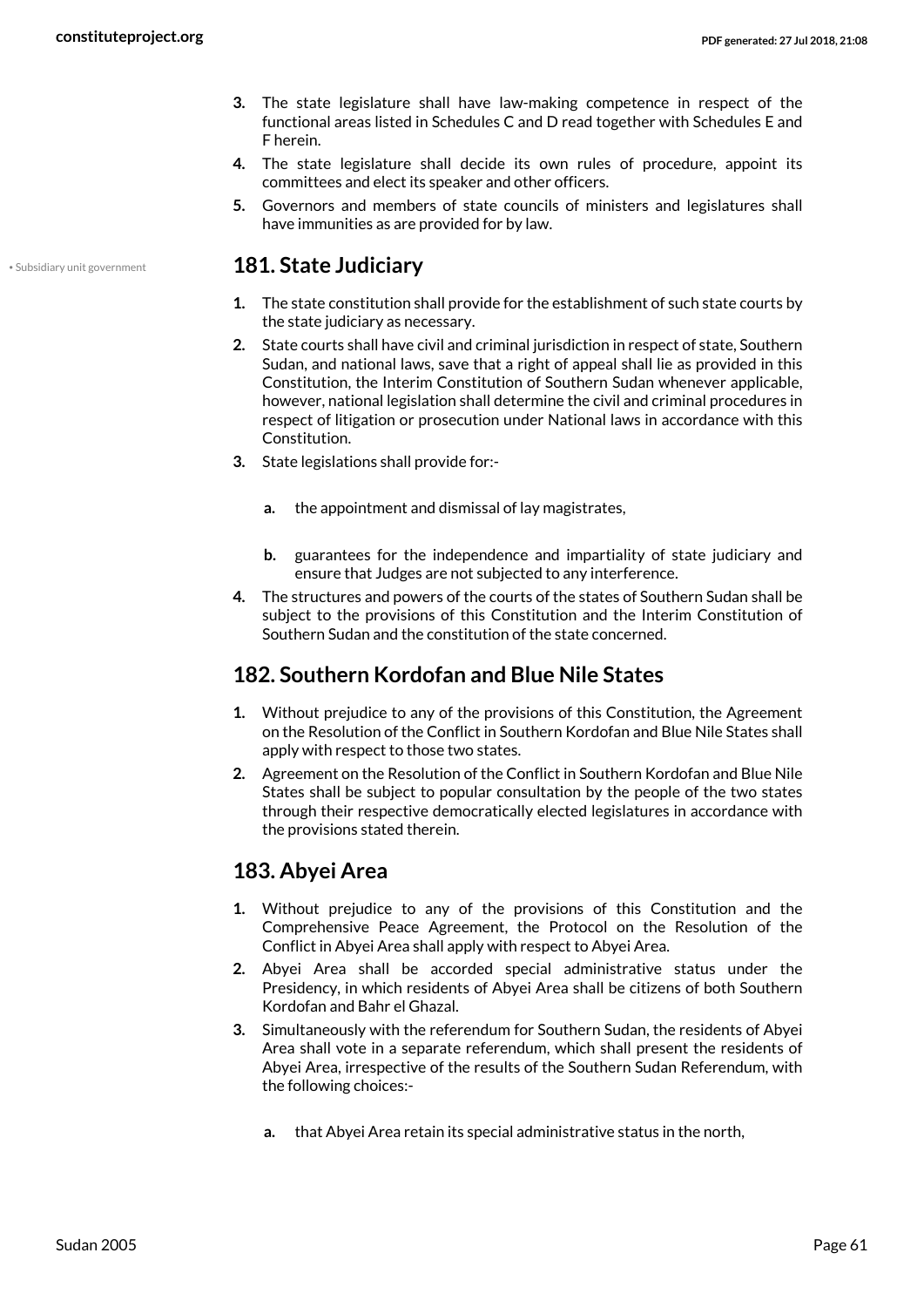- **b.** that Abyei Area be part of Bahr el Ghazal.
- **4.** The January 1st, 1956 line between the north and the south shall be inviolable, except as agreed in sub-Article (3) above.

#### **184. Interim Provisions for States**

- **1.** Pending the elections referred to in Article 216 herein:.
	- **a.** Governors shall be appointed by the President of the Republic in consultation with the First Vice President. In the case of Southern Sudan, the President of Government of Southern Sudan in consultation with Vice President of Government of Southern Sudan,
	- **b.** The Governor of one Southern Sudan state shall be a nominee of the National Congress Party and one Deputy Governor in a different Southern Sudan state shall also be a nominee of the National Congress Party.
- **2.** Without prejudice to the provisions of sub-Article (3) below, seats of the legislatures and executives of the states shall be allocated as follows:
	- **a.** The National Congress Party shall have seventy percent of the seats in the Northern states, and the Sudan People's Liberation Movement shall have seventy percent of the seats in the Southern Sudan states,
	- **b.** The remaining thirty percent of the seats in the Northern and Southern Sudan states shall be allocated as follows:
		- **i.** ten percent of the seats in Southern Sudan states to be filled by the National Congress Party,
		- **ii.** ten percent of the seats in the Northern Sudan states to be filled by the Sudan People's Liberation Movement,
		- **iii.** twenty percent of the seats in Northern and Southern Sudan states to be filled by representatives of other Northern and Southern Sudan political forces, respectively.
- **3.** Seats of the legislatures and executives of Southern Kordofan and Blue Nile states shall be allocated in accordance with the Agreement on the Resolution of Conflict in Southern Kordofan and Blue Nile States.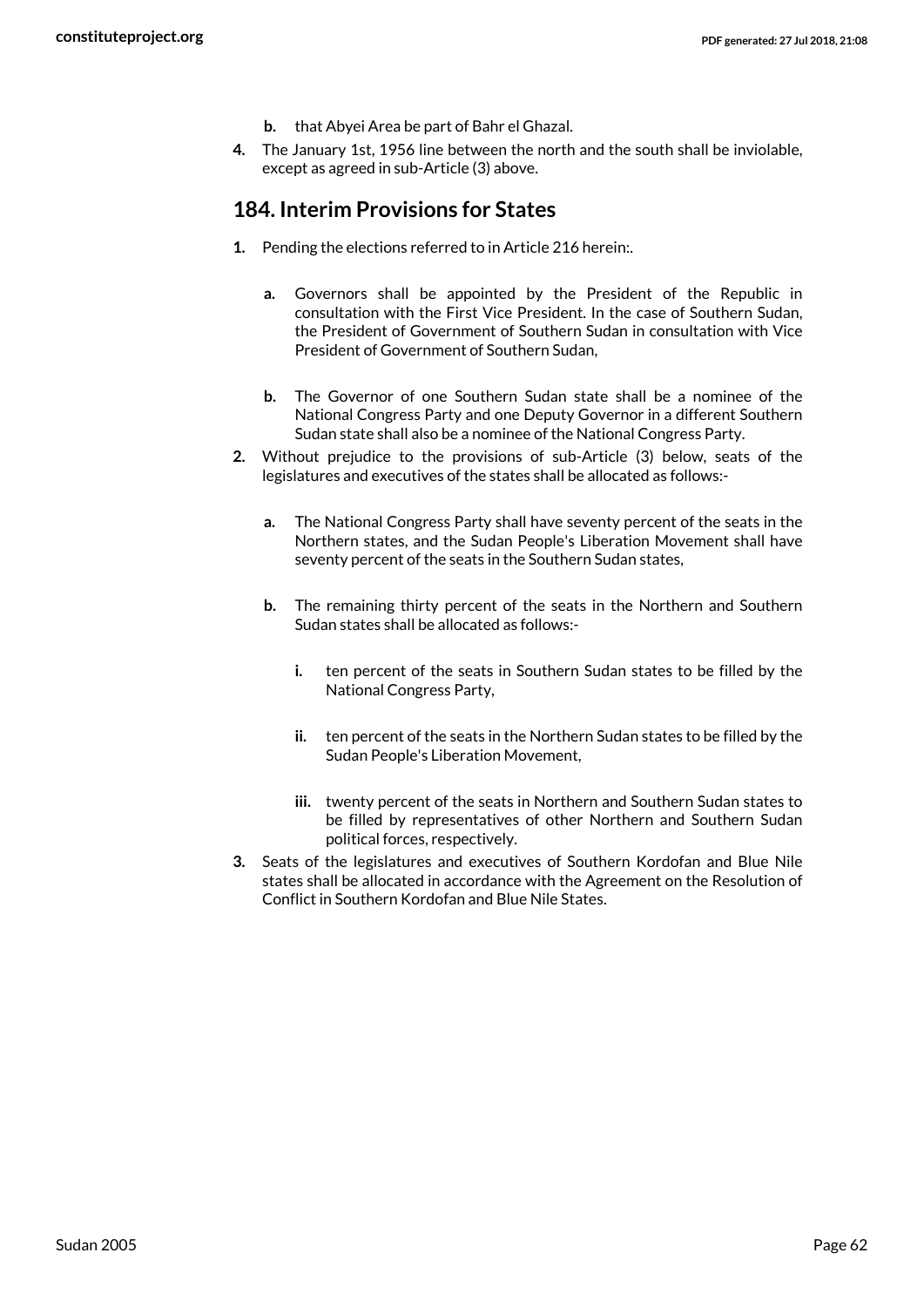# **PART THIRTEEN: FINANCE AND ECONOMIC MATTERS**

# **CHAPTER I: GUIDING PRINCIPLES FOR EQUITABLE SHARING OF RESOURCES AND COMMON WEALTH**

• Ownership of natural resources • Subsidiary unit government

#### **185. Guiding Principles for Equitable Sharing of Resources and Common Wealth**

- **1.** Resources and common wealth of the Sudan shall be shared equitably to enable each level of government to discharge its legal and constitutional responsibilities and duties and to ensure that the quality of life, dignity and living conditions of all citizens are promoted without discrimination on grounds of gender, race, religion, political affiliation ethnicity, language or region.
- **2.** The sharing and allocation of the resources and common wealth of the Sudan shall be based on the premise that all parts of the country are entitled to development.
- **3.** The National Government shall fulfil its obligations to provide financial transfers to the Government of Southern Sudan, and shall, except as otherwise provided herein, apportion revenues equitably among other states[.]
- **4.** The State recognizes that Southern Sudan, Southern Kordofan, Blue Nile, Abyei Area and other conflict affected areas face serious needs; they shall be enabled to perform basic government functions, establish civil administration, rehabilitate and reconstruct the social and physical infrastructure in a post-conflict Sudan.
- **5.** There shall be established a National Reconstruction and Development Fund and a Southern Sudan Reconstruction and Development Fund to bring up Southern Sudan, other conflict affected areas and the least developed areas to the national average level of socio-economic and public services standards.
- **6.** Revenue sharing shall reflect a commitment to devolution of powers and decentralisation of decision-making in regard to development, service delivery and governance.
- **7.** The development of infrastructure, human resources, sustainable economic growth and the capacity to meet human needs shall be conducted within a framework of transparent and accountable governance.
- **8.** The best known practices in the sustainable utilization and management of natural resources shall be adopted by the State.
- **9.** This Constitution sets out the various types of income, revenue, taxes and other sources of wealth to which the respective levels of government are entitled.
- **10.** All taxes and duties set out in this Constitution shall be regulated by law to ensure coordination, fairness, equity, transparency and to avoid excessive tax burden on the citizens, private sector and investors.
- **11.** No level of government shall withhold any allocation or financial transfers due to any other level of government. In case of dispute, any level of government, after attempting amicable solution, may initiate proceedings in the Constitutional Court and before Southern Sudan Supreme Court in the case of governments in Southern Sudan.

• Provisions for wealth redistribution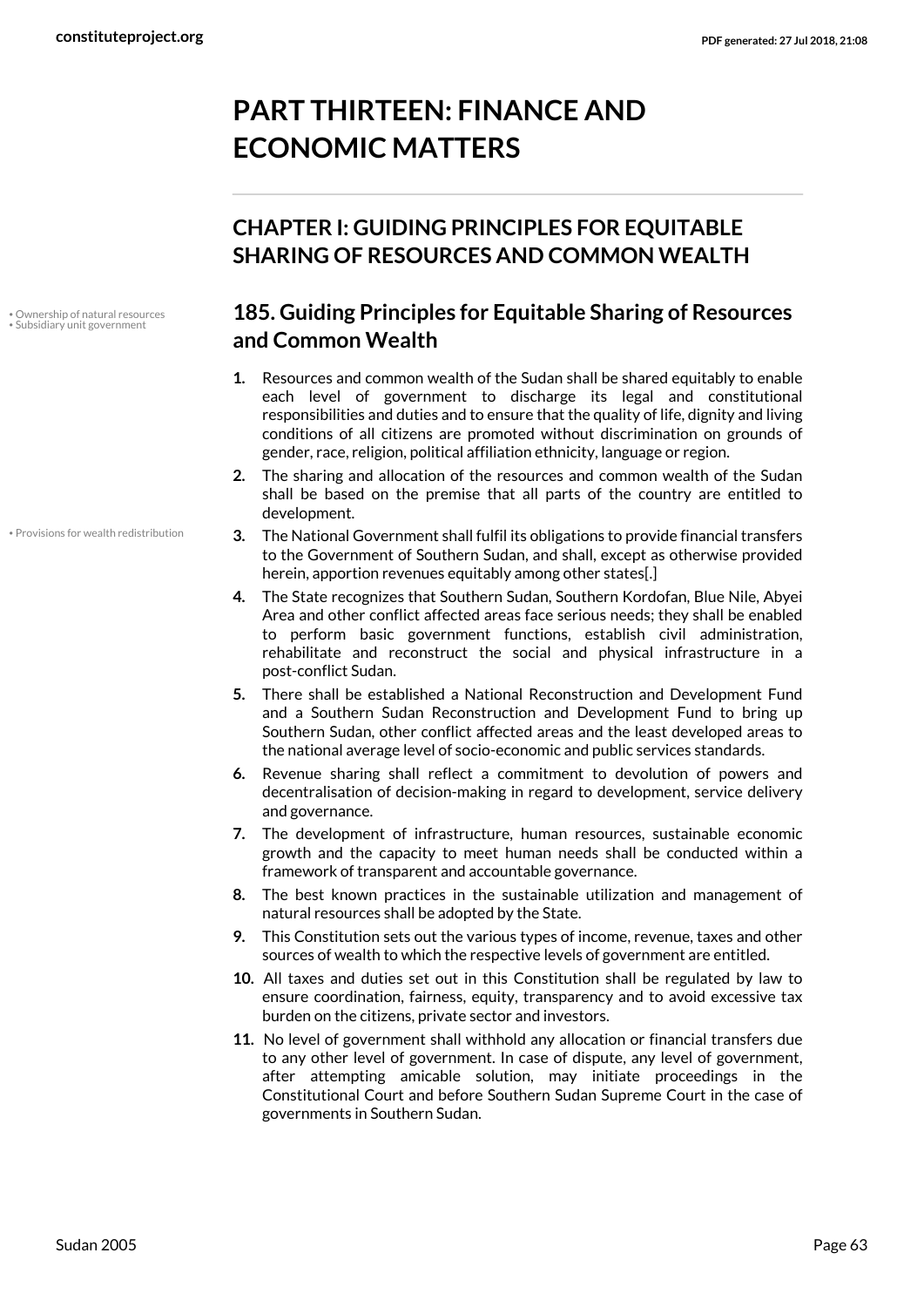### **CHAPTER II: LAND RESOURCES**

#### **186. Land Regulation**

- **1.** The regulation of land tenure, usage and exercise of rights thereon shall be a concurrent competence, exercised at the appropriate level of government.
- **2.** Rights in land owned by the Government of the Sudan shall be exercised through the appropriate or designated level of Government.
- **3.** All levels of government shall institute a process to progressively develop and amend the relevant laws to incorporate customary laws, practices, local heritage and international trends and practices.

### **187. National Land Commission**

- **1.** Without prejudice to the jurisdiction of the courts, there shall be established a National Land Commission that shall have the following functions:
	- **a.** arbitrate between willing contending parties on claims over land,
	- **b.** entertain claims, at its discretion, in respect of land, be they against the relevant government or other parties interested in the land. The parties to the arbitration shall be bound by the decision of the Commission on the basis of mutual consent and upon registration of the award in a court of law,
	- **c.** enforce the law applicable to the locality where the land is situated or such other law as the parties to the arbitration agree, including principles of equity,
	- **d.** accept references on request from the relevant government or in the process of resolving claims, make recommendations to the appropriate level of government concerning land reform policies and recognition of customary rights or customary land law,
	- **e.** assess appropriate land compensation including but not limited to monetary compensation, for applicants in the course of arbitration or in the course of a reference from a court,
	- **f.** advise different levels of government on how to co-ordinate policies on national projects affecting land or land rights,
	- **g.** study and record land use practices in areas where natural resource development occurs,
	- **h.** conduct hearings and formulate its own rules of procedure[.]
- **2.** The National Land Commission shall be independent and representative of all levels of government.
- **3.** Membership, appointment, terms and conditions of service of the National Land Commission shall regulated by law. The Chairperson of the National Land Commission shall be appointed by the President of the Republic with the consent of the First Vice President.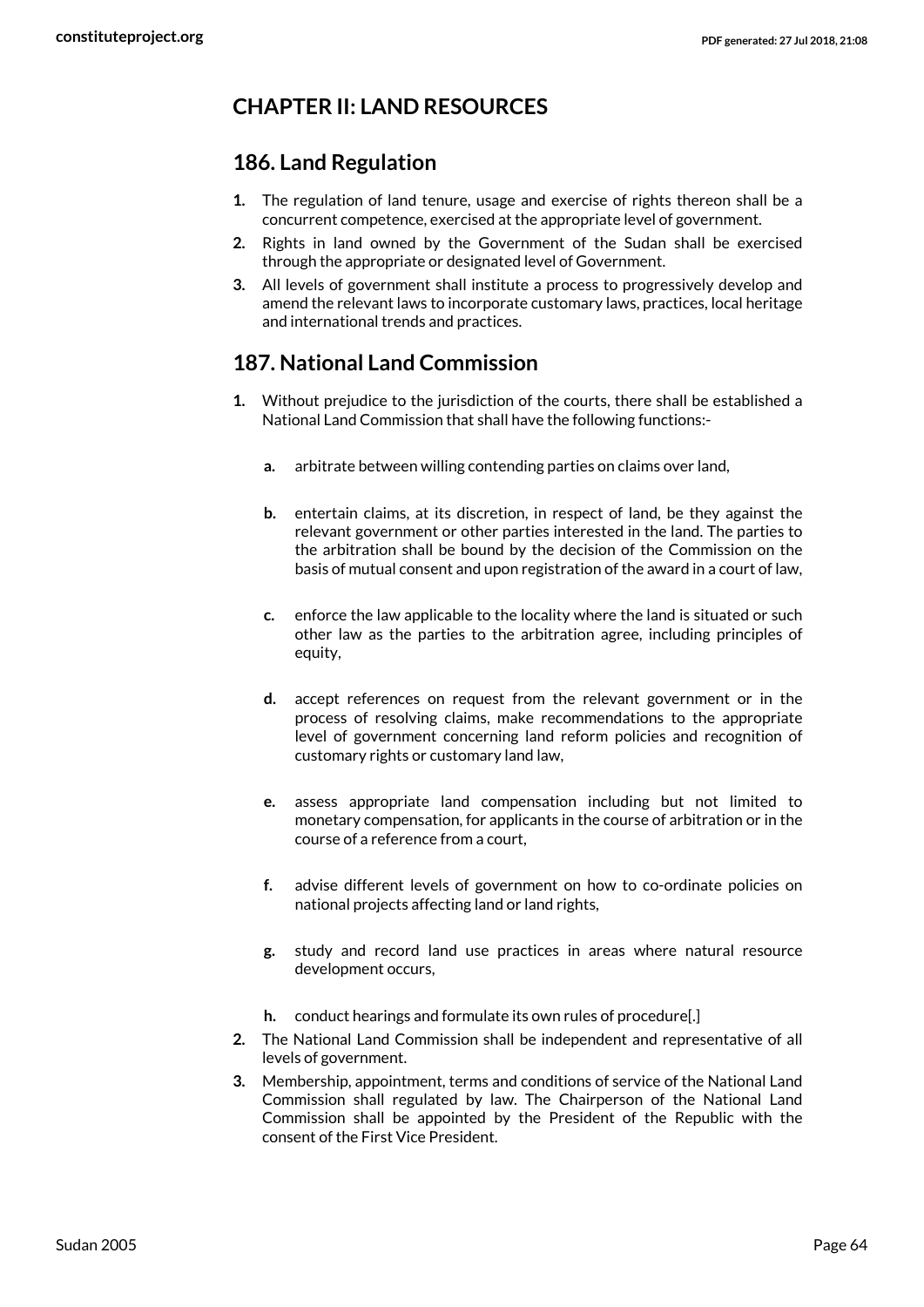**4.** The National Land Commission shall be accountable to the Presidency which shall approve the budget of the Commission.

## **188. Southern Sudan Land Commission**

In accordance with this Constitution and without prejudice to the jurisdiction of the courts, there shall be established a Southern Sudan Land Commission which shall have the functions specified in the Comprehensive Peace Agreement and the Interim Constitution of Southern Sudan.

# **189. Cooperation between National and Southern Sudan Land Commissions**

- **1.** The National Land Commission and Southern Sudan Land Commission shall cooperate and co-ordinate their activities so as to use their resources efficiently.
- **2.** The National Land Commission and the Southern Sudan Land Commission shall agree:
	- **a.** to exchange information and decisions of each other,
	- **b.** on how to resolve conflict between their findings or recommendations.
- **3.** The Southern Sudan Land Commission may carry out certain functions of the National Land Commission, including collection of data and research.
- **4.** In the case of conflict between the findings or recommendations of the National Land Commission and Southern Sudan Land Commission which cannot be resolved or reconciled by agreement pursuant to sub-Article (2)(b) above, the matter shall be referred to the Constitutional Court.

# **CHAPTER III: DEVELOPMENT AND MANAGEMENT OF THE PETROLEUM SECTOR**

#### • Ownership of natural resources **190. The Framework for Petroleum Management**

The basis for a definitive framework for the management and development of the petroleum sector shall include:-

- **a.** sustainable utilization of oil as a non-renewable natural resource consistent with:
	- **i.** the national interest and the public good,
	- **ii.** the interest of the affected states,
	- **iii.** the interest of the local population in affected areas,
	- **iv.** national environmental policies, biodiversity conservation guidelines and cultural heritage protection principles,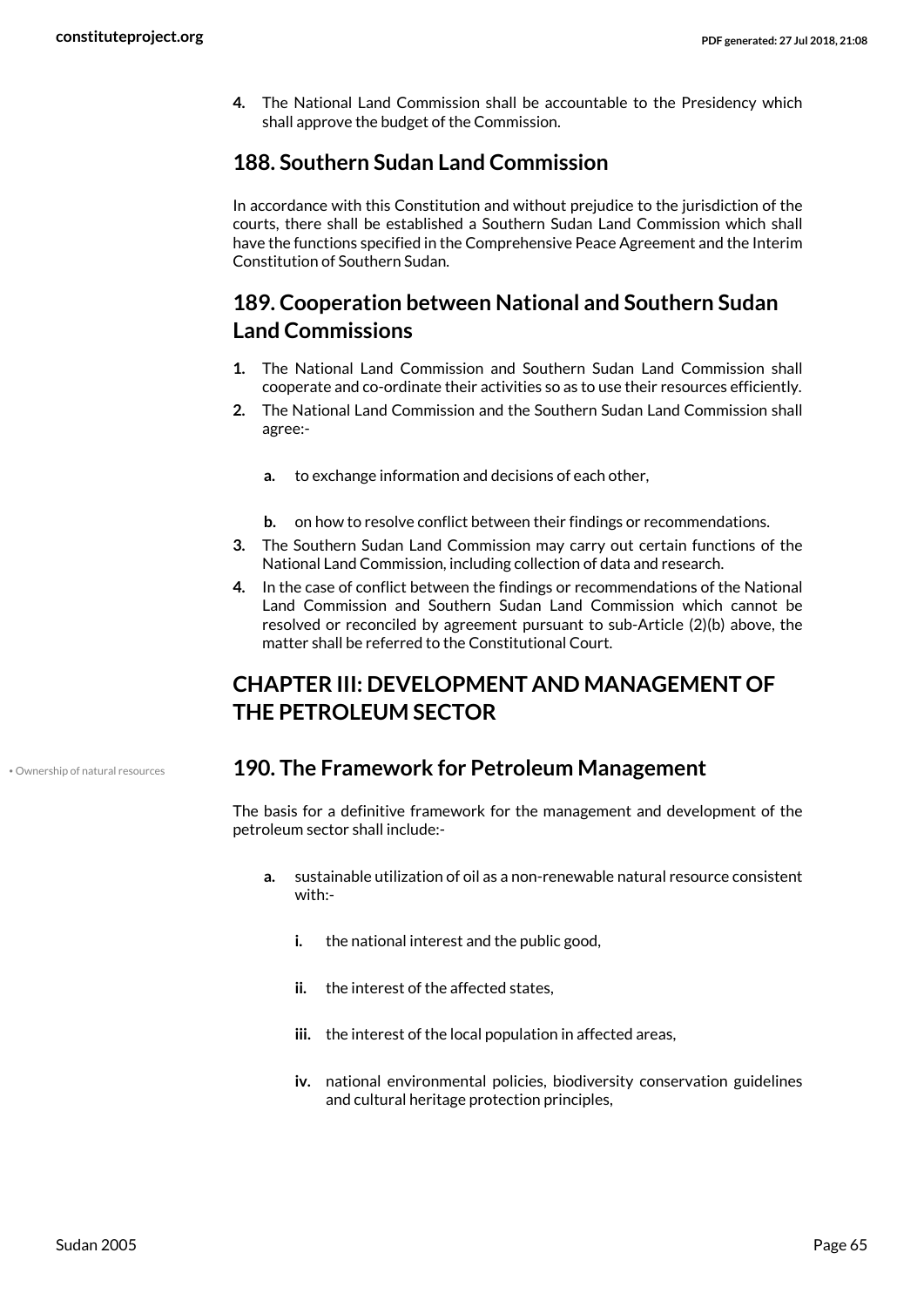- **b.** empowerment of the appropriate levels of government to develop and manage, in consultation with the relevant communities, the various stages of oil production within the overall framework for the management of petroleum development,
- **c.** give due attention to enabling policy environment for the flow of foreign direct investment by reducing risks associated with uncertainties regarding the outcome of the referendum on self-determination at the end of the Interim Period,
- **d.** persons enjoying rights in land, shall be consulted and their views shall duly be taken into account in respect of decisions to develop subterranean natural resources from the area in which they have rights. They shall share in the benefits of that development,
- **e.** persons enjoying rights in land are entitled to equitable compensation on just terms arising from acquisition or development of land for the extraction of subterranean natural resources from the area in respect of which they have rights,
- **f.** the communities in whose areas development of subterranean natural resources occurs have the right to participate, through their respective states, in the negotiation of contracts for the development of those resources,
- **g.** regardless of the contention over the ownership of land and associated natural resources, there shall be a framework for the regulation and management of petroleum development in the Sudan during the Interim Period.

#### **191. National Petroleum Commission**

- **1.** An independent National Petroleum Commission shall be established and its decision shall be by consensus.
- **2.** The National Petroleum Commission shall be constituted as follows:
	- **a.** the President of the Republic and President of Government of Southern Sudan as co-chairs,
	- **b.** four permanent members representing the National Government,
	- **c.** four permanent members representing the Government of Southern Sudan,
	- **d.** not more than three non-permanent members representing oil producing state or states in which petroleum development is being considered.
- **3.** The National Petroleum Commission shall have the following functions:
	- **a.** formulate public policies and guidelines in relation to the development and management of the petroleum sector,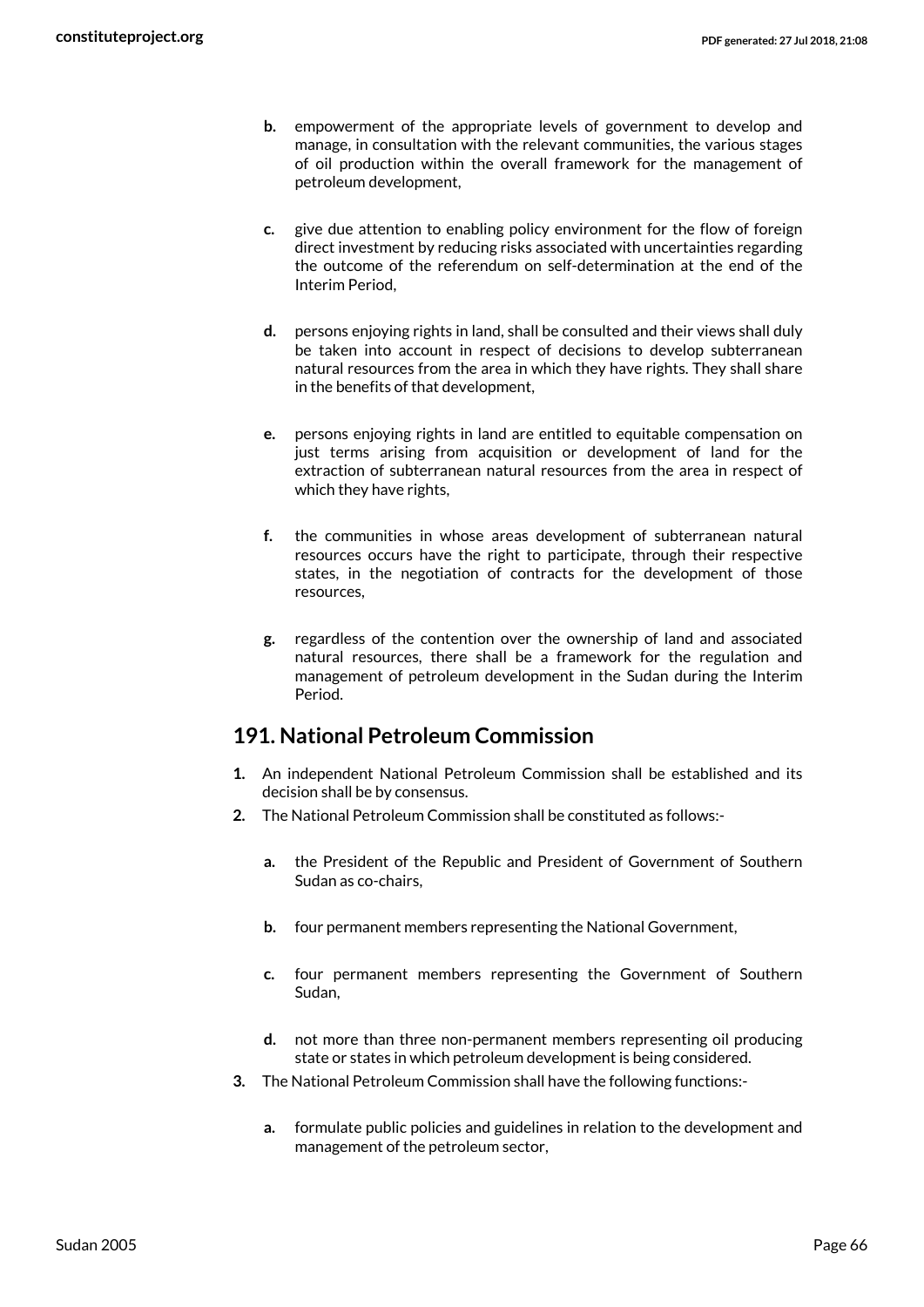- **b.** monitor and assess the implementation of the policies mentioned in (a) above to ensure that they work in the best interests of the people of Sudan,
- **c.** develop strategies and programs for the petroleum sector,
- **d.** negotiate and approve all oil contracts for the exploration and development of oil in the Sudan, and ensure that they are consistent with its principles, policies and guidelines,
- **e.** develop its internal regulations and procedures.
- **4.** In performing the functions referred to in sub-Article (3) above, the National Petroleum Commission shall take into account relevant considerations, including the following:
	- **a.** the extent to which the contract provides benefits to local communities affected by the development,
	- **b.** the extent to which the views of the state and the affected groups are incorporated in the proposed contracts,
	- **c.** if the National Petroleum Commission decides to approve the contract, persons holding rights in land who are aggrieved by the decision shall seek relief through arbitration or in a court of law,
	- **d.** if the non-permanent members of the National Petroleum Commission representing the oil producing state or states collectively disagree with the decision of the National Petroleum Commission to approve the contract related to their state/states, the National Minister in charge of petroleum shall not sign the contract and shall refer the matter to the Council of States. If the Council of States rejects the objection by two-thirds majority, the National Minister in charge of petroleum shall sign the contract. If the Council of States does not reject the objection by two-thirds majority within twenty-four (24) sitting days of receiving it, the Council of States shall remit the objection within that period to a mechanism established by it with two-thirds majority to arbitrate on the objection. The arbitration decision shall be made within six calendar months of referral to arbitration. The arbitration decision shall be final and binding,
	- **e.** if the National Petroleum Commission approves the contract, the National Minister responsible of Petroleum shall sign the contract on behalf of the Government of the Sudan,
	- **f.** in performing functions (a), (b) and (c) of sub-Article (3) above, the National Petroleum Commission shall include only its permanent members,
	- **g.** in performing function (d) of sub-Article (3) above, the National Petroleum Commission shall include, in addition to its permanent members, representatives of oil producing state or states in which contracts for the exploration and development of the petroleum are being negotiated and considered for approval.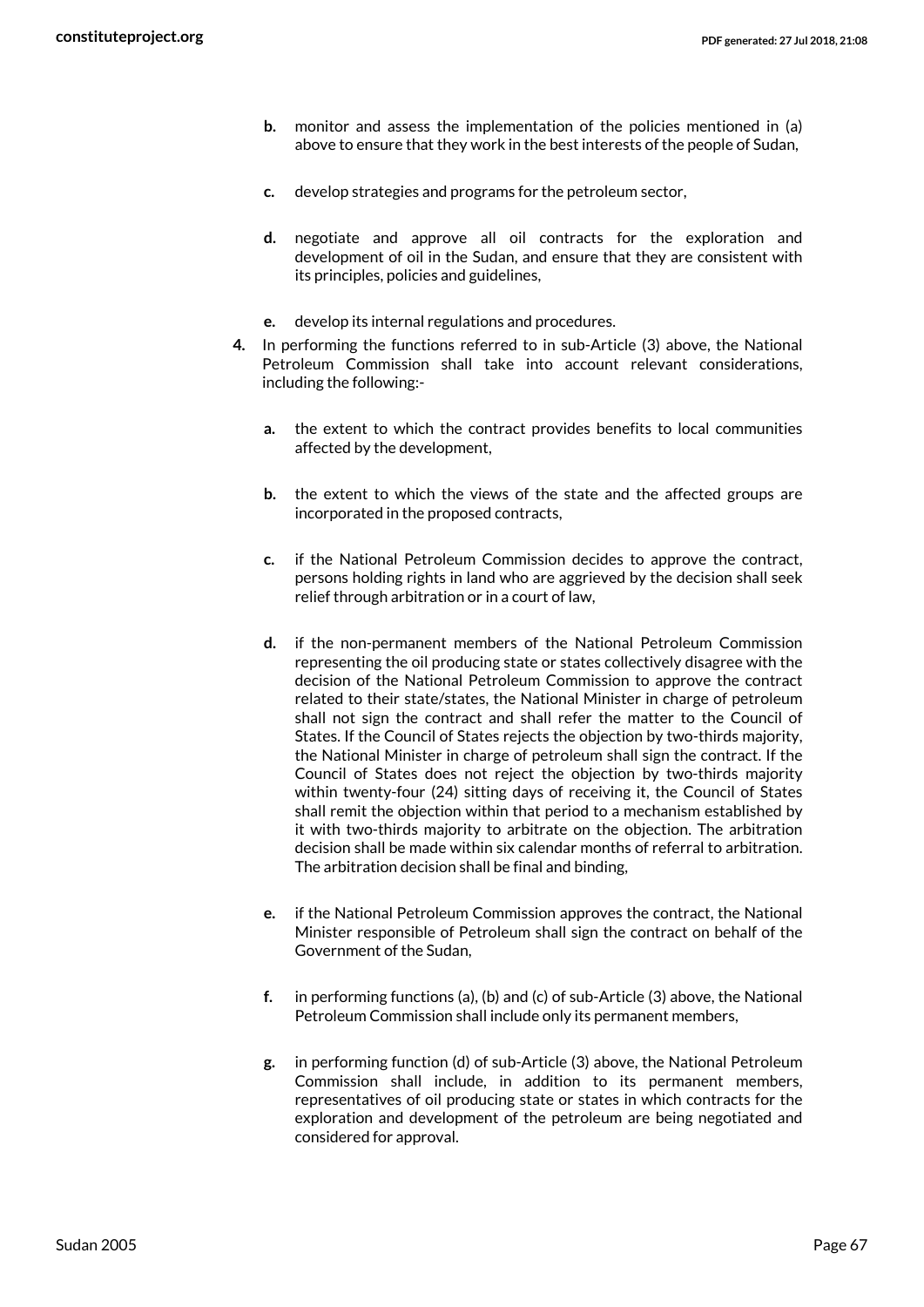# **192. Sharing Oil Revenue**

- **1.** The framework for sharing wealth from the extraction of natural resources, emanating from Southern Sudan shall balance the needs for national development and reconstruction of Southern Sudan.
- **2.** Net revenue from oil shall be the sum of the net revenue:
	- **a.** from exports of government oil, and
	- **b.** from deliveries of government oil to the local refineries.
- **3.** Exports shall be valued at the actual Free on Board export prices less the charges to deliver the oil to any export destination including pipeline and management charges. Oil delivered to the local refinery shall be valued at the average Free on Board export prices during the last calendar month in which there was an export sale less the charges that would have been incurred to deliver the oil to any export destination including pipeline and management charges.
- **4.** An Oil Revenue Stabilization Account shall be established from government oil net revenue derived from actual export sales above an agreed benchmark price. The benchmark price will be established annually as part of the national budget.
- **5.** At least two percent of oil revenue shall be allocated to the oil producing states in proportion to output produced in the state, without prejudice to the special arrangements of Abyei Area.
- **6.** After the payment to the Oil Revenue Stabilization Account and to the oil producing states, fifty percent of net oil revenue derived from oil producing wells in Southern Sudan shall be allocated to the Government of Southern Sudan as of the beginning of the pre interim period and the remaining fifty percent to the National Government and states in Northern Sudan.
- **7.** A Future Generation Fund shall be established once national oil production reaches one million barrels per day.
- **8.** All funds and special accounts referred to in this Constitution and future accounts shall be on-budget operations in accordance with the public budget.

# **CHAPTER IV: SOURCES OF REVENUE**

# **193. Sources of National Revenue**

The National Government may legislate for raising revenue or collecting taxes from the following sources:-

- **a.** national personal income tax,
- **b.** corporate or business profit tax,
- **c.** custom duties and import taxes,
- **d.** sea-ports and airports revenue,
- **e.** service charges,
- **f.** oil revenues,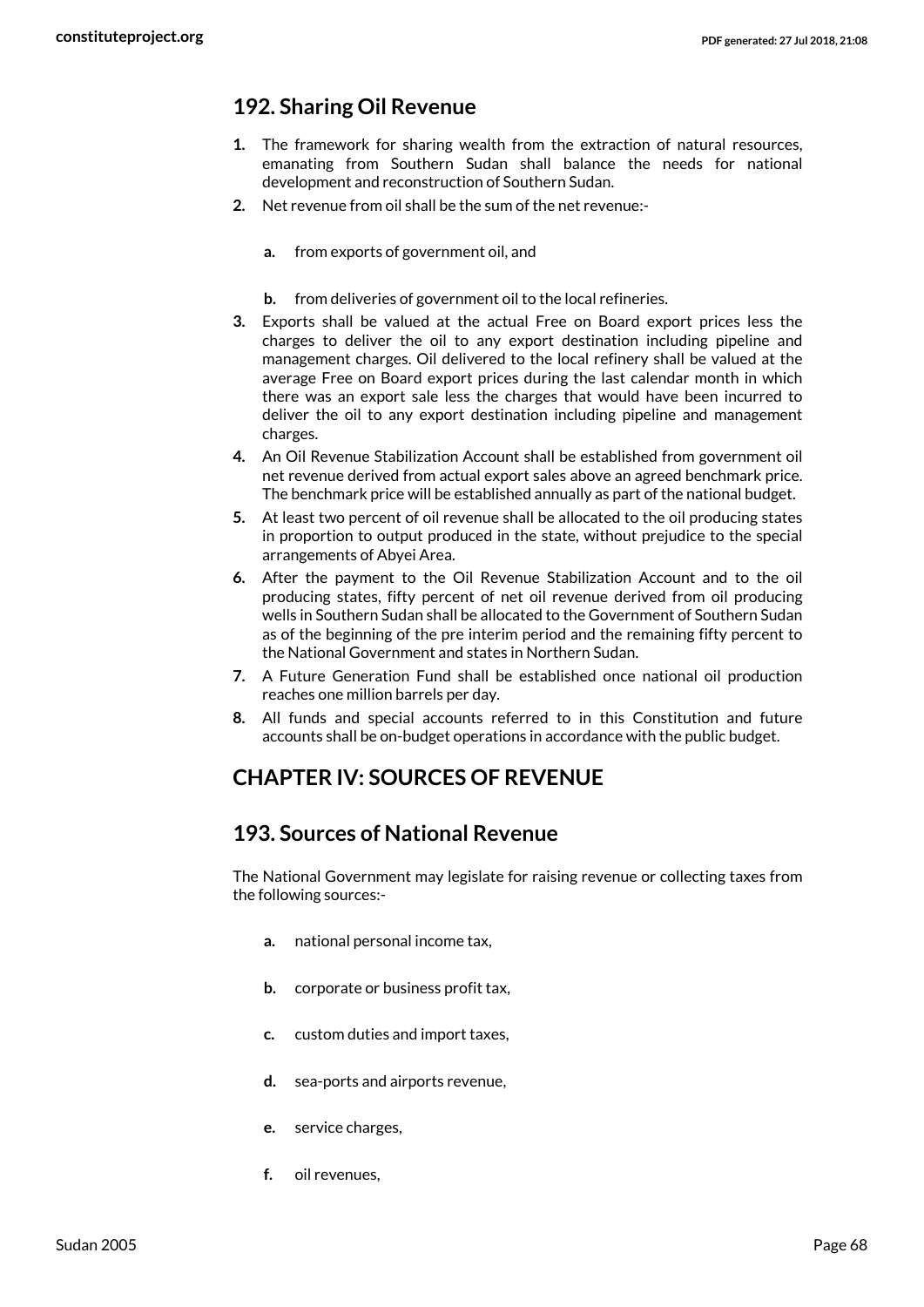- **g.** national government enterprises and projects,
- **h.** grants and foreign financial assistance,
- **i.** value added tax or general sales tax or other retail taxes on goods and services,
- **j.** excise duties,
- **k.** loans, including borrowing from the Central Bank of Sudan and the public,
- **l.** any other tax as determined by law.

#### **194. Sources of Southern Sudan Revenue**

The Government of Southern Sudan may legislate for raising revenue or collecting taxes from the following sources:-

- **a.** the national revenue allocation to the Government of Southern Sudan and states from the National Revenue Fund as set out in Article 197 of this Constitution,
- **b.** revenue from any of the sources listed as state revenue sources referred to in Article 195 of this Constitution,
- **c.** oil revenues as set out in Article 192 of this Constitution,
- **d.** taxes of Southern Sudan Government, which do not encroach on the exclusive National Government taxing powers,
- **e.** service charges of Government of Southern Sudan,
- **f.** enterprises and projects of Government of Southern Sudan,
- **g.** grants-in-aid and foreign financial assistance,
- **h.** taxes and levies on small and medium businesses,
- **i.** excise duties on goods within Southern Sudan deemed to be luxury consumables,
- **j.** personal income tax of Southern Sudan,
- **k.** loans and borrowing in accordance with Article 203 of this Constitution,
- **l.** any other taxes as may be determined by law.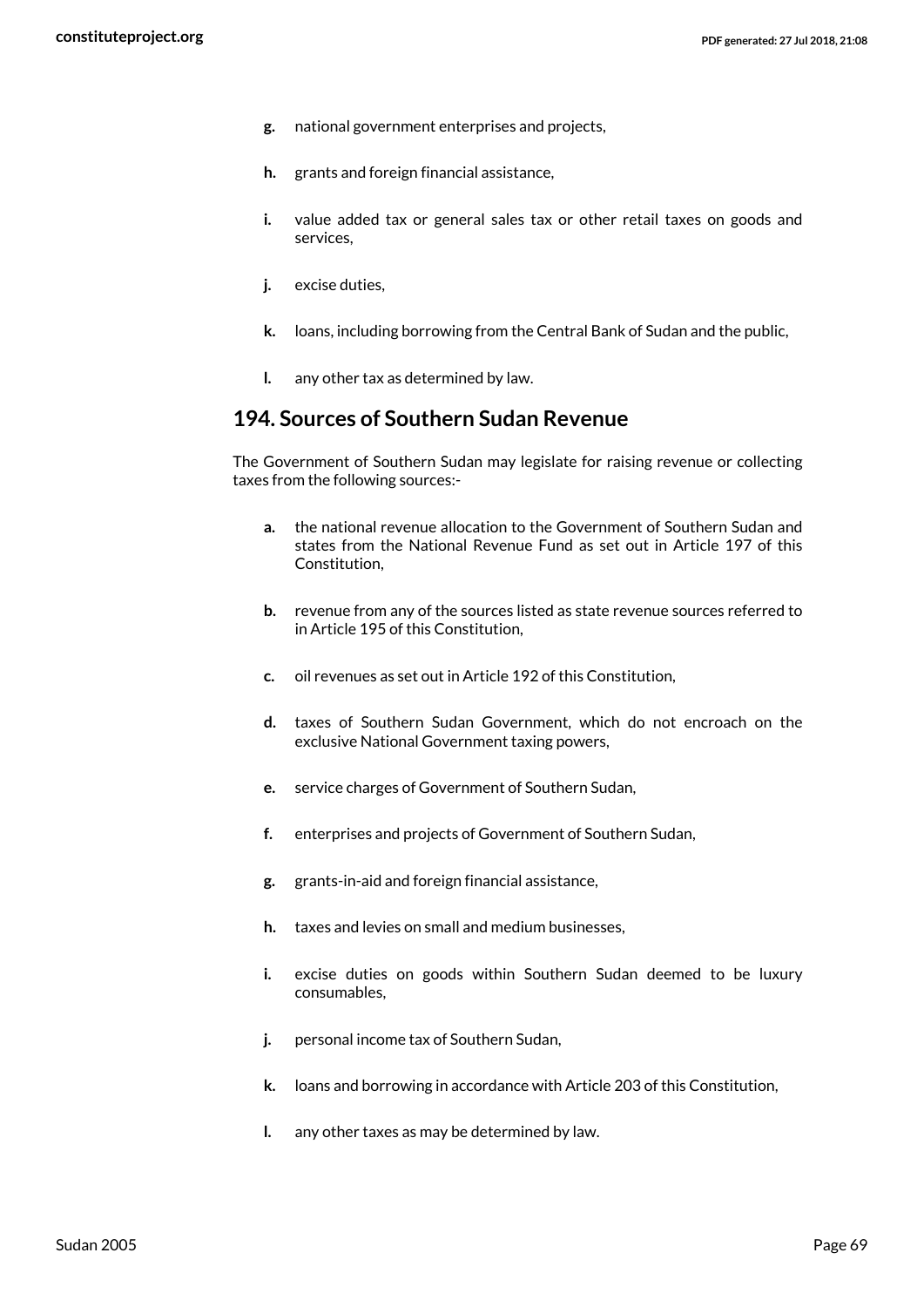#### **195. Sources of States Revenue**

The states may legislate for raising revenue or collecting taxes from the following sources:-

- **a.** state land and property tax and royalties,
- **b.** service charges for state services,
- **c.** licences,
- **d.** state personal income tax,
- **e.** levies on tourism,
- **f.** state share of oil revenue as is set out in Article 192(5) of this Constitution,
- **g.** state government projects and national parks,
- **h.** stamp duties,
- **i.** agricultural taxes,
- **j.** grants-in-aid and foreign aid,
- **k.** excise duties,
- **l.** border trade charges or levies in accordance with national legislation,
- **m.** other state taxes, which do not encroach on National or Southern Sudan Government taxes,
- **n.** loans and borrowing in accordance with Article 203 of this Constitution,
- **o.** any other tax as may be determined by law.

#### **196. Southern Sudan Non-oil Revenue Allocation**

- **1.** Notwithstanding the provisions of Articles 192, 193 and 194 herein, the National Government shall allocate fifty percent of the national non-oil revenue collected in Southern Sudan, as provided for under Article 193 above, to the Government of Southern Sudan to partially meet the development costs during the interim period. This arrangement shall be reviewed, during the mid-term review, with the view to National Government allocating additional resources to the Government of Southern Sudan if need arises.
- **2.** The Government of Southern Sudan and states shall retain and dispose of such other income raised and collected under their own taxing powers.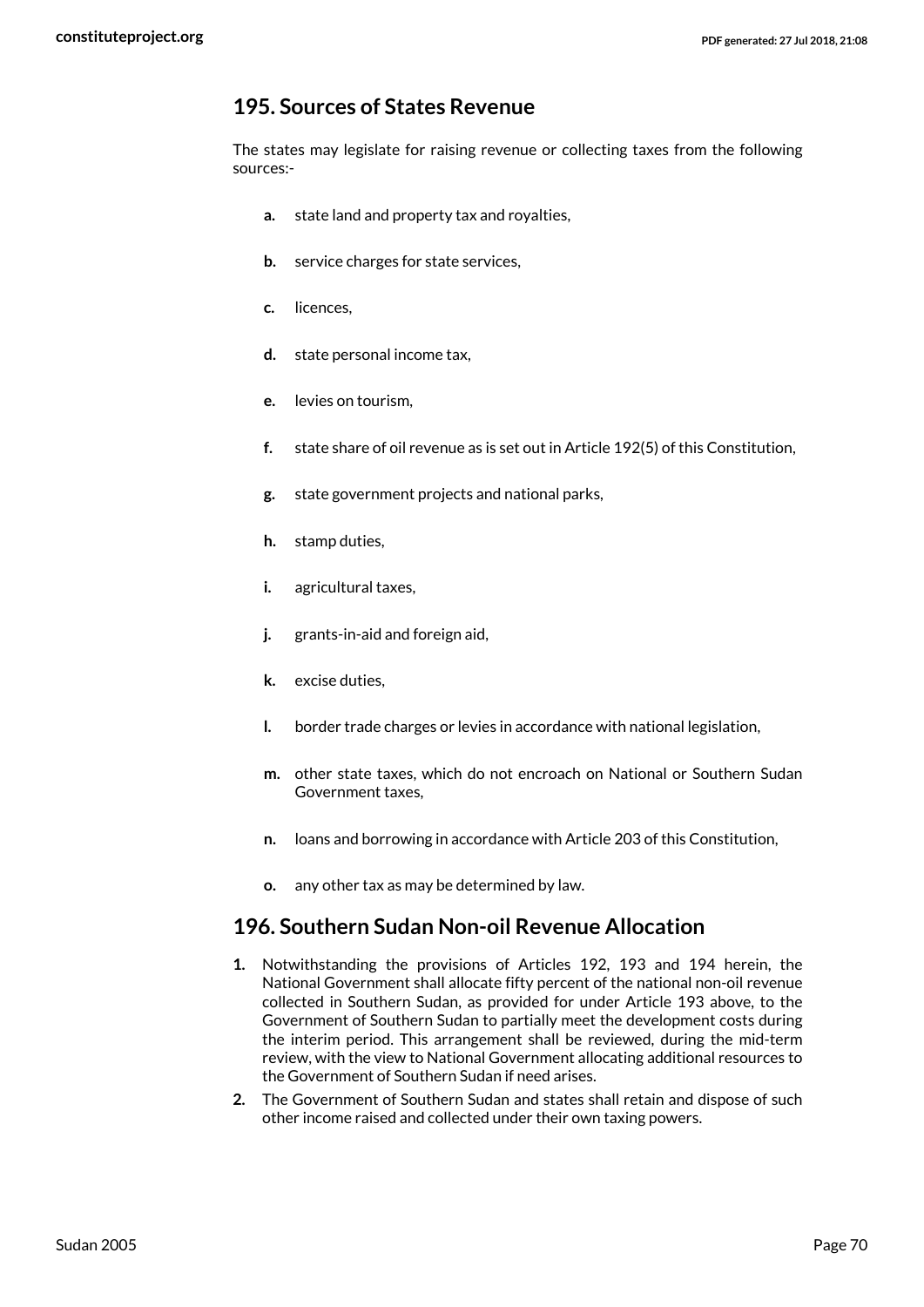# **CHAPTER V: FISCAL AND FINANCIAL MECHANISMS**

# **197. National Revenue Fund**

- **1.** All revenues collected nationally for or by the National Government shall be pooled in a National Revenue Fund administered by the National Treasury. Such Fund shall embrace all accounts and sub-funds, into which monies due to the Government are collected, reported or deposited.
- **2.** All the revenues and expenditures of the Government shall be on-budget operations and made public.

# **198. Fiscal and Financial Allocation and Monitoring Commission**

- **1.** A Fiscal and Financial Allocation and Monitoring Commission shall be established, to ensure transparency and fairness both in regard to the allocation of nationally collected funds to the Government of Southern Sudan and the states.
- **2.** The Fiscal and Financial Allocation and Monitoring Commission shall undertake the following duties and responsibilities:
	- **a.** monitor and ensure that equalization grants from the National Revenue Fund are promptly transferred to respective levels of government,
	- **b.** guarantee appropriate utilization and sharing of financial resources,
	- **c.** ensure that revenues allocated to conflict affected areas are transferred in accordance with agreed formulae,
	- **d.** safeguard transparency and fairness in the allocation of funds to the Government of Southern Sudan and the states according to established ratios or percentages stipulated in this Constitution.
- **3.** The Fiscal and Financial Allocation and Monitoring Commission shall be composed of representatives from the National Government and the Government of Southern Sudan and the states as follows:
	- **a.** three representatives of the national government,
	- **b.** three representatives of Government of Southern Sudan,
	- **c.** all finance ministers in all states of the Sudan.
- **4.** The Chairperson of the Fiscal and Financial Allocation and Monitoring Commission shall be appointed by the President of the Republic with the consent of the First Vice President.
- **5.** The Fiscal and Financial Allocation and Monitoring Commission shall set its rules and procedures, which shall be approved by the Presidency.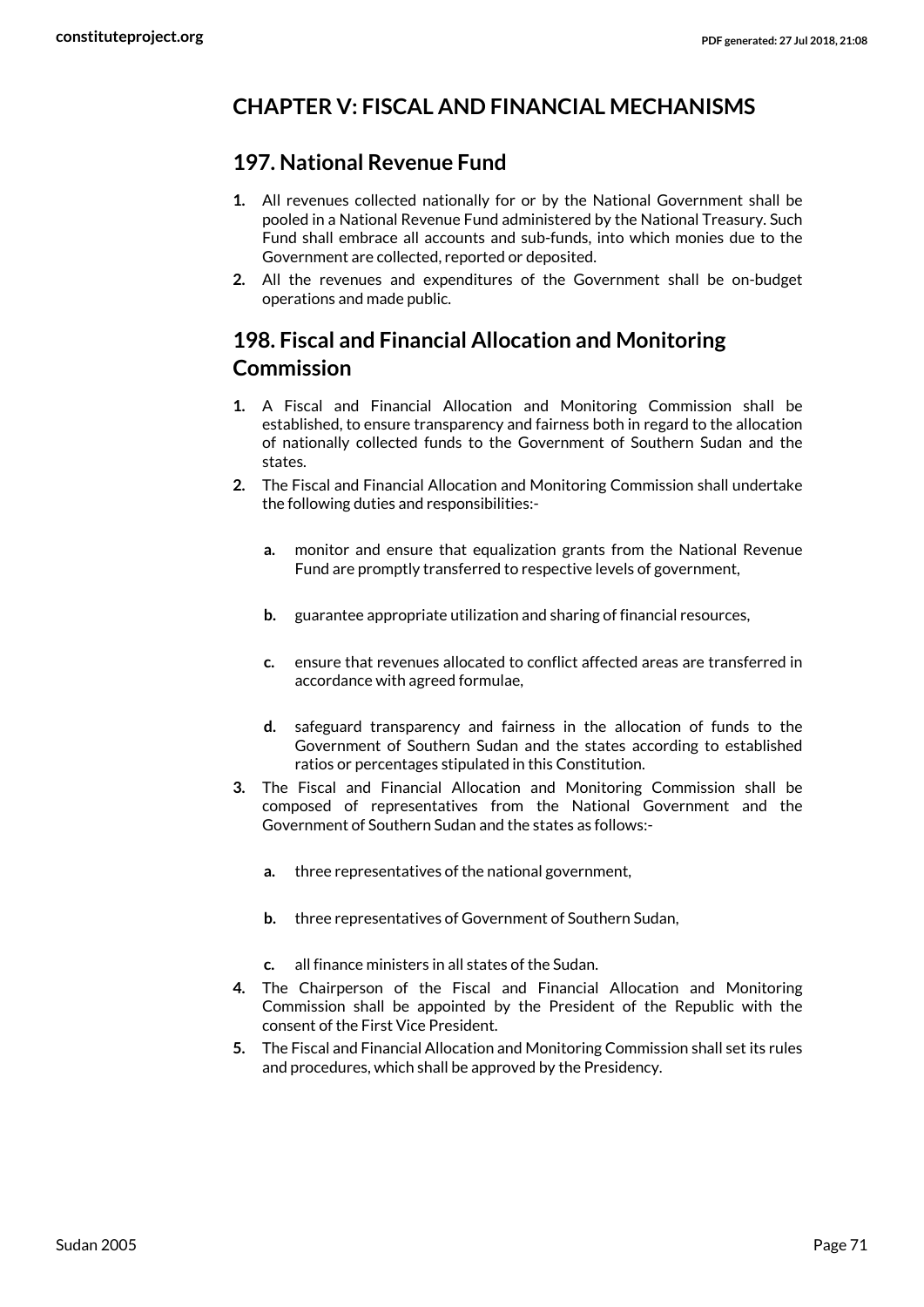**6.** The Fiscal and Financial Allocation and Monitoring Commission shall quarterly report to the Presidency about its analysis and findings, confirming that nationally collected funds are allocated according to sub-Article (2) above, without prejudice to Article 185(10) of this Constitution, the Presidency shall take appropriate remedial action in case of failure by the National Treasury to discharge any of the functions stipulated in that Article.

#### **199. National Reconstruction and Development Fund**

There shall be established by the National Treasury, a National Reconstruction and Development Fund having the mission of developing the conflict affected areas and the least developed areas of Northern Sudan. It shall be managed by a committee with appropriate representation from such areas and a member of the Southern Sudan Ministry of Finance. A report on the income and expenditure for the projects supported by the Fund shall be tabled before the National Assembly and the Council of States.

# **200. Southern Sudan Reconstruction and Development Fund**

- **1.** There shall be established a Southern Sudan Reconstruction and Development Fund to solicit, raise and collect funds from domestic and international donors and disburse such funds for the reconstruction, rehabilitation and construction of the infrastructure of Southern Sudan, for the resettlement and reintegration of internally and externally displaced persons, and to address past imbalances in regional development and infrastructure.
- **2.** A monitoring and evaluation system shall be established to ensure accountability, transparency, efficiency, equity and fairness in the utilization of resources.
- **3.** The Government of Southern Sudan shall be responsible for expenditure from the fund and shall be entitled to raise additional funds by way of donation from foreign States, multilateral organizations or other bodies for the purposes of the reconstruction and development of Southern Sudan states. The Fund shall be transparently administered and professionally managed subject to an oversight by Southern Sudan Assembly and a committee appointed by the Government of Southern Sudan but having on it a representative of the National Ministry of Finance and of the National Audit Chamber.

# **CHAPTER VI: BANKING**

# • Central bank **201. The Dual Banking System**

- **1.** The Central Bank of Sudan shall be responsible for the formulation and conduct of monetary policy. All banking institutions shall be subject to rules and regulations set by the Central Bank of Sudan.
- **2.** A dual banking system shall be established, and shall consist of an Islamic banking system that shall operate in Northern Sudan and a conventional banking system to operate in southern Sudan.
- **3.** There shall be established the Bank of Southern Sudan as a branch of the Central Bank of Sudan to provide, inter alia, conventional banking services.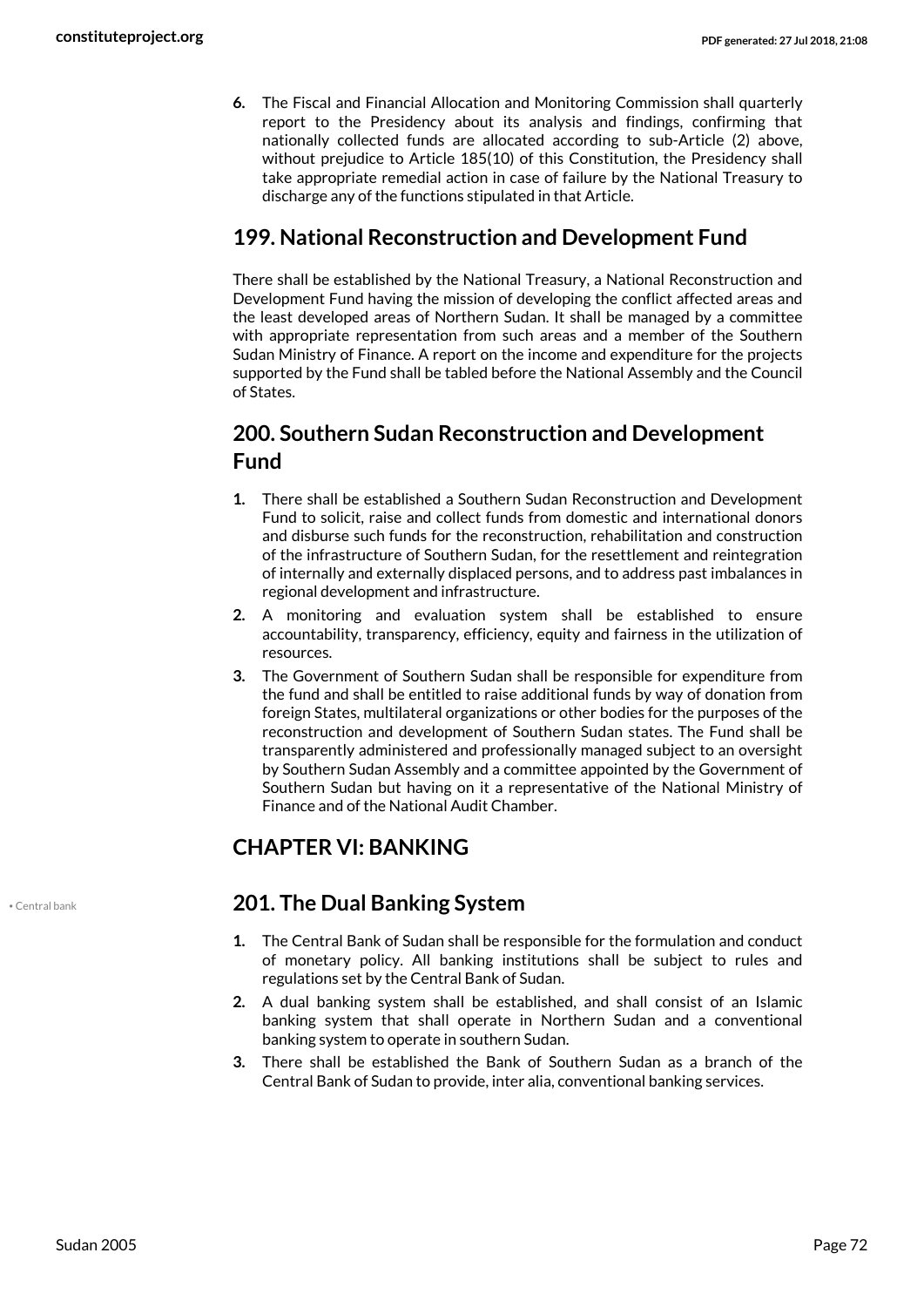• Central bank

#### **202. Restructuring and Management of the Central Bank of Sudan**

- **1.** The Central Bank of Sudan shall be restructured so as to reflect the duality of the banking system in the Sudan. The Central Bank of Sudan shall use and develop two sets of banking instruments, one Islamic and the other Conventional, to regulate and supervise the implementation of a single monetary policy through:
	- **a.** an Islamic financing window in Northern Sudan under a Deputy Governor of the Central Bank of Sudan using Islamic financing instruments to implement the national monetary policy in Northern Sudan, and
	- **b.** the Bank of Southern Sudan, headed by a Deputy Governor of the Central Bank of Sudan, to manage the conventional window using conventional financing instruments in implementing the same national monetary policy in Southern Sudan.
- **2.** The primary responsibility and mandate of the Central Bank of Sudan shall be ensuring price stability, maintaining stable exchange rate, sound banking system and issuance of currency. The monetary policy shall rely primarily on market-based instruments instead of administrative allocation of credit.
- **3.** The Central Bank of Sudan shall be fully independent in its pursuit of monetary policy.
- **4.** There shall be established an independent Board of Directors for the Central Bank of Sudan, which shall be responsible to the Presidency. It shall consist of nine members as follows:
	- **a.** Governor of the Central Bank of Sudan, Chairperson,
	- **b.** two Deputies, and
	- **c.** six highly qualified Sudanese to be appointed by the President of the Republic in accordance with Article 58(2)(c) herein.
- **5.** Decisions of Board of Directors on matters that may affect adversely the interests of the clientele of either banking window shall be by consensus.
- **6.** The Governor of the Central Bank of Sudan and his two Deputies shall be appointed by the President of the Republic in accordance with Article 58(2)(c) herein. The Governor of the Central Bank of Sudan shall appoint, in consultation with the Board of Directors and his two Deputies, other senior officers within the Central Bank of Sudan.
- **7.** The Bank of Southern Sudan shall be responsible for chartering and supervising financial institutions in southern Sudan.
- **8.** All financial institutions shall be subject to internationally recognized regulatory and prudential standards for Islamic and conventional finance, as set by the Central Bank of Sudan.
- **9.** All financial institutions shall be bound to implement monetary policies set by the Central Bank of Sudan.

#### • Central bank **203. Government Borrowing**

**1.** The Government of Southern Sudan and the states may borrow money. Neither the National Government nor the Central Bank of Sudan shall be required or expected to guarantee borrowing by sub-national levels of government.

<span id="page-72-0"></span>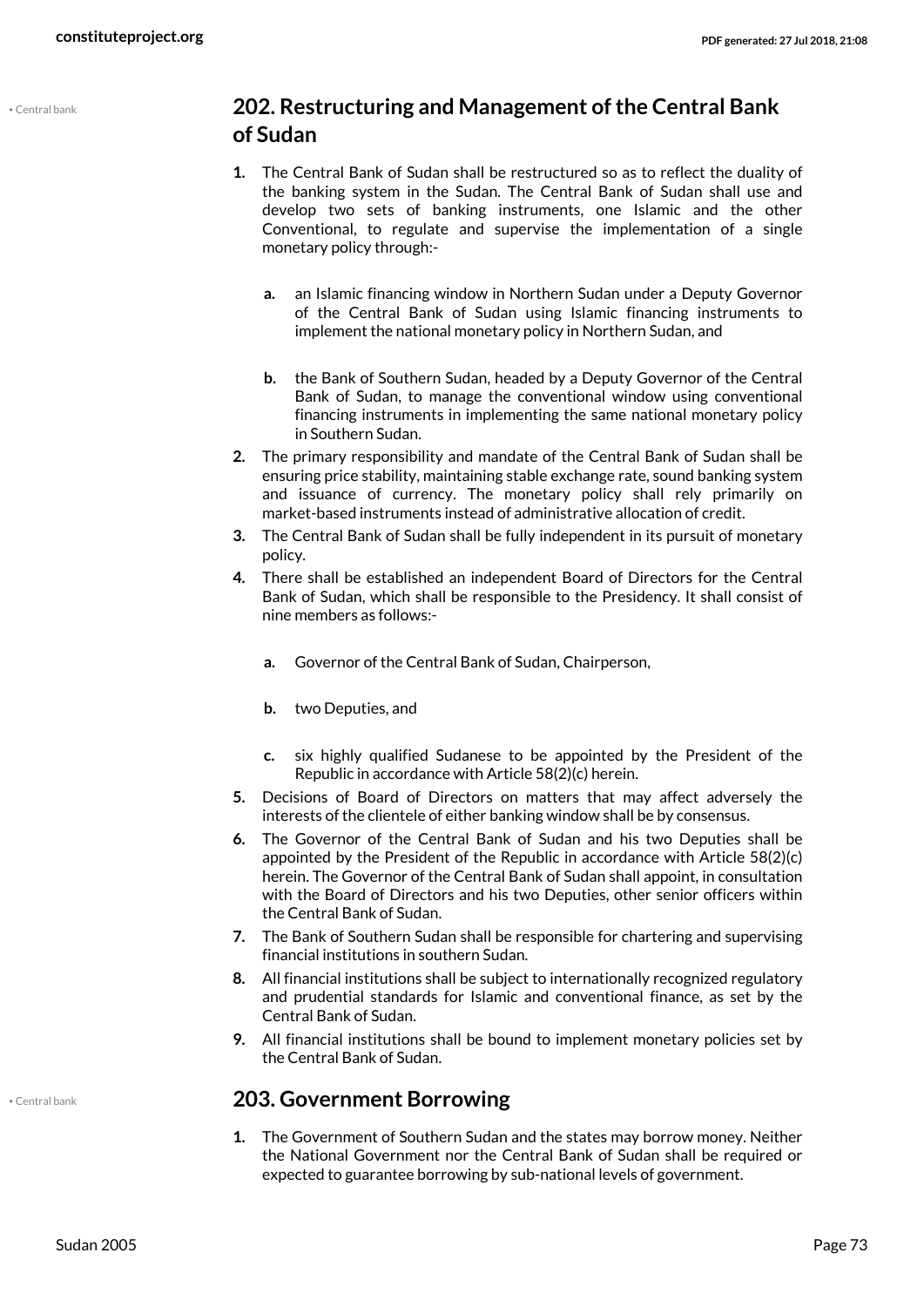- **2.** The Government of Southern Sudan and all sub-national levels of government shall report financial and fiscal data to the relevant National Government bodies for statistical purposes.
- **3.** The Government of Southern Sudan and the states may borrow money from foreign sources based on their respective credit worthiness.
- **4.** Foreign borrowing by all sub-national levels of government shall be in a manner that does not undermine national macroeconomic policies and shall be consistent with the objective of maintaining external financial viability. All foreign borrowing transactions of sub-national levels of government shall conform to the Central Bank of Sudan specifications.

## **CHAPTER VII: ACCOUNTING STANDARDS**

# **204. Accounting Procedures, Standards and Fiscal Accountability**

- **1.** All levels of government shall comply with generally accepted accounting procedures, standards and fiscal accountability to ensure that public funds are allocated and expended according to the budget of such level of government.
- **2.** All levels of government shall hold all incomes and revenues received in public accounts and subject to public scrutiny and accountability.
- **3.** The accounting procedures, standards and fiscal accountability shall be regulated by law.

#### **205. National and Southern Sudan Audit Chambers**

- **1.** There shall be established an independent National and an independent Southern Sudan Audit Chambers.
- **2.** The National Audit Chamber shall set auditing standards for the whole country and supervise the financial performance of the national government, including revenue collection and expenditure, in accordance with the budgets approved by the national and state legislatures.
- **3.** The President of the Republic, with the approval of a two-thirds majority of the National Assembly shall appoint the National Auditor General, who shall head the National Audit Chamber and shall take oath before the President of the Republic. The National Auditor General shall not be removed except in the same manner in which he is appointed.
- **4.** The National Audit Chamber shall assume auditing of the accounts of the National Executive, the National Legislature, the National Judiciary and the accounts of northern states, public institutions, corporations, companies and any other institutions as may be determined by law.
- **5.** The Auditor General shall present an annual report to the President of the Republic and the National Assembly.
- **6.** The National Auditor General shall be prohibited from engaging in all businesses in which constitutional office holders are not allowed to engage in pursuant to Article 75 of this Constitution.
- **7.** The Southern Sudan Auditor Chamber shall be established according to the Southern Sudan Interim Constitution.
- **8.** The law shall organize the National and Southern Sudan Audit Chambers and shall specify the functions, terms and conditions of service of their employees.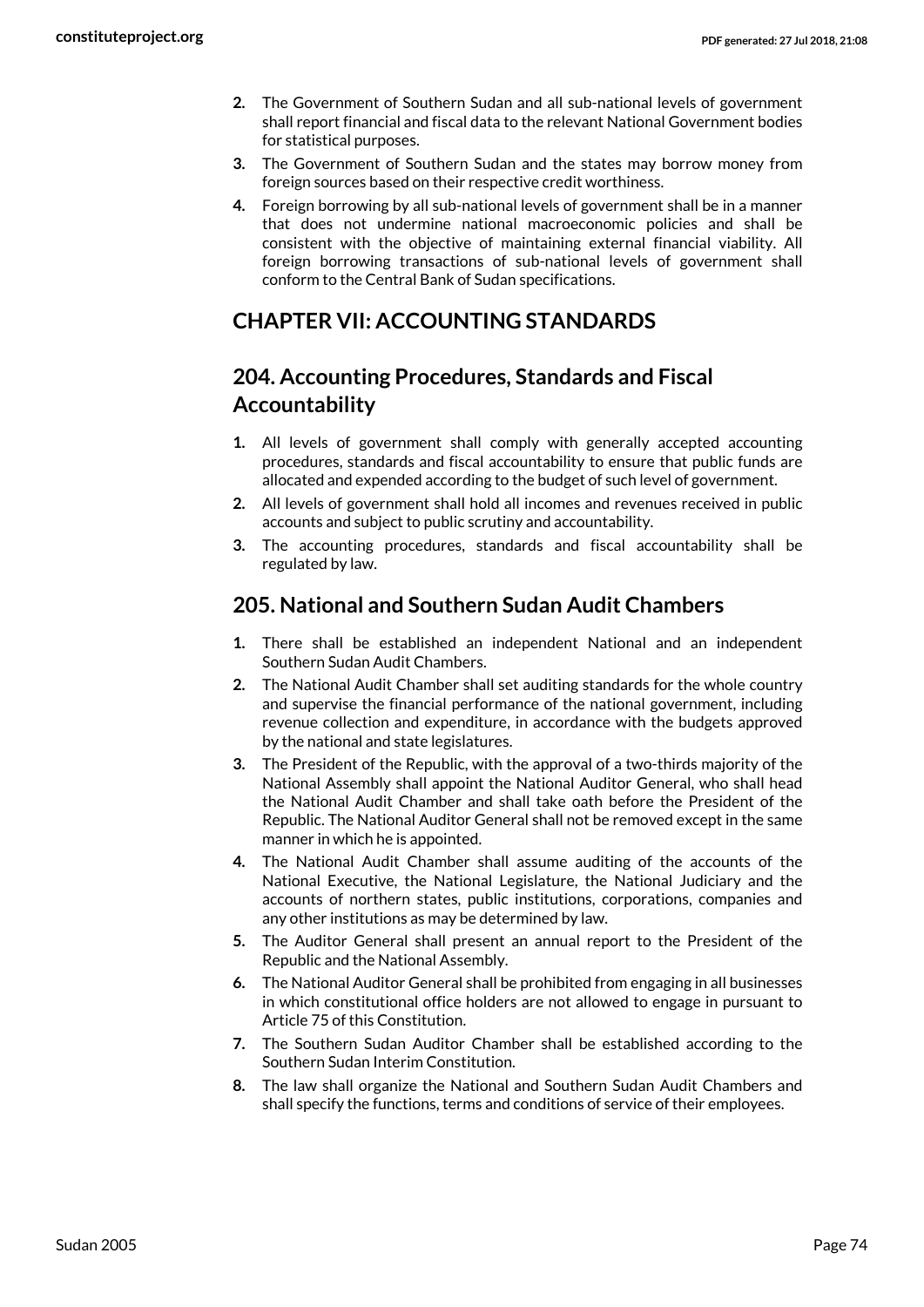#### **CHAPTER VIII: INTERSTATE COMMERCE**

#### **206. Interstate Commerce**

- **1.** Free interstate commerce is guaranteed by this Constitution. No legislation shall impede interstate commerce, the flow of goods and services, capital or labour between the states.
- **2.** There shall be no levies or fees or any other charges on interstate trade.

# **CHAPTER IX: TRANSITIONAL PROVISIONS FOR FINANCE AND BANKING**

#### **207. New Currency**

- **1.** The Central Bank of Sudan shall issue a new currency, the design of which shall reflect the cultural diversity of the Sudan.
- **2.** Until a new currency is issued on the recommendation of the Central Bank of Sudan, the circulating currencies in Southern Sudan shall be recognised.

## **208. Existing Oil Contracts**

- **1.** The Sudan People's Liberation Movement representatives appointed to have access to all existing oil contracts, shall finish their functions and duties which are prescribed by the Comprehensive Peace Agreement as soon as practicable.
- **2.** The term "existing oil contracts" means contracts signed before the date of signature of the Comprehensive Peace Agreement.
- **3.** The existing oil contracts shall not be subject to re-negotiation.
- **4.** If existing oil contracts are deemed to have caused fundamental social consequences and environmental problems the National Government shall implement necessary remedial measures.
- **5.** Persons whose rights have been violated by existing oil contracts shall be entitled to compensation. Upon establishment of these violations through due legal process, the parties to the oil contracts shall be liable to compensate the affected persons to the extent of the damage caused.

#### **209. Government Liabilities and Assets**

- **1.** Any debt or liability incurred by any level of government shall be the responsibility of that level of government.
- **2.** There shall be a fair and equitable division of government assets. An asset shall in the first instance be allocated to the level of government responsible for the function in respect of which the asset is related. In the event of a dispute, such dispute shall be referred to a committee comprising a representative of each of the parties involved in the dispute and a mutually agreed expert. The decision of the committee shall be final and binding.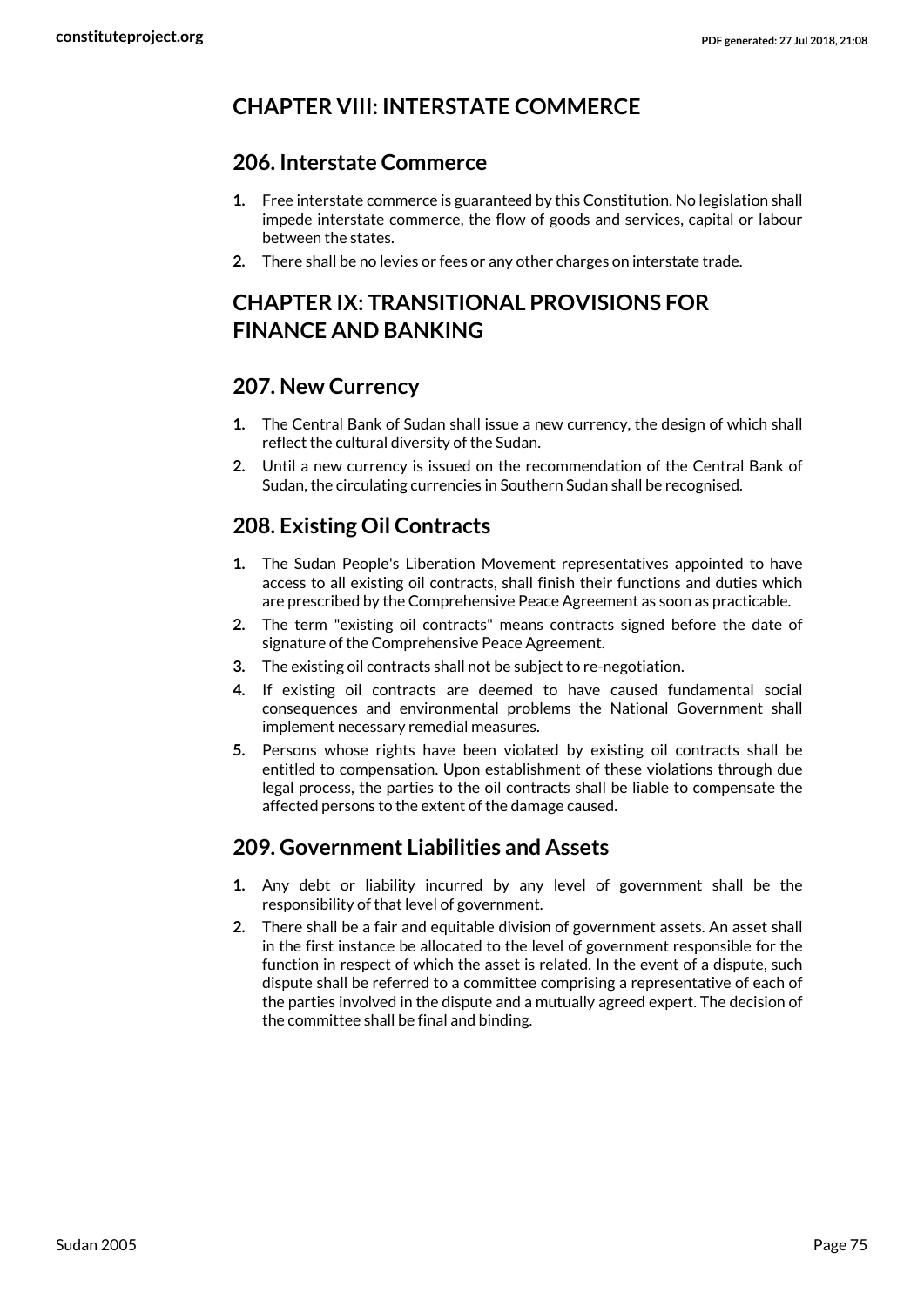# **PART FOURTEEN: STATE OF EMERGENCY AND DECLARATION OF WAR**

• Emergency provisions **210. Declaration of State of Emergency**

- **1.** The President of the Republic, with the consent of the First Vice President, may upon the occurrence of an imminent danger, whether it is war, invasion, blockade, natural disaster or epidemics, as may threaten the country, or any part thereof or the safety or economy of the same, declare a state of emergency in the country, or in any part thereof, in accordance with this Constitution and the law.
- **2.** The declaration of a state of emergency shall be submitted to the National Legislature within fifteen days of the issuance of the declaration. When the National Legislature is not in session, an emergency session shall be convoked.
- **3.** When the National Legislature approves the declaration of a state of emergency, all laws, exceptional orders or measures issued or taken by the President of the Republic pursuant to the state of emergency shall continue to remain in force.

#### • Emergency provisions **211. Powers of the President in the State of Emergency**

The President of the Republic, with the consent of the First Vice President, may during the state of emergency take, by virtue of law or exceptional order, any measures that shall not derogate from the provisions of this Constitution and the Comprehensive Peace Agreement except as may be provided herein:-

- **a.** to suspend part of the Bill of Rights. However, there shall be no infringement on the right to life, freedom from slavery, freedom from torture, the right of non-discrimination on the basis of race, sex, religious creed, the right in litigation or the presumption of innocence and legal representation,
- **b.** to dissolve or suspend any of the state organs or suspend such powers, as may be conferred upon the states under this Constitution. The President of the Republic with the consent of the First Vice President shall assume the functions of such organs and exercise the powers or prescribe the manner in which the affairs of the state concerned may be managed,
- **c.** to take any such measures as deemed necessary to the state of emergency, which shall have the force of law.

## • Emergency provisions **212. Duration of the State of Emergency**

The duration of the measures relating to the state of emergency shall expire in the following cases:-

**a.** lapse of thirty days as from the date of issuance of the declaration if the National Legislature does not approve by a resolution the extension of its duration,

<span id="page-75-0"></span>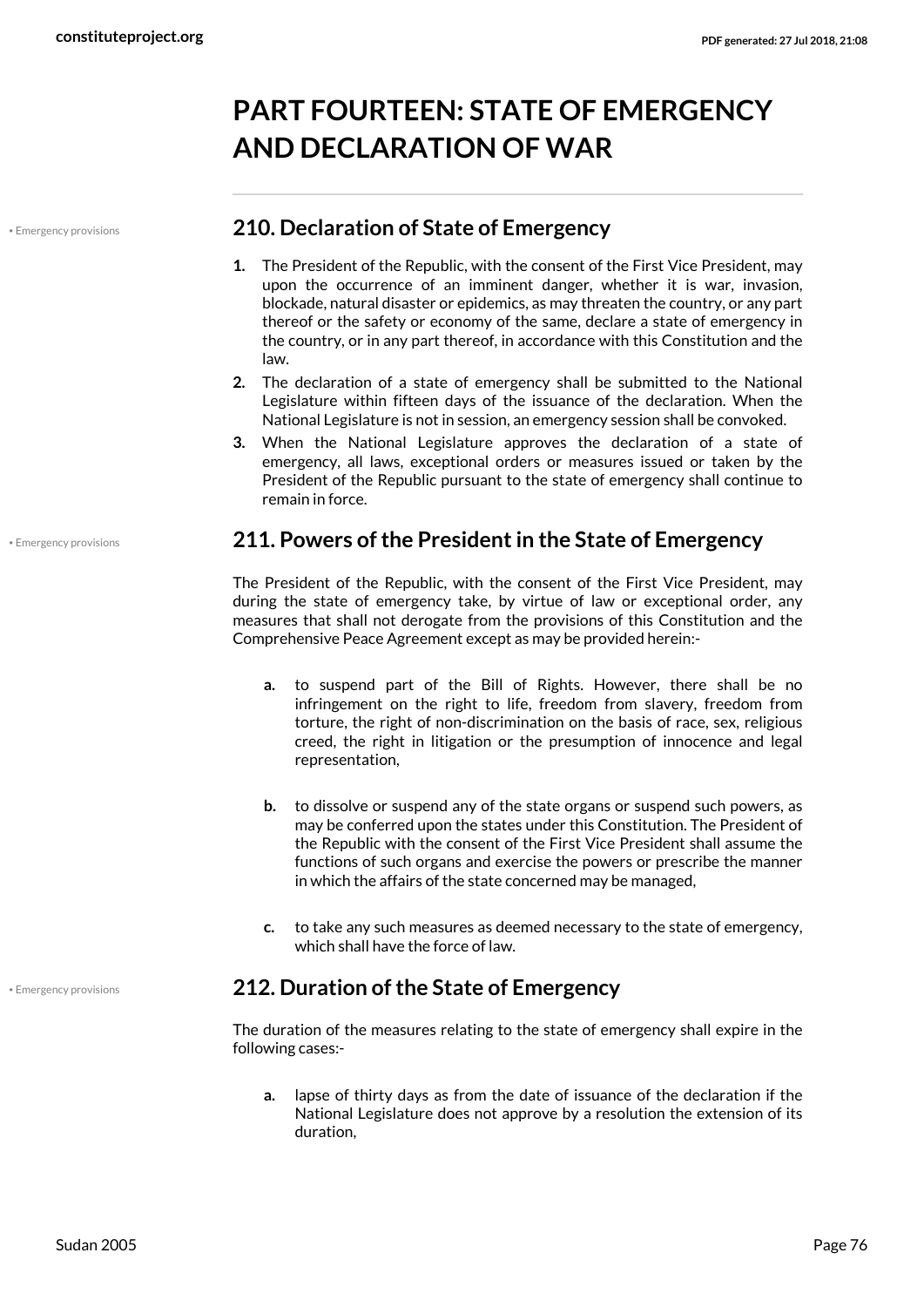- **b.** lapse of the duration approved by the National Legislature,
- **c.** Issuance of a declaration by the President of the Republic with the consent of the First Vice President lifting the state of emergency.

#### • Power to declare/approve war **213. Declaration of War**

<span id="page-76-1"></span>The President of the Republic, with the consent of the First Vice President, shall declare war whenever they decide that the country is under external aggression. Such declaration shall be legally enforceable upon approval by the National Legislature.

# **PART FIFTEEN: CENSUS AND ELECTIONS**

## **CHAPTER I: CENSUS**

#### • Census **214. The Population Census Council**

- **1.** There shall be established by the President of the Republic, after consultation within the Presidency, a Population Census Council.
- **2.** The Population Census Council shall:
	- **a.** plan for the population census,
	- **b.** set standards and criteria for the Central Bureau of Statistics,
	- **c.** follow-up on the preparations leading to the population census and oversee the actual census operation,
	- **d.** report to the Presidency regarding the Population Census.

#### • Census **215. Population Census**

- **1.** A population census throughout the Sudan shall be conducted and completed by the end of the second year of the Interim Period.
- **2.** The Census shall be conducted by the Central Bureau of Statistics and the Southern Sudan Centre for Statistics and Evaluation.

# **CHAPTER II: ELECTIONS**

## **216. Time of Elections**

General Elections at all levels of government shall be held not later than the end of the fourth year of the Interim Period.

<span id="page-76-0"></span>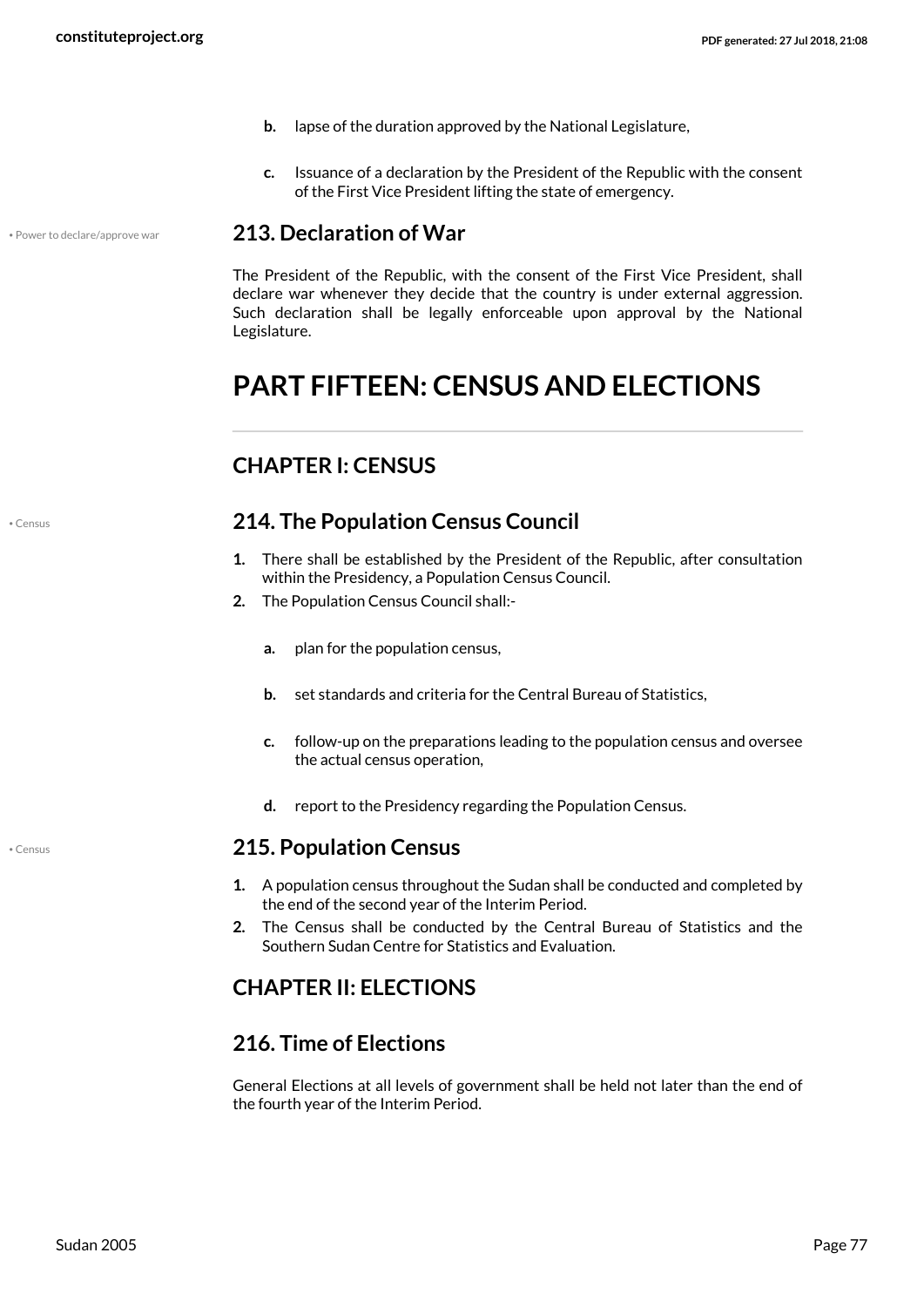<span id="page-77-0"></span>

#### • Referenda **217. Referendum**

- **1.** The President of the Republic or the National Assembly, by resolution passed by more than half of the members, may refer to referendum any matter of national or public interest.
- **2.** The National Elections Commission shall conduct the referendum for all the electorate; the subject submitted to referendum would achieve the confidence of the people by obtaining more than half of the number of votes cast.
- **3.** Any resolution which has achieved the consent of the people by referendum shall have authority above any other legislation. It shall not be annulled save by another referendum.

## **218. Condition for Contesting Election**

Whoever runs in any elections shall respect, abide by and enforce the Comprehensive Peace Agreement.

# **PART SIXTEEN: SOUTHERN SUDAN RIGHT TO SELF-DETERMINATION**

• Right to self determination

# <span id="page-77-1"></span>**219. Affirmation of the Right to Self Determination by the People of Southern Sudan**

The people of Southern Sudan shall have the right to self-determination through a referendum to determine their future status.

## **220. Southern Sudan Referendum Commission**

- **1.** A Southern Sudan Referendum Act shall be promulgated by the National Legislature at the beginning of the third year of the interim period.
- **2.** The Presidency shall, as soon as Southern Sudan Referendum Act is issued, establish Southern Sudan Referendum Commission.

## **221. The Assessment and Evaluation Commission**

- **1.** An independent Assessment and Evaluation Commission shall be established by the President of the Republic with the consent of the First Vice President to monitor the implementation of the Comprehensive Peace Agreement during the interim period.
- **2.** The Commission shall conduct a mid-term evaluation of the unity arrangements established under the Comprehensive Peace Agreement.
- **3.** The Parties to the Comprehensive Peace Agreement shall work with the Commission during the interim period with a view to improving the institutions and arrangements created under that Agreement and to make the unity of the Sudan attractive to the people of Southern Sudan.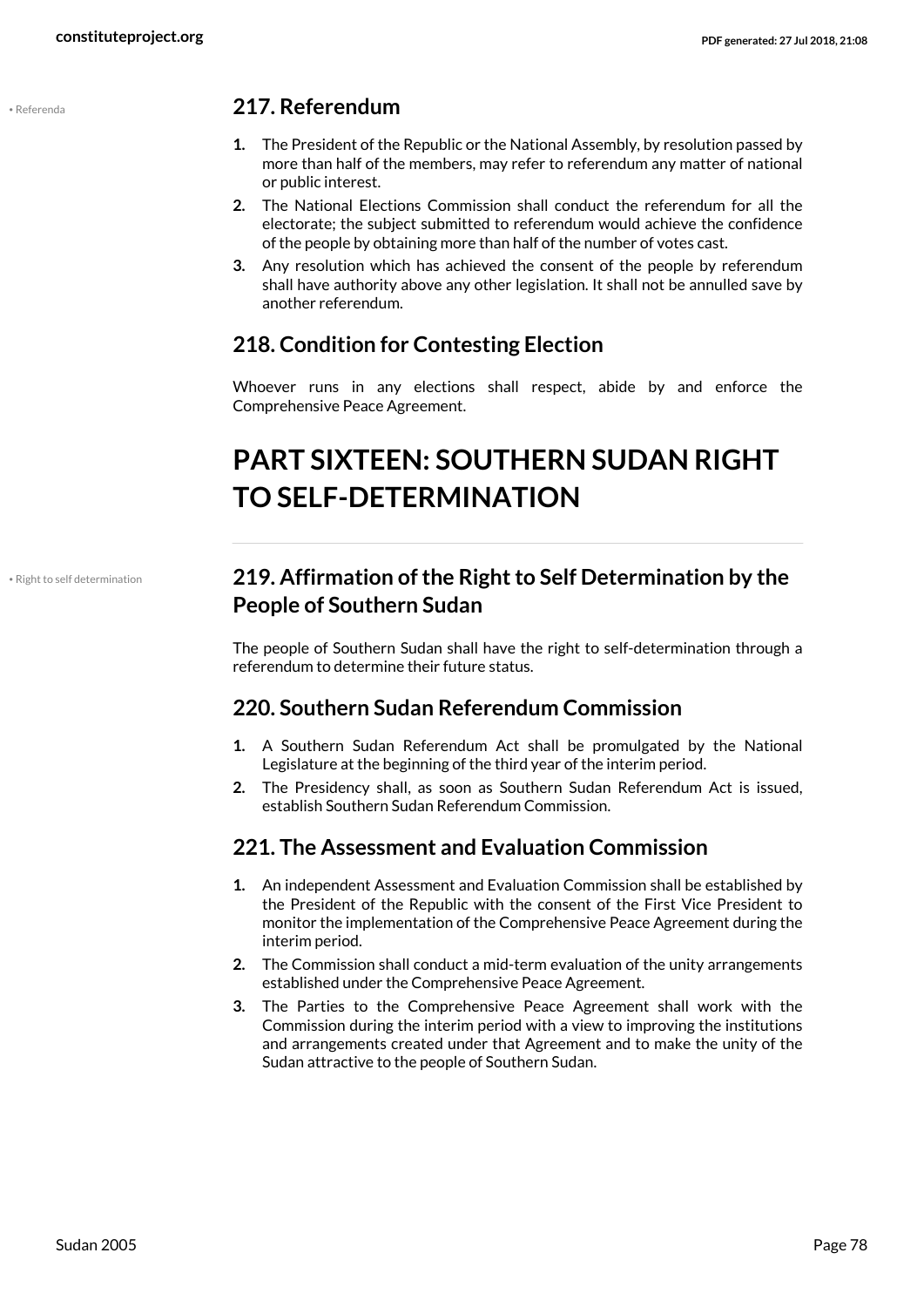<span id="page-78-2"></span><span id="page-78-1"></span>• Secession of territory

## • Referenda **222. The Referendum on Self-Determination**

- **1.** Six months before the end of the six year interim period, there shall be an internationally monitored referendum, for the people of Southern Sudan organized by Southern Sudan Referendum Commission in cooperation with the National Government and the Government of Southern Sudan[.]
- **2.** The people of Southern Sudan shall either:
	- **a.** confirm unity of the Sudan by voting to sustain the system of government established under the Comprehensive Peace Agreement and this Constitution, or
	- **b.** vote for secession.

# **PART SEVENTEEN: MISCELLANEOUS PROVISIONS**

# **223. Coming into Force**

- **1.** This Constitution shall be cited as the Interim National Constitution of the Republic of the Sudan, 2005; its Arabic and English versions are equally official and authentic. Any reference in it to the masculine denotes also reference to the feminine.
- **2.** Upon the adoption of this Constitution by the National Assembly and the National Liberation Council of the Sudan People's Liberation Movement; it shall be submitted to the President of the Republic accompanied by certificates of adoption by each of the said legislatures. It shall come into force on the date of signature by the President of the Republic.

#### • Constitution amendment procedure **224. Amendment of the Constitution**

- <span id="page-78-0"></span>**1.** This Constitution shall not be amended unless the amendments are approved by three quarters of all the members of each Chamber of the National Legislature sitting separately and only after introduction of the draft amendment at least two months prior to deliberations.
- **2.** Any amendment affecting the provisions of the Comprehensive Peace Agreement shall be introduced only with the approval of both Parties signatory to the Comprehensive Peace Agreement.

# **225. Incorporation of the Comprehensive Peace Agreement**

The Comprehensive Peace Agreement is deemed to have been duly incorporated in this Constitution; any provisions of the Comprehensive Peace Agreement which are not expressly incorporated herein shall be considered as part of this Constitution.

## **226. Transitional and Miscellaneous Provisions**

**1.** This Constitution is based on the Comprehensive Peace Agreement and the Constitution of the Republic of the Sudan 1998.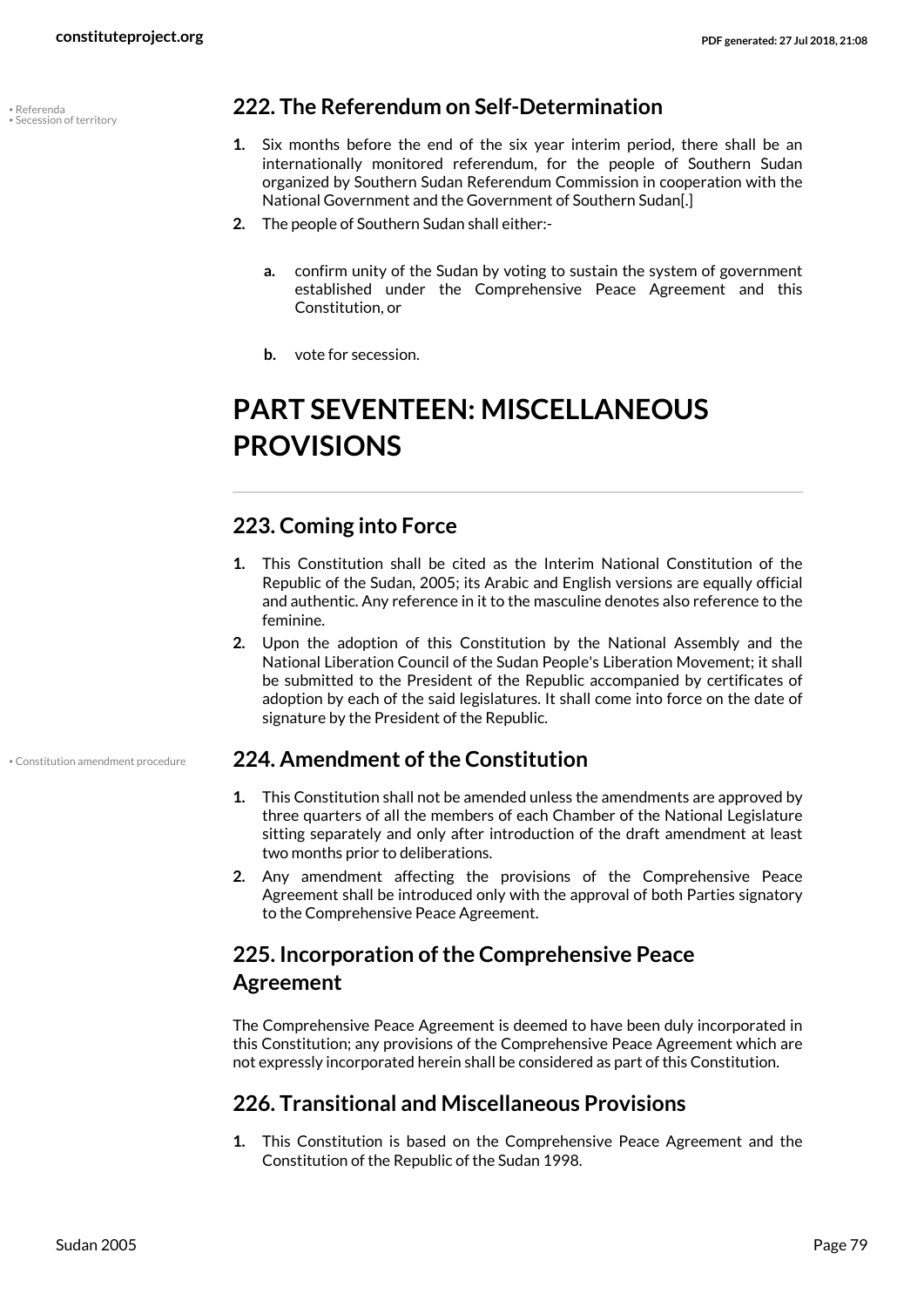- **2.** The incumbent President of the Republic shall take oath of office before the Chief Justice and assume his duties by virtue of this Constitution. The First Vice President and President of the Government of Southern Sudan and the Vice President shall take oath of office before the President of the Republic and the Chief Justice and assume their duties in accordance with this Constitution.
- **3.** Pending the establishment of the executive organs contemplated in this Constitution, the President of the Republic shall authorize the continuation of the current administrations as care-taker administrations. The President of the Government of Southern Sudan shall, after consultations, also take necessary measures for the creation of a care-taker administration in Southern Sudan and Southern Sudan states, pending the adoption of the Interim Constitution of Southern Sudan.
- **4.** For the purposes of this Constitution and the Comprehensive Peace Agreement, the Interim Period shall commence as from July 9th[,] 2005, and any measures taken or institutions established by the signatories to the Comprehensive Peace Agreement pursuant to the same prior to the adoption of this Constitution shall be deemed to have been taken or established by virtue of this Constitution.
- **5.** All current laws shall remain in force and all judicial and civil servants shall continue to perform their functions, unless new actions are taken in accordance with the provisions of this Constitution.
- **6.** The law shall determine the salaries, emoluments, privileges and remunerations of the President of the Republic, the two Vice Presidents, the President of Government of Southern Sudan, the Speakers, members of the National Legislature and all holders of Constitutional posts at the National, Southern Sudan and state levels.
- **7.** The Presidency shall establish an ad-hoc committee to look into grievances of those retired or dismissed for political reasons and present its recommendations to the Presidency.
- **8.** The National Ministry of Justice shall, within two weeks from the date of receipt, declare the compatibility of the Interim Constitution of Southern Sudan and state constitutions with the Interim National Constitution.
- **9.** This Constitution shall govern the Interim Period, subject to any amendment or review in accordance with Article 224 herein and shall continue in force until a permanent constitution is adopted.
- **10.** If the outcome of the referendum on self-determination favours secession, the parts, chapters, articles, sub-articles and schedules of this Constitution that provide for southern Sudan institutions, representation, rights and obligations shall be deemed to have been duly repealed.

# **SCHEDULES**

# **SCHEDULE A: NATIONAL POWERS**

The exclusive legislative and executive powers of the national level of government shall be as follows:-

- **1.** National Defence, National Security and Protection of the National Borders;
- **2.** Foreign Affairs and International Representation;
- **3.** Nationality and Naturalization;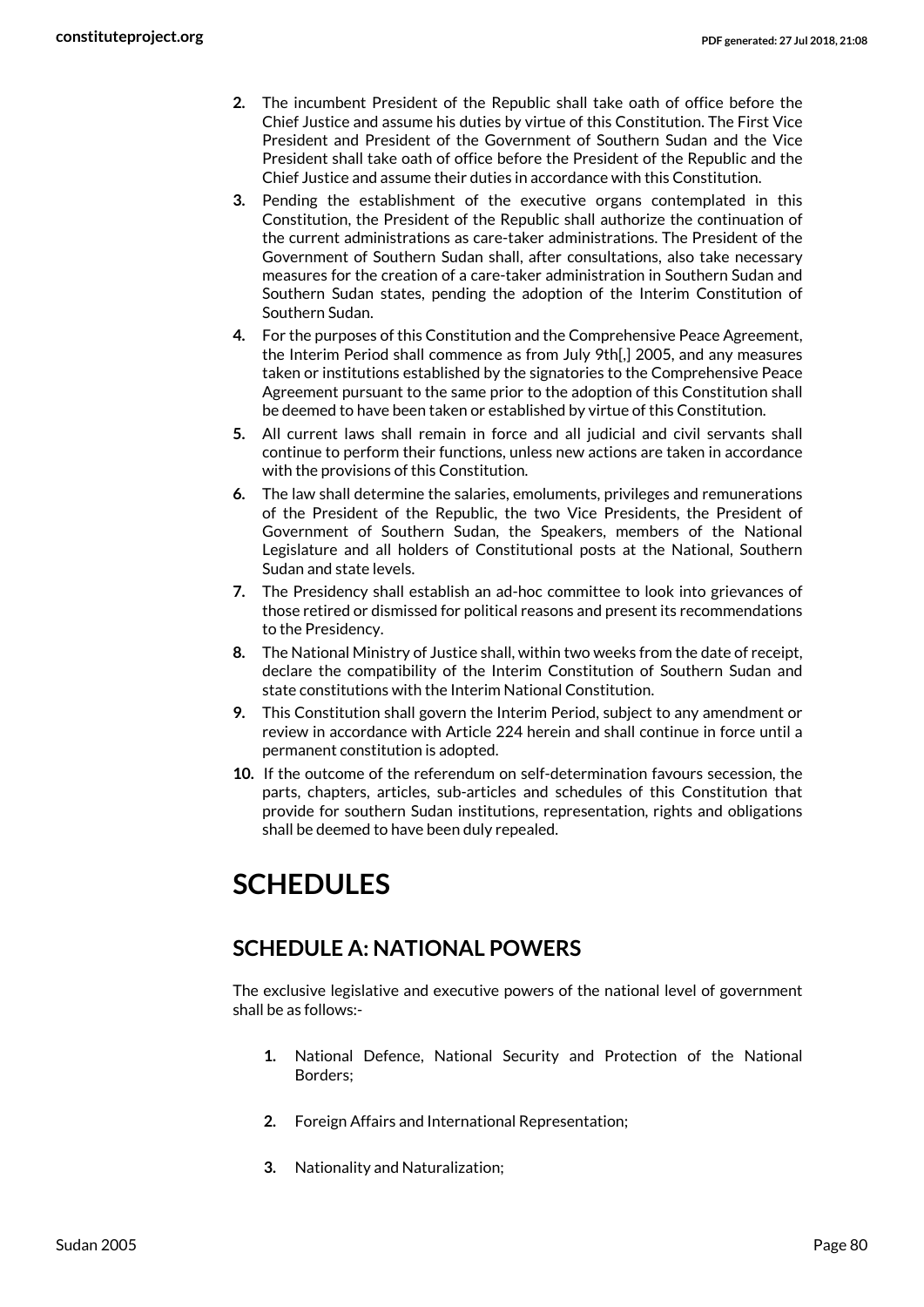- **4.** Passports and Visas;
- **5.** Immigration and Aliens;
- **6.** Currency, Coinage and Exchange Control;
- **7.** Constitutional Court and other National Courts;
- **8.** National Police (including Criminal Investigation Department CID, coordination of international, regional and bilateral criminal matters, and standards and regulations including the standards for training the police in the National Capital);
- **9.** The fixing of and providing for salaries and allowances of civil and other officers of the National Government;
- **10.** Postal Services;
- **11.** Civil Aviation;
- **12.** Maritime shipment;
- **13.** Beacons;
- **14.** Navigation and Shipment;
- **15.** National Lands and National natural resources;
- **16.** Central Bank, the Incorporation of National banks and issuing of paper money;
- **17.** Bills of Exchange and Promissory Notes;
- **18.** Weights, Measures and Standards, Dates and Standards of Time;
- **19.** Meteorology;
- **20.** Establishment and Maintenance of National Prisons;
- **21.** National Institutions as envisaged under the Peace Agreement or as set forth in this Constitution;
- <span id="page-80-0"></span>**22.** Customs, Excise and Export Duties;
- Provisions for intellectual property **23.** Intellectual Property Rights, including Patents and Copyright;
	- **24.** National Flag, National Emblem and National Anthem;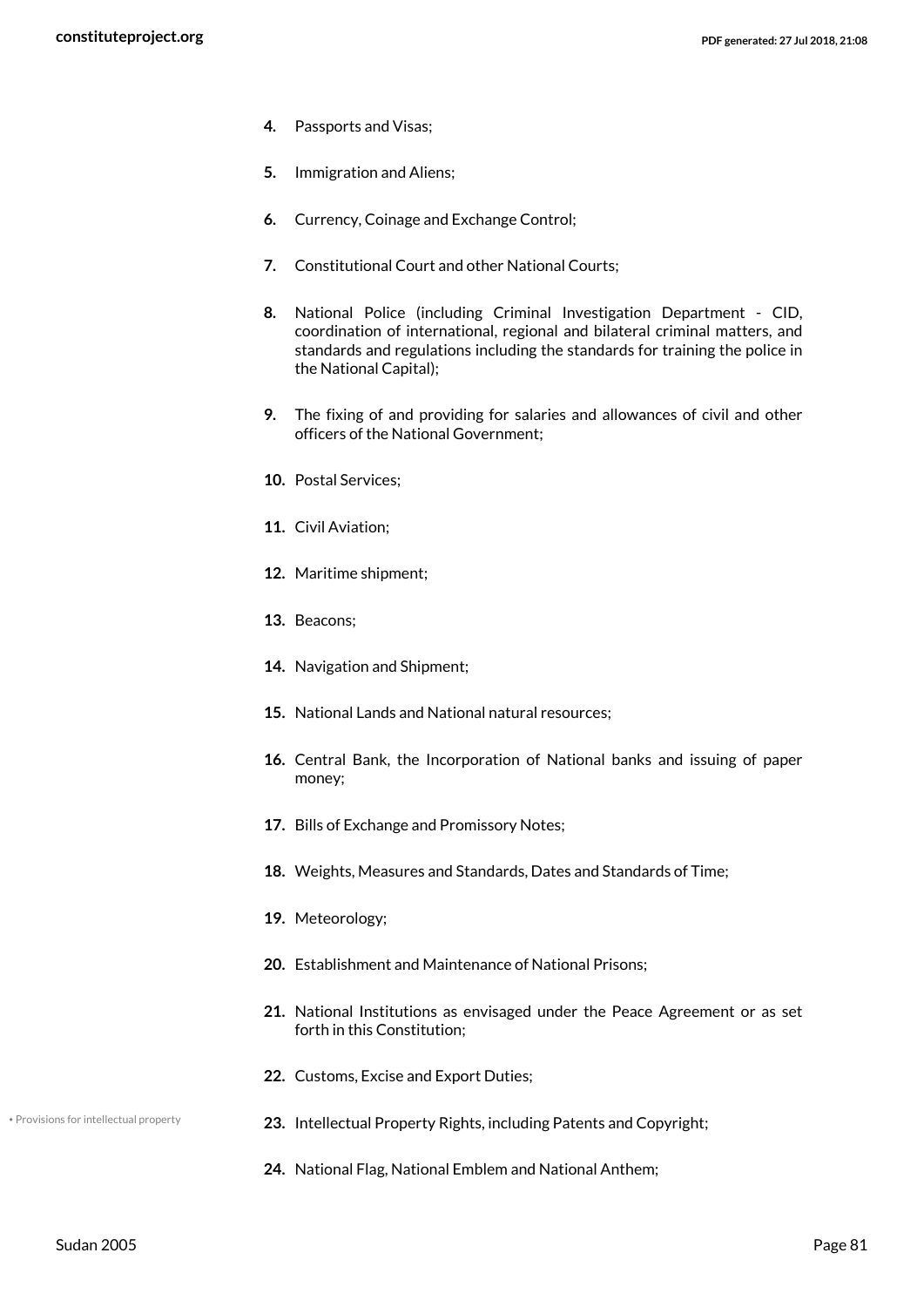- **25.** Signing of International Treaties on behalf of the Republic of the Sudan;
- **26.** National Debt and borrowing on public credit;
- **27.** National Census, National Surveys and National Statistics;
- **28.** National States of Emergency;
- **29.** International and Inter-State Transport, including roads, airports, waterways, harbours and railways;
- **30.** National Public Utilities;
- **31.** National Museums and National Heritage Sites;
- **32.** National Economic Policy and Planning;
- **33.** Nile Water Commission, the management of the Nile Waters, trans-boundary waters and disputes arising from the management of interstate waters between Northern states and any dispute between Northern and Southern states;

- <span id="page-81-0"></span>
- **Telecommunications 34.** National information, publications, telecommunications regulations;
	- **35.** National Taxation and National Revenue Raising;
	- **36.** National Budget;
	- **37.** Laws providing for National elections and their supervision by the National Elections Commission;
	- **38.** Issuance of National Identity Card.

## **SCHEDULE B: POWERS OF THE GOVERNMENT OF SOUTHERN SUDAN**

The exclusive legislative and executive powers of Government of Southern Sudan shall be as follows:-

- **1.** The adoption and amendment of the Constitution of the Government of Southern Sudan;
- **2.** Police, Prisons and Wildlife Services;
- **3.** Security and military forces during the Interim Period;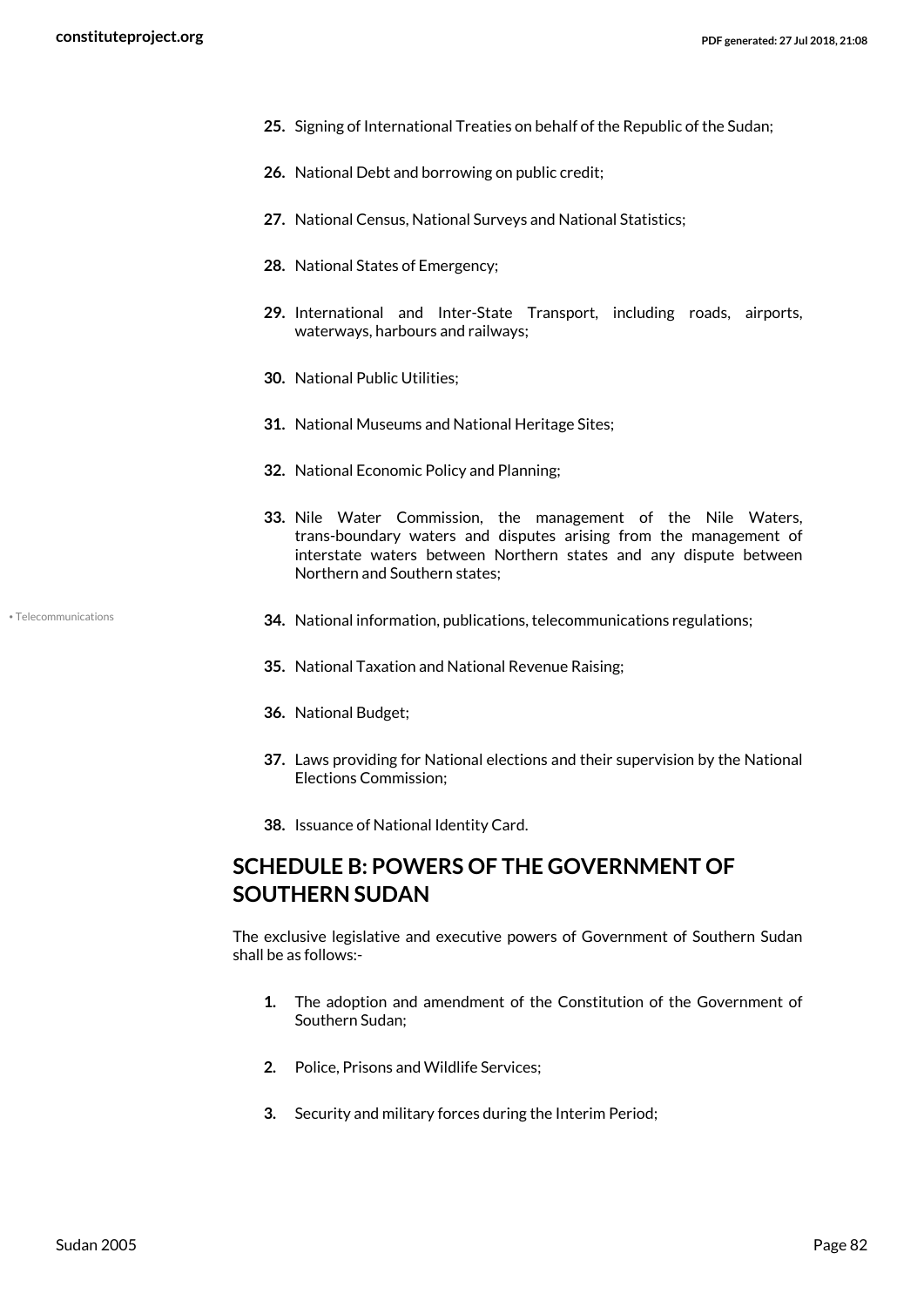- **4.** Legislation relating to the Government of Southern Sudan structures for the delivery of services at all levels of Government of Southern Sudan;
- **5.** Borrowing of money on the sole credit of the Government of Southern Sudan within the national macro-economic policy;
- **6.** Planning for Southern Sudan Government services including health, education, and welfare, etc;
- **7.** The appointment, tenure and payment of Government of Southern Sudan (GOSS) officers and civil servants;
- **8.** Development of financial resources for the Government of Southern Sudan;
- **9.** The co-ordination of Southern Sudan services or the establishment of minimum Southern Sudan standards or the establishment of Southern Sudan uniform norms in respect of any matter or service referred to in Schedule C or Schedule D, read together with Schedule E, with the exception of Item 1 of Schedule C, including but not limited to, education, health, welfare, police (without prejudice to the National Standards and Regulations), prisons, state public services, such authority over civil and criminal laws and judicial institutions, lands, reformatories, personal law, intra-state business, commerce and trade, tourism, environment, agriculture, disaster intervention, fire and medical emergency services, commercial regulation, provision of electricity, water and waste management services, local Government, control of animal diseases and veterinary services, consumer protection, and any other matters referred to in the above Schedules;
- **10.** Any power that a state or the National Government requests it to exercise on its behalf, subject to the agreement of the Government of Southern Sudan or that for reasons of efficiency the Government of Southern Sudan itself requests to exercise in Southern Sudan and that other level agrees;
- **11.** Referenda in Southern Sudan on matters affecting Southern Sudan within the competencies of Southern Sudan Government;
- **12.** Taxation and revenue raising in Southern Sudan;
- **13.** Southern Sudan Budget;
- **14.** Public utilities of Government of Southern Sudan;
- **15.** Government of Southern Sudan flag and emblem;
- **16.** Reconstruction and development of the Southern Sudan;
- **17.** Government of Southern Sudan information, publications, media and telecommunications utilities;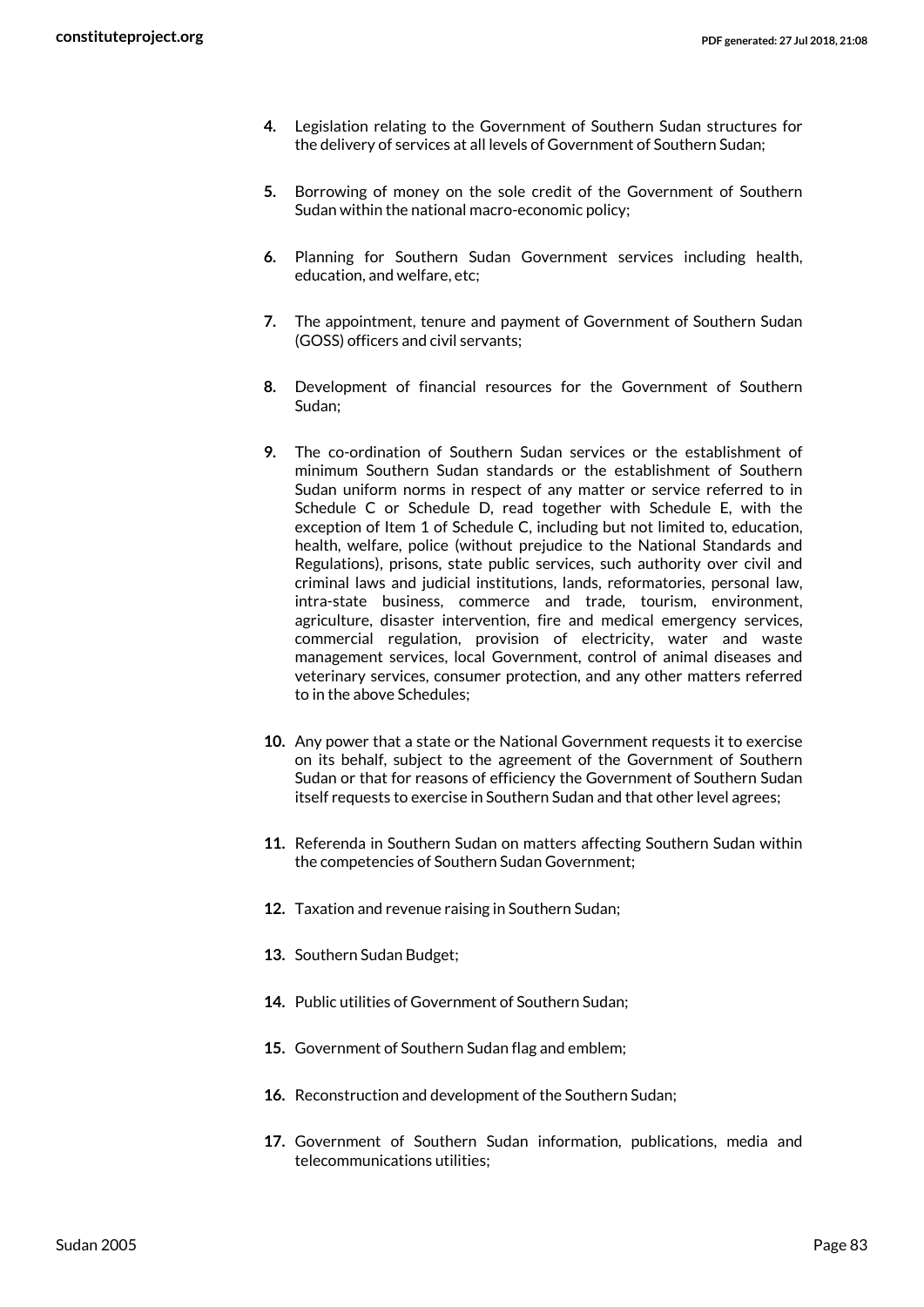- **18.** Rehabilitation and benefits to disabled war veterans, orphans, widows and care for the dependents of deceased war fallen heroes;
- **19.** Any matter relating to an item referred to in Schedule D that cannot be dealt with effectively by a single state and requires Government of Southern Sudan legislation or intervention including, but not limited to the following:-
	- **1.** Matters relating to businesses, trade licenses and conditions of operation;
	- **2.** Natural resources and forestry;
	- **3.** Town and rural planning;
	- **4.** Disputes arising from the management of interstate waters within Southern Sudan;
	- **5.** Fire fighting and ambulance services;
	- **6.** GOSS reformatory institutions;
	- **7.** Firearms licenses within Southern Sudan; and
	- **8.** Government of Southern Sudan recreation and sports.
- **20.** Such matters relating to taxation, royalties and economic planning as is specified in the Agreement on Wealth Sharing;
- **21.** Southern Sudan census and statistics within the competence of the Southern Sudan Government;
- **22.** Issuance of identity cards within Southern Sudan, driving licenses and any other appropriate documentation.

#### **SCHEDULE C: POWERS OF STATES**

<span id="page-83-0"></span>The exclusive executive and legislative powers of a state of the Sudan shall be as follows:-

- National vs subnational laws
- **1.** The Constitution of the state, subject to compliance with the National Constitution, and, as relevant, the Constitution of Southern Sudan;
- **2.** State Police, prisons;
- **3.** Local Government;
- **4.** State information, state publications and state media;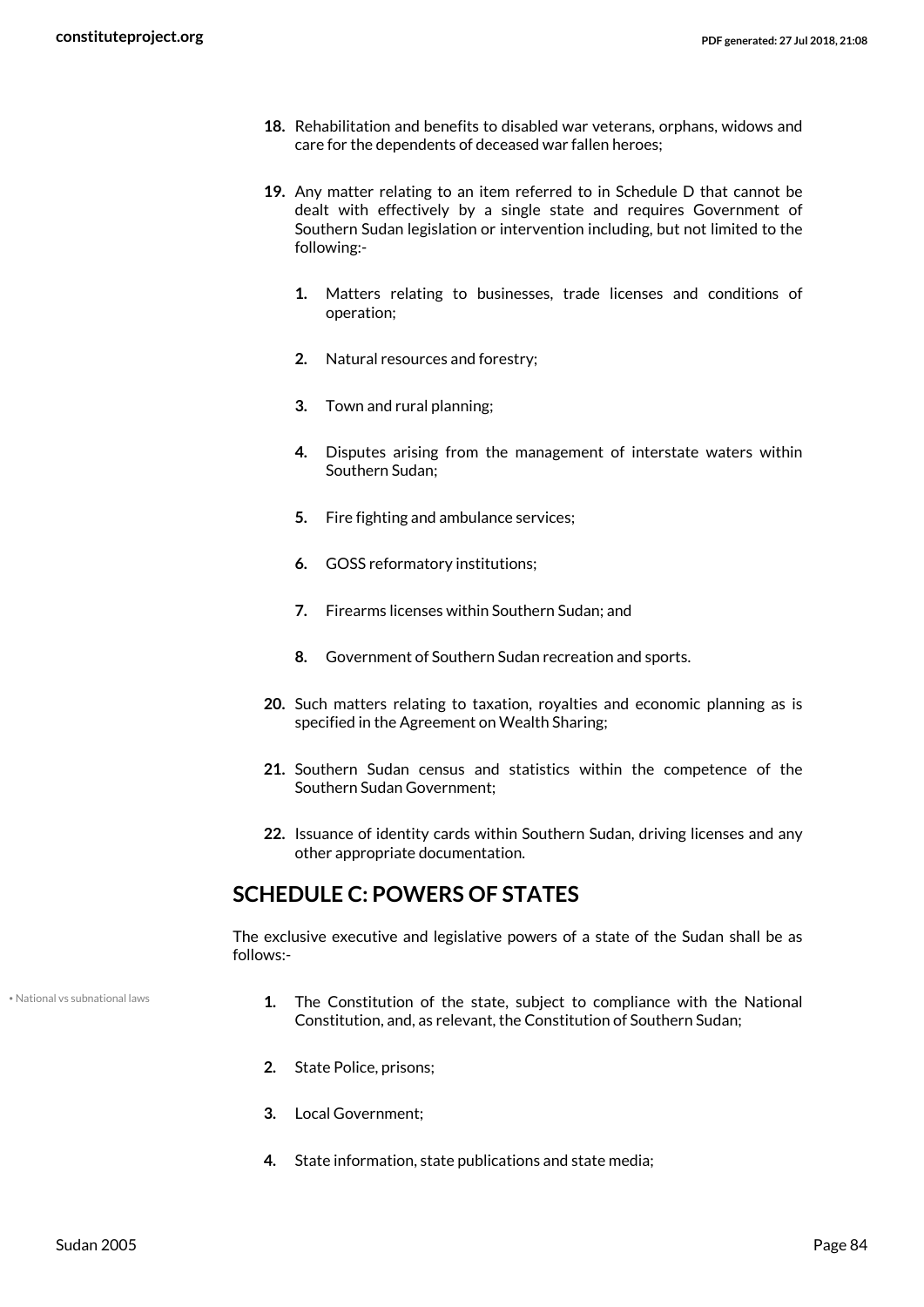- **5.** Social Welfare including state pensions;
- **6.** The Civil Service at the state level;
- **7.** The State Judiciary and administration of justice at state level including maintenance and organization of state Courts, and subject to national norms and standards, civil and criminal procedure;
- **8.** State Land and state Natural Resources;
- **9.** Cultural matters within the state;
- **10.** Regulation of religious matters;
- **11.** Internal and external borrowing of money on the sole credit of the state within the National macro-economic framework;
- **12.** The establishment, tenure, appointment, and payment of state officers;
- **13.** The management, lease and utilization of lands belonging to the state;
- **14.** The establishment, maintenance and management of reformatory institutions;
- **15.** The establishment, regulation, and provision of health care, including hospitals and other health institutions;
- **16.** Regulation of businesses, trade licenses, working conditions, hours, and holidays within the state;
- **17.** Local works and undertakings;
- **18.** Registration of marriage, divorce, inheritance, births, deaths, adoption and affiliations;
- **19.** Enforcement of state laws;
- **20.** Statutes enacted under the penal law power, save for the penalization for the breach of National laws relating to the national competencies;
- **21.** The development, conservation and management of state natural resources and state forestry resources;
- **22.** Primary and secondary schools and education administration in regard thereto;
- **23.** Laws in relation to agriculture within the state;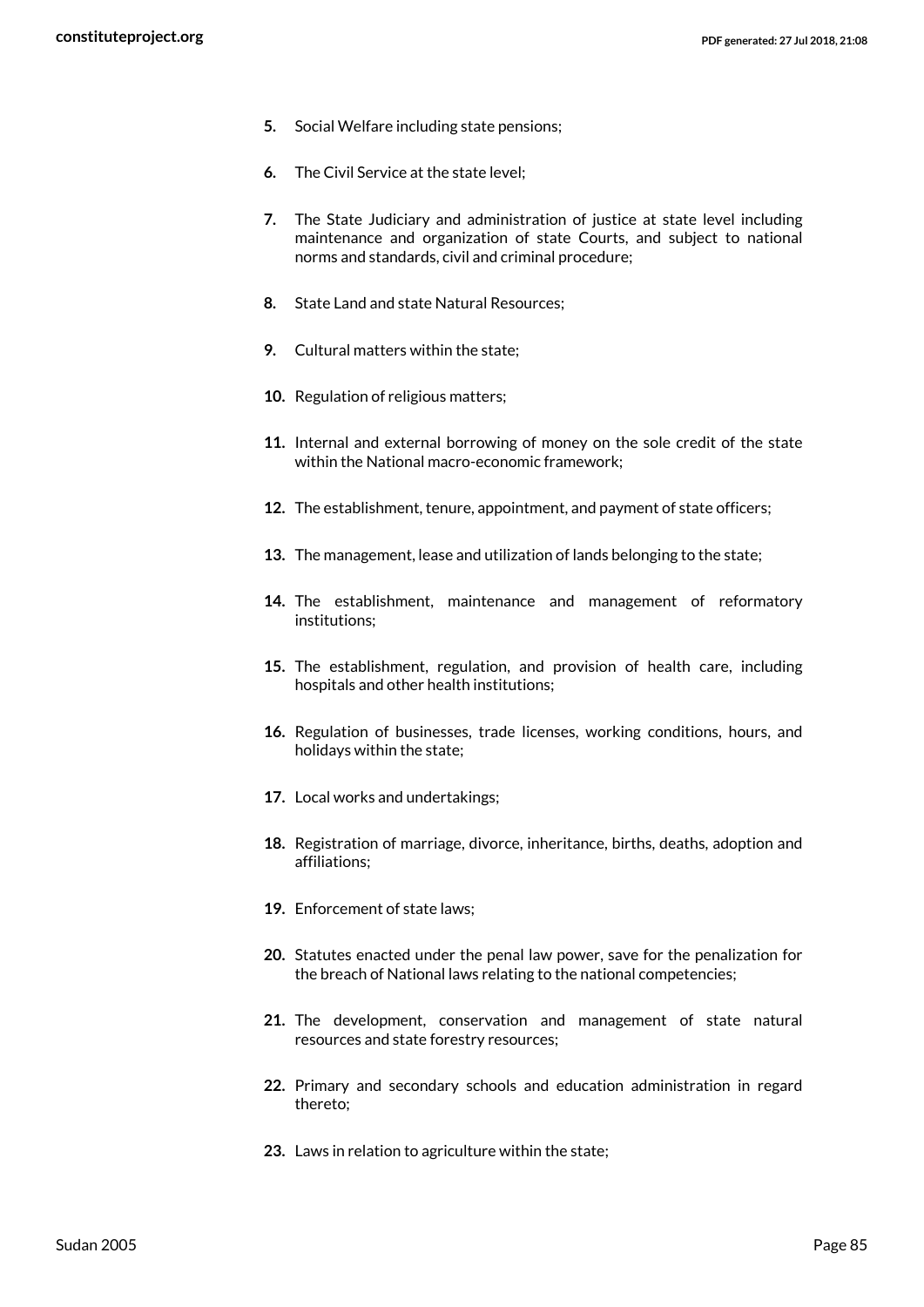- **24.** Airstrips other than international and national airports within civil aviation regulations;
- **25.** Intrastate public transport and roads;
- **26.** Population policy and family planning;
- **27.** Pollution control;
- **28.** State statistics, and state surveys;
- **29.** State referenda;
- **30.** Charities and endowment;
- **31.** Quarrying regulations;
- **32.** Town and rural planning;
- **33.** State cultural and heritage sites, state libraries, state museums, and other historical sites;
- **34.** Traditional and customary law;
- **35.** State finances;
- **36.** State irrigation and embankments;
- **37.** State Budget;
- **38.** State archives, antiquities, and monuments;
- **39.** Direct and indirect taxation within the state in order to raise revenue for the state;
- **40.** State public utilities;
- **41.** Vehicle licensing;
- **42.** Fire fighting and ambulance services;
- **43.** Recreation and sport within the state;
- **44.** Firearms Licenses;
- **45.** Flag and emblem of the state.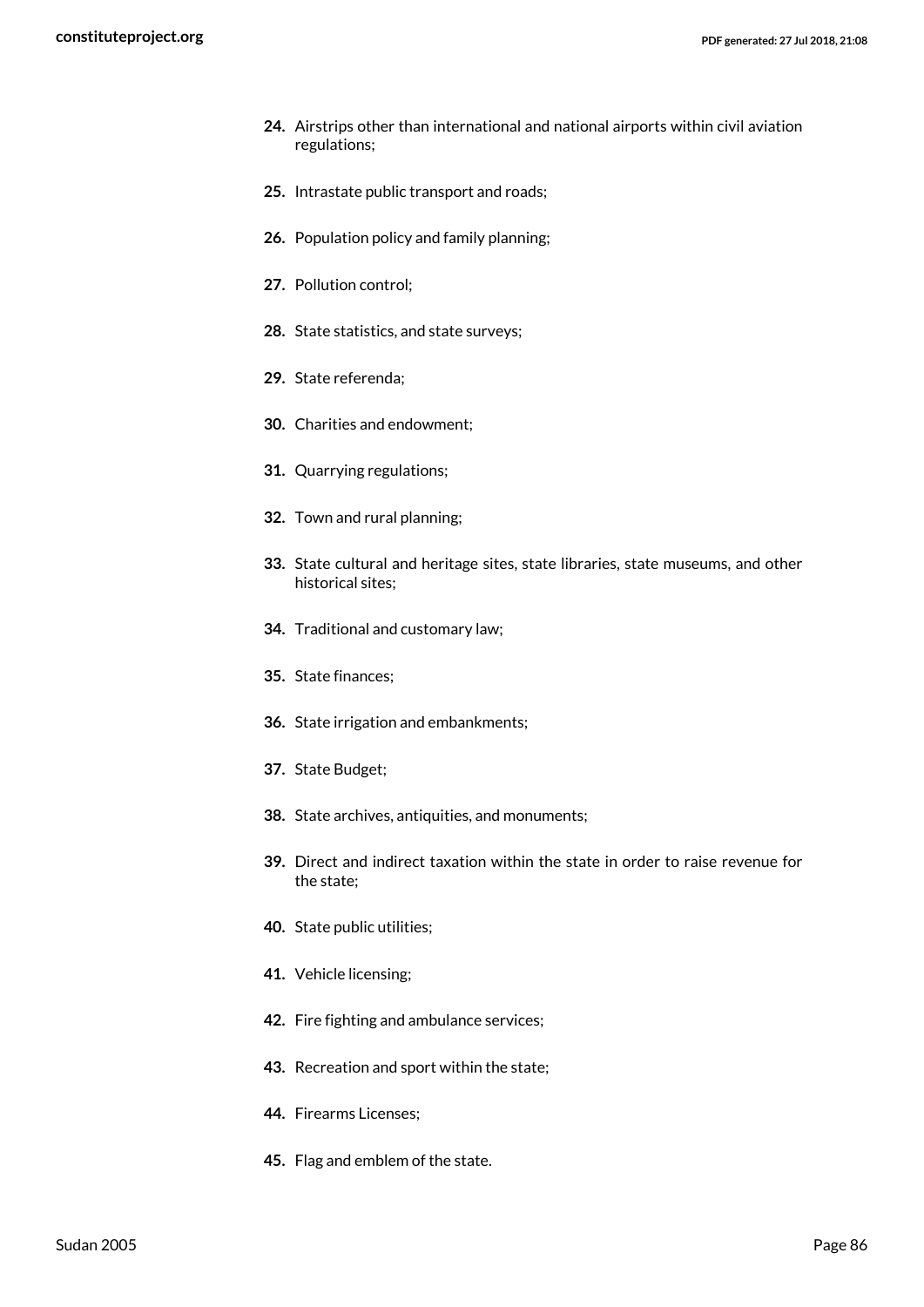#### **SCHEDULE D: CONCURRENT POWERS**

The National Government, the Government of Southern Sudan and state governments, shall have legislative and executive competencies on any of the matters listed below:-

- **1.** Economic and Social Development in Southern Sudan;
- **2.** Legal and other professions and their associations;
- **3.** Tertiary education, education policy and scientific research;
- **4.** Health policy;
- **5.** Urban development, planning and housing;
- **6.** Trade, commerce, Industry and industrial development;
- **7.** Delivery of public services;
- **8.** Banking and insurance;
- **9.** Bankruptcy and insolvency;
- **10.** Manufacturing licenses;
- **11.** Airports, only with respect to the Government of Southern Sudan in accordance with Civil Aviation standards and regulations;
- **12.** River transport;
- **13.** Disaster preparedness, management and relief and epidemics control;
- **14.** Traffic regulations;
- **15.** Electricity generation and water and waste management;
- **16.** Information, Publications, Media, Broadcasting and Telecommunications;
- **17.** Environmental management, conservation and protection;
- **18.** Relief, Repatriation, Resettlement, Rehabilitation and Reconstruction;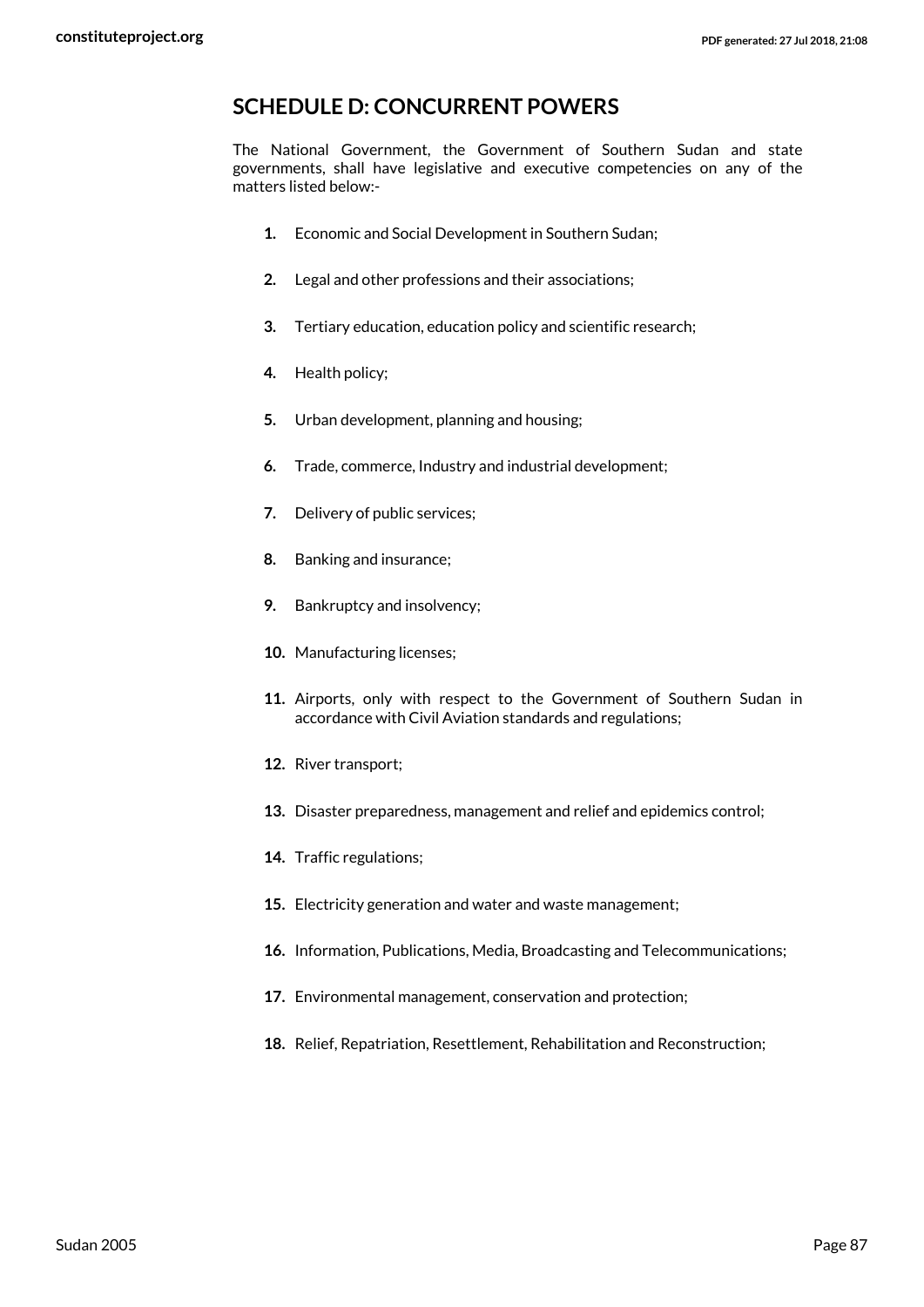- **19.** Without prejudice to the National Regulation, and in the case of Southern states, the regulation of Government of Southern Sudan, the initiation, negotiation and conclusion of International and Regional Agreements on culture, sports, trade, investment, credit, loans, grants and technical assistance with foreign governments and foreign nongovernmental organizations;
- **20.** Financial and economic policies and planning;
- **21.** Women's empowerment;
- **22.** Gender policy;
- **23.** Pastures, veterinary services, and animal and livestock diseases control;
- <span id="page-87-0"></span>
- Protection of consumers **24. Consumer safety and protection;** 
	- **25.** Residual powers, subject to Schedule E;
	- **26.** Mother, Child protection and care;
	- **27.** Water Resources other than interstate waters;
	- **28.** Notwithstanding Schedules A, B and C, such matters relating to taxation, royalties and economic planning;
	- **29.** Southern Sudan and state Courts responsible for enforcing or applying National laws;
	- **30.** Such matters relating to taxation, royalties and economic planning as a matter or matters in regard to which the Government of Southern Sudan is accorded concurrent authority;
	- **31.** Human and animal drug quality control.
	- **32.** Regulation of land tenure, usage and exercise of rights in land.

## **SCHEDULE E: RESIDUAL POWERS**

The residual powers shall be dealt with according to their nature (e.g., if the power pertains to a national matter, requires a national standard, or is a matter which cannot be regulated by a single state, it shall be exercised by the National Government. If the power pertains to a matter that is usually regulated by the state or local government, it shall be exercised by the state). Where a matter is susceptible to Southern Sudan regulation, i respect of the states of Southern Sudan, it shall be exercised by the Government of Southern Sudan.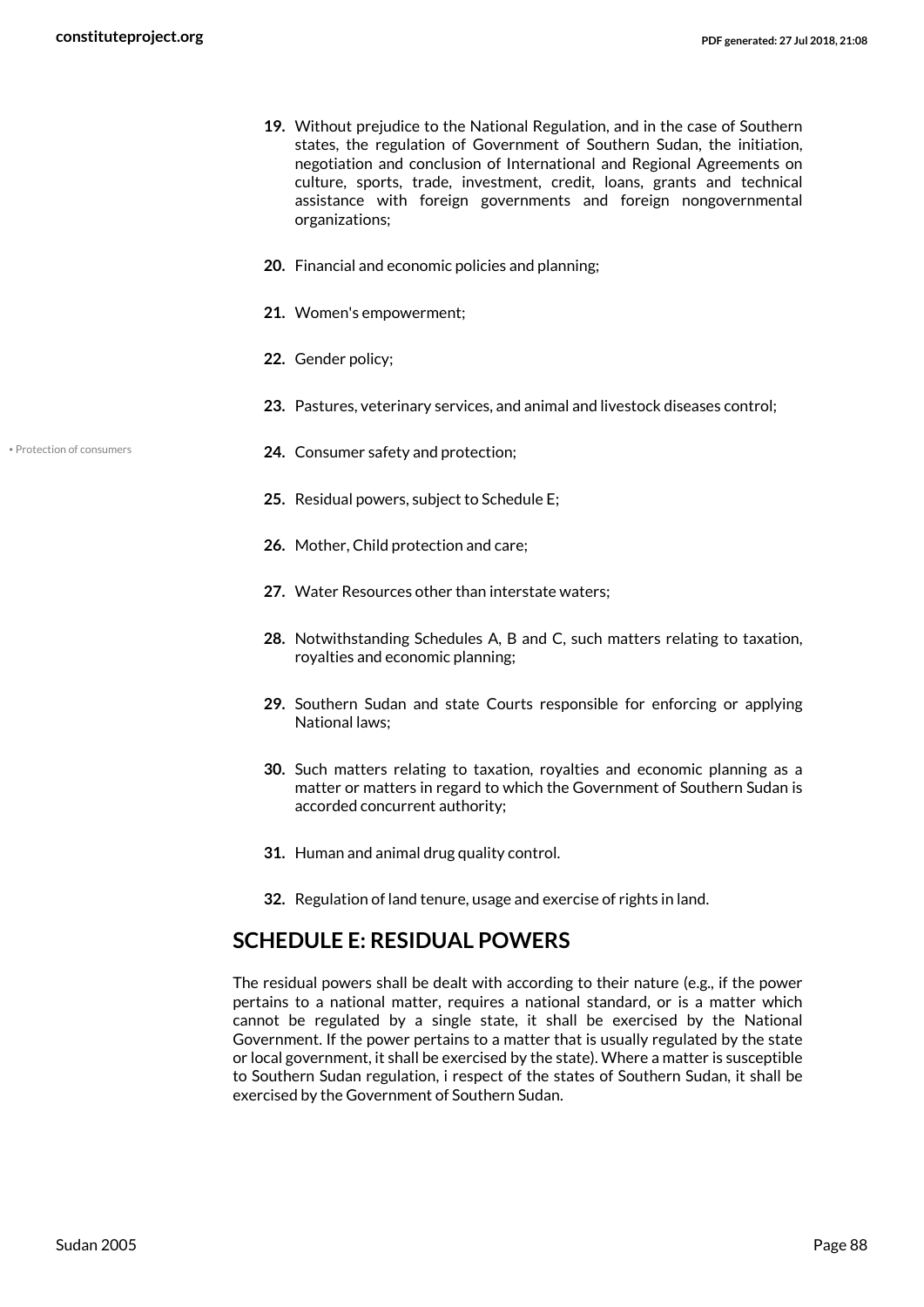• National vs subnational laws

# <span id="page-88-0"></span>**SCHEDULE F: RESOLUTION OF CONFLICTS IN RESPECT OF CONCURRENT POWERS**

If there is a contradiction between the provisions of Southern Sudan law and/or a state law and/or a National law, on the matters referred in Schedule D, the law of the level of government which shall prevail shall be that which most effectively deals with the subject matter of the law, having regard to:-

- **1.** The need to recognize the sovereignty of the Nation while accommodating the autonomy of Southern Sudan or of the states;
- **2.** Whether there is a need for National or Southern Sudan norms and standards;
- **3.** The principle of subsidiarity;
- **4.** The need to promote the welfare of the people and to protect each person's human rights and fundamental freedoms.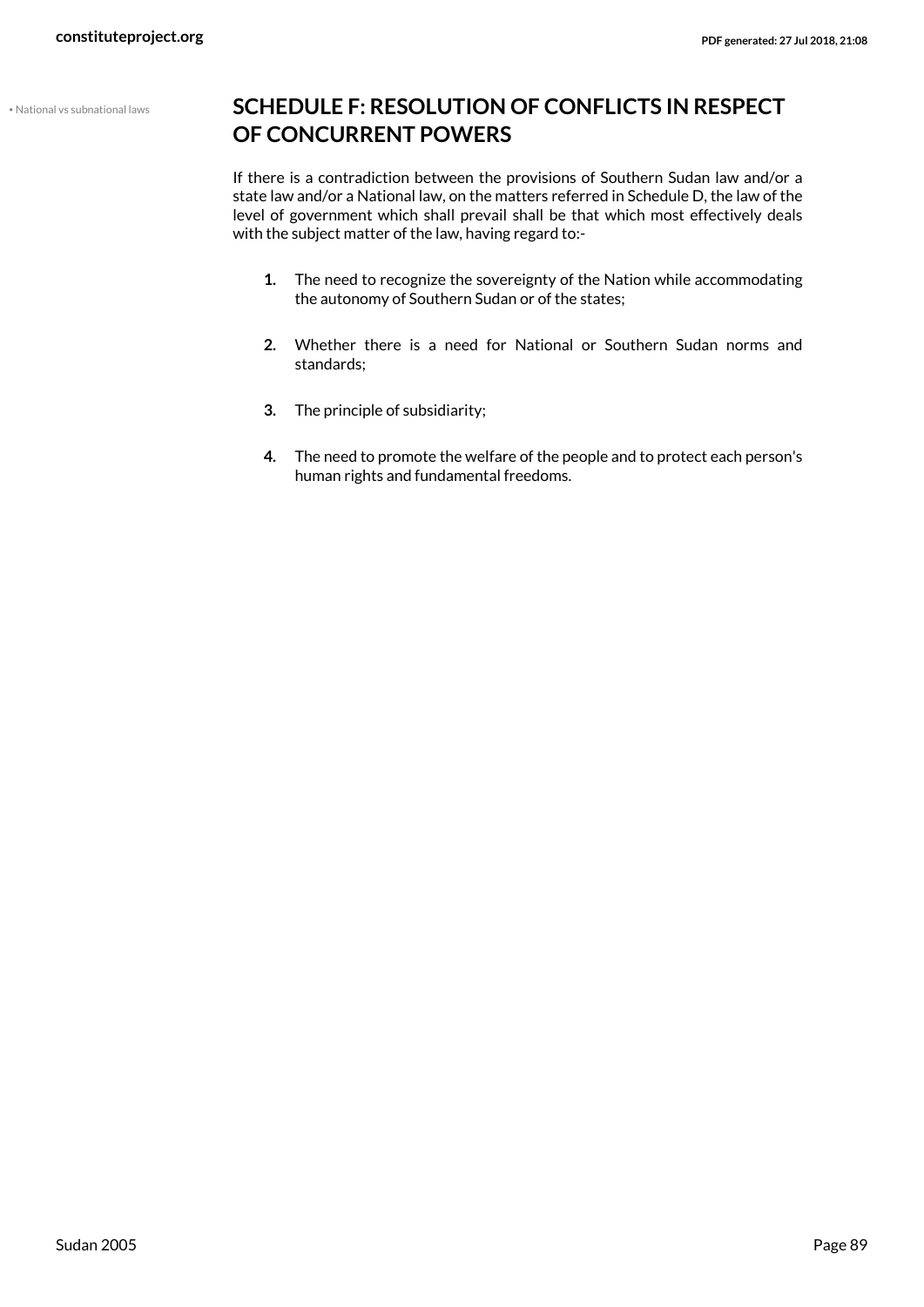# **Topic index**

| B |                                                                                                                |
|---|----------------------------------------------------------------------------------------------------------------|
|   |                                                                                                                |
| C |                                                                                                                |
|   |                                                                                                                |
|   |                                                                                                                |
|   |                                                                                                                |
|   |                                                                                                                |
|   |                                                                                                                |
|   |                                                                                                                |
|   |                                                                                                                |
|   |                                                                                                                |
|   |                                                                                                                |
|   |                                                                                                                |
|   |                                                                                                                |
|   |                                                                                                                |
|   |                                                                                                                |
|   |                                                                                                                |
|   |                                                                                                                |
|   |                                                                                                                |
| D |                                                                                                                |
|   |                                                                                                                |
|   |                                                                                                                |
|   |                                                                                                                |
|   |                                                                                                                |
|   | Duty to pay taxes experience in the control of the control of the control of the control of the control of the |
|   |                                                                                                                |
| E |                                                                                                                |
|   |                                                                                                                |
|   |                                                                                                                |
|   |                                                                                                                |
|   |                                                                                                                |
|   |                                                                                                                |
|   |                                                                                                                |
|   |                                                                                                                |
|   |                                                                                                                |
|   |                                                                                                                |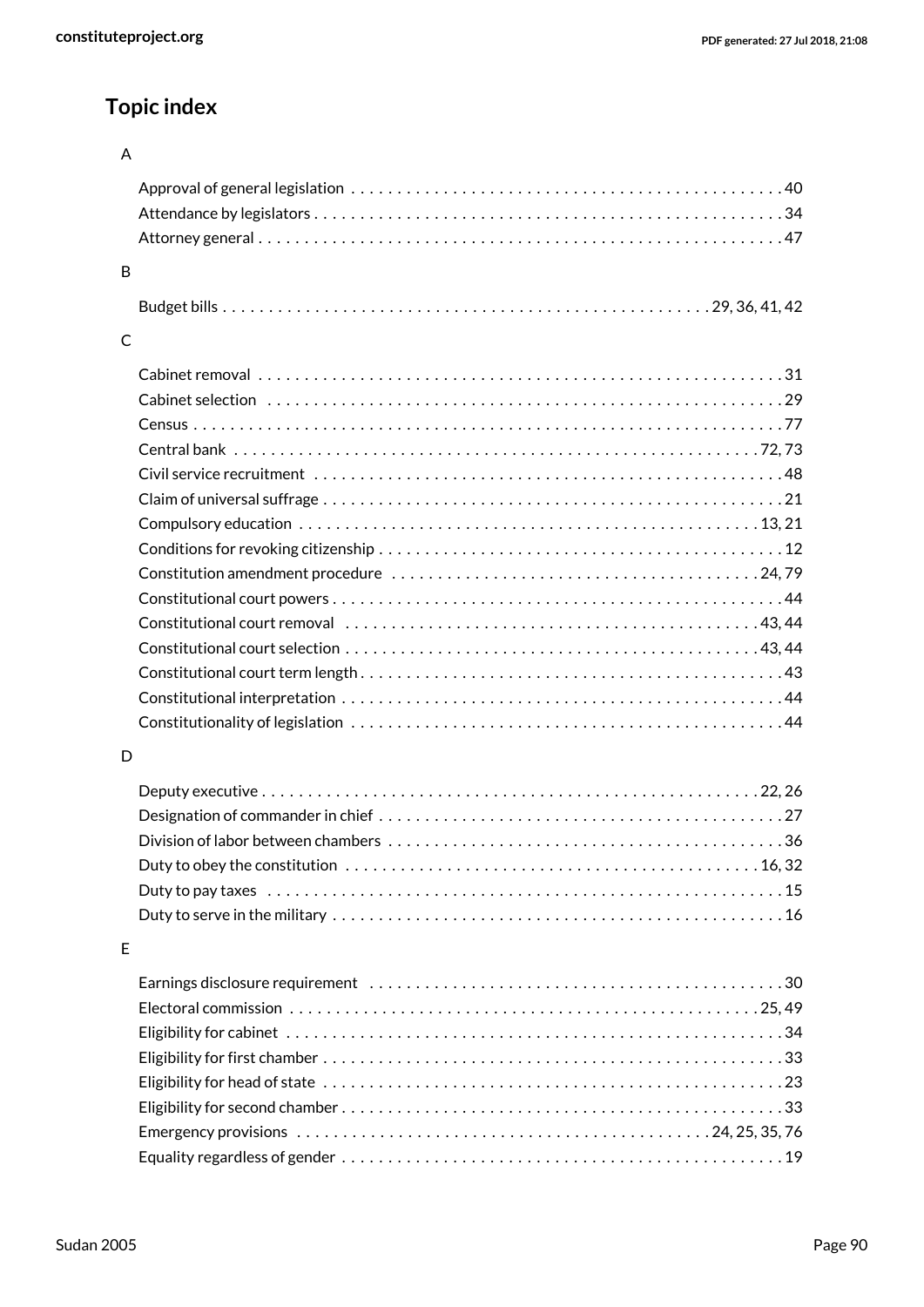|    | Establishment of constitutional court (intercasting continuous continuous continuous continuous 43 |
|----|----------------------------------------------------------------------------------------------------|
|    |                                                                                                    |
|    |                                                                                                    |
| F  |                                                                                                    |
|    |                                                                                                    |
|    |                                                                                                    |
|    |                                                                                                    |
|    |                                                                                                    |
|    |                                                                                                    |
|    |                                                                                                    |
|    |                                                                                                    |
|    |                                                                                                    |
|    |                                                                                                    |
|    |                                                                                                    |
|    |                                                                                                    |
|    |                                                                                                    |
| G  |                                                                                                    |
|    |                                                                                                    |
|    |                                                                                                    |
| H. |                                                                                                    |
|    |                                                                                                    |
|    |                                                                                                    |
|    |                                                                                                    |
|    |                                                                                                    |
|    |                                                                                                    |
|    |                                                                                                    |
|    |                                                                                                    |
|    |                                                                                                    |
|    |                                                                                                    |
|    |                                                                                                    |
|    |                                                                                                    |
| ı  |                                                                                                    |
|    |                                                                                                    |
|    |                                                                                                    |
|    |                                                                                                    |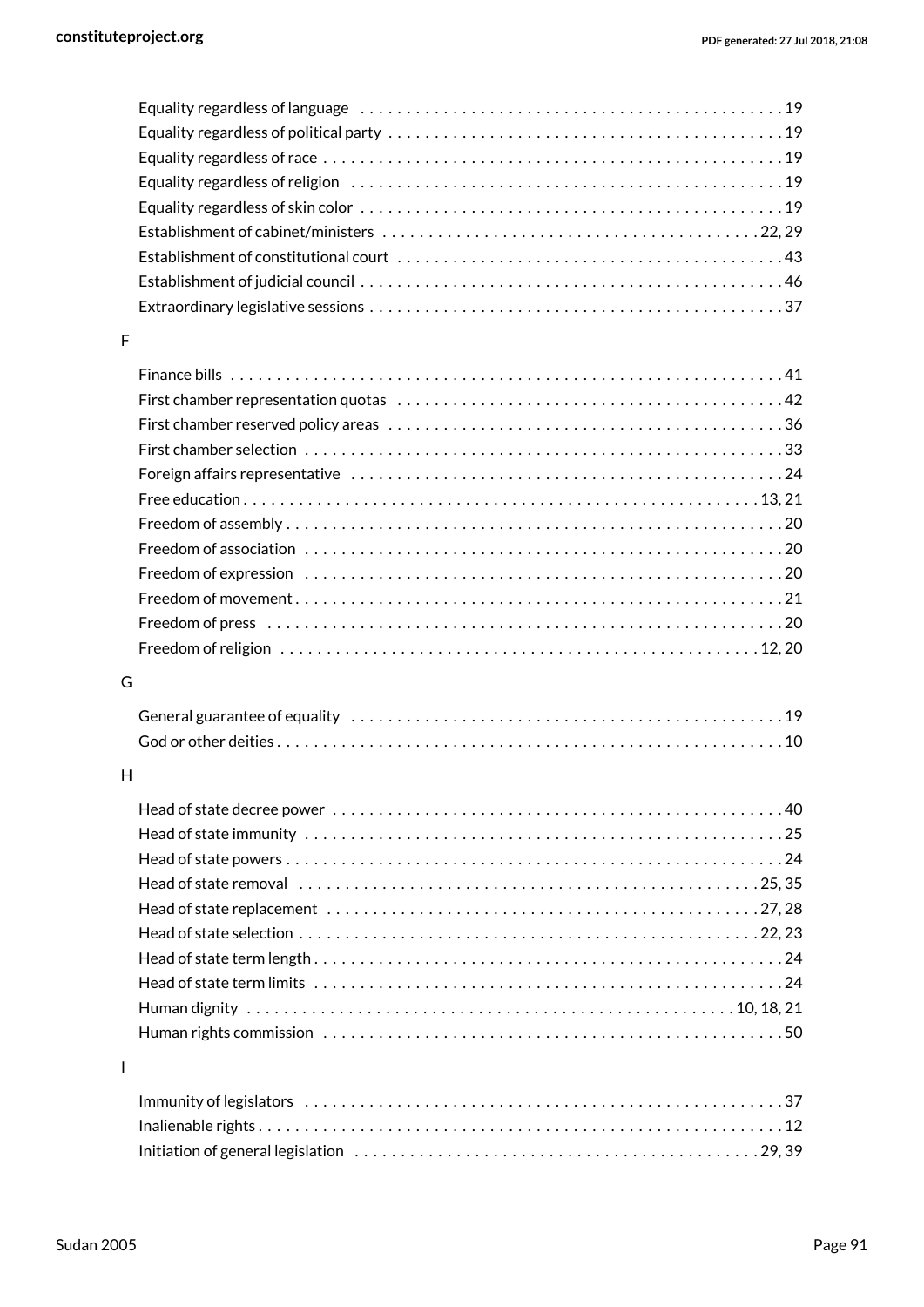| J                                                                                                                                        |  |
|------------------------------------------------------------------------------------------------------------------------------------------|--|
|                                                                                                                                          |  |
|                                                                                                                                          |  |
| L                                                                                                                                        |  |
|                                                                                                                                          |  |
|                                                                                                                                          |  |
|                                                                                                                                          |  |
|                                                                                                                                          |  |
|                                                                                                                                          |  |
|                                                                                                                                          |  |
|                                                                                                                                          |  |
| M                                                                                                                                        |  |
|                                                                                                                                          |  |
|                                                                                                                                          |  |
|                                                                                                                                          |  |
|                                                                                                                                          |  |
|                                                                                                                                          |  |
|                                                                                                                                          |  |
| N                                                                                                                                        |  |
|                                                                                                                                          |  |
|                                                                                                                                          |  |
|                                                                                                                                          |  |
|                                                                                                                                          |  |
|                                                                                                                                          |  |
|                                                                                                                                          |  |
| O                                                                                                                                        |  |
| Oaths to abide by constitution $\dots\dots\dots\dots\dots\dots\dots\dots\dots\dots\dots\dots$ 23, 26, 29, 35                             |  |
|                                                                                                                                          |  |
|                                                                                                                                          |  |
|                                                                                                                                          |  |
|                                                                                                                                          |  |
|                                                                                                                                          |  |
|                                                                                                                                          |  |
| P                                                                                                                                        |  |
| Power to declare/approve war $\ldots \ldots \ldots \ldots \ldots \ldots \ldots \ldots \ldots \ldots \ldots \ldots \ldots$ 24, 25, 35, 77 |  |
|                                                                                                                                          |  |
|                                                                                                                                          |  |
|                                                                                                                                          |  |
|                                                                                                                                          |  |
|                                                                                                                                          |  |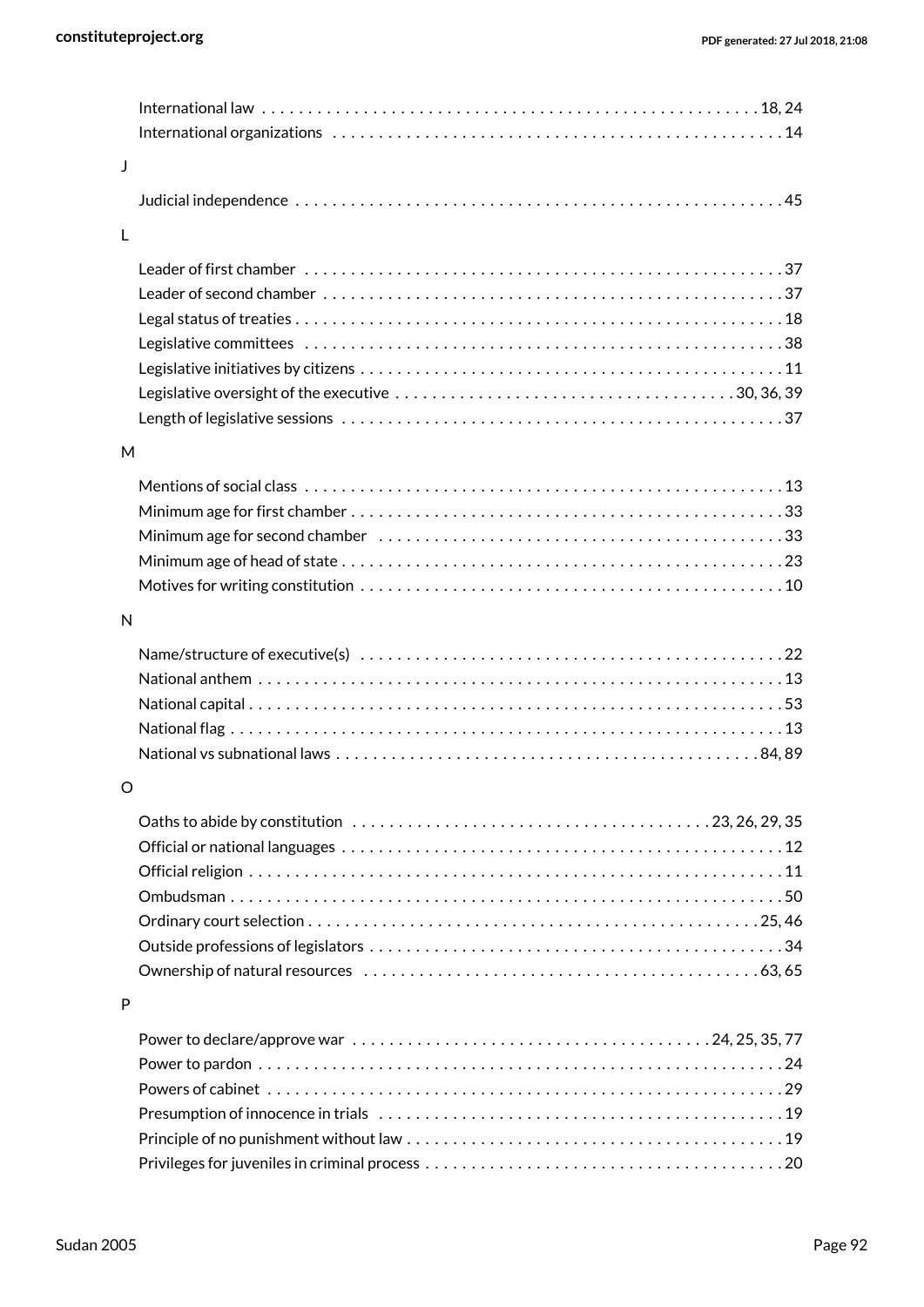| Q |                                                                                                               |
|---|---------------------------------------------------------------------------------------------------------------|
|   |                                                                                                               |
|   |                                                                                                               |
| R |                                                                                                               |
|   |                                                                                                               |
|   |                                                                                                               |
|   |                                                                                                               |
|   |                                                                                                               |
|   |                                                                                                               |
|   |                                                                                                               |
|   |                                                                                                               |
|   |                                                                                                               |
|   |                                                                                                               |
|   |                                                                                                               |
|   |                                                                                                               |
|   |                                                                                                               |
|   |                                                                                                               |
|   |                                                                                                               |
|   |                                                                                                               |
|   |                                                                                                               |
|   | Right to culture $\dots\dots\dots\dots\dots\dots\dots\dots\dots\dots\dots\dots\dots\dots\dots\dots\dots\dots$ |
|   |                                                                                                               |
|   |                                                                                                               |
|   |                                                                                                               |
|   |                                                                                                               |
|   |                                                                                                               |
|   |                                                                                                               |
|   |                                                                                                               |
|   |                                                                                                               |
|   |                                                                                                               |
|   |                                                                                                               |